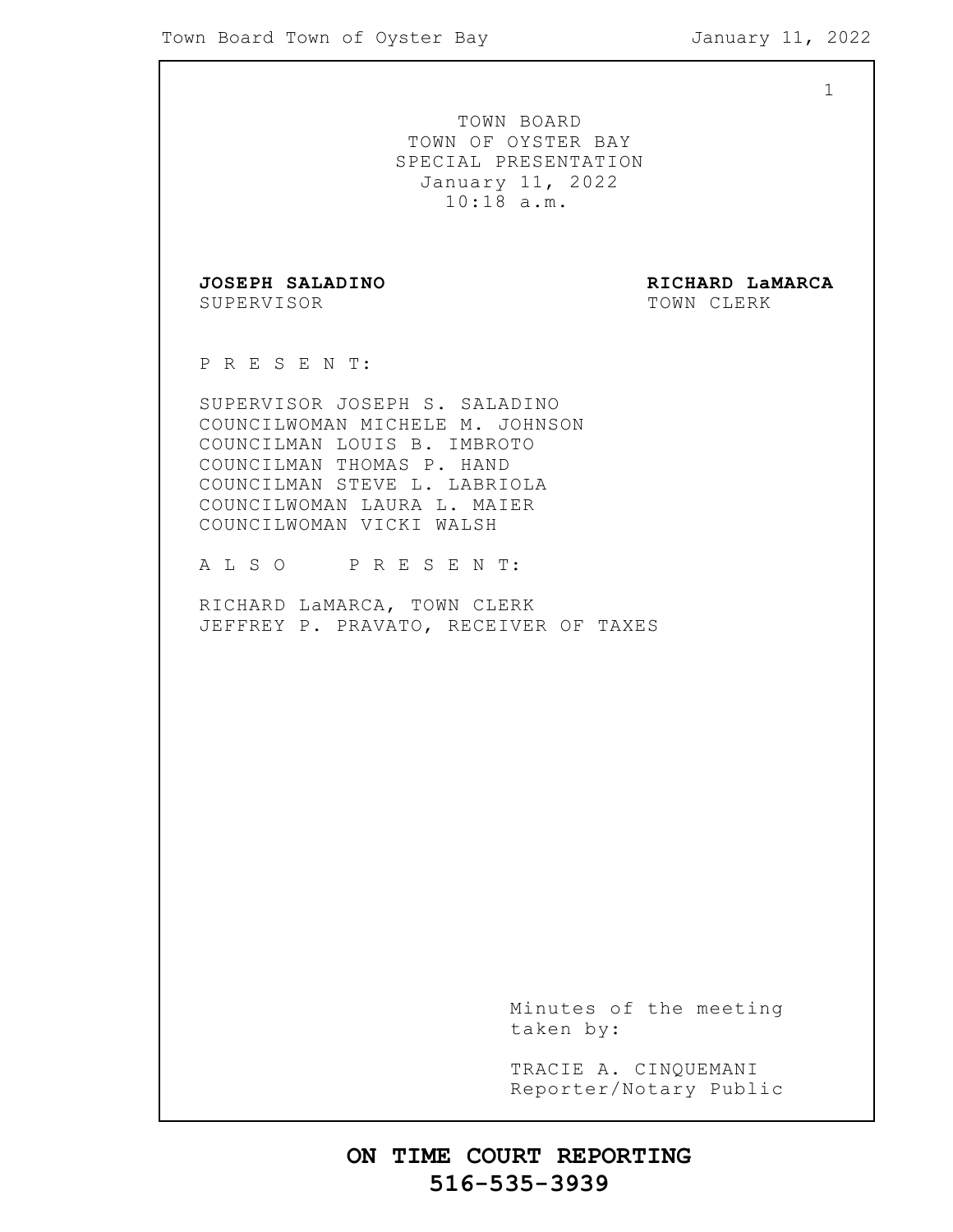1 2 3 4 5 6 7 8 9 10 11 12 13 14 15 16 17 18 19 20 21 22 23 24 25 2 SUPERVISOR SALADINO: Good morning, ladies and gentlemen. If I may have your attention, please. Happy New Year to all of you and welcome to the Oyster Bay Town Board for this Town Board meeting of January 11, 2022. We hope and pray that 2022 is a safe and healthy year filled with joy for everyone. For those joining us this morning, you have the opportunity to be heard on matters before the Town Board, as well as during the public comment period at the end of this meeting. As always, this meeting is being live-streamed on social media and on the Town's website, www.oysterbaytown.com. These proceedings are recorded and later transcribed, and your voices are important to us. Statements, comments, and input from the public, relative to meetings, are always welcome and respected as part of the record. To submit comments online, please e-mail publiccomment@oysterbay-ny.gov; or mail us at the Office of the Town Attorney, 54 Audrey Avenue, Oyster Bay, New York 11771. Leading us in prayer this morning for the first meeting of this year is someone I'm very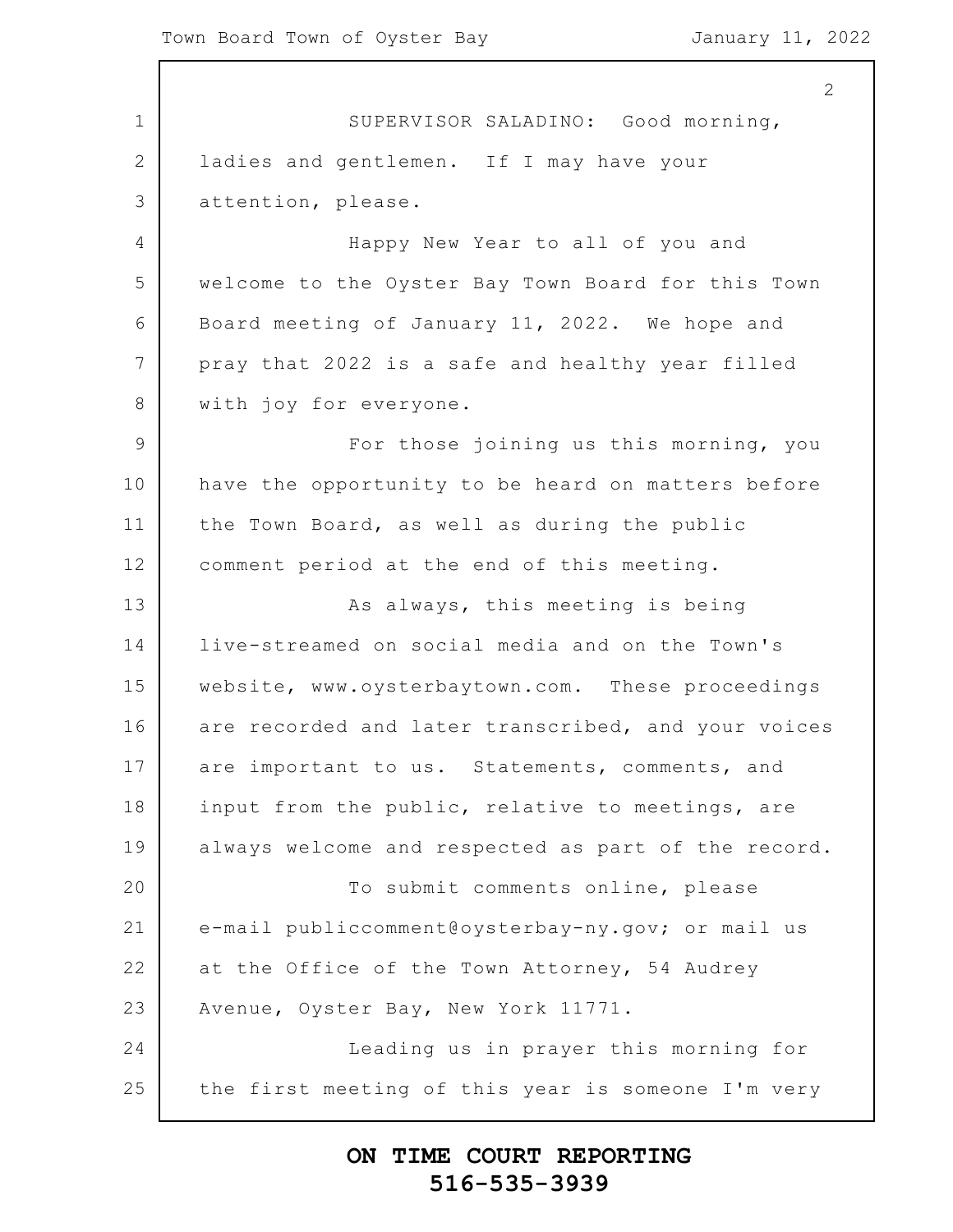|                | 3                                                   |
|----------------|-----------------------------------------------------|
| 1              | lucky to call a dear friend, someone who is a dear  |
| $\overline{2}$ | friend to this Board and to this Town, an           |
| 3              | exceptional member of the clergy, that's Reverend   |
| 4              | Kent Edmonston of Mount Olive Baptist Church in     |
| 5              | Oyster Bay.                                         |
| 6              | Reverend, the floor is yours.                       |
| 7              | Would you please join us at the podium?             |
| 8              | REVEREND EDMONSTON: Let us pray.                    |
| $\overline{9}$ | Our Father and our God, we, again, we               |
| 10             | bow and humble ourselves in this hallowed place     |
| 11             | thanking you for all that you've already done. For  |
| 12             | you've been good to us in spite of all that has     |
| 13             | taken place, and we come today, oh, God, first      |
| 14             | asking that thou would guide us, oh, thou, great    |
| 15             | Jehovah, pilgrims through this barren land.         |
| 16             | Pray, Dear Lord, that you will continue             |
| 17             | to cover and to keep this council, oh, God. Thank   |
| 18             | you, dear Lord, for our Supervisor, oh, God, and we |
| 19             | thank you, dear Lord, for the wisdom that you have  |
| 20             | placed in his mind and in his heart. We thank you   |
| 21             | for those that you've placed around him to hold up  |
| 22             | his hands.                                          |
| 23             | Now, Lord, you know about our Nation,               |
| 24             | you know about the world, you know all that is      |
| 25             | going on, and you promised, Dear Father, that you   |
|                |                                                     |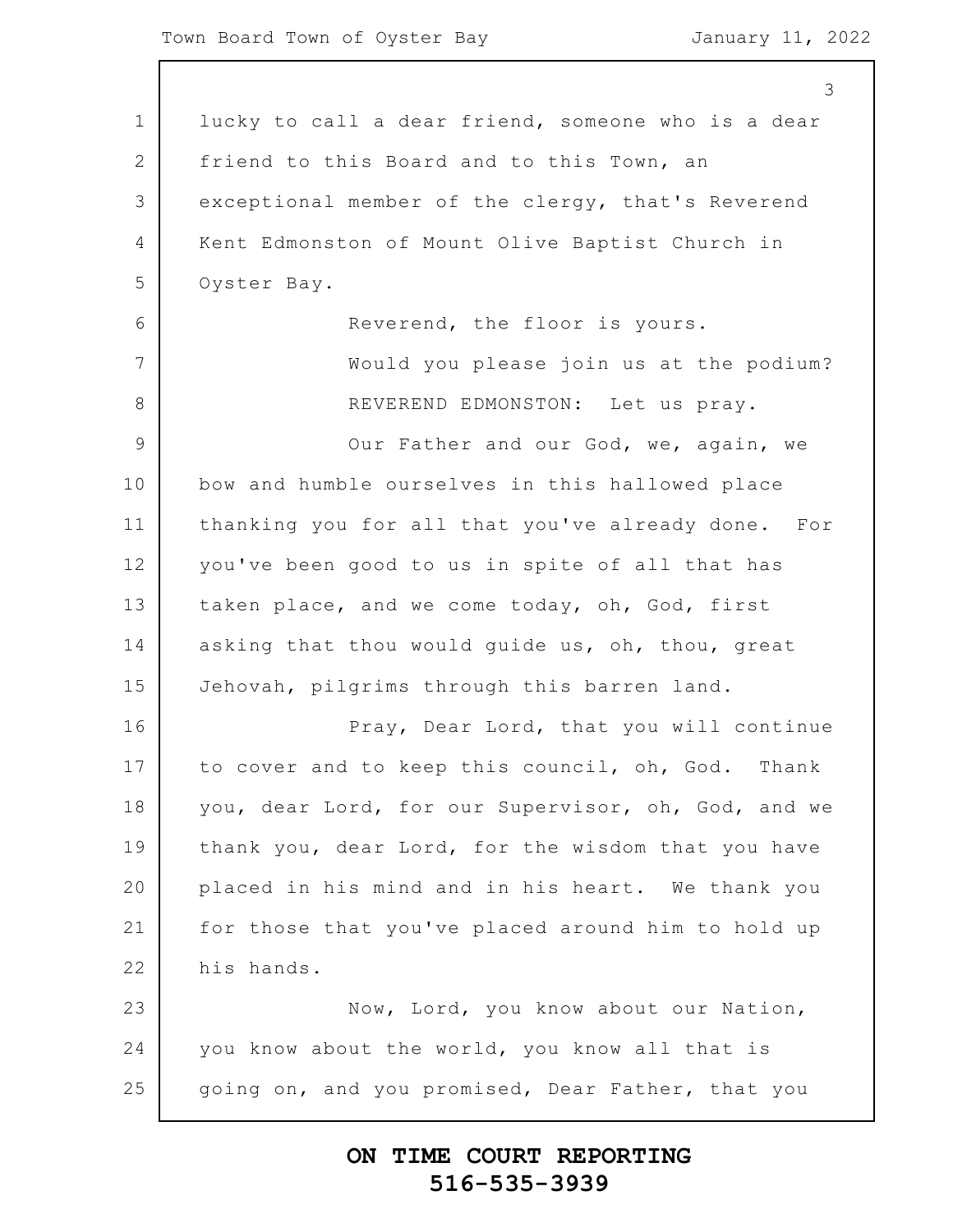1 2 3 4 5 6 7 8 9 10 11 12 13 14 15 16 17 18 19 20 21 22 23 24 25 4 would hear our prayer, and we pray today that you will heal us, that you will deliver, and that you will continue to keep. Thank you for all the blessings of this year. In Jesus' name we pray. Amen. ALL: Amen. SUPERVISOR SALADINO: Thank you, Reverend Edmonston. Thank you for all you do. Now, leading us in the Pledge of Allegiance this morning is Airman First Class Douglas Chandler of the United States Air Force, who served from 1973 to 1975, discharged with an Honorable Discharge. Airman Chandler is not only a deacon, but he is a 19-year employee in the Town of Oyster Bay. Airman Chandler, would you please take the podium, and if everyone would please face the flag and put your right hand over your heart? (Whereupon, the Pledge of Allegiance was recited by Airman Douglas Chandler.) SUPERVISOR SALADINO: Thank you, Airman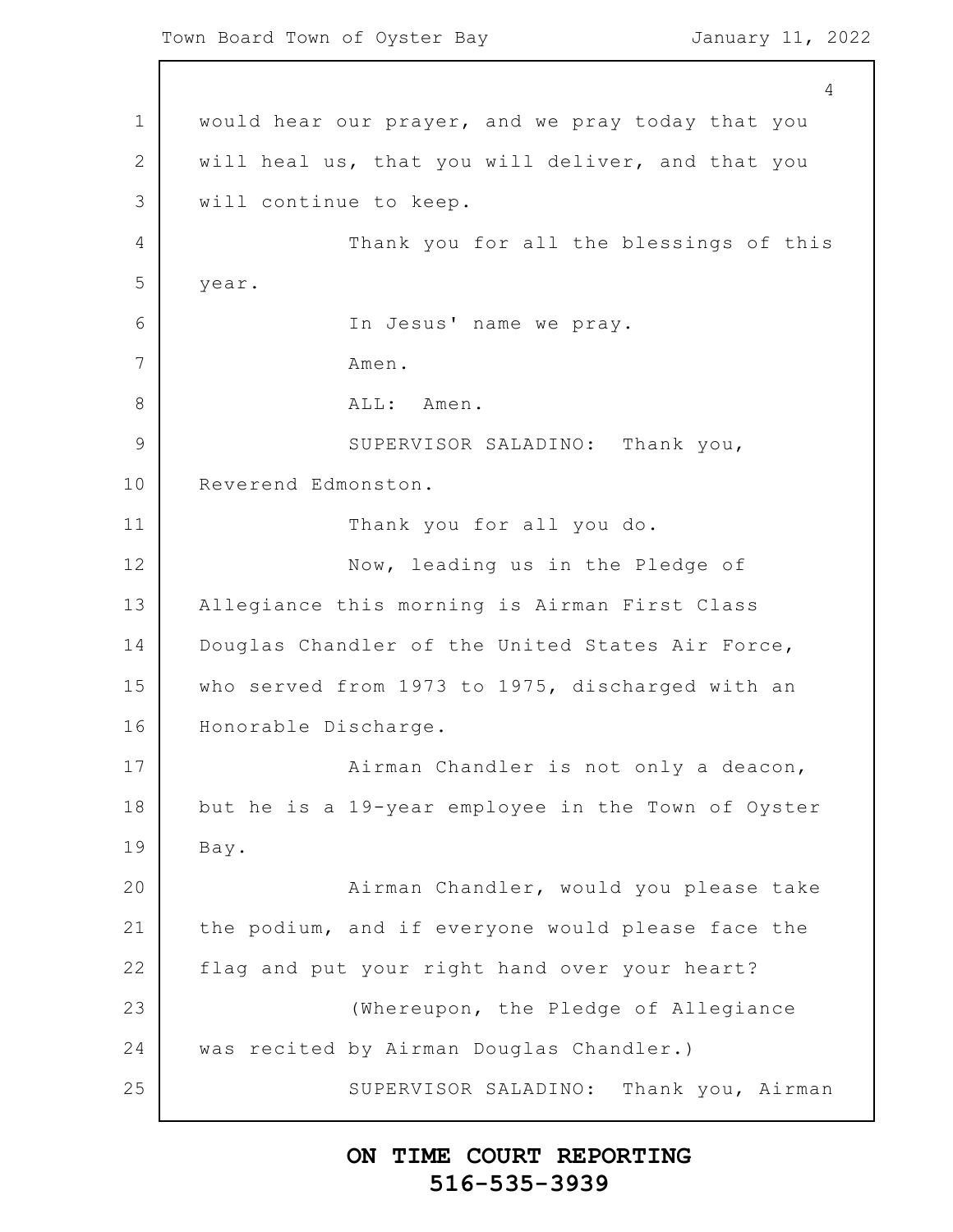1 2 3 4 5 6 7 8 9 10 11 12 13 14 15 16 17 18 19 20 21 22 23 24 25 Chandler. We appreciate that very much. This weekend we celebrated National Law Enforcement Day, and with that in mind, I ask you all to join us in a moment of silence as we pray for the men and women of law enforcement, as well as the brave members of the United States Armed Forces, our Veterans, those in active duty serving in the Homeland and abroad, and, of course, all of our emergency and first responders as well as a group who continues to be tested -- our health care heroes. (Whereupon, a moment of silence was observed by the assemblage present.) SUPERVISOR SALADINO: Thank you. Please be seated. Folks, we have some very exciting presentations and recognitions to begin the first Board meeting of this special year to come, and our first presentation this morning -- my colleagues and I are proud to recognize the community contributions of a longtime friend, Joel Berse. Joel is of Trainville Hobby Depot in Hicksville and coordinates several model train shows every year at holiday time, which support worthwhile causes. The beneficiary was the Oyster

#### **ON TIME COURT REPORTING 516-535-3939**

5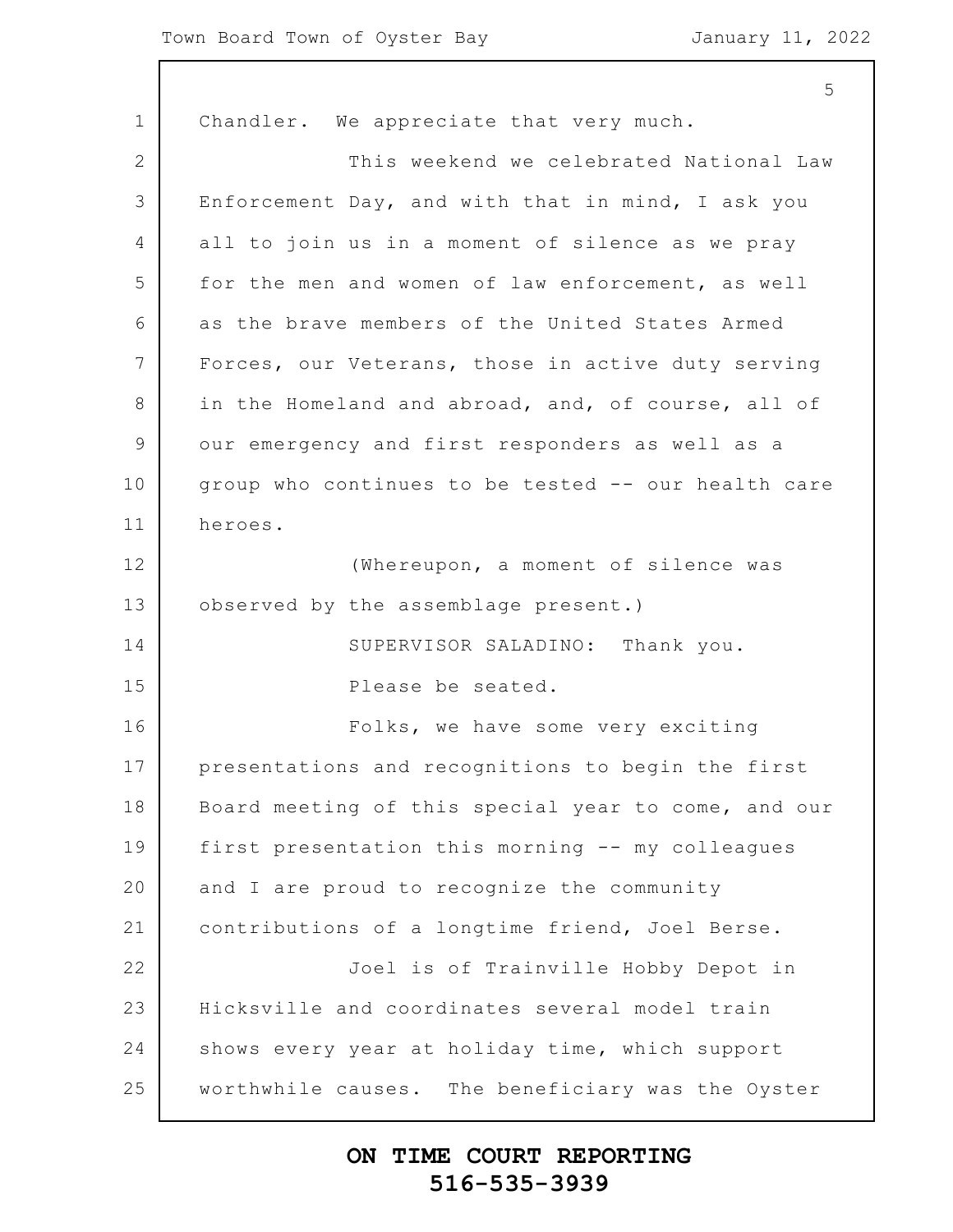1 2 3 4 5 6 7 8 9 10 11 12 13 14 15 16 17 18 19 20 21 22 23 24 25 6 Bay Railroad musician -- museum, I'm sorry, the Oyster Bay -- I have music on my mind -- whose mission is to heighten awareness, understanding, and appreciation of the railroad's impact on Long Island life. Due to the support and generosity of entities like Trainville Hobby Depot and its sponsors -- Perillo Oil, Crown Ford and Lionel Trains -- the museum is able to collect, preserve, and teach the railroad heritage of Long Island for present and future generations. We're fortunate to have members of our community like Joel Berse who extend themselves as volunteers and take action that add greatly to our community. Joel, please accept this Citation from the Town of Oyster Bay, along with our great appreciation for your efforts in the Town's highest honor, and I will ask Councilwoman Laura Maier to assist in this presentation to you. Joel, you look like you're chomping at the bit to say something. MR. BERSE: Well, first of all, Happy New Year. SUPERVISOR SALADINO: Happy New Year.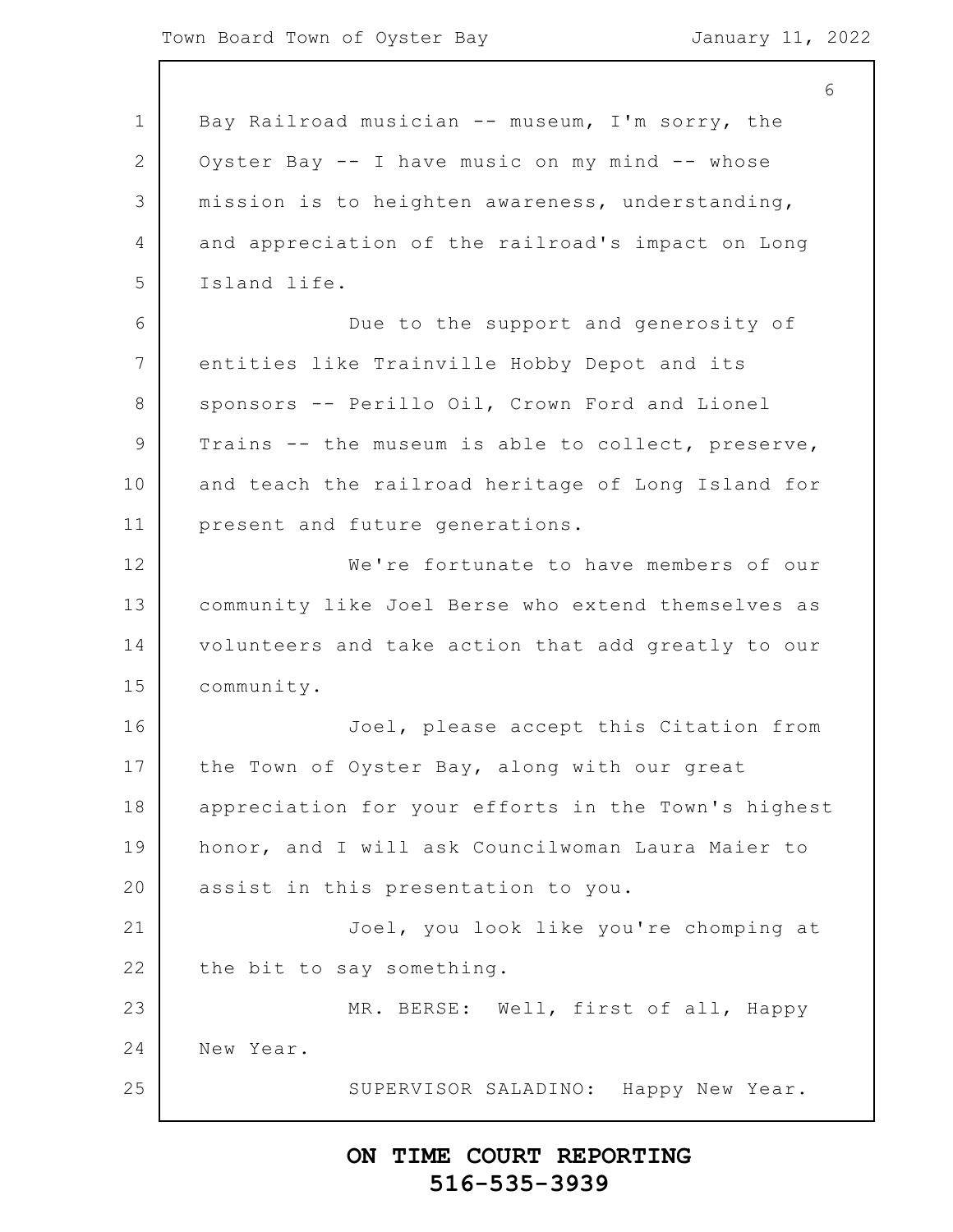|                 | 7                                                   |
|-----------------|-----------------------------------------------------|
| 1               | COUNCILWOMAN MAIER: Happy New Year.                 |
| $\overline{2}$  | MR. BERSE: Second of all, I want to                 |
| 3               | thank Michele and Rich for coming to the show on    |
| 4               | Saturday and Laura for coming on Sunday, and I'm    |
| 5               | hoping when we do this again on March 26th and 27th |
| 6               | to help the efforts that Laura is doing with us for |
| $7\phantom{.0}$ | the Leukemia and Lymphoma Society, and I hope       |
| 8               | that's a bigger success than the one that was for   |
| 9               | the Oyster Bay Railroad Museum.                     |
| 10              | We are very proud that the whole                    |
| 11              | emphasis on Trainville Hobby Depot is to do         |
| 12              | functions only when people are doing fundraising    |
| 13              | for worthy causes or to coordinate those events     |
| 14              | ourselves, and we thank the Town for recognizing us |
| 15              | and all the help the Town has given when the last   |
| 16              | administration of the County abandoned us. So,      |
| 17              | it's been terrific. The relationship is looking to  |
| 18              | continue, and the first thing that John Specce said |
| 19              | to me when he was leaving on Sunday afternoon, he   |
| 20              | says, well, I'll see you again next year, so,       |
| 21              | obviously, the museum really enjoyed it, and we are |
| 22              | planning to do it again in November, so thank you   |
| 23              | very much, and I said enough.                       |
| 24              | SUPERVISOR SALADINO: Joel, you and                  |
| 25              | your team do a wonderful job of keeping this        |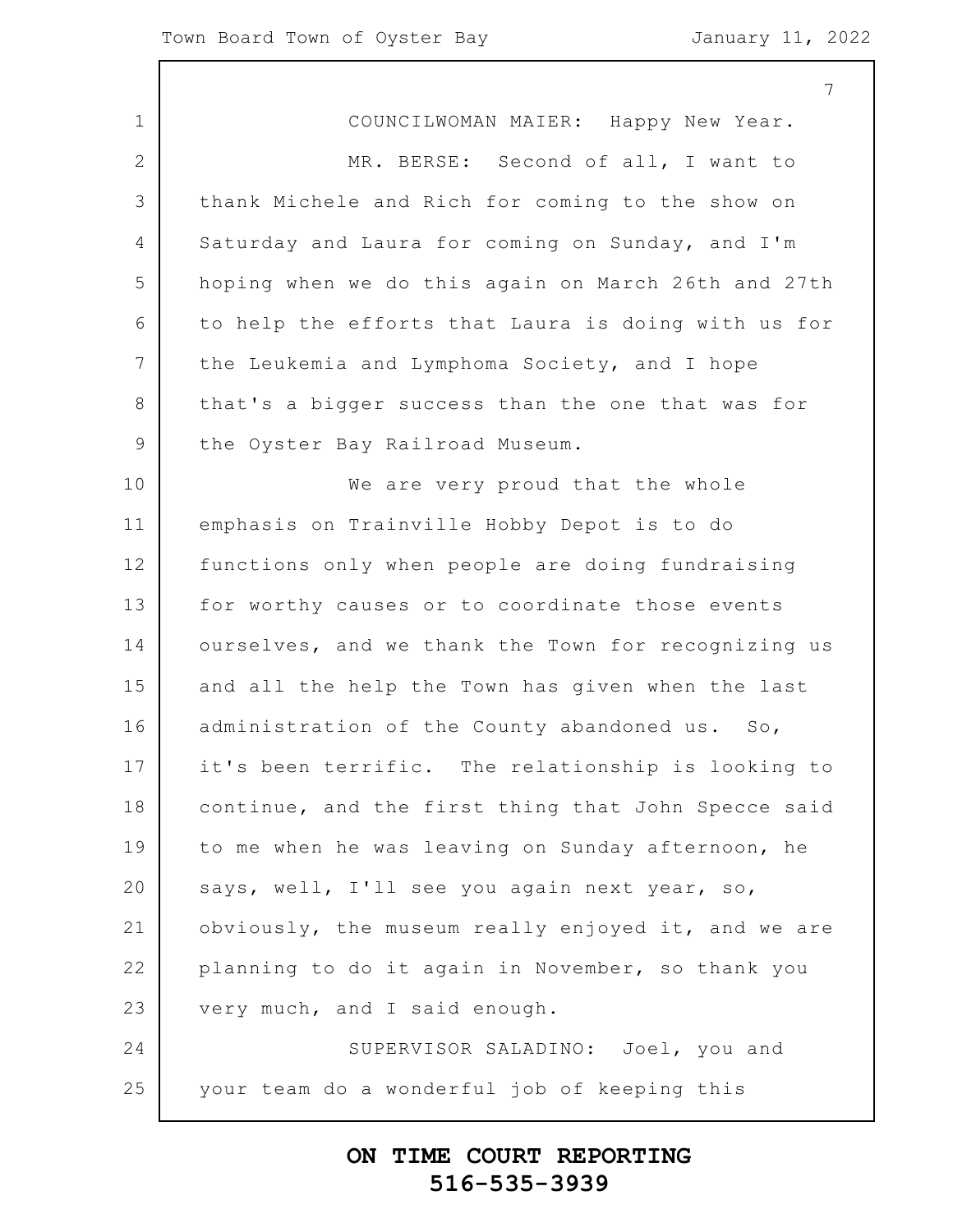1 2 3 4 5 6 7 8 9 10 11 12 13 14 15 16 17 18 19 20 21 22 23 24 25 8 heritage alive, but you also do an amazing service in making the holidays extra special -- especially, for young residents of this Town and, I guess, folks who are young at heart because of the delight of seeing all of the train shows. In a phrase, you keep us on track, and if Councilwoman Maier would be the lead in making this presentation along with all the elected officials in our Town to you, Joel Berse. Let's hear it for Joel Berse. (Whereupon, a Town Citation was presented to Joel Berse followed by a photo opportunity and a round of applause.) SUPERVISOR SALADINO: Okay, ladies and gentlemen, for our next presentation my colleagues and I in Town government are proud to welcome Mark Leff of Massapequa, who is joined by Jim Johnson, the Executive Director of Companions in Courage. Mark spent twenty years working for Sysco and is the Director of Sales Enablement for Fidelis and is an individual whose professional and community efforts have been absolutely exemplary. His devotion to the community and to service in the community has been evident in his advancement of this wonderful organization, Companions in Courage.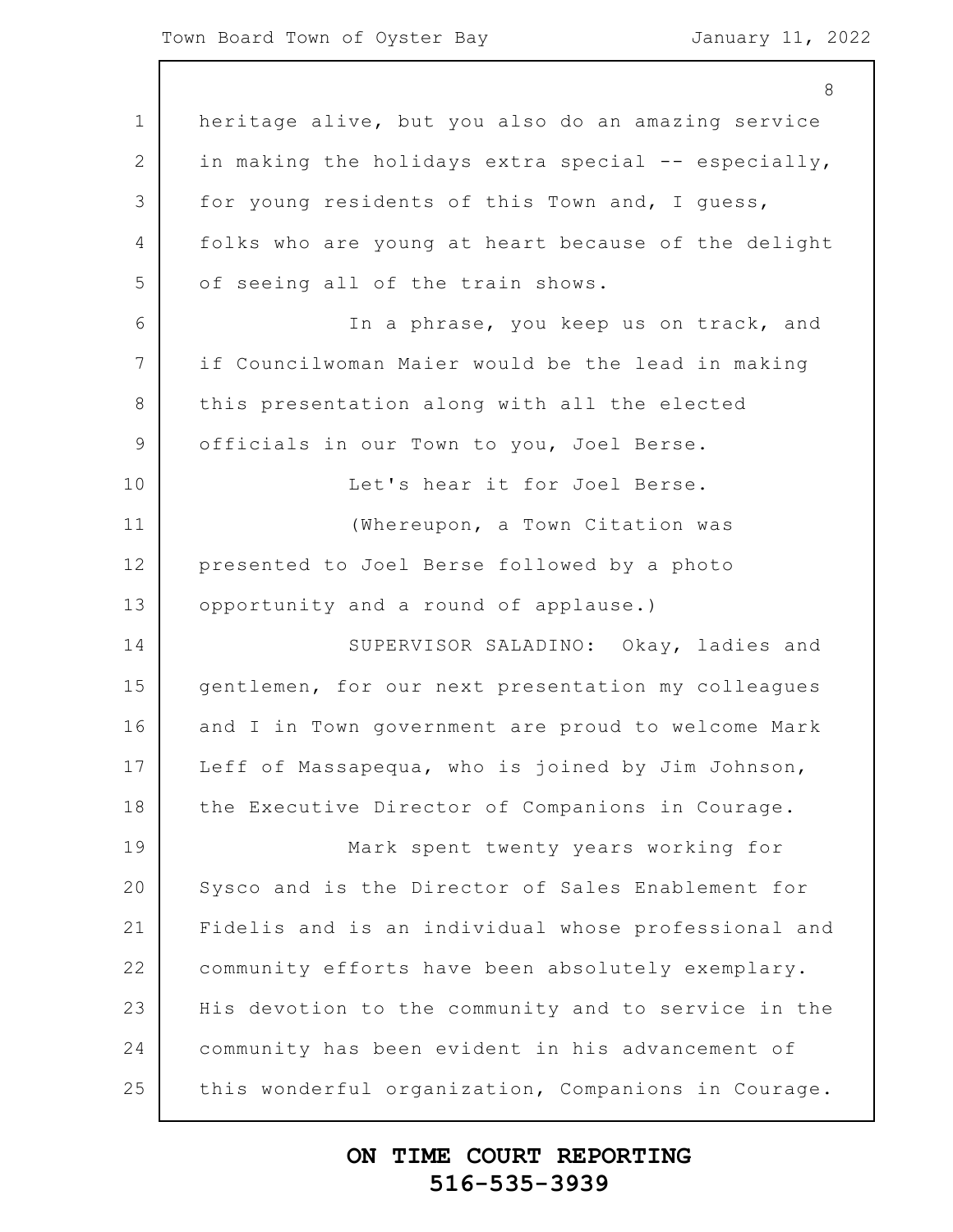$\mathsf{Q}$ 

1 2 3 4 5 6 7 8 9 10 11 12 13 14 15 16 17 18 19 20 21 22 23 24 25 They're an organization he's strongly supported since 2004 where he is the lead for their Technology Advisory Board. The foundation was founded by NHL Hall of Famer Pat LaFontaine in 1997. Those of us who are Islanders fans in the room, and there are many of them, we're hockey fans, Pat LaFontaine, some may know, was the first American-born first round draft pick in NHL history. Before that, the first round draft pick -- the premier player -- was usually from Canada, sometimes from Europe, but it went on and on and then Pat LaFontaine skated onto the scene, and those of you who are Islanders fans remember all he contributed to those Stanley Cup victories. So, Pat LaFontaine, in creating this organization, made their mission quite simple. No child in the fight for life or health should ever have to go through it alone. As a result of Mark's support, Companions in Courage is there to give courage, friendship, compassion, and support to children and their families who are overcoming illness and life-threatening obstacles. Over the years, Mark has worked to get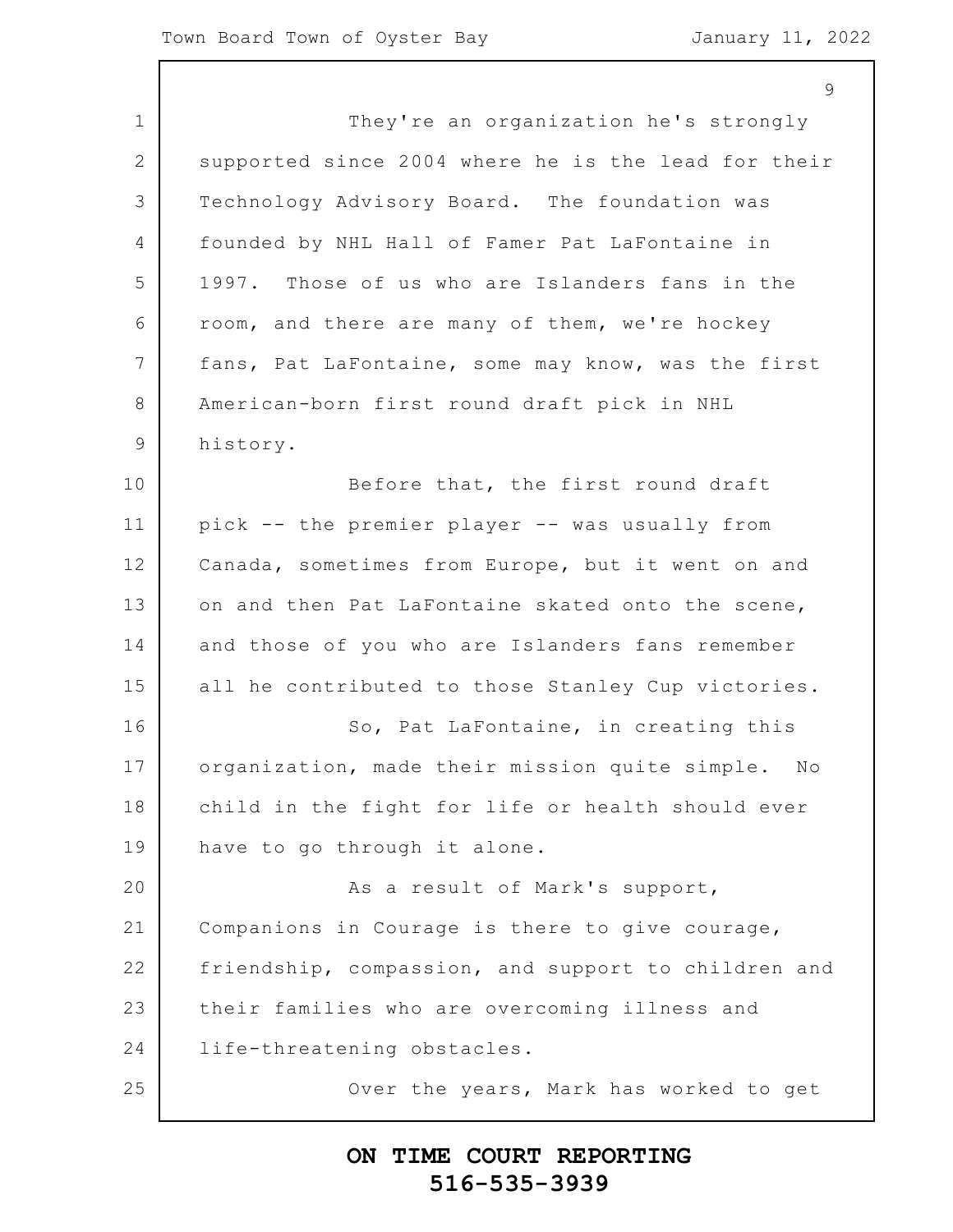1 2 3 4 5 6 7 8 9 10 11 12 13 14 15 16 17 18 19 20 21 22 23 24 25 10 support from Sysco and the executive management team of Sysco for many initiatives that have had great impact on the success of Companions in Courage. In 2007, with support from the Sysco team in San Jose, known as the Santa Connection, it was launched with three hospitals participating. Since then, hundreds of children in Companions in Courage supported hospitals have been thrilled by personal videoconference visits from Santa. He's also been the event director for the Runner's Edge Main Street Mile where every Labor Day weekend, right here in our Town of Oyster Bay, over 500 participants come out to compete in a one-mile run and take part in a post-race fundraiser. And I'm happy to say that I took part -- maybe not in the run, but certainly afterwards -- that has raised over \$200,000 for Companions in Courage since its start in 2005. It is our distinct pleasure to recognize Mark Leff for making a positive difference in our lives and the lives of others and greatly advancing the general welfare of the community. These efforts are remarkable and exceedingly worthy in the Town of Oyster Bay, and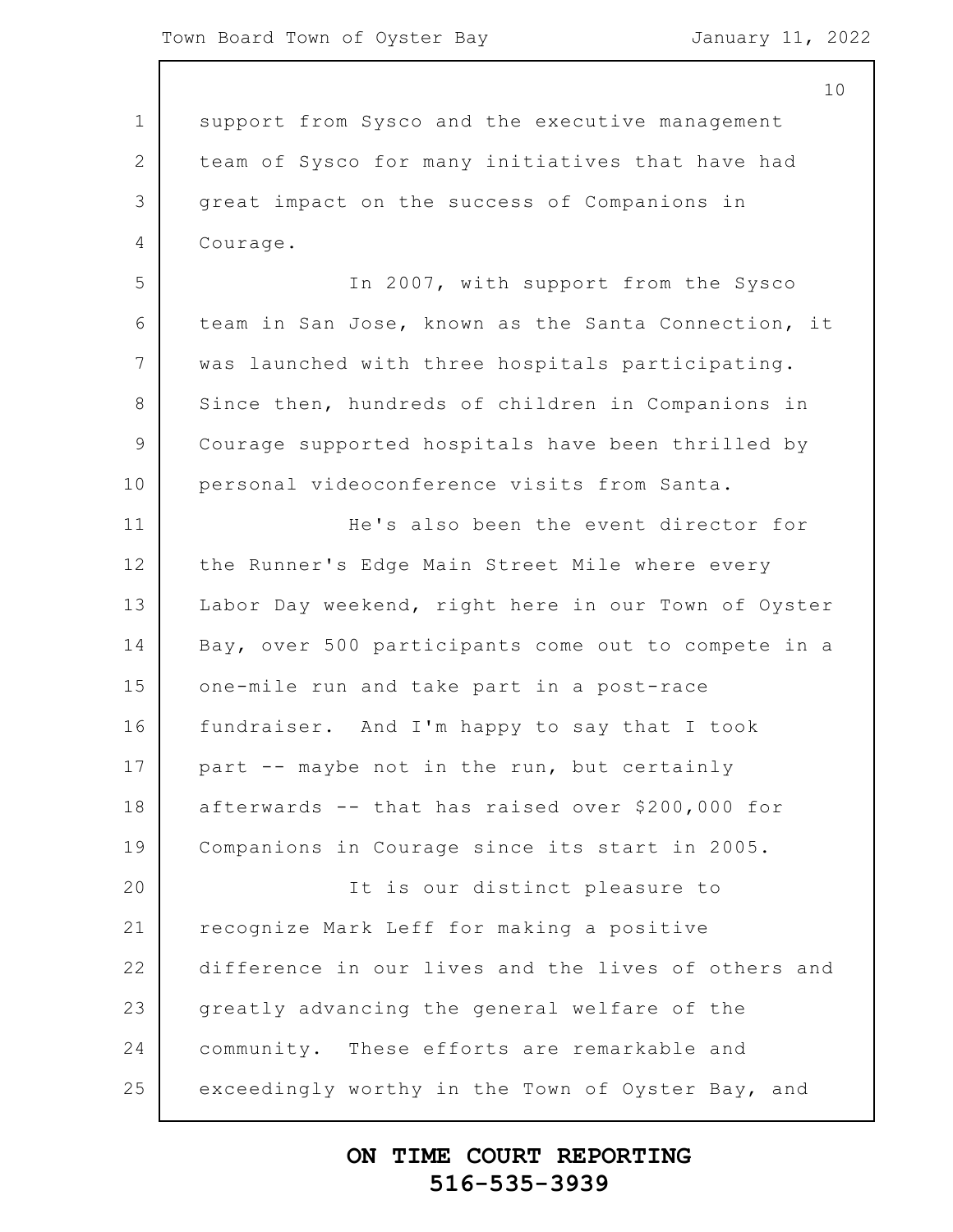1 2 3 4 5 6 7 8 9 10 11 12 13 14 15 16 17 18 19 20 21 22 23 24 25 11 that's why we present you, Mark Leff, with our Town's highest commendation. Ladies and gentlemen, let's hear it for Mark Leff. (Whereupon, a round of applause ensued.) SUPERVISOR SALADINO: I'm going to ask my colleagues to come and join us and help out with the presentation, and, let's see, Councilman Labriola, would you like to help take the lead in the presentation to Mark Leff? COUNCILMAN LABRIOLA: Thank you. SUPERVISOR SALADINO: Of course. (Whereupon, a Town Citation was presented to Mark Leff followed by a photo opportunity and a round of applause.) SUPERVISOR SALADINO: Mark, would you like to say a few words? MR. LEFF: I absolutely would. First, I'm very humbled. I really appreciate the honor. I can't thank the Town of Oyster Bay as well as the Village of Farmingdale enough. It's been 17 years. The support we get for the Runner's Edge Main Street Mile every year has been phenomenal.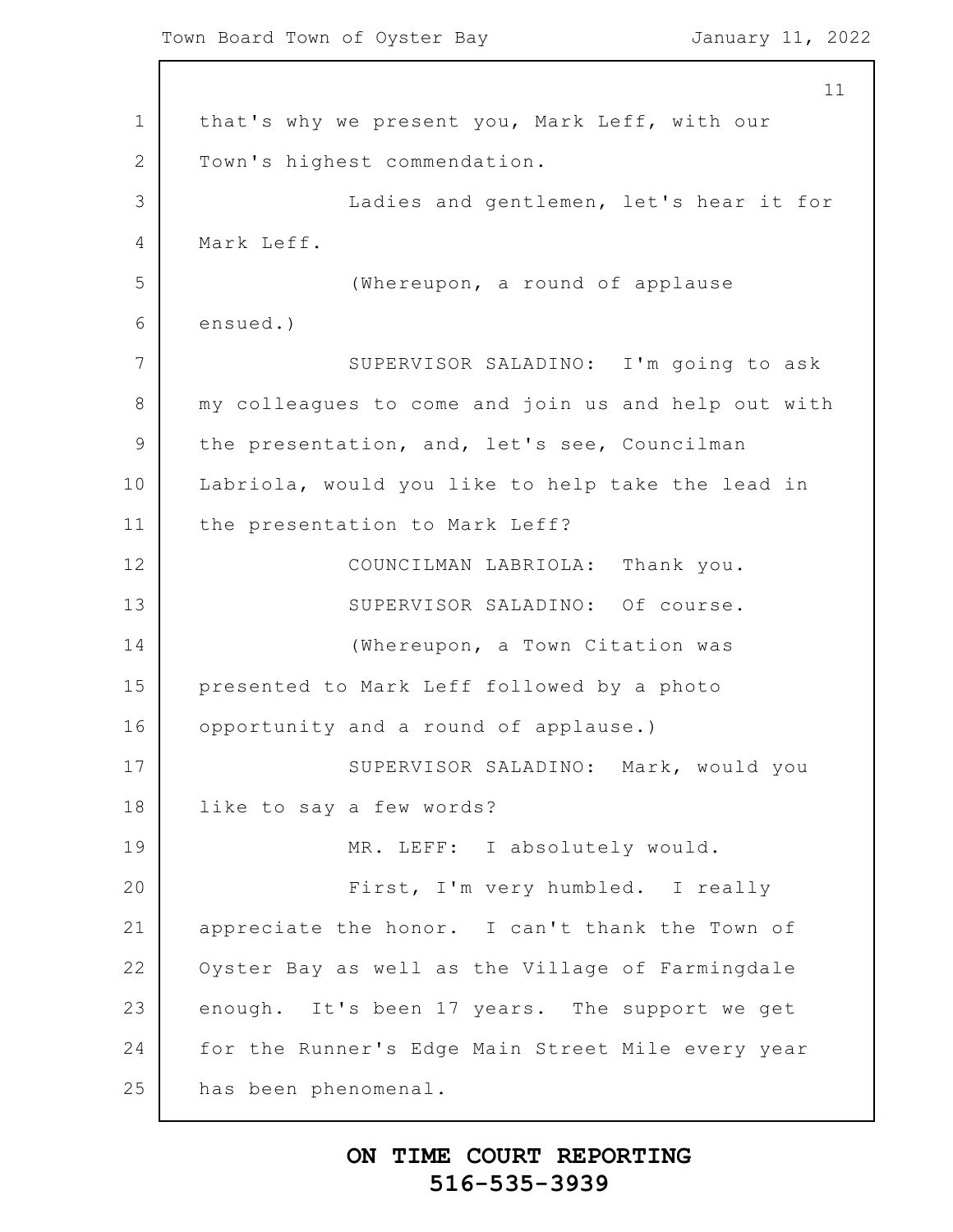1 2 3 4 5 6 7 8 9 10 11 12 13 14 15 16 17 18 19 20 21 22 23 24 25 12 I have vivid memories of the Supervisor playing drums one year at that event -- (Whereupon, there was laughter among the assemblage present.) MR. LEFF: -- he joined us for tunes. It brings the community together, but, I think, more importantly, I think about the kids that this helps at the end of the day in all these hospitals. It's grown. You talked about the three hospitals we started with -- what was it, 14 years ago -- and it's grown. This year we did 13 hospitals; 90 children got personal Santa visits, and everybody comes together. In light of COVID, Connoisseur Media of Long Island stepped up and has given us their facilities to use over the last two years when we didn't have access to other facilities. It's a team effort. Pat talks about the fact that, as a matter of fact, that it's all about the assists and all about us being members of a team and playing our positions and making our contributions. We thank you so much, Supervisor Saladino and the Town, for all of your support as well, and, once again, I am very humbled by this, and I can't thank you enough for the honor.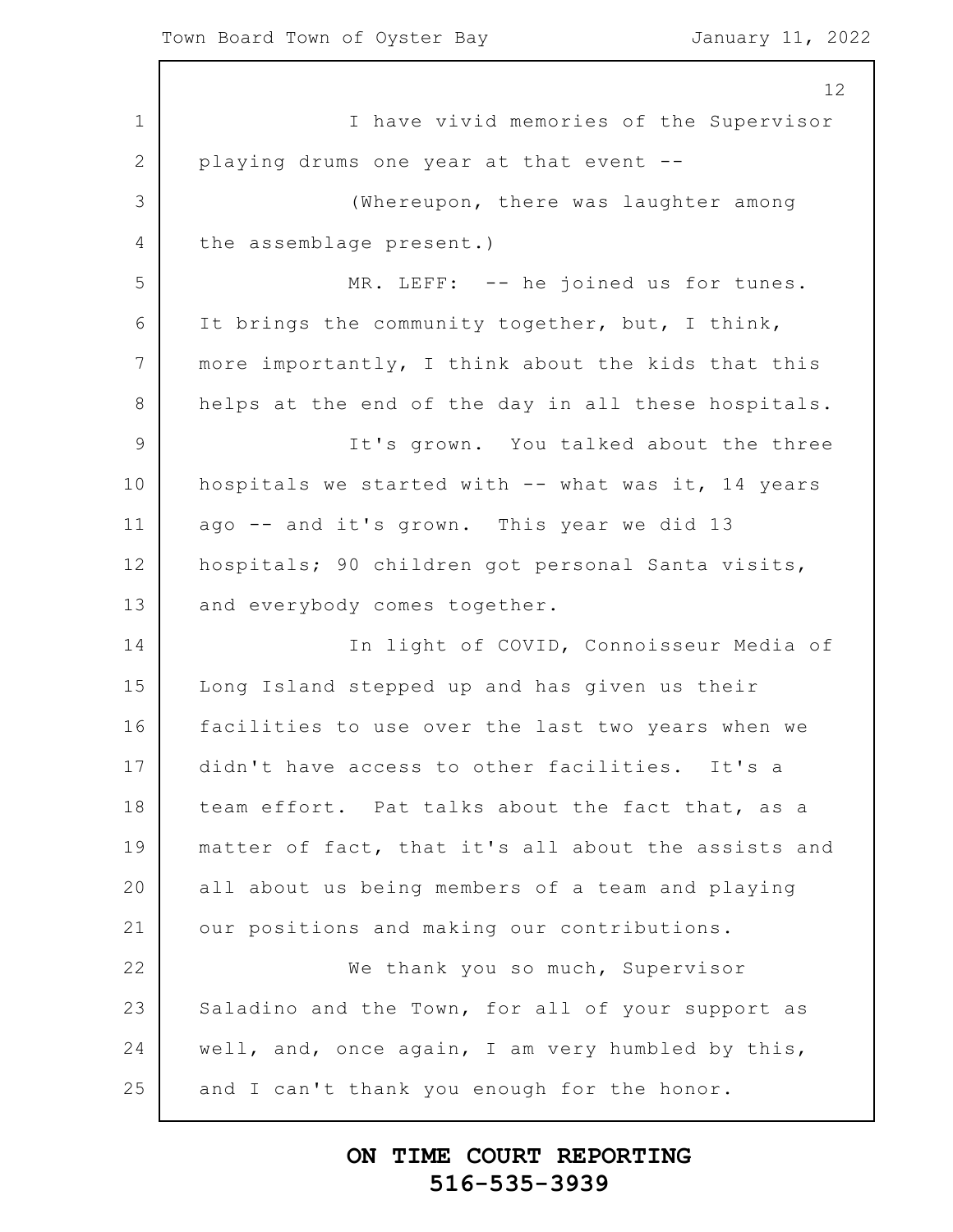1 2 3 4 5 6 7 8 9 10 11 12 13 14 15 16 17 18 19 20 21 22 23 24 25 13 SUPERVISOR SALADINO: Mark, all of the elected officials -- let's hear it for Mark. (Whereupon, a round of applause ensued.) SUPERVISOR SALADINO: It is a team effort, and we share with you the goal of putting the puck in the net to help children in need. All of the elected officials here and the entire Town of Oyster Bay family are very supportive and appreciative of your efforts, so please accept this from Councilman Labriola, and let's give Mark another big hand. (Whereupon, a round of applause ensued.) COUNCILMAN LABRIOLA: Congratulations, my friend. MR. LEFF: Thank you so much. SUPERVISOR SALADINO: We have another very special presentation that I'm proud to be a part of because it's presented to somebody who I call a very, very good friend. As a nation, we celebrate Martin Luther King, Jr. Day next week, and we will soon commemorate Black History Month. Our diversity is our strength in this great Nation and this great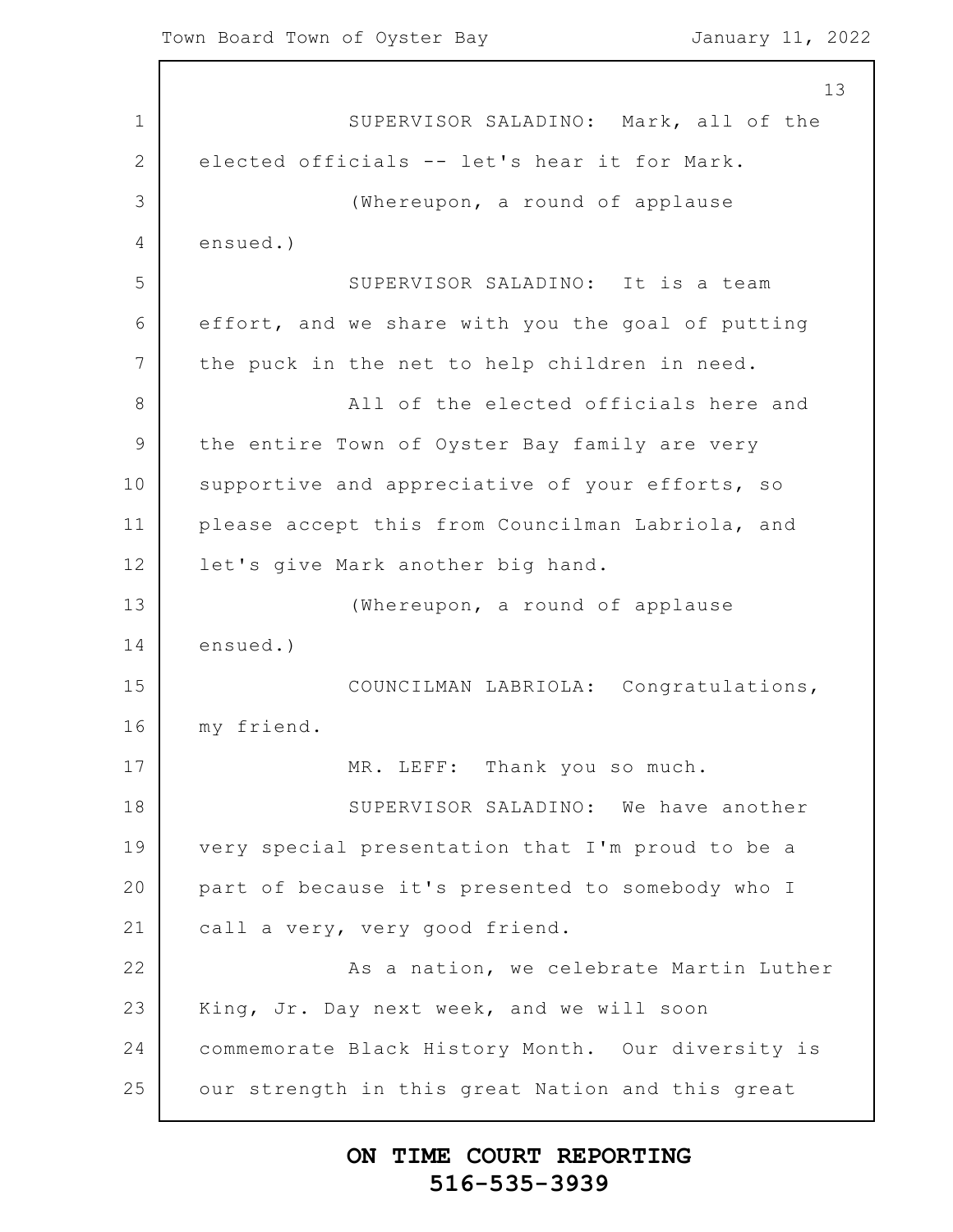1 2 3 4 5 6 7 8 9 10 11 12 13 14 15 16 17 18 19 20 21 22 23 24 25 Town. One of the communities, Hicksville, for instance, is the most diverse downtown in all of Long Island, and we're very proud of that, but Oyster Bay also has a rich and diverse history with so many incredible leaders, and we are very fortunate to recognize that. So today provides an ideal backdrop to not only reflect upon the incredible leadership and courage of Dr. Martin Luther King, Jr., but also the contributions being made every day in our Nation and our community by extraordinary people, and one of those people is here with us today. A very extraordinary individual, Reverend Kent Edmonston of Mount Olive Baptist Church here in Oyster Bay, who is this year's recipient of the very prestigious Town of Oyster Bay's Martin Luther King, Jr. Distinguished Service Award. (Whereupon, a round of applause ensued.) SUPERVISOR SALADINO: I'm not done complimenting you yet. This Distinguished Service Award is presented to noteworthy recipients in recognition of their outstanding leadership, achievement,

#### **ON TIME COURT REPORTING 516-535-3939**

14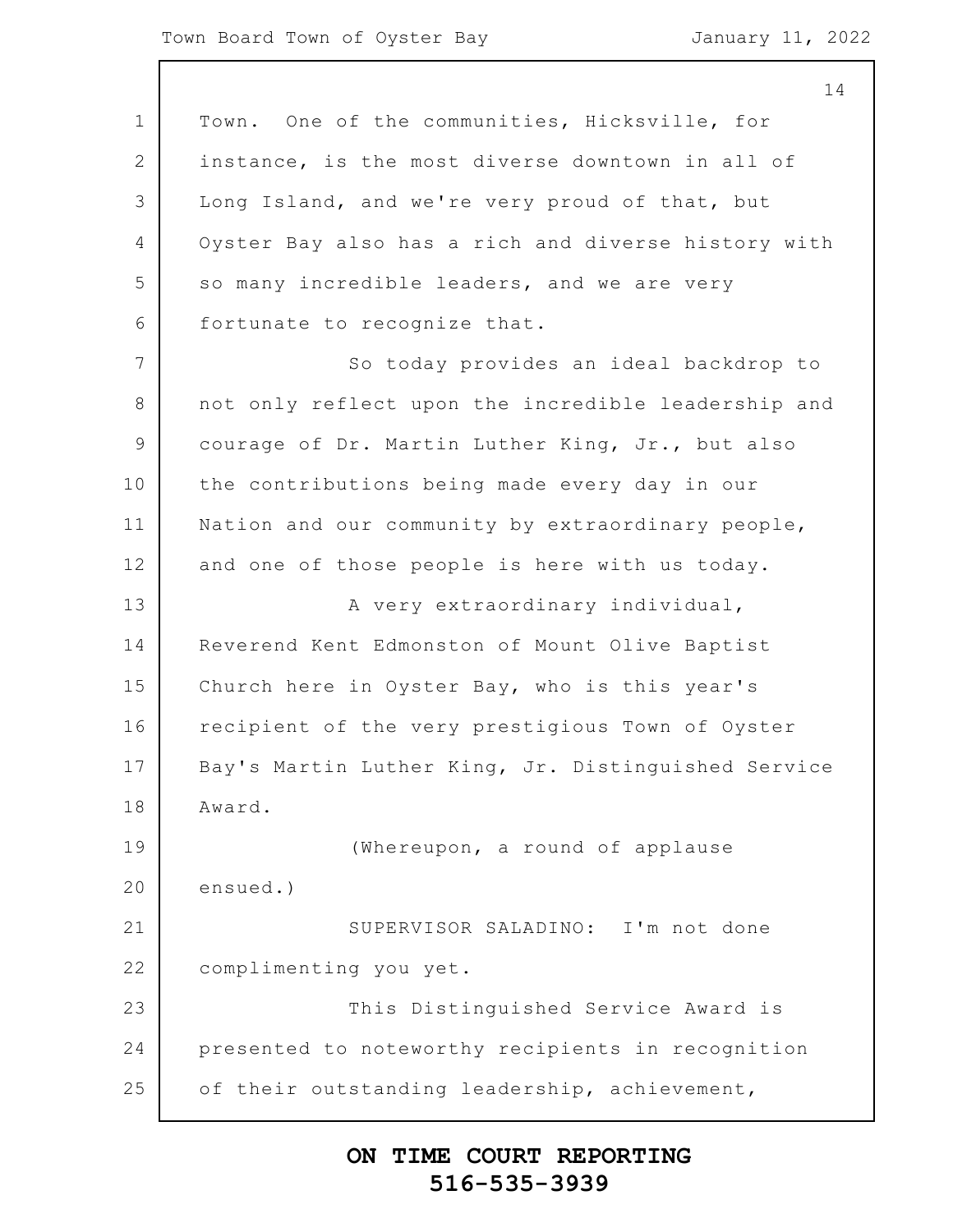1 2 3 4 5 6 7 8 9 10 11 12 13 14 15 16 17 18 19 20 21 22 23 24 25 15 adherence to the principals of a just society and continued progress in support of Dr. King's goals. This prestigious recognition reflects upon the incredible leadership and courage of Dr. Martin Luther King, Jr. and also on the local contributions being made every day in our community. The contributions of people like Reverend Kent Edmonston who provide spiritual guidance, community leadership, mentorship, and is an extraordinary role model for all of us, but he's also a great friend. As I got to know you, sir, and many of us here in Town government have gotten to know you, we enjoy your company, your sense of humor, the way in -- your light touch, but it's a very effective way to get across to people, and you clearly have enormous love for all you meet and all you work with. And we would like to make a very special presentation to you because in this way we recognize you and award you with this incredible plaque in recognition of outstanding leadership and achievement, adherence to the principals of a just society, and continued involvement in support of Dr. Martin Luther King, Jr.'s dream, and this is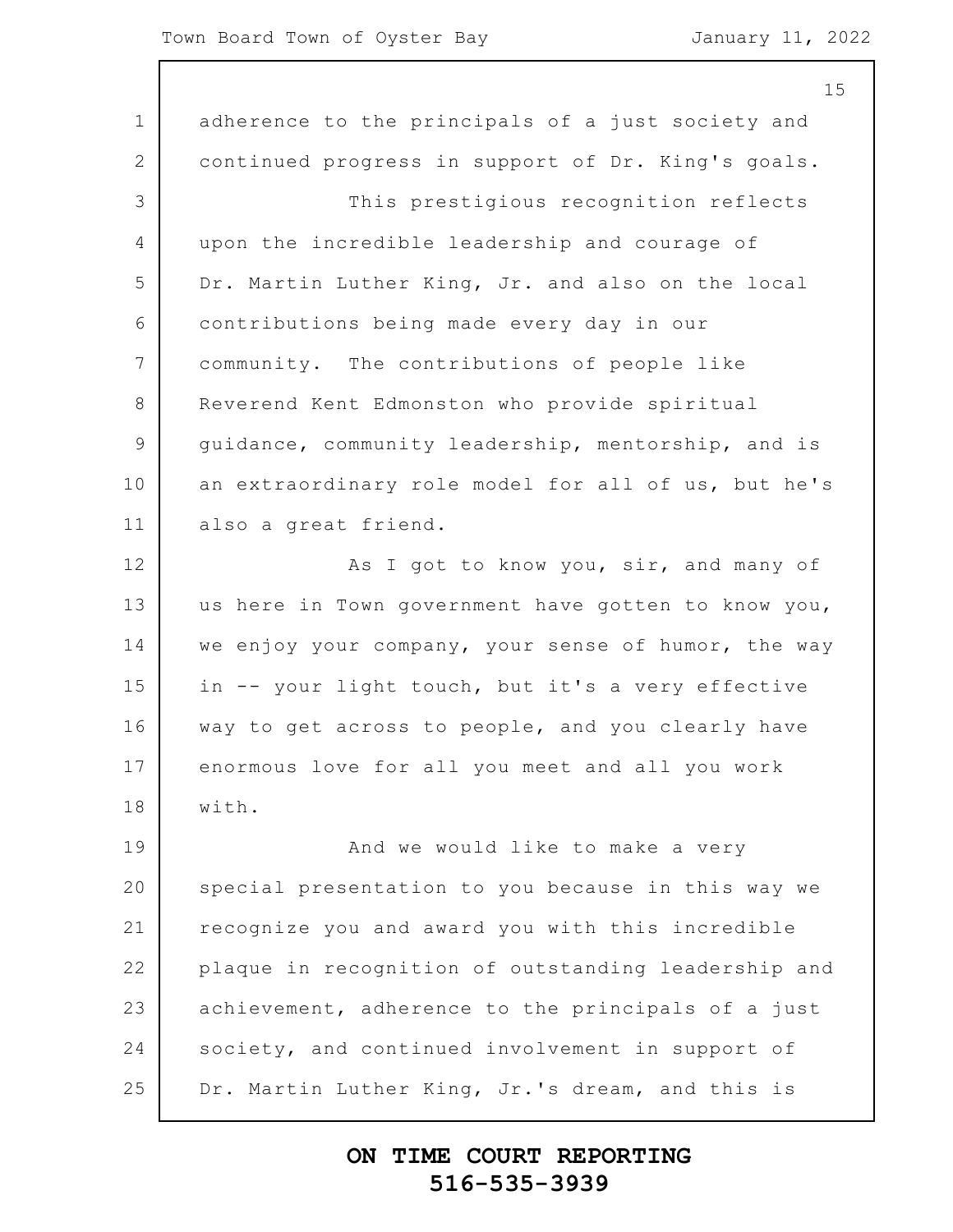1 2 3 4 5 6 7 8 9 10 11 12 13 14 15 16 17 18 19 20 21 22 23 24 25 16 presented to you, sir, Reverend Kent Edmonston, on January 11, 2022. Lou, would you help me also with this presentation and, Reverend, would you join us up front, please? (Whereupon, a round of applause ensued, a Distinguished Service Award was presented, and a photo opportunity was taken.) SUPERVISOR SALADINO: The Reverend just said I just put him on the spot, which we did, but I'm going to do it again by asking him to share some of his pearls of wisdom with all of us here in Oyster Bay -- pearls, Oyster Bay, it all fits. (Whereupon, there was laughter among the assemblage present.) SUPERVISOR SALADINO: Please. REVEREND EDMONSTON: I am truly humbled today. With all the other awards that have been given for all of the work that is being done here in Oyster Bay, I feel like what I do I'm supposed to do, and I'm just grateful for the friendship with our Supervisor, with this Council, and with the Town, and pray for me. (Whereupon, there was laughter among the assemblage present.)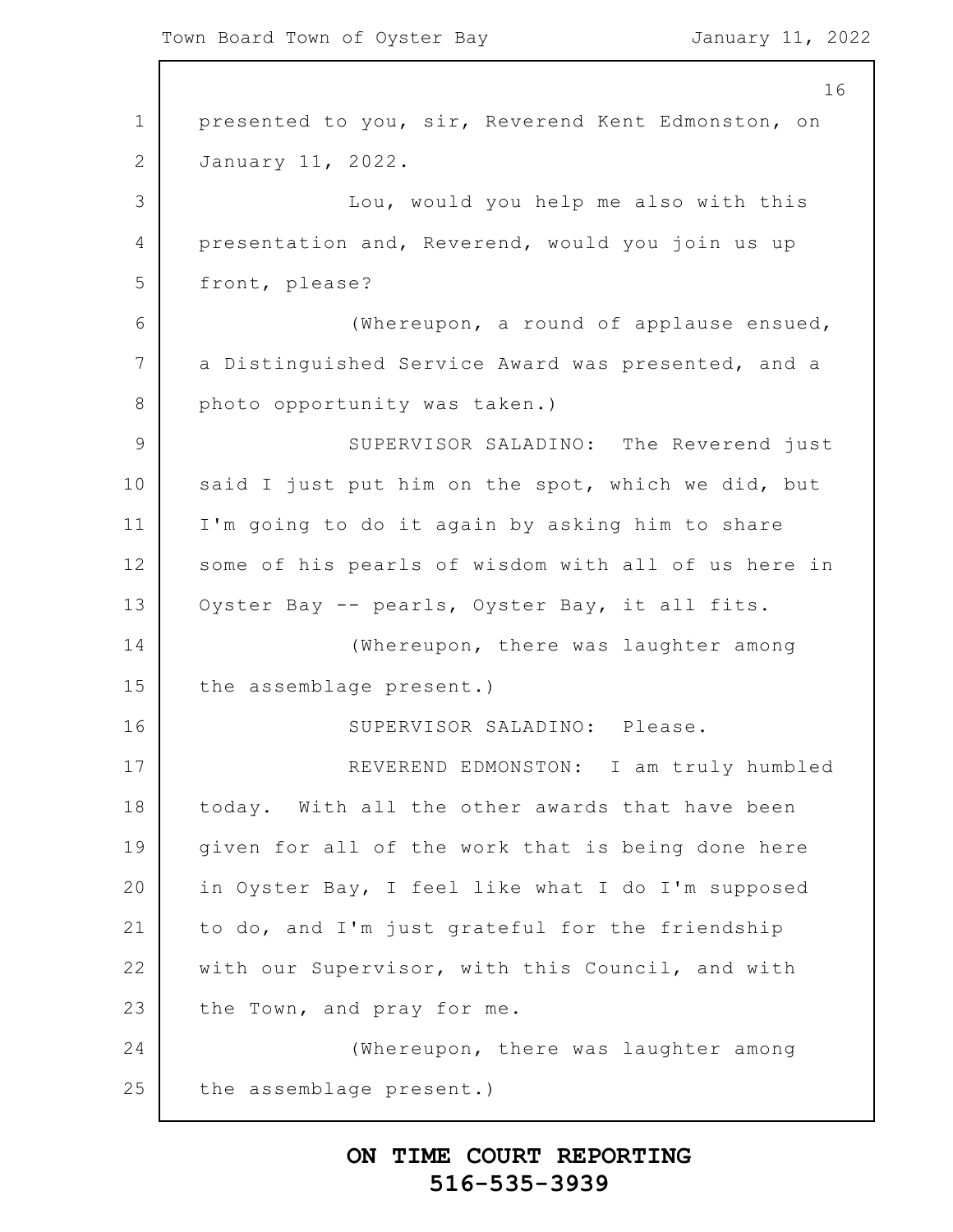1 2 3 4 5 6 7 8 9 10 11 12 13 14 15 16 17 18 19 20 21 22 23 24 25 17 REVEREND EDMONSTON: I need your prayers. That's all the wisdom I have. (Whereupon, a round of applause ensued.) SUPERVISOR SALADINO: You certainly make a difference across the Town, but, especially, up here on the North Shore where Michele Johnson lives and Rich LaMarca lives, and we all recognize -- all of us as a group -- yes, Vicki Walsh is right down the block, but all of us recognize -- COUNCILWOMAN WALSH: I know your whole family. He brings the whole family here. REVEREND EDMONSTON: We're off to a great year. SUPERVISOR SALADINO: Let's hear it, again, for Reverend Edmonston. (Whereupon, a round of applause ensued.) SUPERVISOR SALADINO: We will continue to follow in the leadership that you've provided and continue to provide in our community. God bless. We appreciate you very much. REVEREND EDMONSTON: Thank you.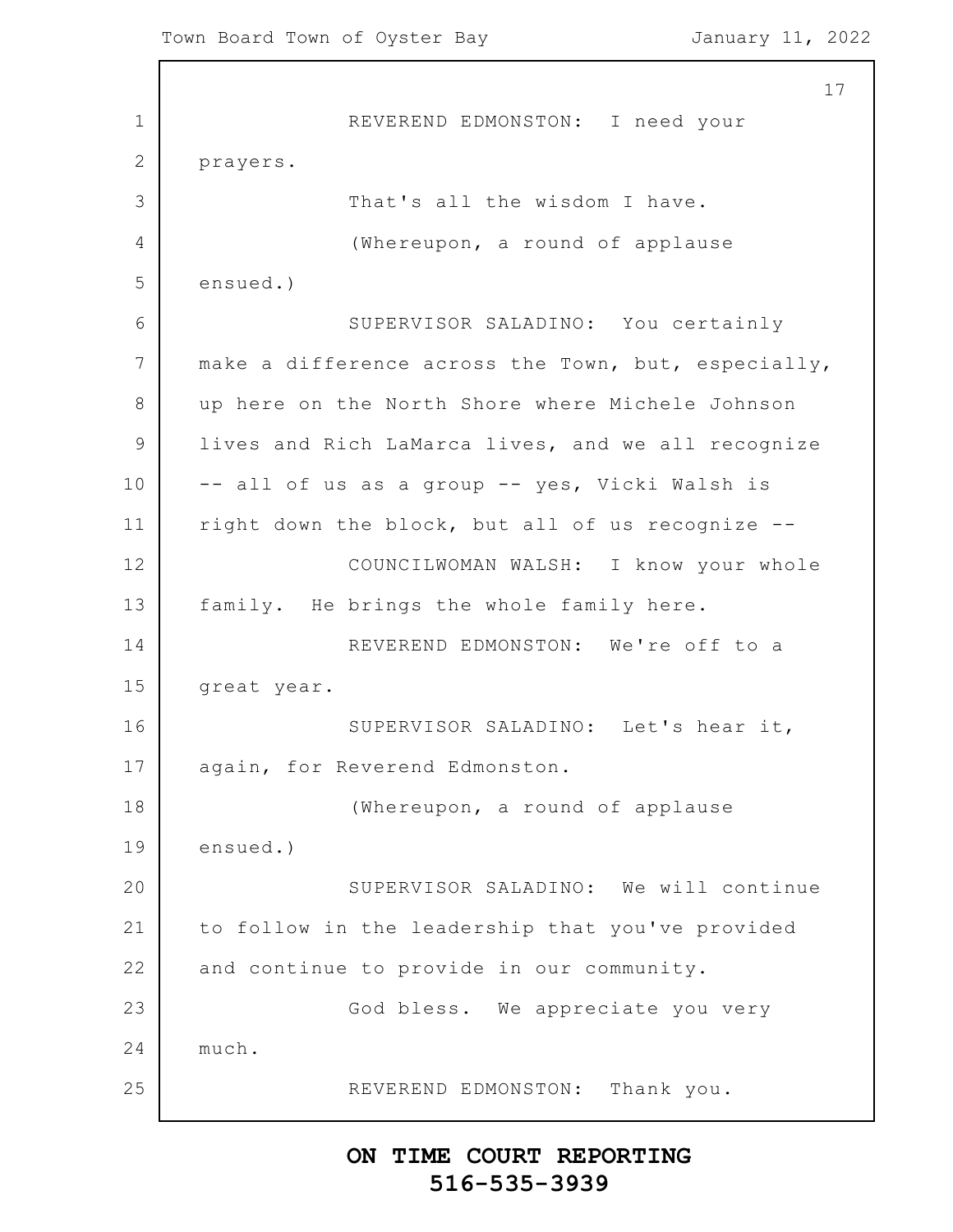| 18                                                  |
|-----------------------------------------------------|
| SUPERVISOR SALADINO: For the next and               |
| final presentation of today's Board meeting, the    |
| Oyster Bay Town Board, all of our elected           |
| officials, and the Oyster Bay family is incredibly  |
| proud to recognize the exemplary service of Matt    |
| McCartin of the Nassau County Police Department.    |
| Matt is a 27-year veteran of law                    |
| enforcement, who was recently promoted to the rank  |
| of sergeant. Over the years, Sergeant McCartin has  |
| been a source of great pride for this department,   |
| great pride for this entire Town and its people he  |
| so ably and bravely serves.                         |
| Most recently, Sergeant McCartin served             |
| with the Second Precinct's Problem Oriented         |
| Policing unit -- or POP -- for six and a half years |
| and worked closely with the Town of Oyster Bay      |
| including being present at Oyster Bay Town Hall for |
| Town Board meetings. He's been extremely helpful    |
| enabling respectful freedom of speech at these      |
| Board meetings and helped to navigate when things   |
| were challenging during this pandemic.              |
| (Whereupon, there was laughter among                |
| the assemblage present.)                            |
| SUPERVISOR SALADINO: You found that                 |
| funny, huh?                                         |
|                                                     |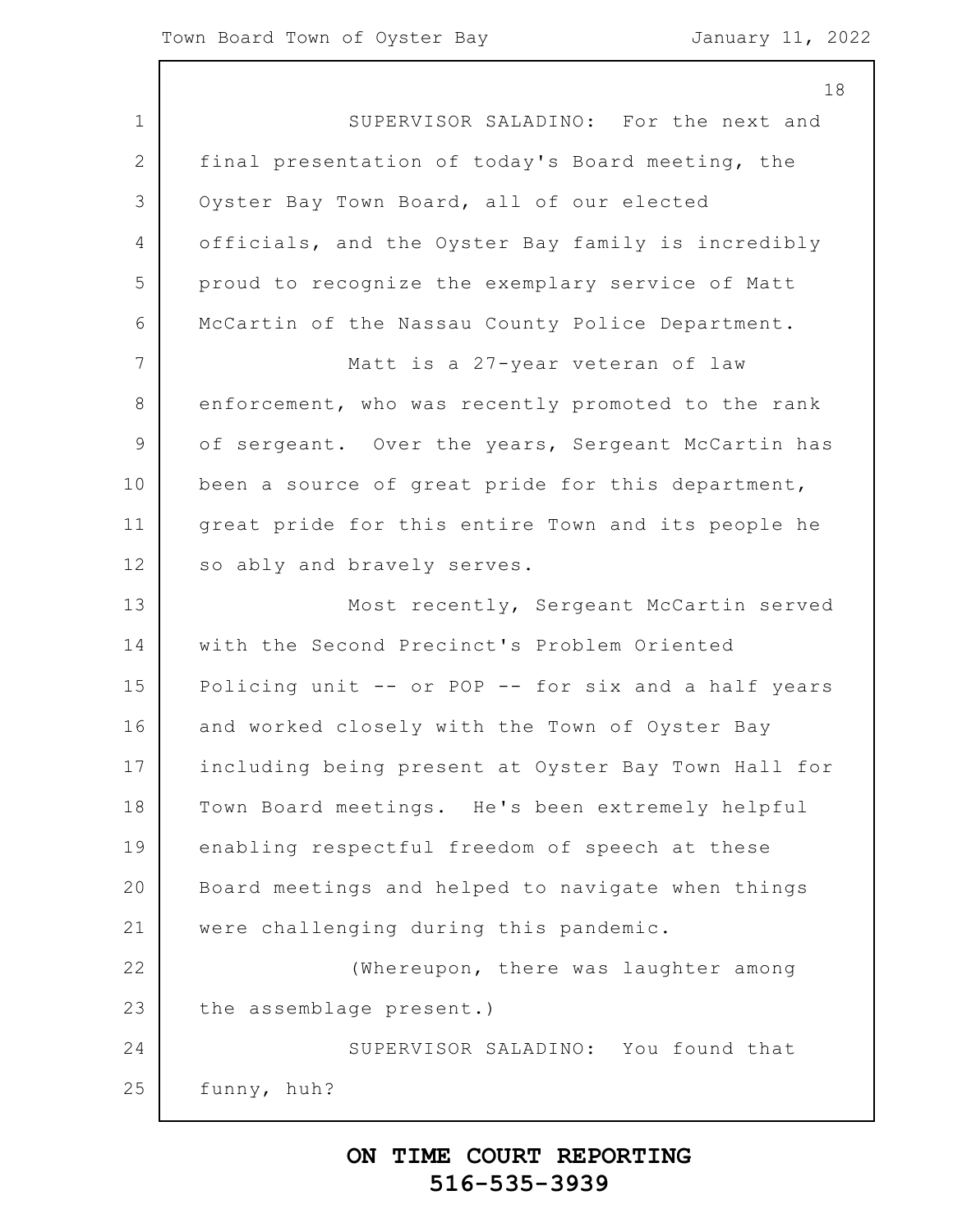|                | 19                                                  |
|----------------|-----------------------------------------------------|
| 1              | (Whereupon, there was laughter among                |
| 2              | the assemblage present.)                            |
| 3              | SUPERVISOR SALADINO: His efforts                    |
| 4              | ensured decorum at our meetings and provided our    |
| 5              | residents with a very safe and comfortable          |
| 6              | environment for their participation in the          |
| 7              | democratic process of government, and that's a real |
| 8              | big deal.                                           |
| $\overline{9}$ | The residents of the Town of Oyster Bay             |
| 10             | have been so fortunate to be protected and served   |
| 11             | by individuals like Sergeant McCartin whose         |
| 12             | experience and knowledge is greatly respected       |
| 13             | within the community as well as within the ranks of |
| 14             | the Nassau County Police Department.                |
| 15             | While we are sad that he's moving on                |
| 16             | from the Second Precinct POP unit, we               |
| 17             | wholeheartedly congratulate him on his well         |
| 18             | deserved and prestigious promotion.                 |
| 19             | We're proud to take this opportunity to             |
| 20             | acknowledge and commend Sergeant Matt McCartin for  |
| 21             | his years of exemplary service to the Town of       |
| 22             | Oyster Bay, and we join with his colleagues and the |
| 23             | citizens of Nassau County in extending best wishes  |
| 24             | for your professional successes.                    |
| 25             | I want to recognize those who are here              |
|                |                                                     |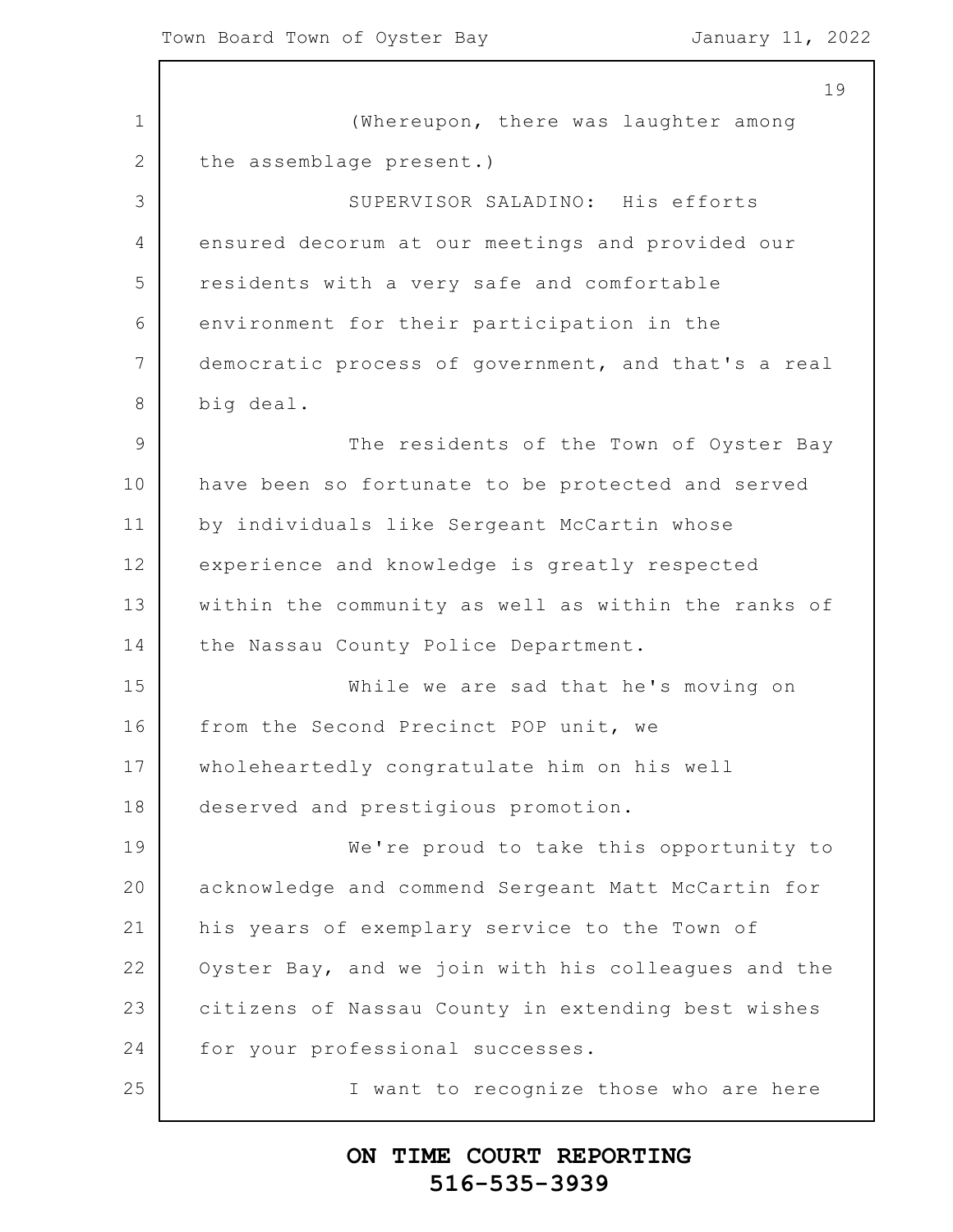```
1
2
3
4
5
6
7
8
9
10
11
12
13
14
15
16
17
18
19
20
21
22
23
24
25
                                                          20with Matt and who serve us so professionally each
      and every day including Deputy Commanding Officer
      John Kennedy, Deputy -- let's hear it for John
      Kennedy, please.
                   (Whereupon, a round of applause
      ensued.)
                  SUPERVISOR SALADINO: Deputy Inspector
      Costello is the Deputy Commanding Officer of the
      Second Precinct.
                   (Whereupon, a round of applause
      ensued.)
                  SUPERVISOR SALADINO: Police Officer
      Hadrigan of the Second Precinct's POP unit.
                   (Whereupon, a round of applause
      ensued.)
                  SUPERVISOR SALADINO: Police Officer
      Oswald, also of the Second Precinct's POP unit.
                   (Whereupon, a round of applause
      ensued.)
                  SUPERVISOR SALADINO: Another member of
      the POP unit from the Second Precinct, Police
      Officer Lovelace.
                   (Whereupon, a round of applause
      ensued.)
                  SUPERVISOR SALADINO: And Nassau County
```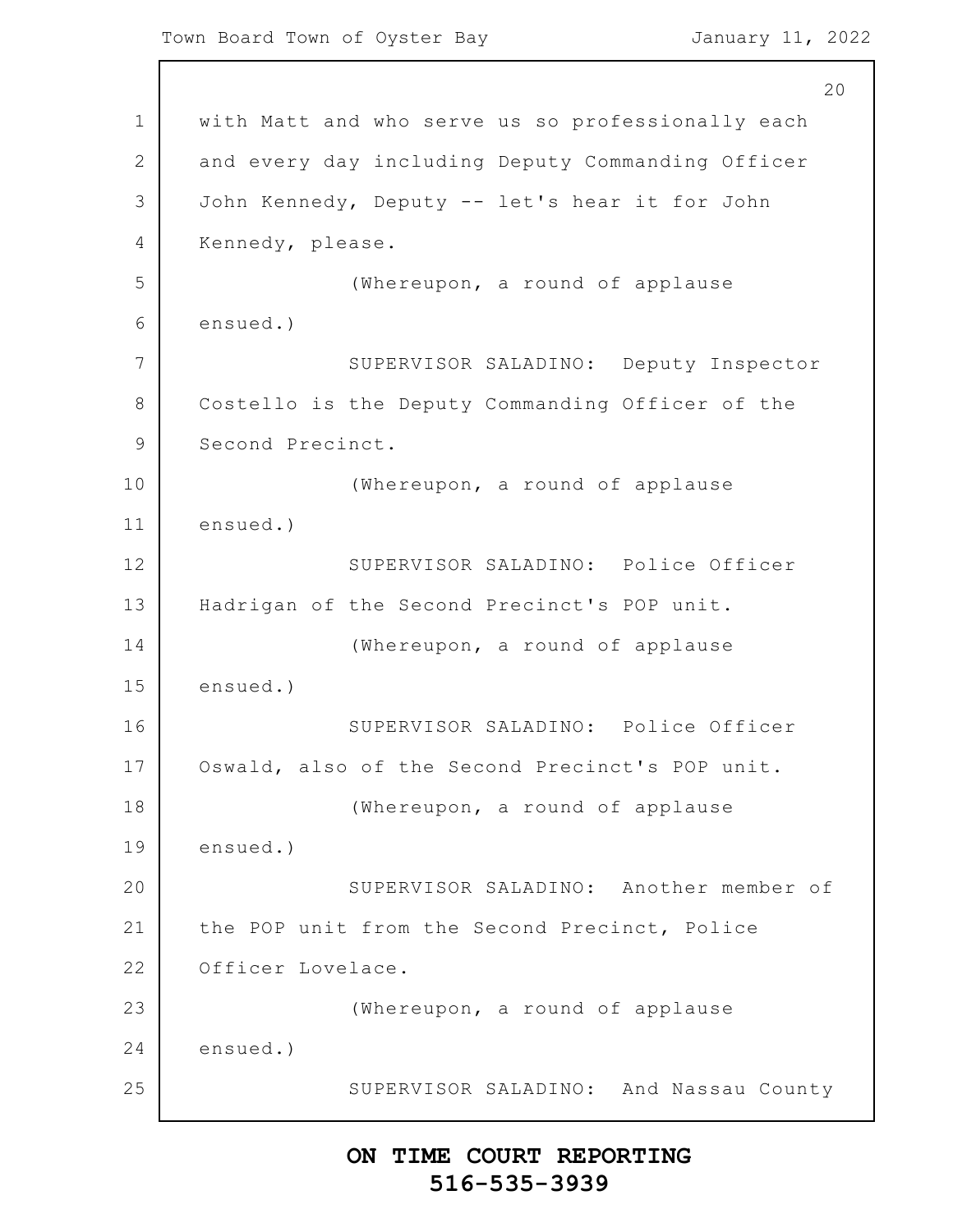1 2 3 4 5 6 7 8 9 10 11 12 13 14 15 16 17 18 19 20 21 22 23 24 25 21 Police Department representing the Commissioner, Nassau County Police Department Deputy Chief Stanzoni. (Whereupon, a round of applause ensued.) SUPERVISOR SALADINO: Presenting this award will be Councilwoman Vicki Walsh and our Town Clerk, Rich LaMarca, to say thank you -- and Michele Johnson, of course, from Oyster Bay area, and we thank you enormously. We wish you the best of luck. You've made this Board operation safer and more respectful with your presence and your professionalism. The department's gain is our loss, but the citizens continue to win when you wear the uniform, Matt McCartin. Sergeant, come on up. (Whereupon, a round of applause ensued.) SUPERVISOR SALADINO: We're going to first, though, ask -- come on up, please. We're going to ask Vicki Walsh -- would you like to say a few words on the record? COUNCILWOMAN WALSH: Actually -- SUPERVISOR SALADINO: Councilwoman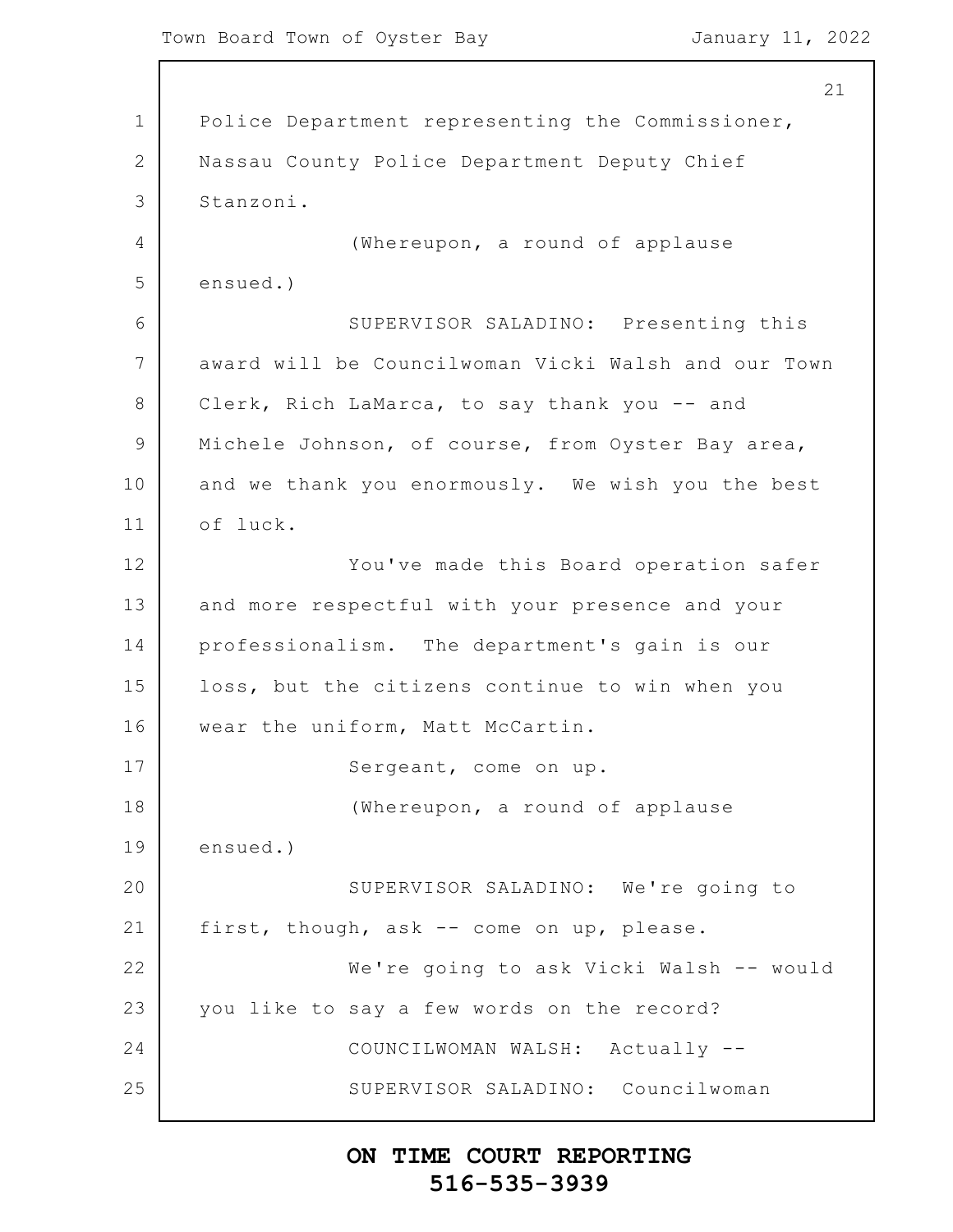1 2 3 4 5 6 7 8 9 10 11 12 13 14 15 16 17 18 19 20 21 22 23 24 25 Walsh? COUNCILWOMAN WALSH: -- I'm going to be a few minutes. Matt -- Officer Matt, no matter where we go within the Town of Oyster Bay, it could be Broadway Mall, Hicksville PTA, Dr. Rogers in Syosset -- Judge John Kennedy, I know you can vouch for this -- everybody knows Officer Matt. You've made such a difference, and there are so many stories. Story after story -- even the pizza guy in Jericho -- he has some good stories of people that you've helped, and when I first met you, I asked you what POP meant, and I don't know if you remember, but you said to me it meant Problem Oriented Police, and ever since then, I've called it People Oriented Police because as far as I'm concerned, you always know how to get out there, connect with the people and be pro-active so that it never really turns into a problem. And we appreciate you. We're going to miss you. As far as I see it, this is your home. We're going to lend you to the different towns, but we know you're not going to forget where it all started, and we hope that you come back to visit. And you're leaving us in great hands

#### **ON TIME COURT REPORTING 516-535-3939**

22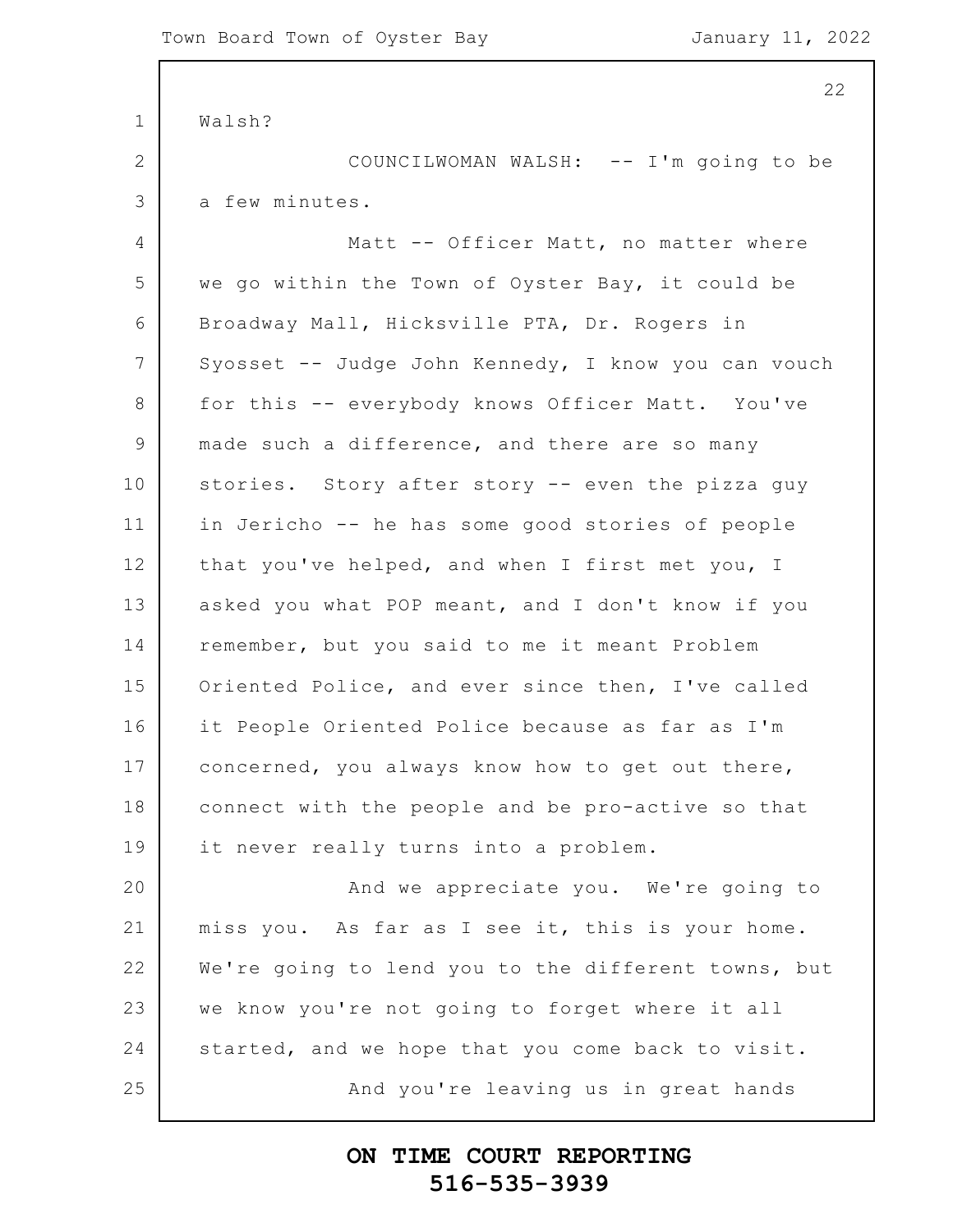1 2 3 4 5 6 7 8 9 10 11 12 13 14 15 16 17 18 19 20 21 22 23 24 25 23 with Chris and Andy and John. Good luck. Stay safe out there. (Whereupon, a round of applause ensued.) SUPERVISOR SALADINO: Councilwoman Michele Johnson, would you like to say a few words also representing the North Shore? COUNCILWOMAN JOHNSON: Matt has always been here to make sure we're safe, to make sure things run smooth. He's a personal friend and as Vicki said, he's there for everybody. He's a People Oriented Policing person, and we thank you for all that you do. I treasure our friendship, I'm always here for you, and, yes, please come back to visit us. OFFICER McCARTIN: Absolutely. (Whereupon, a round of applause ensued.) SUPERVISOR SALADINO: And Town Clerk Rich LaMarca, also of Oyster Bay, would you like to say a few words? MR. LaMARCA: Yes. Matt, you have been a great treasure to the Oyster Bay community. Even though you didn't live here, you were a very integral part of the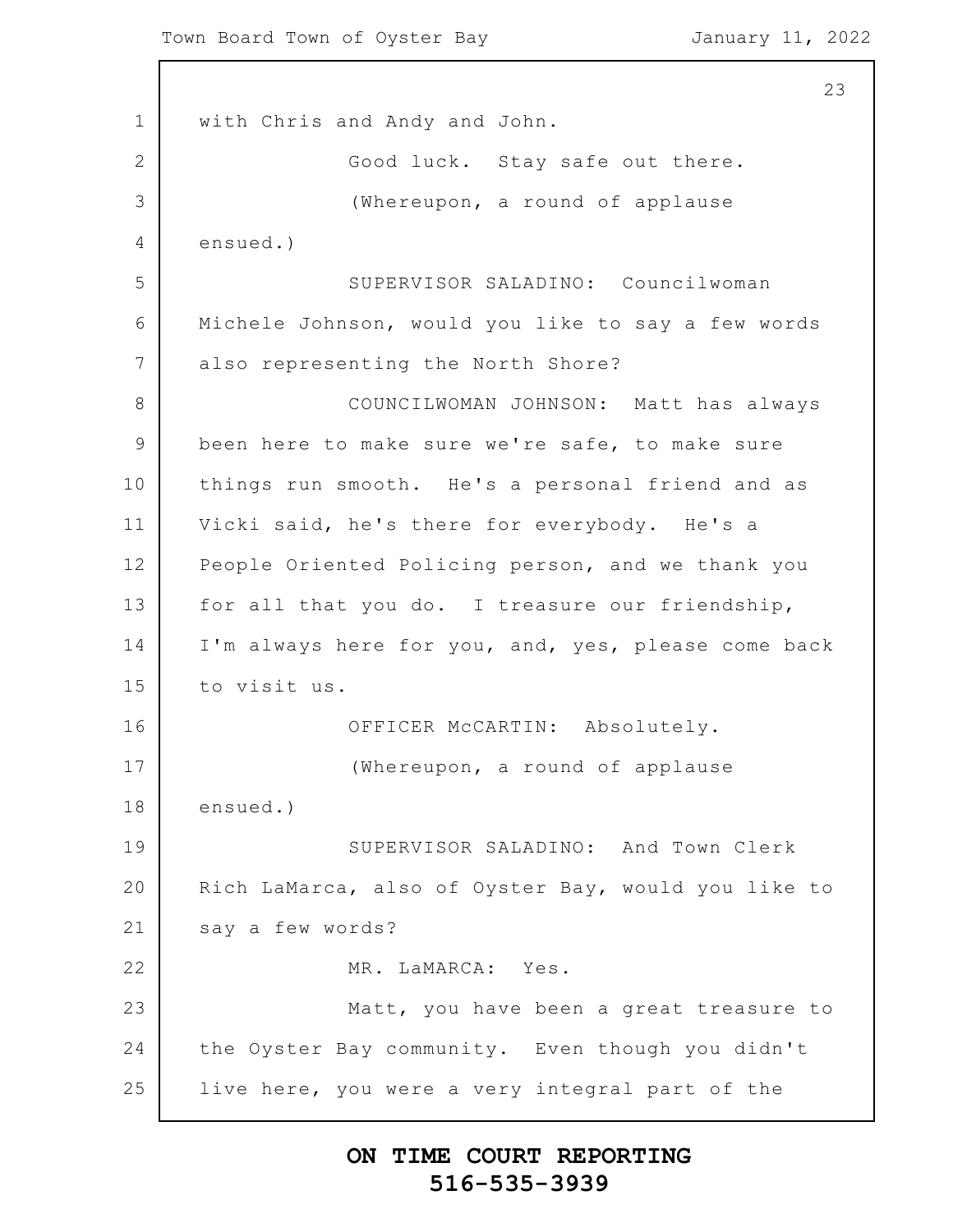24

1 2 3 4 5 6 7 8 9 10 11 12 13 14 15 16 17 18 19 20 21 22 23 24 25 community. You've helped me as a civic leader here in Oyster Bay, you've always made yourself available, you've been a reliable and committed public servant. One community's gain is going to be a huge loss for Oyster Bay. You are a true friend, I'm going to miss you greatly, but I know we're going to stay in touch. Congratulations and good luck to you. (Whereupon, a round of applause ensued.) OFFICER McCARTIN: Thank you. (Whereupon, a Town Citation was presented to Sergeant Matt McCartin followed by a photo opportunity.) SUPERVISOR SALADINO: Inspector Stanzoni, would you also please join us? (Whereupon, a photo opportunity was taken.) COUNCILWOMAN WALSH: Come on, guys. POP guys, come up. (Whereupon, a photo opportunity was taken.) SUPERVISOR SALADINO: Marisa, would you take one other photo? Reverend, would you join us as well,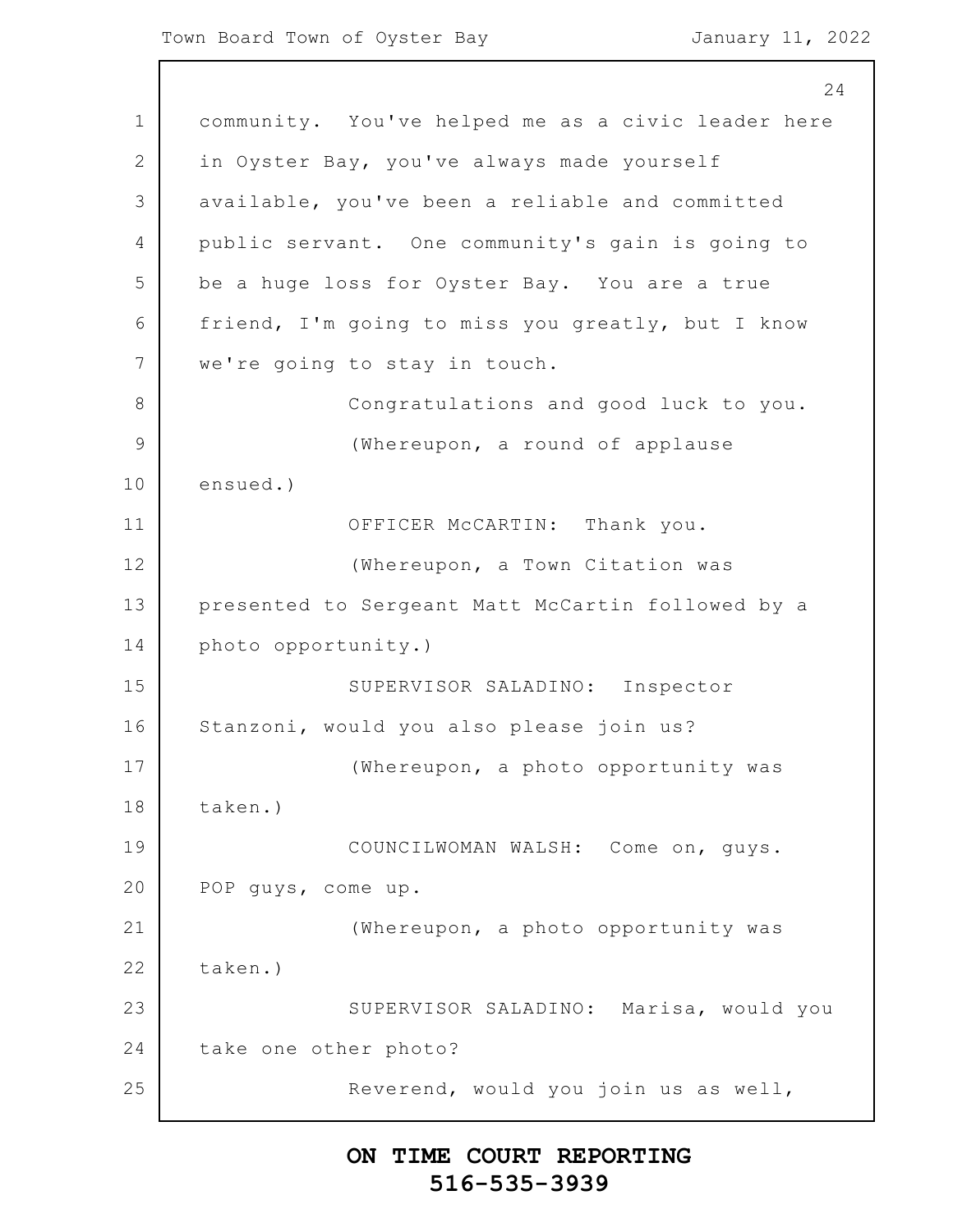Town Board Town of Oyster Bay January 11, 2022

Г

|                 | 25                                                  |
|-----------------|-----------------------------------------------------|
| $\mathbf 1$     | please? You're such an important part of            |
| $\mathbf{2}$    | representing Oyster Bay.                            |
| 3               | REVEREND EDMONSTON: Make sure to get                |
| 4               | my face.                                            |
| 5               | (Whereupon, there was laughter among                |
| 6               | the assemblage present and a photo opportunity was  |
| $7\phantom{.0}$ | taken.)                                             |
| 8               | SUPERVISOR SALADINO: Let's hear it                  |
| $\mathcal{G}$   | again for Matt McCartin.                            |
| 10              | (Whereupon, a round of applause                     |
| 11              | ensued.)                                            |
| 12              | SERGEANT MCCARTIN: I just want to                   |
| 13              | thank everybody. It's been a long time. I've been   |
| 14              | a police officer for over twenty years, and I've    |
| 15              | had a lot of roles. One of the roles in the last    |
| 16              | five and a half years has been the POP unit, and    |
| 17              | because of that, I was able to get a different      |
| 18              | connection with the community as well as the Town   |
| 19              | of Oyster Bay, so I know all of you.                |
| 20              | At some point or another, we've all                 |
| 21              | been in contact with each other. We've helped the   |
| 22              | residents, and, for me, that was very heartfelt,    |
| 23              | and, you know, I'm leaving it in good hands with my |
| 24              | guys over here, and I really appreciate, you know,  |
| 25              | the collaboration over the years. And you guys      |
|                 |                                                     |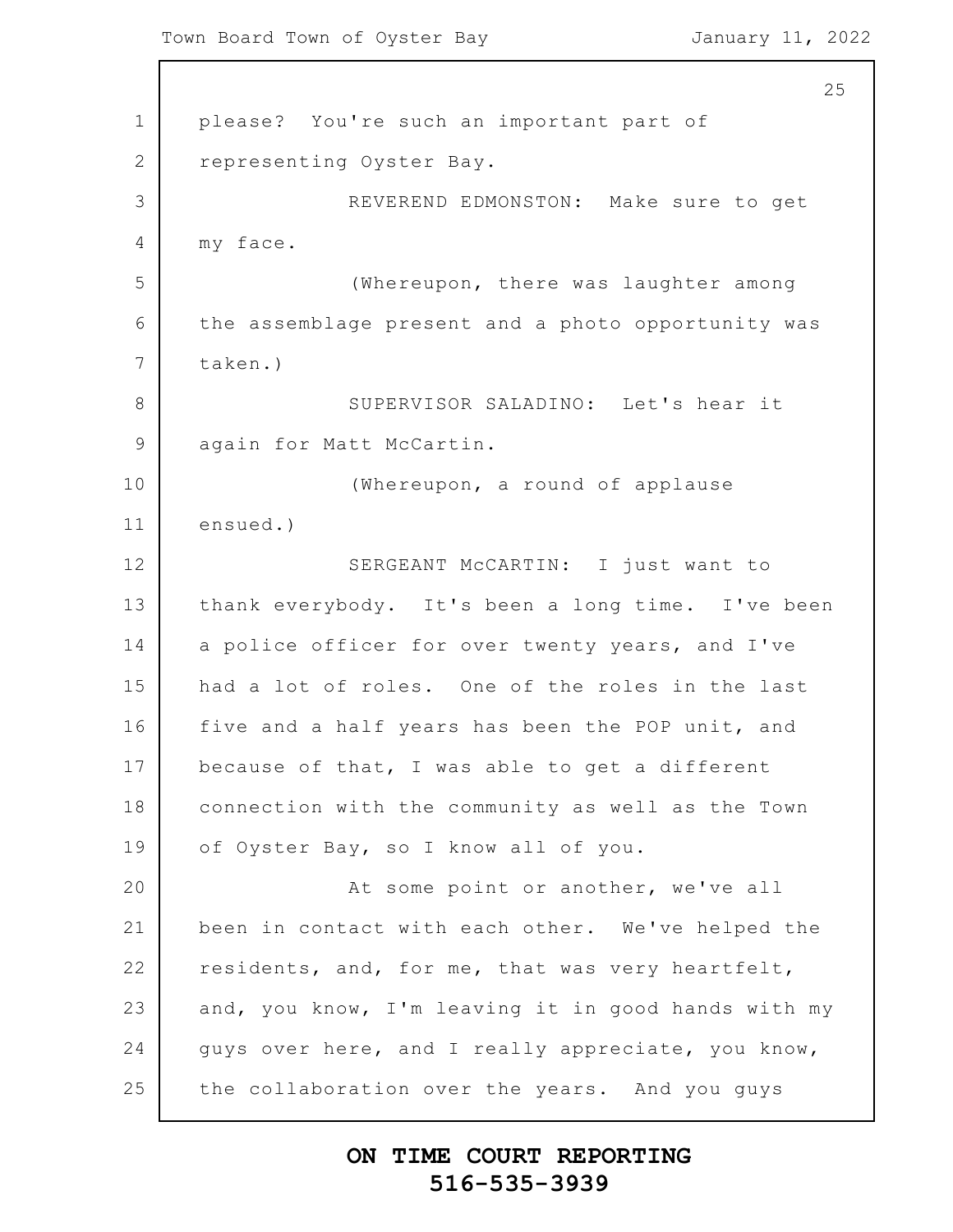1 2 3 4 5 6 7 8 9 10 11 12 13 14 15 16 17 18 19 20 21 22 23 24 25 26 made things easy for us, and I hope that I made it easy for you. And I just want to thank you for having us today, you know, me, my colleagues and, you know, my old boss here. I appreciate him coming up from Bayville. I greatly appreciate everything. This is very nice, so I just want to thank you guys again. (Whereupon, a round of applause ensued.) SERGEANT McCARTIN: Thank you guys, again, and, you know, the relationship doesn't end here, you know. You guys all have my number, and, you know, whatever I can do to help, I'll always be, you know, a phone call away, you know. I'll always make things happen for you guys. I promise you that. COUNCILWOMAN JOHNSON: Thank you, Sergeant. SUPERVISOR SALADINO: Thank you to all of you. Let's hear it. (Whereupon, a round of applause ensued.) SUPERVISOR SALADINO: Ladies and gentlemen, one more hand for all of our honorees.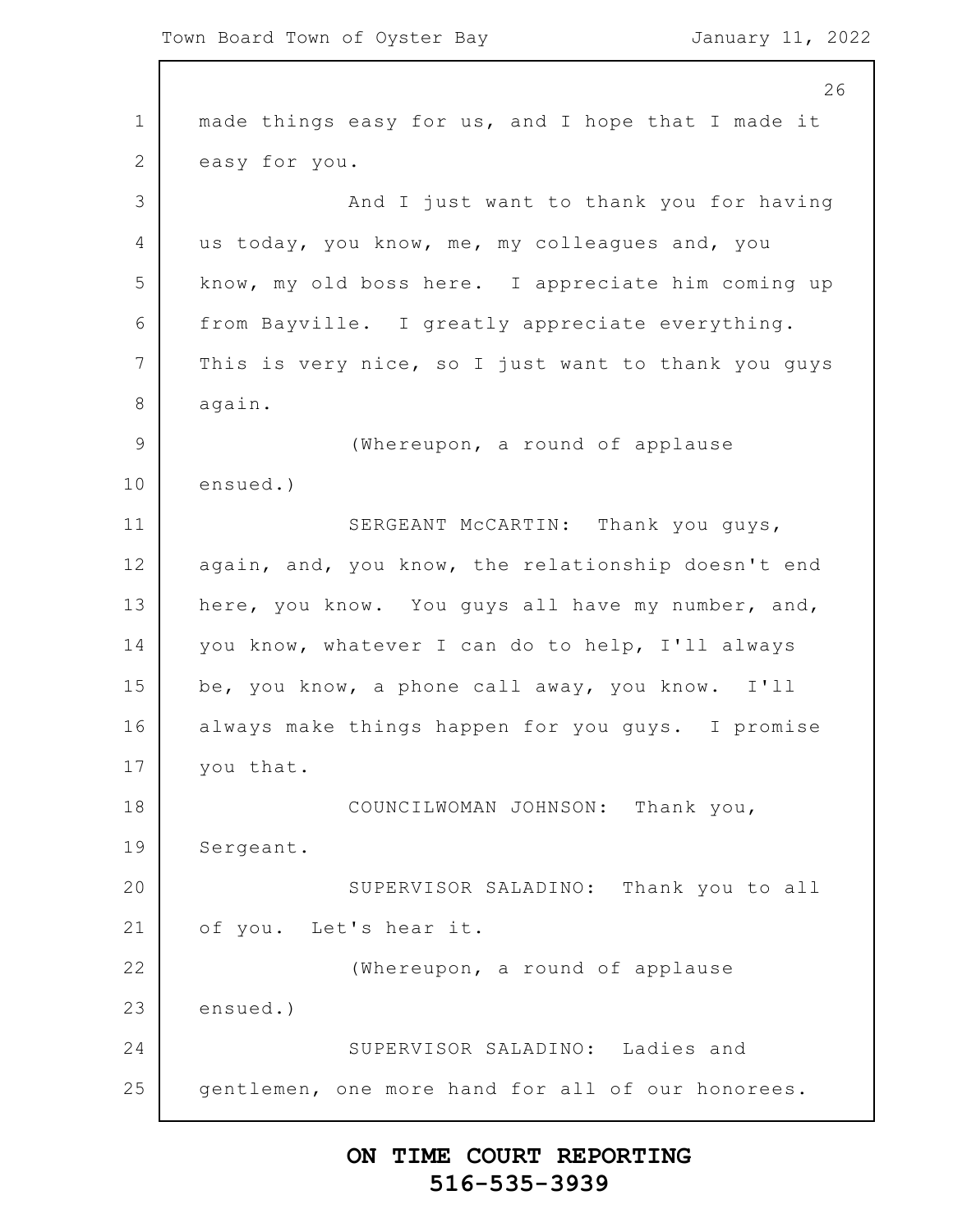(Whereupon, a round of applause ensued.) SUPERVISOR SALADINO: It is a good day in the Town of Oyster Bay. Folks, we have a busy day of work to come. We have two hearings, and that will be followed by a break that we'll take for Executive Session, and then we'll return out for our regular Action Calendar. (TIME NOTED: 10:54 A.M.)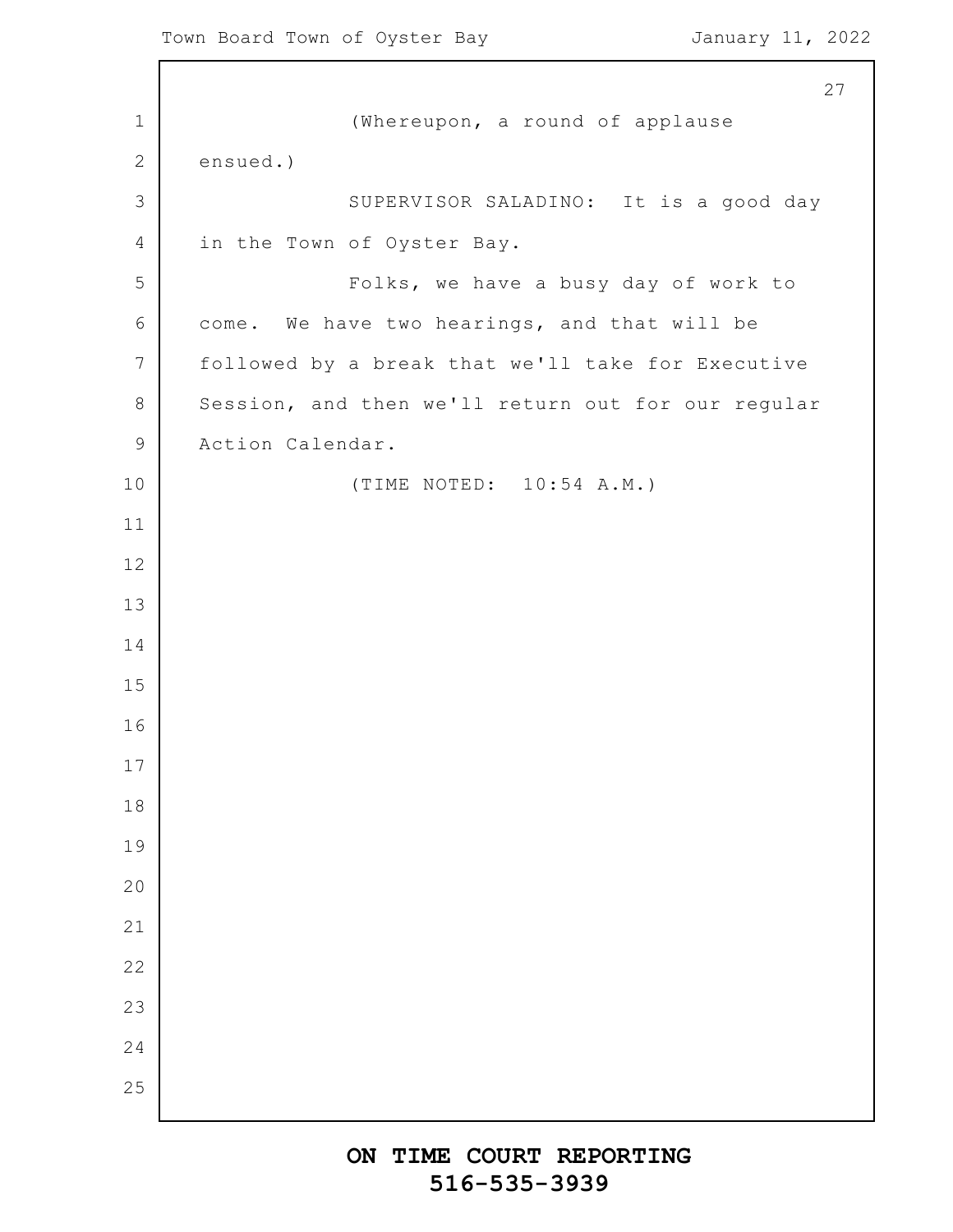1

TOWN BOARD TOWN OF OYSTER BAY REGULAR MEETING January 11, 2022 10:55 a.m.

#### **HEARING – Finance**

To consider an application from the Locust Valley Water District for the issuance of bonds to pay the cost of improvements to the district. (M.D. 11/23/21 #90).

SUPERVISOR TOWN CLERK

**JOSEPH SALADINO RICHARD LaMARCA**

P R E S E N T:

SUPERVISOR JOSEPH S. SALADINO COUNCILWOMAN MICHELE M. JOHNSON COUNCILMAN LOUIS B. IMBROTO COUNCILMAN THOMAS P. HAND COUNCILMAN STEVE L. LABRIOLA COUNCILWOMAN LAURA L. MAIER COUNCILWOMAN VICKI WALSH

A L S O P R E S E N T:

RICHARD LaMARCA, TOWN CLERK JEFFREY P. PRAVATO, RECEIVER OF TAXES

> Minutes of the meeting taken by:

> TRACIE A. CINQUEMANI Reporter/Notary Public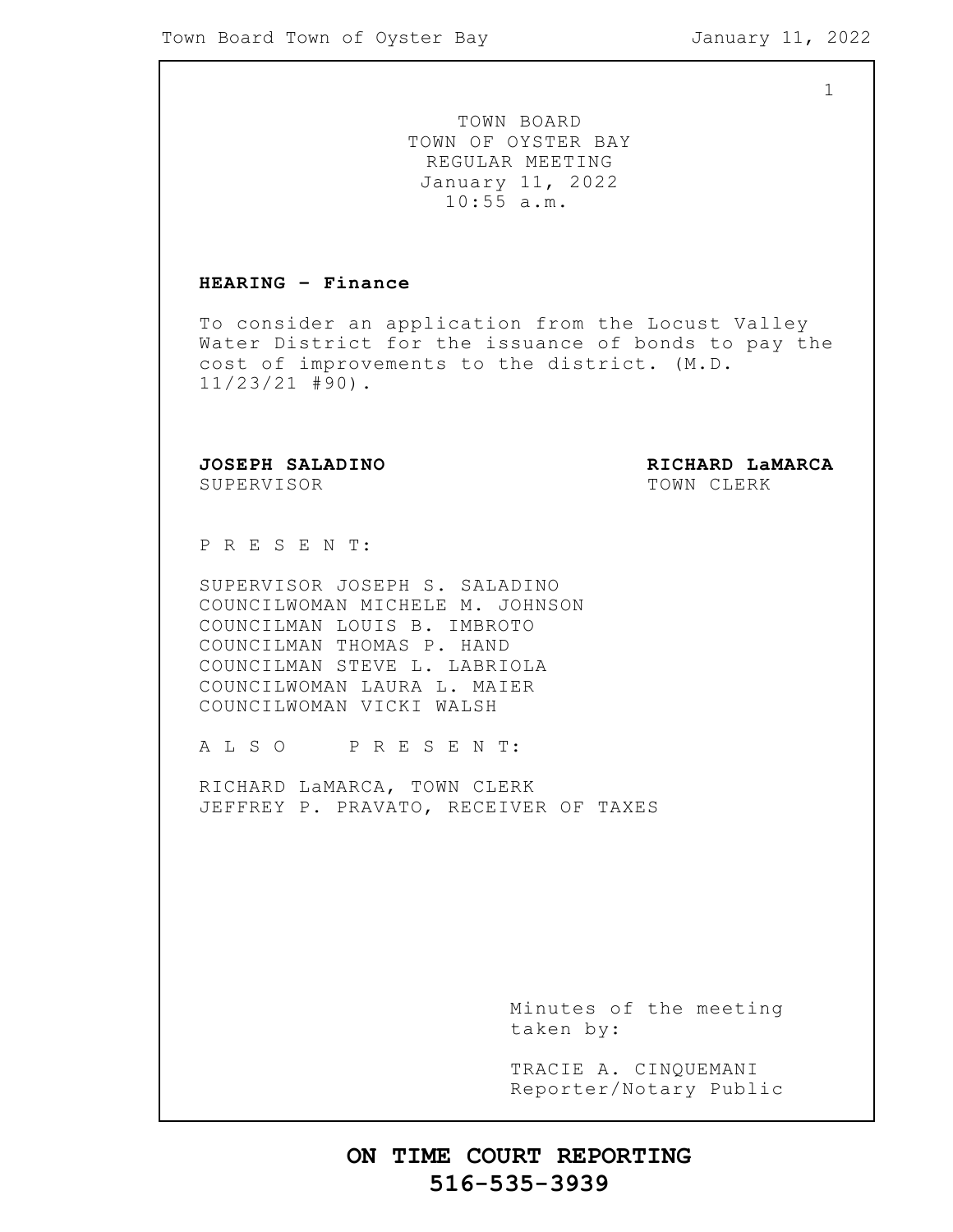1 2 3 4 5 6 7 8 9 10 11 12 13 14 15 16 17 18 19 20 21 22 23 24 25 2 SUPERVISOR SALADINO: So with that, Town Clerk Rich LaMarca, will you please poll the Board? MR. LaMARCA: Supervisor Saladino? SUPERVISOR SALADINO: Present. MR. LaMARCA: Councilwoman Johnson? COUNCILWOMAN JOHNSON: Present. MR. LaMARCA: Councilman Imbroto? COUNCILMAN IMBROTO: I'm here. MR. LaMARCA: Councilman Hand? COUNCILMAN HAND: Present. MR. LaMARCA: Councilman Labriola? COUNCILMAN LABRIOLA: Present. MR. LaMARCA: Councilwoman Maier? COUNCILWOMAN MAIER: Present. MR. LaMARCA: Councilwoman Walsh? COUNCILWOMAN WALSH: Present. SUPERVISOR SALADINO: Sir, would you please call the first hearing? MR. LaMARCA: Today's first hearing is to consider an application from the Locust Valley Water District for the issuance of bonds to pay the cost of improvements to the District. SUPERVISOR SALADINO: Counselor, before you get started, I would like to recognize the very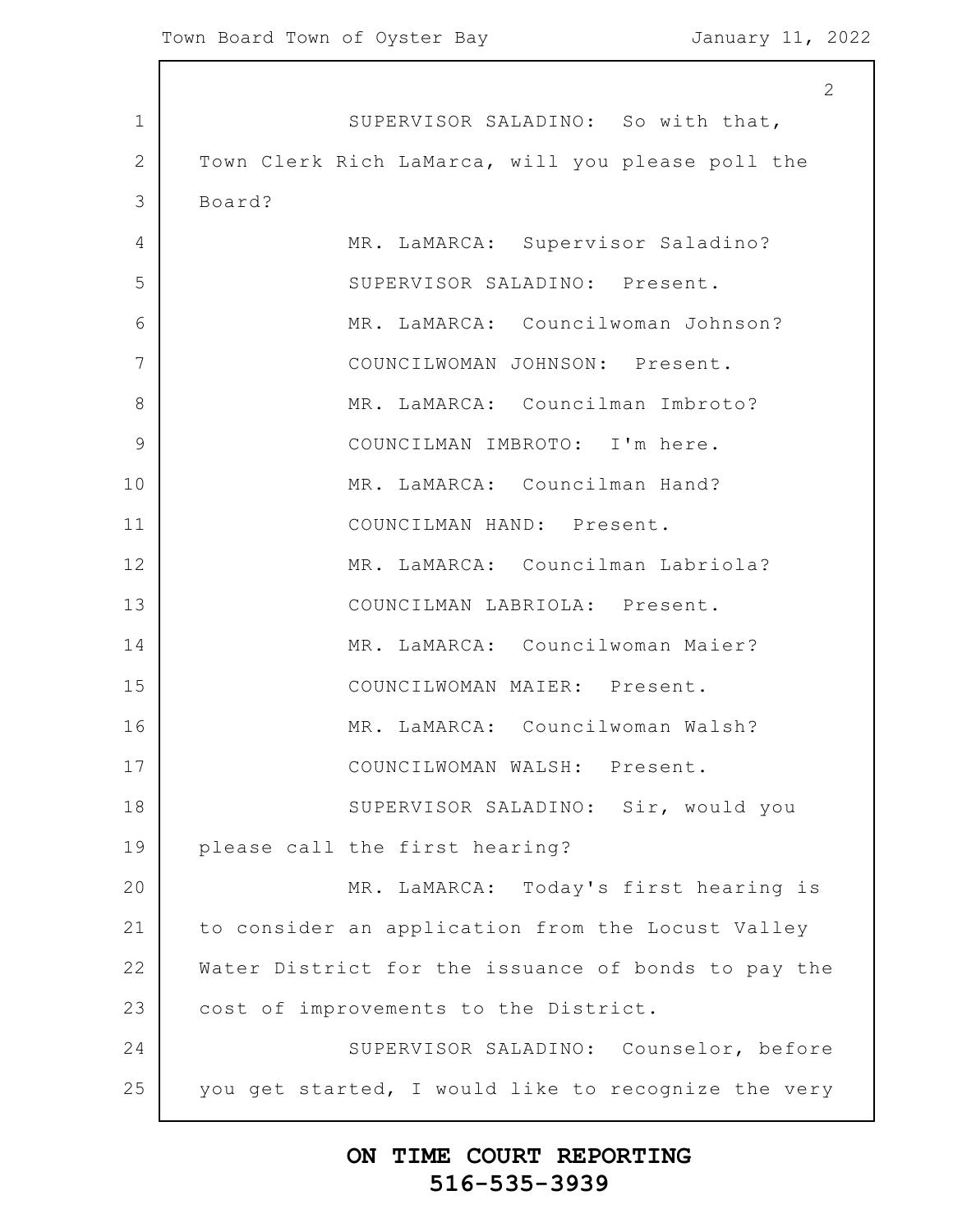1 2 3 4 5 6 7 8 9 10 11 12 13 14 15 16 17 18 19 20 21 22 23 24 25 3 prestigious members of the Locust Valley Water District family who are with us today. We are joined by Water Commissioner Charles Savinetti. Thank you for being with us today. We are joined by Water Commissioner Patricia Peterson. Always wonderful to see you here in the Town of Oyster Bay boardroom. We are joined by the Business Manager Jennifer Van Geldick -- did I get that right? MR. INGHAM: Gelder. MS. VAN GELDER: Van Gelder. SUPERVISOR SALADINO: Van Gelder. I'm sorry. MS. VAN GELDER: That's okay. SUPERVISOR SALADINO: From H2M, their consultants Jessica DeMarco and Joseph Todaro, and, of course, their lead counsel, the very prestigious and very learned counselor, Mike Ingham. MR. INGHAM: Good morning. SUPERVISOR SALADINO: And with that, Mr. Ingham. MR. INGHAM: Good morning. I appreciate those introductions. You kind of stole my introductions, but we are all here today to support this bond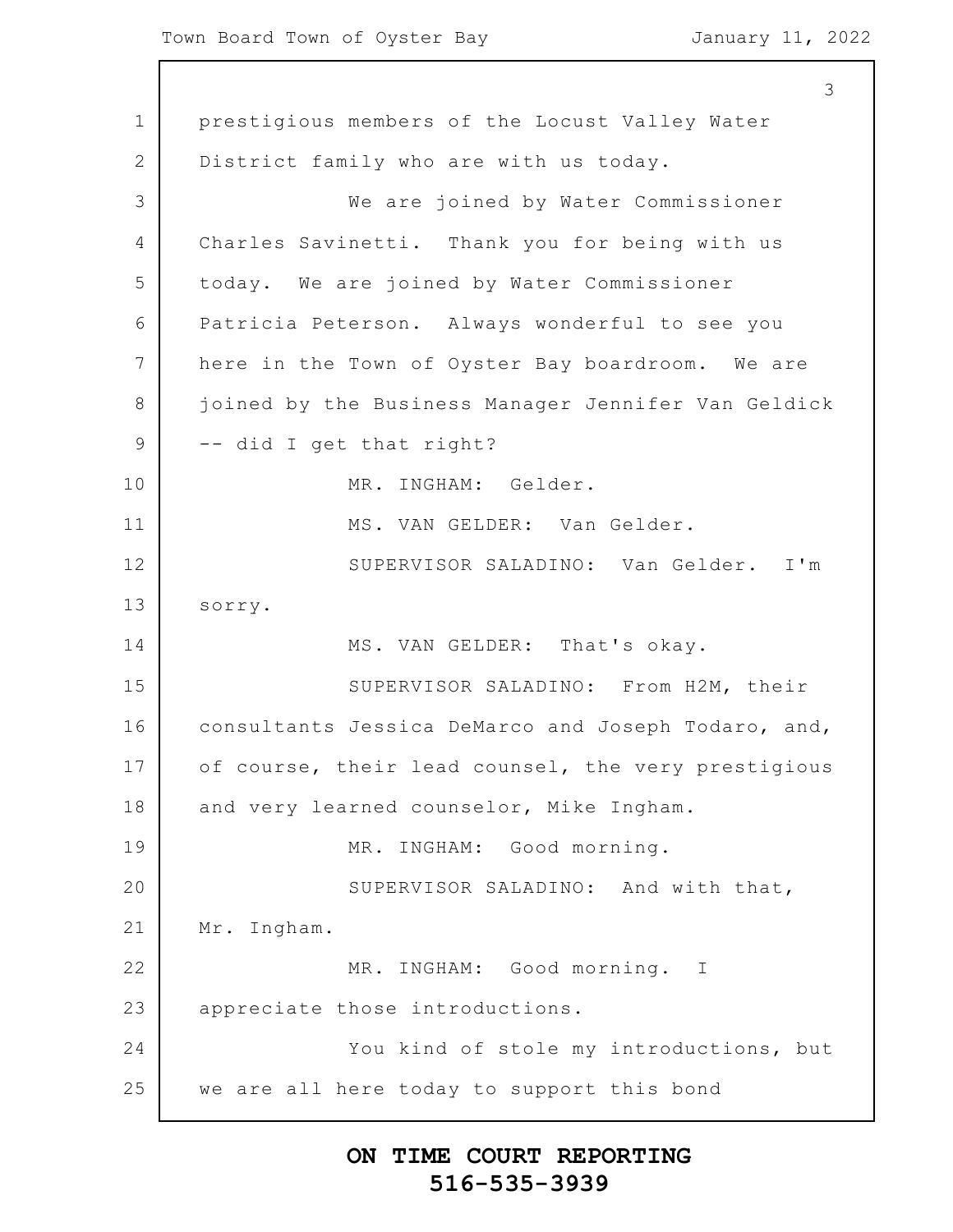1 2 3 4 5 6 7 8 9 10 11 12 13 14 15 16 17 18 19 20 21 22 23 24 25 4 petition. It's getting a little -- not repetitious, but I think I've been here a dozen times in the past few years. A lot of it has been on 1,4-dioxane, p-phos, and contamination. Fortunately, this time it's not. One point I'd like to do on the introductions before I get started is to say a little about Mr. Savinetti. Mr. Savinetti is not new to the Locust Valley Water District. He served as superintendent for 27 years. He has just retired. He has graciously decided to come back and be on the Town Board. His institutional memory is irreplaceable, and I mean that because I've seen a lot of guys come and go. When you lose superintendents and you lose that mindset, it's a deficit to the District. I'm very proud that Chuck's decided to come back and be with us. He fills the shoes of his uncle, Lou Savinetti, who, I believe, served on the Town Board for 42 years, so we have a lot of institutional memory. We are blessed to have the Savinetti family with us. And without further adieu, I have a small presentation because this is not a 1,4-dioxane issue. It is hearken back to the older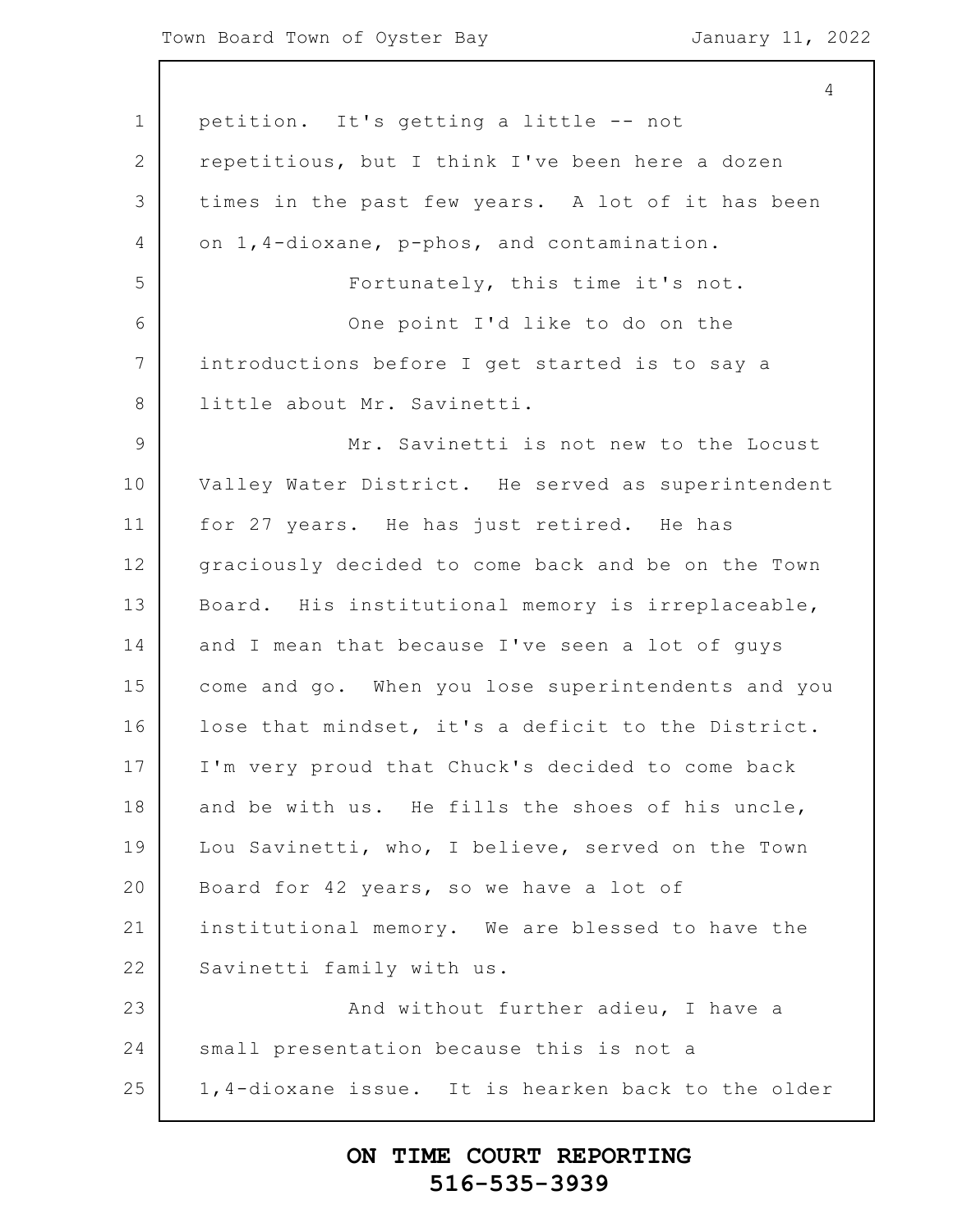|                 | 5                                                   |
|-----------------|-----------------------------------------------------|
| $\mathbf 1$     | days where we're looking to get some infrastructure |
| $\overline{2}$  | repaired. There's one well involved, and it         |
| 3               | involves the damage from Hurricane Ida.             |
| 4               | So briefly, on September 1, 2021,                   |
| 5               | Hurricane Ida struck Long Island especially hard on |
| 6               | the North Shore with unprecedented amounts of       |
| $7\phantom{.0}$ | rainfall in a very short period of time. By virtue  |
| 8               | of this rainfall, Well #4 was damaged by flooding;  |
| $\mathcal{G}$   | thus, rendering out of service for district         |
| 10              | distribution purposes.                              |
| 11              | On September 2, 2021, Superintendent                |
| 12              | Scaperotta discussed the flooding of Well #4 with   |
| 13              | William Provoncha, who is the Director of the       |
| 14              | Office of Public Water Supply and Protection at     |
| 15              | Nassau County Department of Health.                 |
| 16              | A few days later, on September 7, 2021,             |
| 17              | the District's engineer, Mr. Joe Todaro, received a |
| 18              | formal letter from Robert Weitzman, also from the   |
| 19              | Nassau County Department of Public Health.          |
| 20              | He directed that we shut down Plant #4              |
| 21              | until we can remediate the water damage and storm   |
| 22              | harden the structure. That's going to entail a      |
| 23              | demolition of the structure, replacement of the     |
| 24              | well, replacement of the underground caustic        |
| 25              | storage tank, which is used to treat the water,     |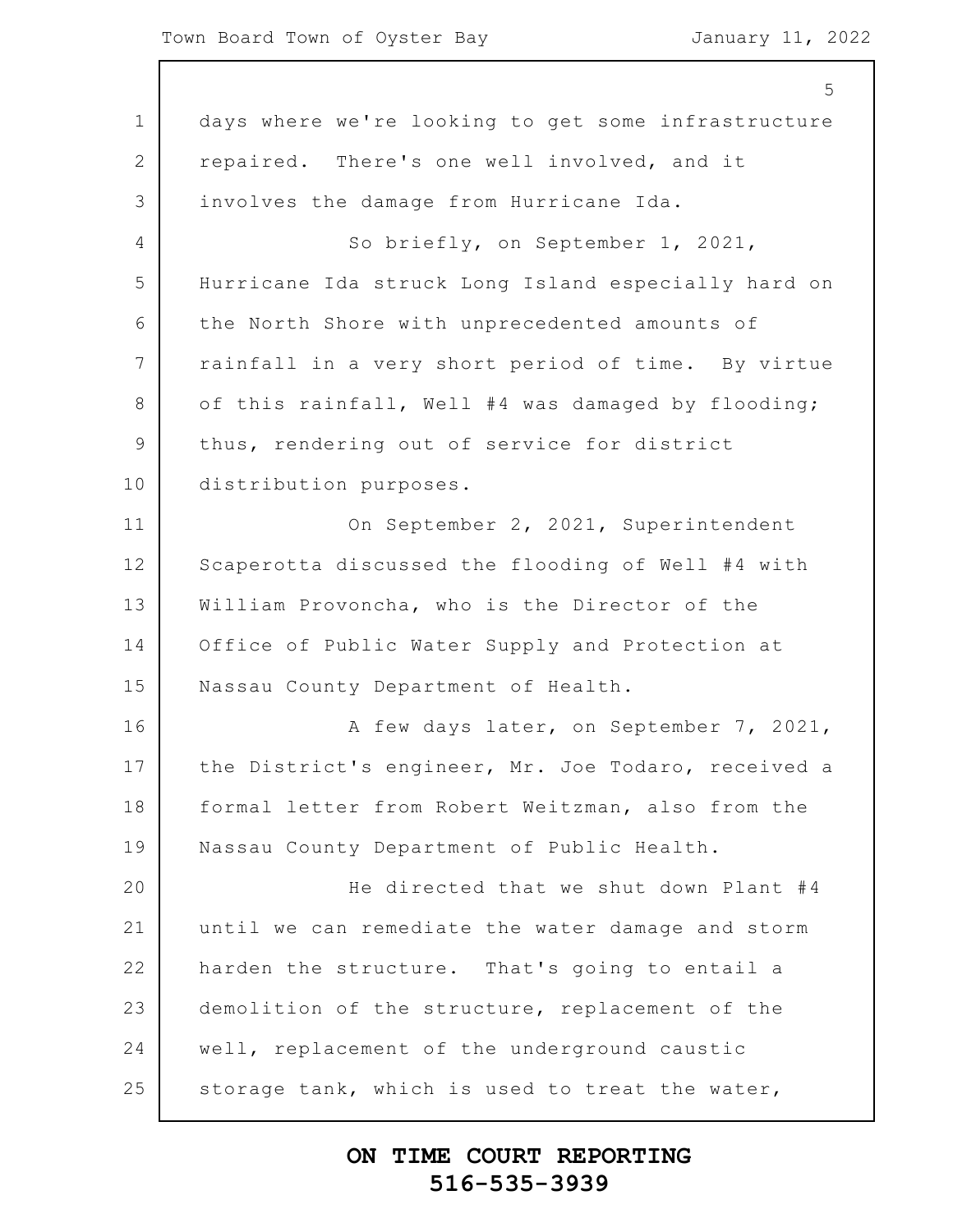#### Town Board Town of Oyster Bay January 11, 2022

| 6                                                   |
|-----------------------------------------------------|
| replacement of the caustic systems and the chlorine |
| systems, and that is a process that's going to take |
| a little while, but we can't afford to lose Well #4 |
| for the summer season. To do so would jeopardize    |
| the District's ability to simultaneously meet peak  |
| summer demand for water and fire fighting capacity. |
| By virtue of the above, water                       |
| commissioners issued an emergency resolution on     |
| September 8, 2021, directing both the               |
| Superintendent and H2M to affect immediate repairs  |
| to Pump House #4 and to raise the same and harden   |
| the well site for the 2022 pumping season.          |
| You have, as part of the package, Joe               |
| Todaro's engineering report. The estimated cost     |
| for the storm hardening and reconstruction of Pump  |
| House #4, inclusive of soft costs of engineering,   |
| legal contingencies, totals \$3,150,000.            |
| Unfortunately, this is not an isolated              |
| incident. I represent the Port Washington Sewer     |
| District, who undertook a similar situation in      |
| their main treatment plant in Port Washington, and  |
| they intend to shut down their treatment plant.     |
| So, it's not unusual, but we have to now storm      |
| harden this plant to make sure it doesn't happen    |
| again in the future.                                |
|                                                     |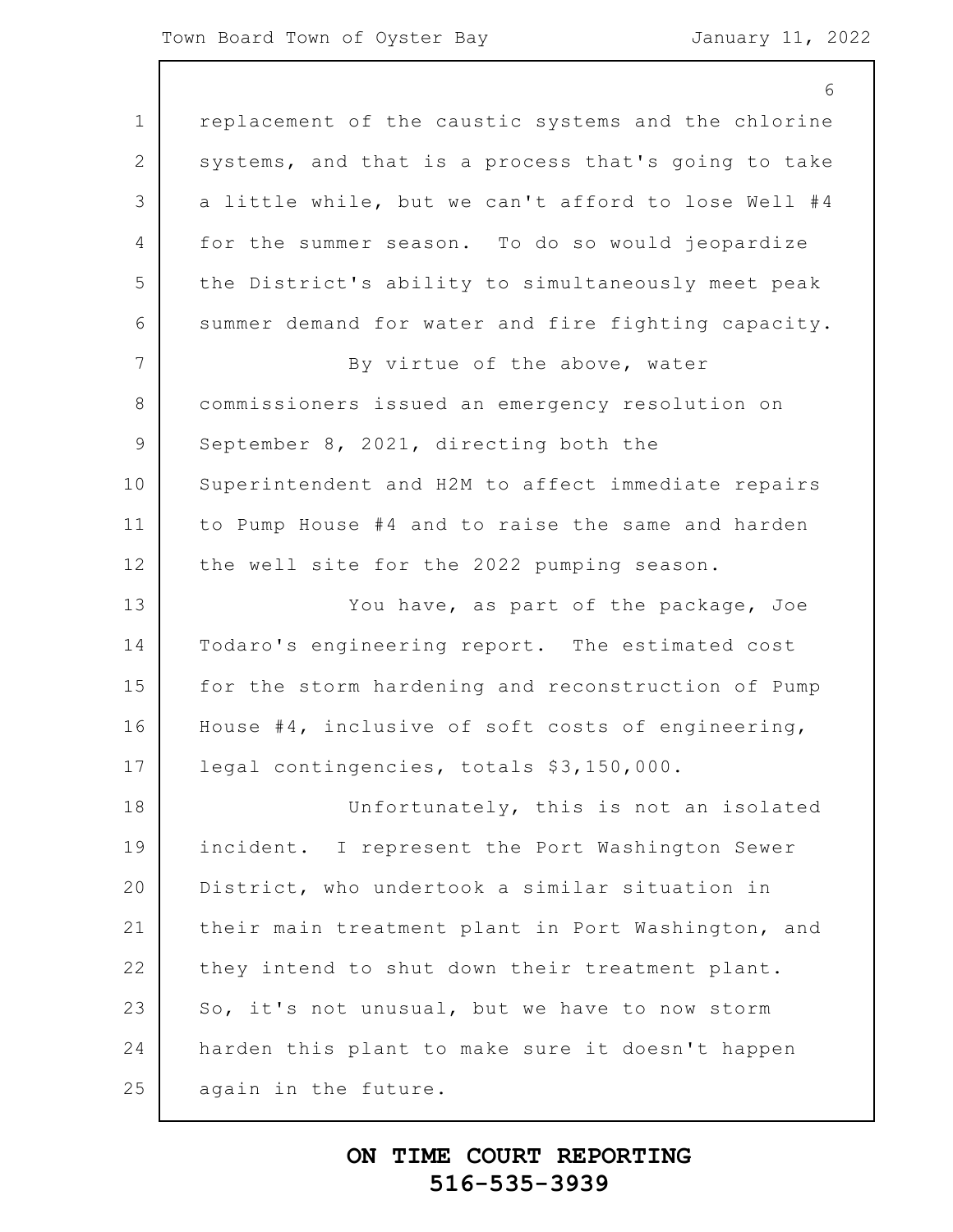1 2 3 4 5 6 7 8 9 10 11 12 13 14 15 16 17 18 19 20 21 22 23 24 25 7 We've also done the SEQRA, which is required for the bond petition. This is an unlisted action with a negative declaration, and, so, we have it. We appreciate the Board's attention to the fact that we need this bond passed so we can have the funds necessary to restore this well site. Are there any questions from the Board? SUPERVISOR SALADINO: Okay. Does anyone have any questions? (Whereupon, there was no response from the Board.) SUPERVISOR SALADINO: One quick question, Mr. Ingham. The water district you represent has a Board of Elected Officials. To inform the public, can you please explain why New York State has made it necessary for you to come before us to ask for permission for bonding, and, if passed, who would be paying back these bonds? MR. INGHAM: Yes, Supervisor. In a short way to say it  $-$ - all the special districts were created in 1932. All of the special districts around New York State were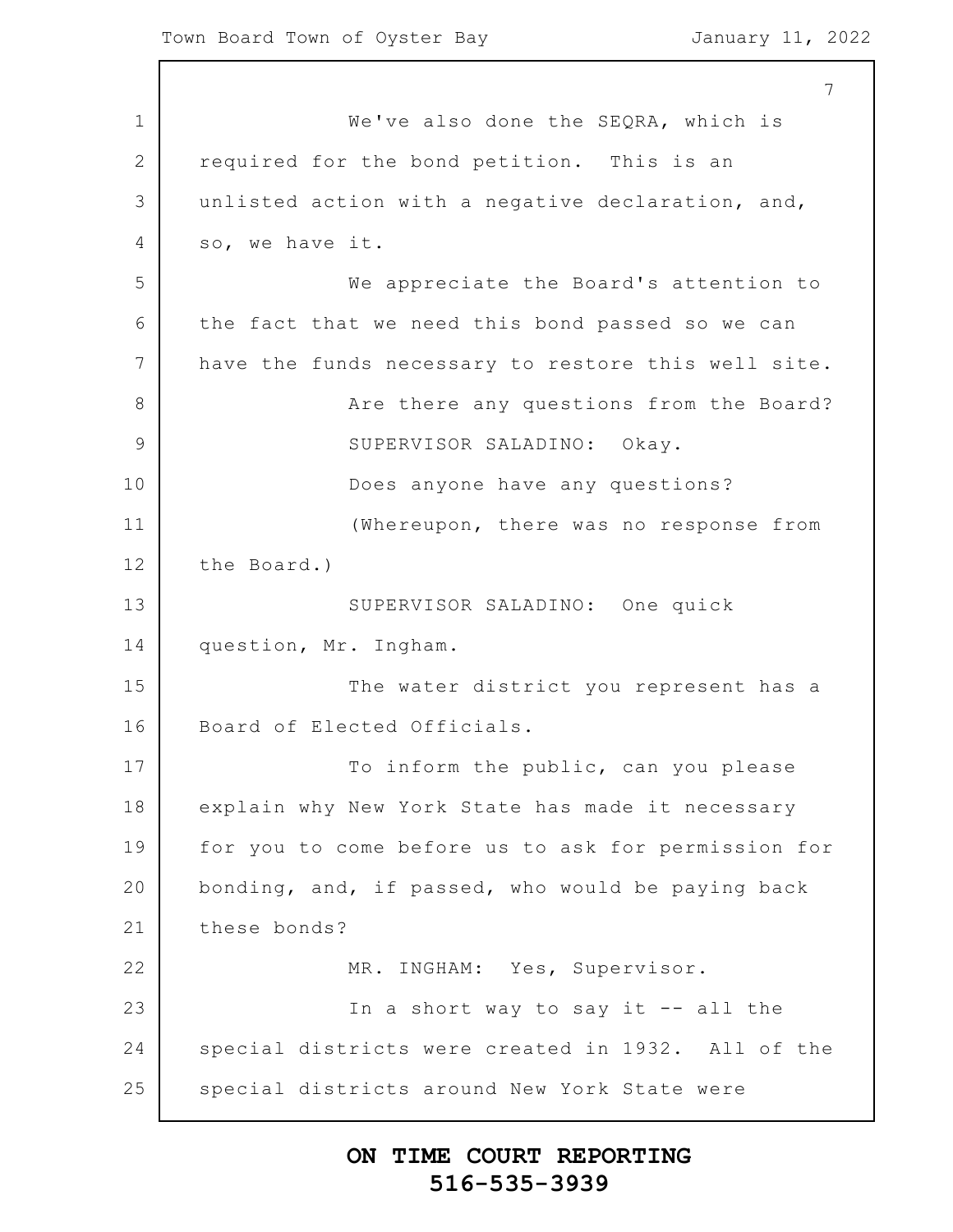8

1 2 3 4 5 6 7 8 9 10 11 12 13 14 15 16 17 18 19 20 21 22 23 24 25 abolished in 1932 by the Kirkland Act unless the residents who lived in that district voted by referendum to keep them independent of the town, so all the districts that come before you were created by a vote of their residents back in 1934. As part of the Kirkland Act, the State recognized that it would be very difficult for local water districts to obtain a good bond rating if they floated bonds for their capital improvements, so what the statute indicates, is that the special district must come to the Town Board and request their assistance in processing the bond so that the Town pledges its full faith and credit to the bond, giving us a lower interest rate; however, it is the residents of each particular district, which are responsible for the repayment of the bonds. So what we do is we raise taxes to pay the bond. Here, it's a very minor amount of money, I believe Jen can assist you with that amount of money, but, Councilman Hand, it's \$50 a year for this bond issue. I can't say de minimus, but it's not a lot on a monthly basis. So it's the taxpayers of each residential commission with the district, which are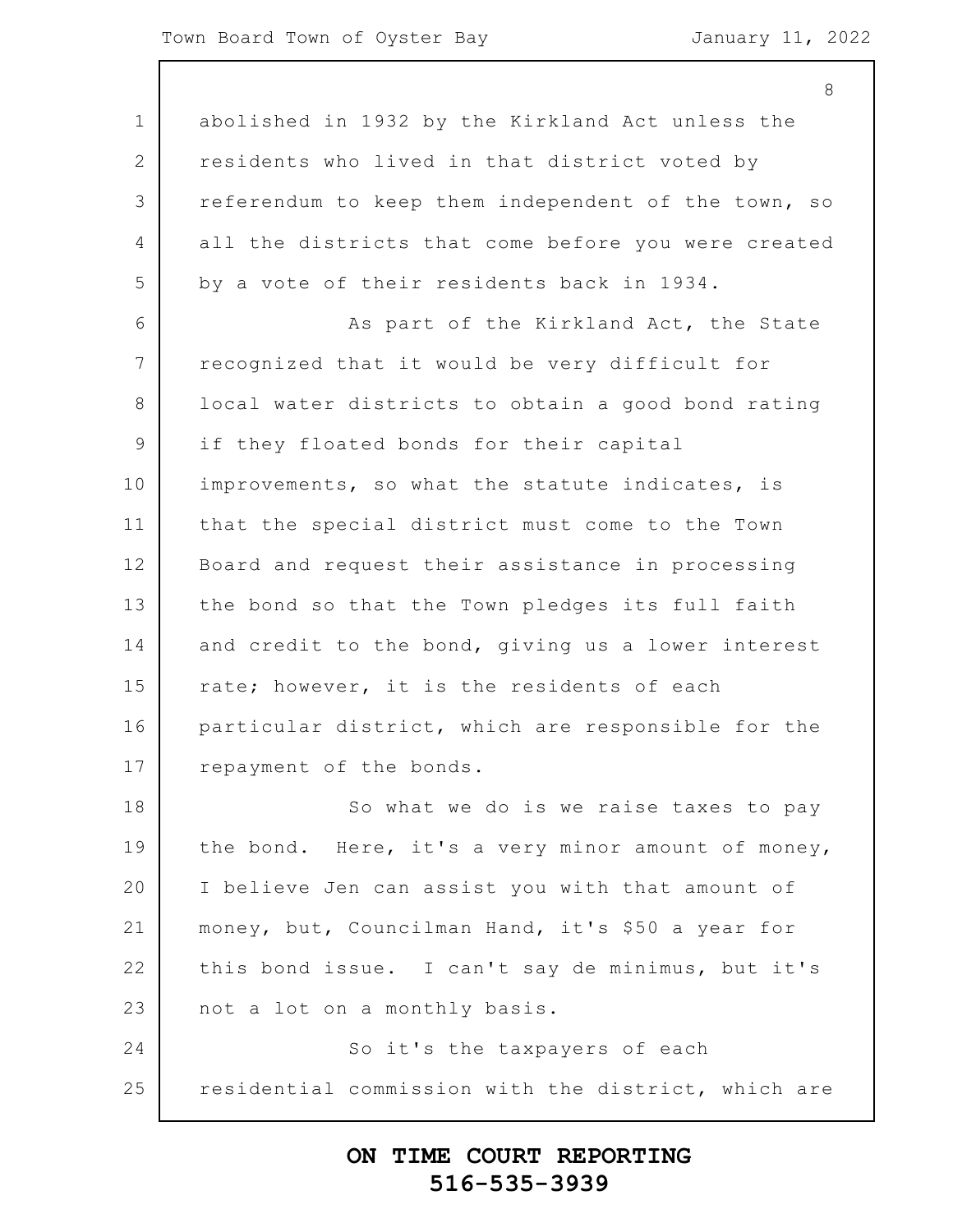1 2 3 4 5 6 7 8 9 10 11 12 13 14 15 16 17 18 19 20 21 22 23 24 25  $\mathsf{Q}$ responsible to repay the bond, and we've done so faithfully over the last 34 years. So the residents of the Town themselves, the general residents of the Town have no responsibility for the payment of the bond. SUPERVISOR SALADINO: So, in short, New York State mandates that the Locust Valley Water District, just like all of the others, when they want to borrow money, when they want to bond, they have to come before the Town Board to get the Town's permission, but it will not be the Town's residents who will be paying back any of these bonds that we've been involved in over the years. It is just the residents -- the consumers -- of that particular district. And this is the same for the fire companies who come before us, all of the water districts, and this is all based on following New York State mandates. MR. INGHAM: That's perfectly correct. SUPERVISOR SALADINO: Thank you. Are there any other questions? (Whereupon, there was no response from the Board.) MR. INGHAM: So on a brief final note. SUPERVISOR SALADINO: Certainly.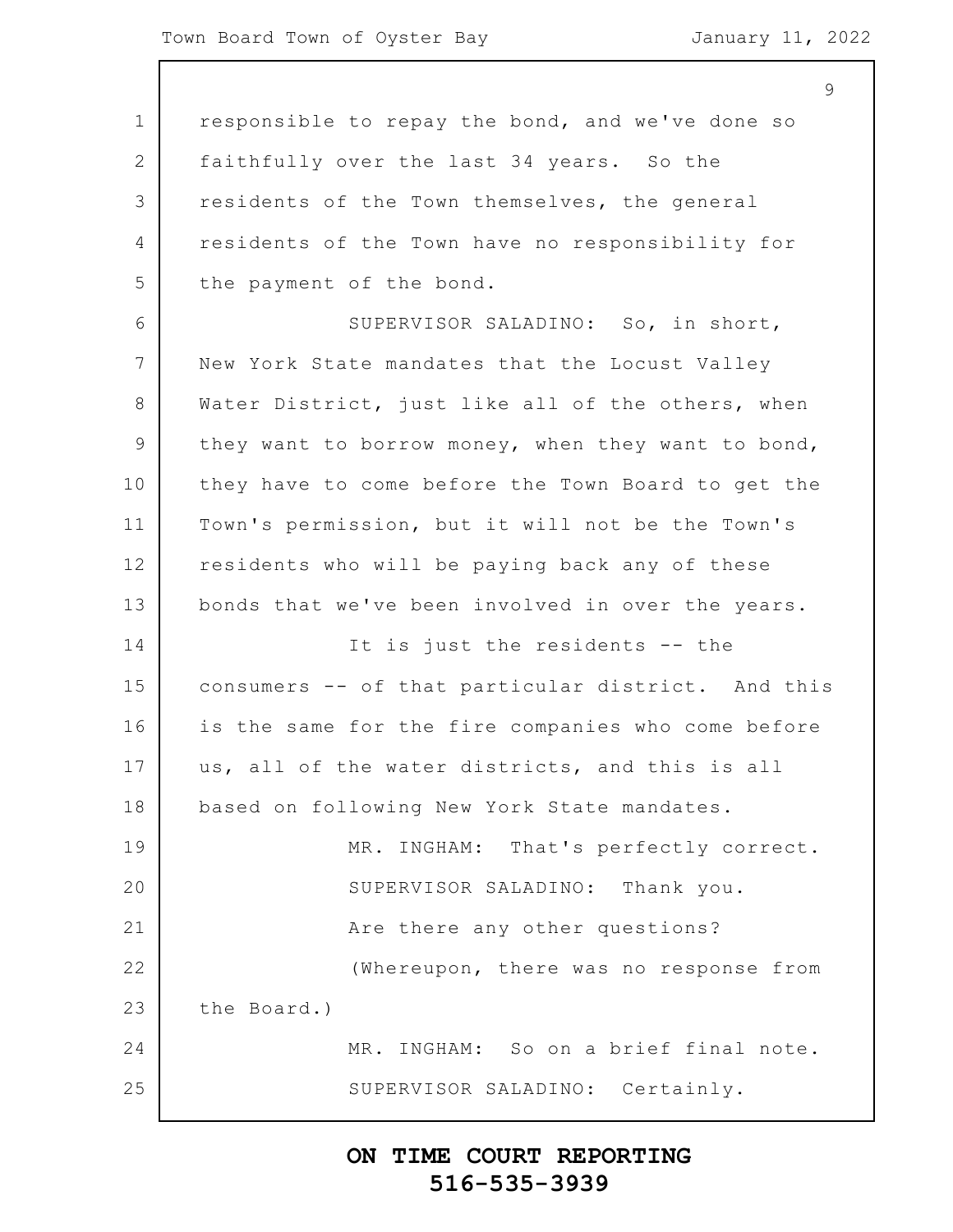|                 | 10                                                  |
|-----------------|-----------------------------------------------------|
| $\mathbf 1$     | MR. INGHAM: I want to thank this Board              |
| 2               | for all the assistance they have been giving to our |
| 3               | special districts over the past couple of years.    |
| $\overline{4}$  | I've been presenting bond petitions to              |
| 5               | this Board for over thirty years. You have never    |
| 6               | faltered to be there when we needed you to help us  |
| $7\phantom{.0}$ | with the situations we confront, whether it's these |
| 8               | emerging contaminants or aging infrastructure.      |
| $\overline{9}$  | So I speak for the industry, I thank                |
| 10              | each and every one of you as deeply as I can.       |
| 11              | Thank you very much.                                |
| 12              | SUPERVISOR SALADINO: Mr. Ingham, on                 |
| 13              | behalf of the elected officials in this Town, we    |
| 14              | thank you for your comments, but your district and  |
| 15              | every district should be rest assured that we will  |
| 16              | always be there to work collaboratively with you,   |
| 17              | whether we're dealing with the challenges of the    |
| 18              | pandemic and providing for testing and vaccines for |
| 19              | your employees and their family members, and that's |
| 20              | one of a very long list of shared services.         |
| 21              | You happen to have an exceptional Board             |
| 22              | of Elected Officials who are very focused on using  |
| 23              | their many, many talents to serve their residents,  |
| 24              | provide the freshest and cleanest drinking water,   |
| 25              | which has to be one of the top, if not the most     |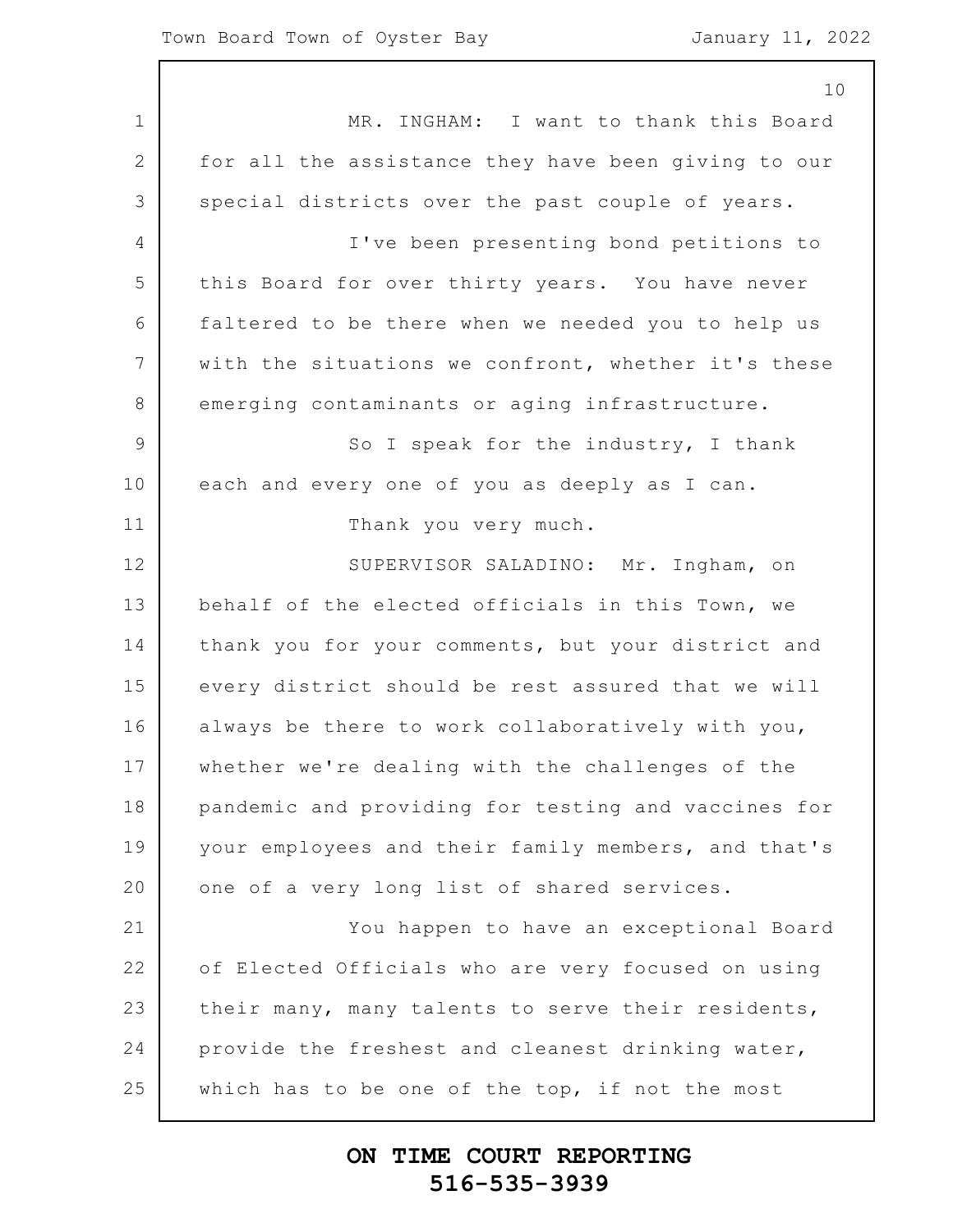1 2 3 4 5 6 7 8 9 10 11 12 13 14 15 16 17 18 19 20 21 22 23 24 25 11 important natural resource that we have to offer our residents, so collaborating with your board and your administration of this district is a pleasure and an honor, and you, sir, do a fine job representing them. MR. INGHAM: Thank you, sir. COUNCILWOMAN JOHNSON: Supervisor, I'd just like to say thank you also to Mr. Ingham. You've done a great job over the years, but a thank you to all your Board members, and I congratulate the newest commissioner. I am a resident of Locust Valley, and I truly appreciate what they do all the time for us. They are a call away if anyone has an issue, a leak, anything, and we're very thankful and lucky to have Mr. Lou Savinetti, Sr. with us for so many years doing the right thing and making sure the residents are cared for, so I thank all the Board members, and I thank you for your time. MR. INGHAM: Thank you, all. SUPERVISOR SALADINO: Does that conclude your presentation? MR. INGHAM: It does. SUPERVISOR SALADINO: Okay. Well, with that, before I ask for a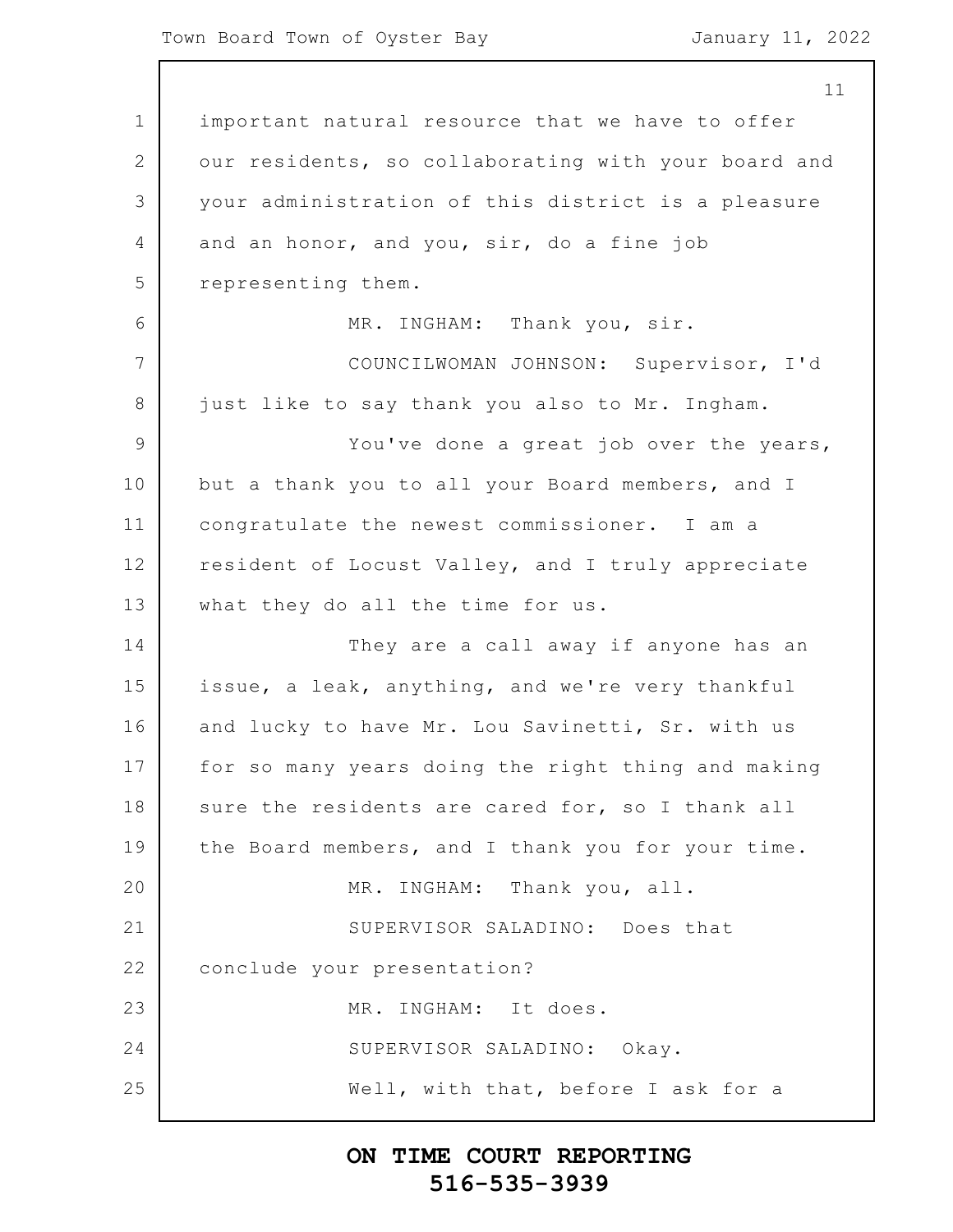1 2 3 4 5 6 7 8 9 10 11 12 13 14 15 16 17 18 19 20 21 22 23 24 25 12 motion, I will say that Locust Valley is very lucky to have Michele Johnson continuously thinking of them, representing them while she shares those talents and skills representing every resident throughout the Town, but I know for a fact by working with you, Michele, you've made a difference in keeping Locust Valley on the map and continuing to work diligently to care for their needs. COUNCILWOMAN JOHNSON: Thank you, Supervisor. SUPERVISOR SALADINO: So kudos to you as well. With that, may I have a motion? COUNCILWOMAN JOHNSON: Supervisor, I'll make a motion that this hearing be closed and decision be voted on later today. COUNCILMAN IMBROTO: Second the motion. SUPERVISOR SALADINO: All in favor, please signify by saying, "Aye." ALL: "Aye." SUPERVISOR SALADINO: Those opposed, "Nay." (Whereupon, there were no "Nay" responses from the Board.) SUPERVISOR SALADINO: The "Ayes" have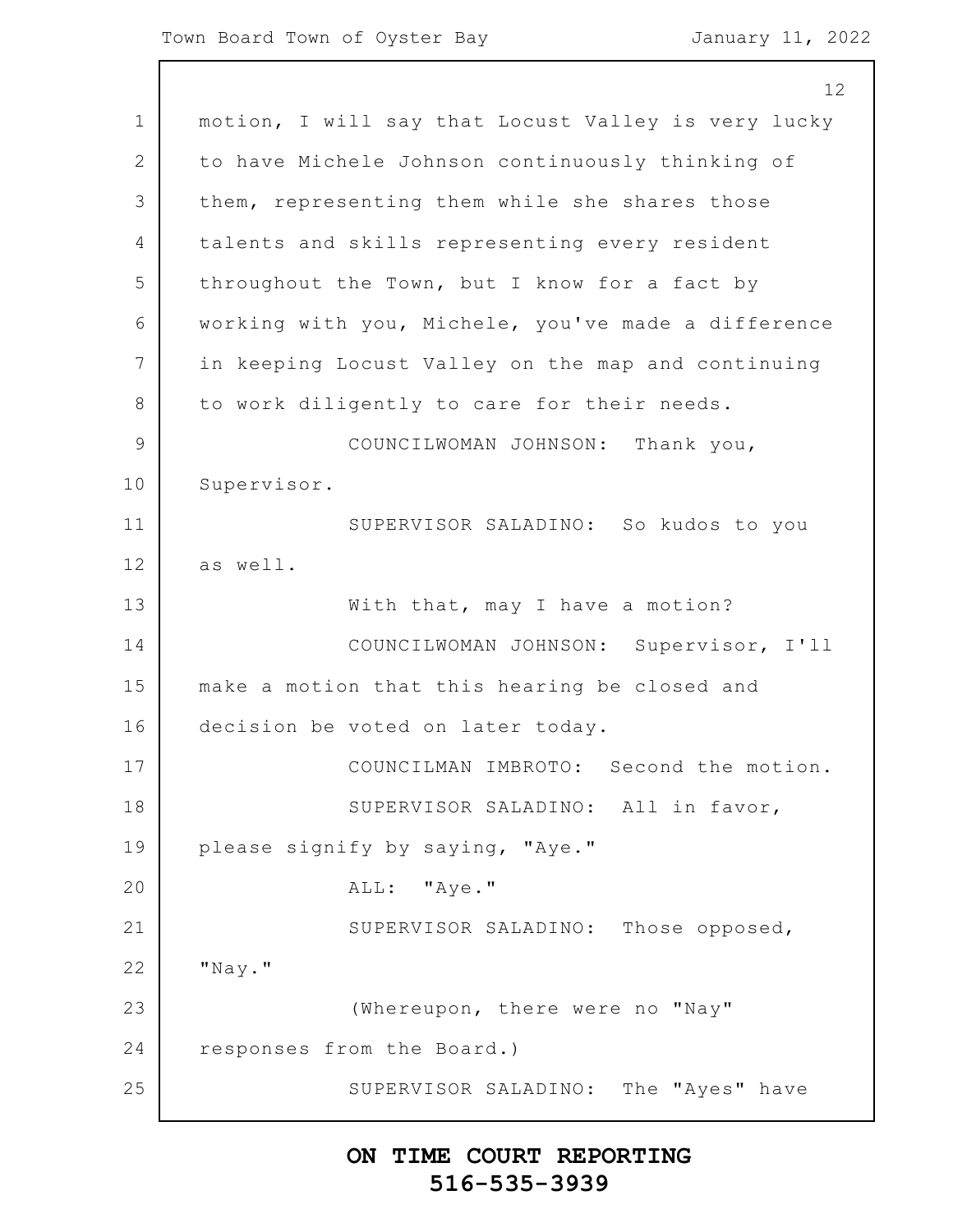Г

|                 | 13                                                |
|-----------------|---------------------------------------------------|
| $\mathbf 1$     | it.                                               |
| $\mathbf{2}$    | MR. INGHAM: Thank you, guys. Have a               |
| $\mathcal{S}$   | great day. Be safe and warm.                      |
| $\overline{4}$  | SUPERVISOR SALADINO: Thank you.                   |
| 5               | MR. LaMARCA: Supervisor, let me just              |
| $\epsilon$      | mention that we have Affidavits of Posting and    |
| $7\phantom{.0}$ | Publication and there is no other correspondence. |
| $\,8\,$         | SUPERVISOR SALADINO: Wonderful.                   |
| $\overline{9}$  | Thank you, Clerk.                                 |
| 10              | (TIME NOTED: 11:07 A.M.)                          |
| 11              |                                                   |
| 12              |                                                   |
| 13              |                                                   |
| 14              |                                                   |
| 15              |                                                   |
| 16              |                                                   |
| 17              |                                                   |
| 18              |                                                   |
| 19              |                                                   |
| 20              |                                                   |
| 21              |                                                   |
| 22              |                                                   |
| 23              |                                                   |
| 24              |                                                   |
| 25              |                                                   |
|                 |                                                   |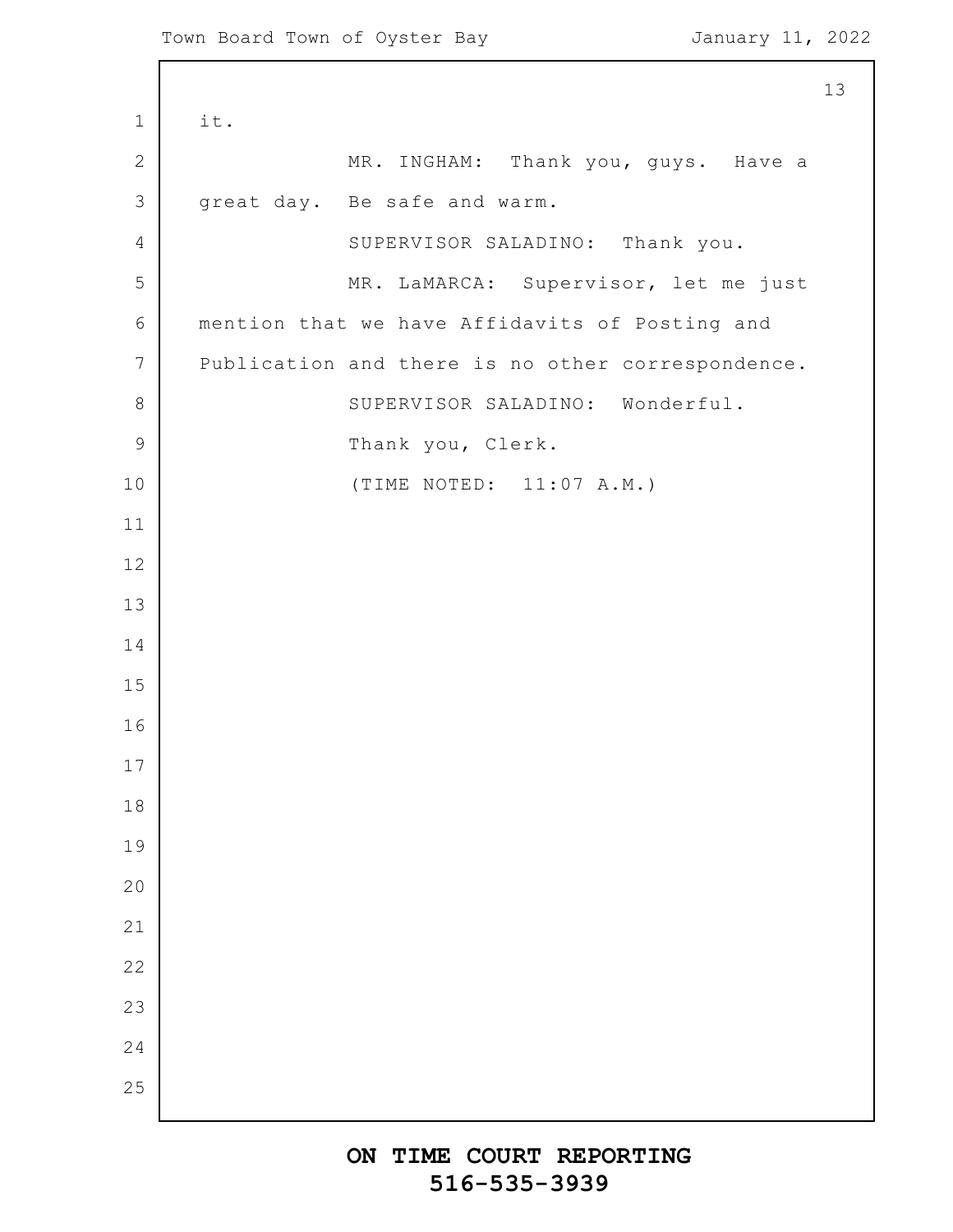1

TOWN BOARD TOWN OF OYSTER BAY REGULAR MEETING January 11, 2022 11:08 a.m.

#### **HEARING – P-1-22**

To consider the application of Cedar-Carmans, LLC, fee owner, Treasure Island Swim d/b/a Treasure Island Swim School, lessee, for a Special Use Permit on premises at 900-944 Carmans Road, Massapequa. (M.D. 11/20/21 #34).

SUPERVISOR TOWN CLERK

**JOSEPH SALADINO RICHARD LaMARCA**

P R E S E N T:

SUPERVISOR JOSEPH S. SALADINO COUNCILWOMAN MICHELE M. JOHNSON COUNCILMAN LOUIS B. IMBROTO COUNCILMAN THOMAS P. HAND COUNCILMAN STEVE L. LABRIOLA COUNCILWOMAN LAURA L. MAIER COUNCILWOMAN VICKI WALSH

A L S O P R E S E N T:

RICHARD LaMARCA, TOWN CLERK JEFFREY P. PRAVATO, RECEIVER OF TAXES

> Minutes of the meeting taken by:

> TRACIE A. CINQUEMANI Reporter/Notary Public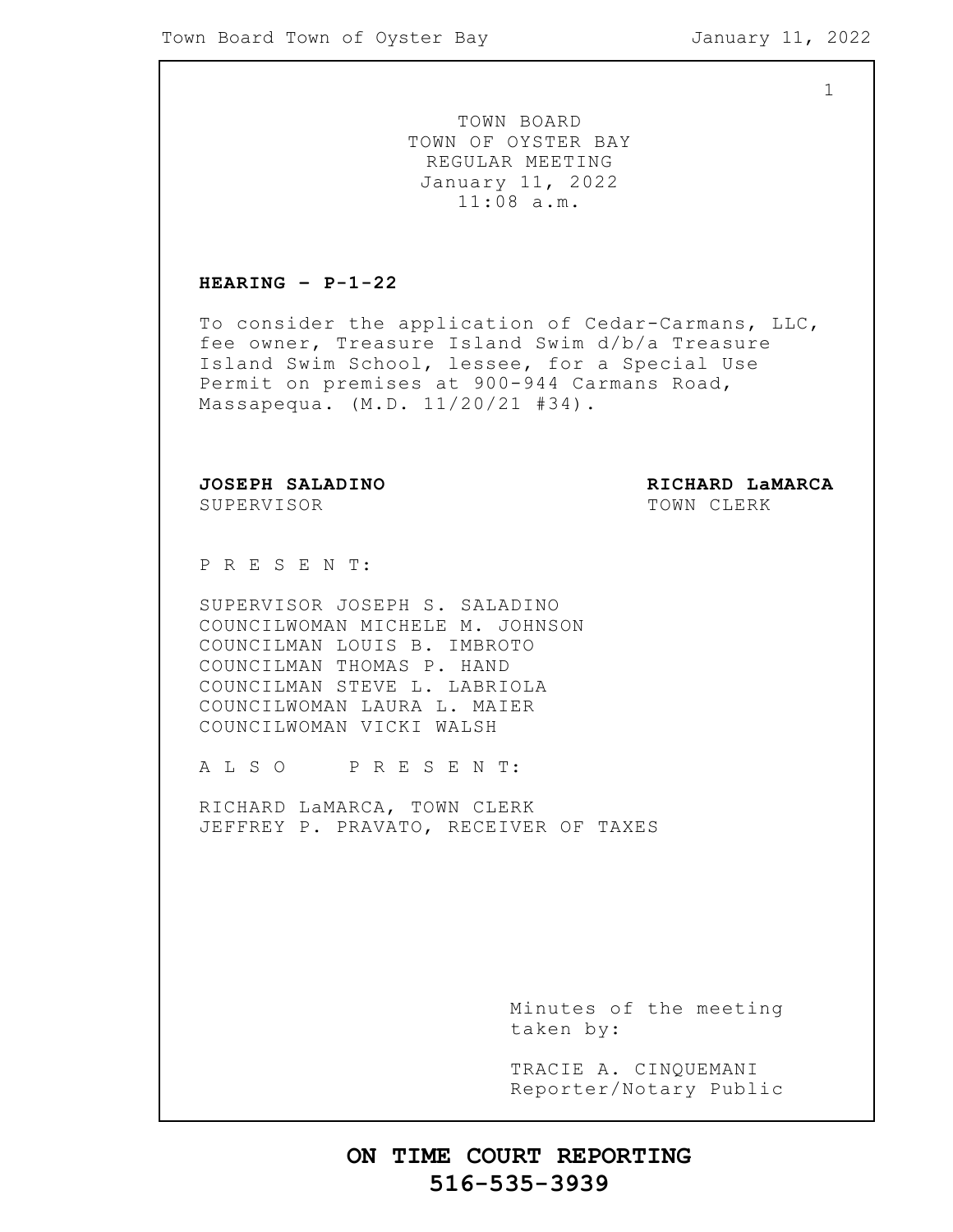1 2 3 4 5 6 7 8 9 10 11 12 13 14 15 16 17 18 19 20 21 22 23 24 25 2 SUPERVISOR SALADINO: And, Mr. Clerk, would you please call the second hearing? MR. LaMARCA: The last hearing today is to consider the application of Cedar-Carmans, LLC, fee owner, Treasure Island Swim d/b/a Treasure Island Swim School, lessee, for a Special Use Permit on premises at 900-944 Carmans Road, Massapequa. SUPERVISOR SALADINO: Please state your presence. MS. SIMONCIC: Good morning, Supervisor, Members of the Town Board. My name is Judy Simoncic. I'm an attorney with the firm of Forchelli Deegan Terrana with offices at 333 Earle Ovington Boulevard in Uniondale, appearing this morning on behalf of the applicants. I first want to wish you all a Happy New Year. SUPERVISOR SALADINO: Thank you. Happy New Year. MS. SIMONCIC: The applicants are Cedar-Carmans, LLC, they are the owners of the subject premises; and Treasure Island Swim d/b/a Treasure Island Swim School, they are the lessee of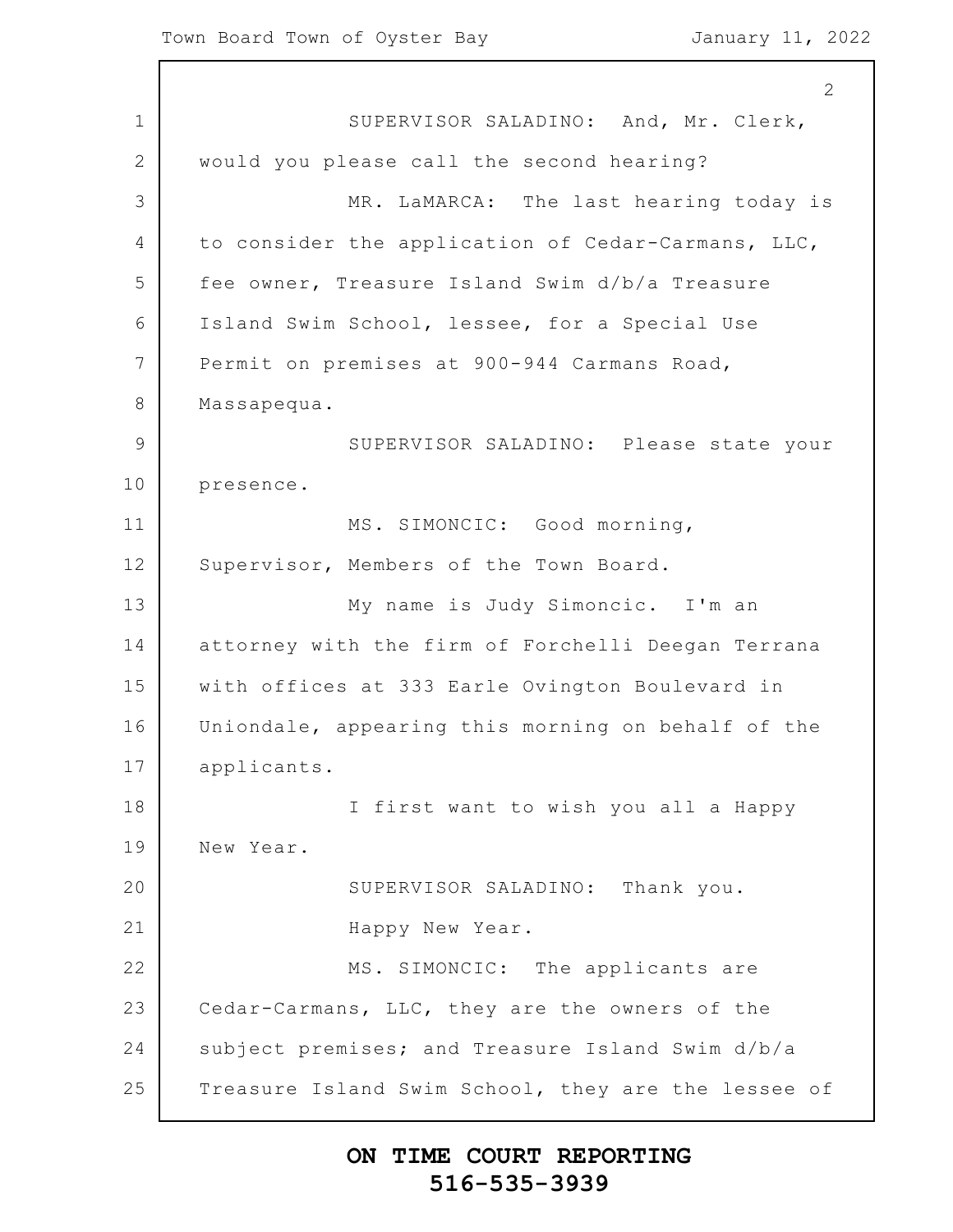1 2 3 4 5 6 7 8 9 10 11 12 13 14 15 16 17 18 19 20 21 22 23 24 25 3 a portion of the premises. And before I begin, I just want to submit some green cards that we have received since we had submitted our Affidavit to the Town. (Whereupon, Ms. Simoncic presented the above-mentioned green cards to Town Clerk Richard LaMarca.) MS. SIMONCIC: With me this morning is Glen Pepper. He is the operator of Treasure Island Swim School and hopes to be operating at this particular location. Mr. Pepper operates eleven other Treasure Island Swim Schools in the Tri-State area and, as I said, will be operating this facility, hopefully. The subject premises is known as Carmans Plaza Shopping Center in Massapequa. It's on the south side of Southern State Parkway on Carmans Road just across from Our Lady of Lourdes Church. It's zoned Neighborhood Business and contains a total lot area of 16.71 acres. I would like to hand up to the Board some exhibits (handing). What I'm handing up is two sheets. The first sheet is a reduced copy of the overall site plan and the second is just a blowup of the area in question where they will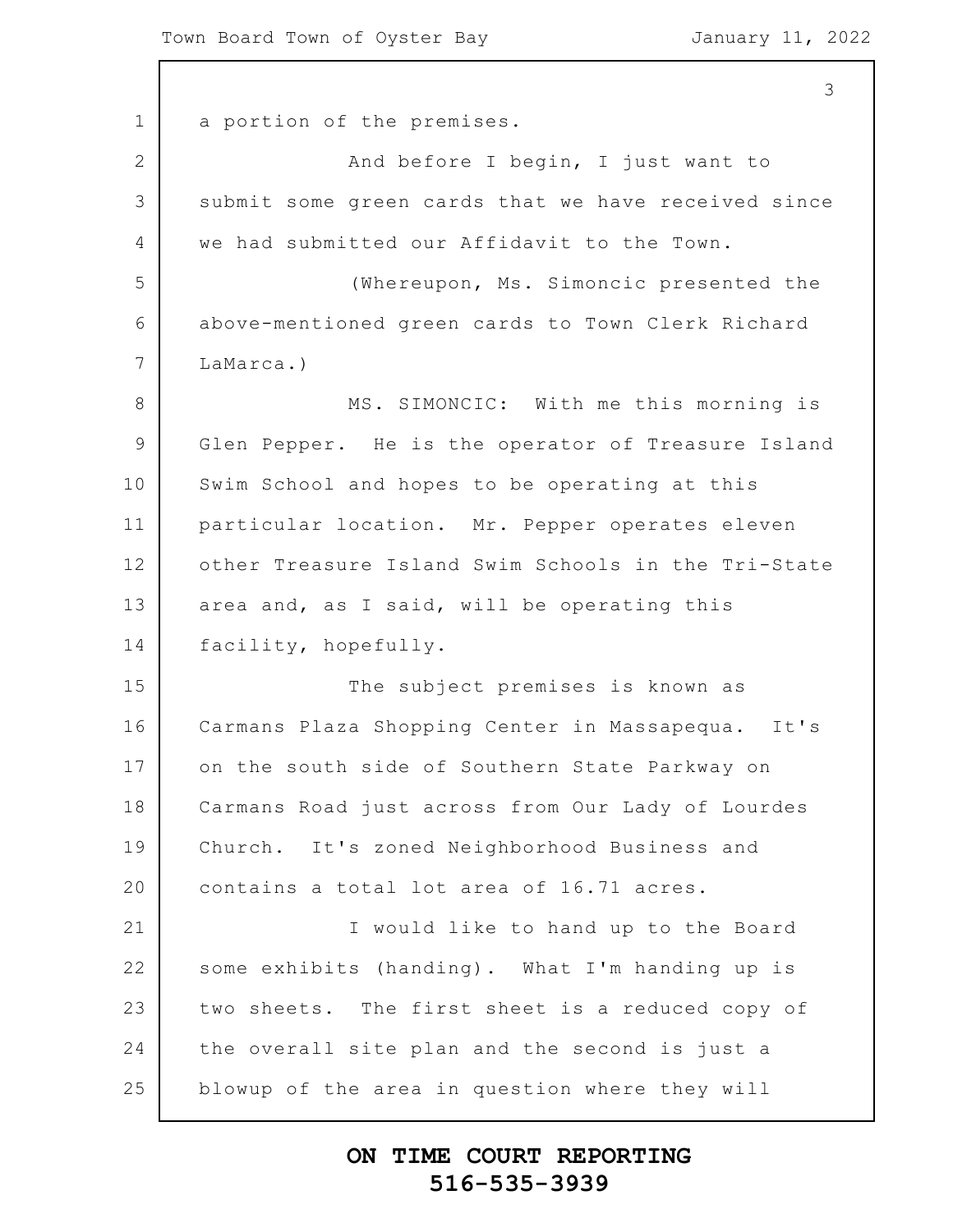1 2 3 4 5 6 7 8 9 10 11 12 13 14 15 16 17 18 19 20 21 22 23 24 25 4 intend to operate, just to give you the full perspective. So the shopping center, as I said, is 16.71 acres. It contains approximately 195,000-square feet of building area within four buildings. There are approximately 33 different commercial tenants within the shopping center. The largest being Key Foods, which is on the north side of the center, Planet Fitness, and the New York State Department of Motor Vehicles. The application today seeks a Special Use Permit to operate a swim school under the name of Treasure Island Swim. Now, if you look at the first sheet that I handed up, you'll see the area outlined in blue. That is the space that Treasure Island is currently under lease to operate a Treasure Island Swim School. It's designated as Tenant Space 182 on the site plan, and it contains a total area of 8,151-square feet. The area outlined in red on the site plan is the area that was formerly occupied by 24-Hour Fitness. Now, 24 Hour Fitness was granted a Special Use Permit by this Board in 2017. Unfortunately, when COVID hit in 2019, 24-Hour Fitness went out of business. They were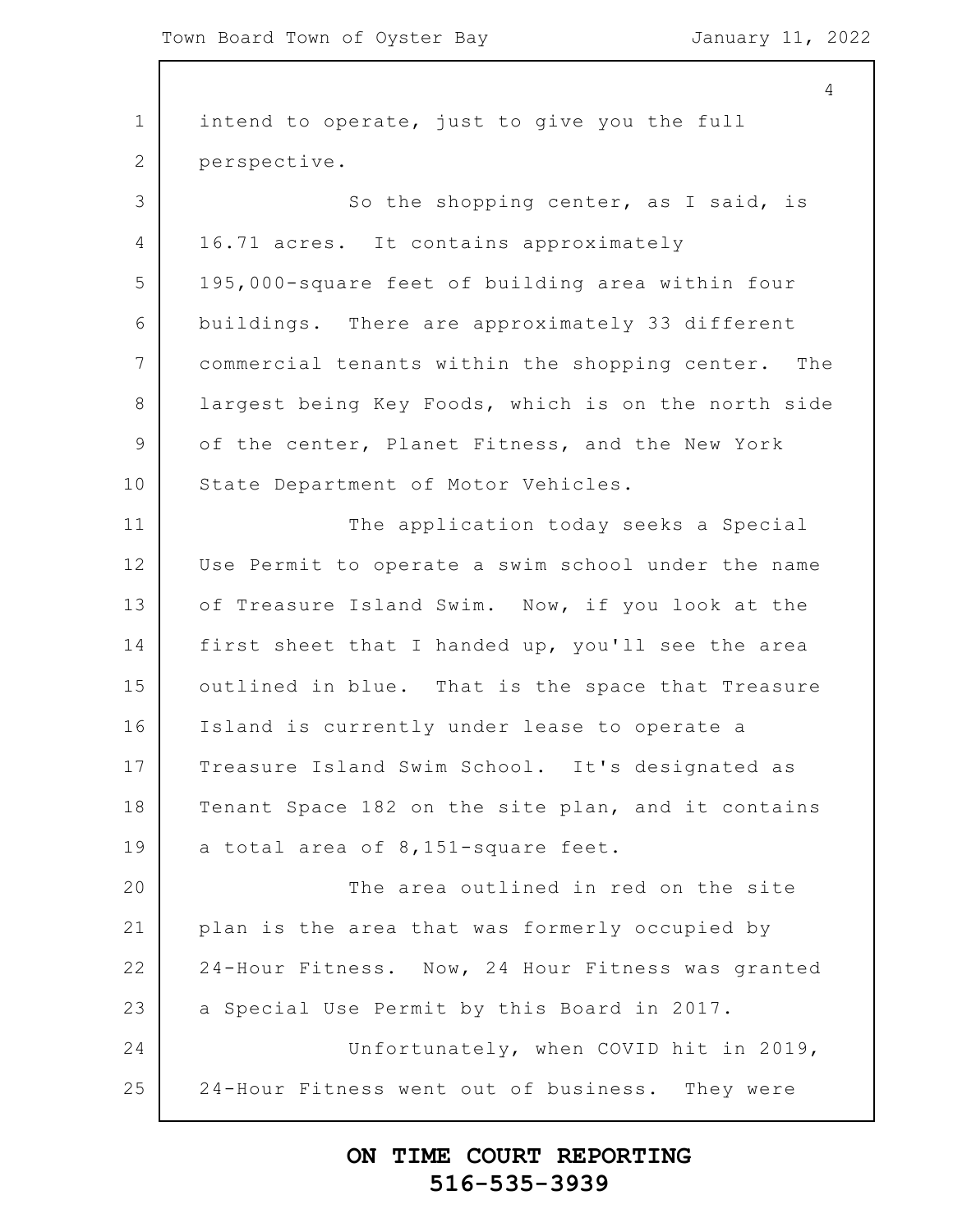1 2 3 4 5 6 7 8 9 10 11 12 13 14 15 16 17 18 19 20 21 22 23 24 25 5 forced into bankruptcy. So if you turn to the second page of the exhibits that I handed up, you'll see that the former 24-Hour Fitness area is now broken up into three separate tenancies. The first, which is identified as Tenant Space 180, is about 20,000-square feet. That is currently where Planet Fitness operates. The seconds space, which is currently vacant, is Tenant Space 181. That's about 12,000-square feet. The third is Tenant Area 182, which is the area that Treasure Island intends to occupy should the Town Board approve this application and, as I stated, is about 8,151-square feet. Now, in terms of the applicant's proposed swim school use, it's very simple. The former 24-Hour Fitness area contained an Olympic sized pool, a hot tub, showers, toilets, and other areas that will essentially be converted for use as a separate swim school use. So, basically, we just put up a demising wall, and they will be occupying the former area that was part of 24-Hour Fitness. The applicant is only proposing minor modifications to the interior of the space. The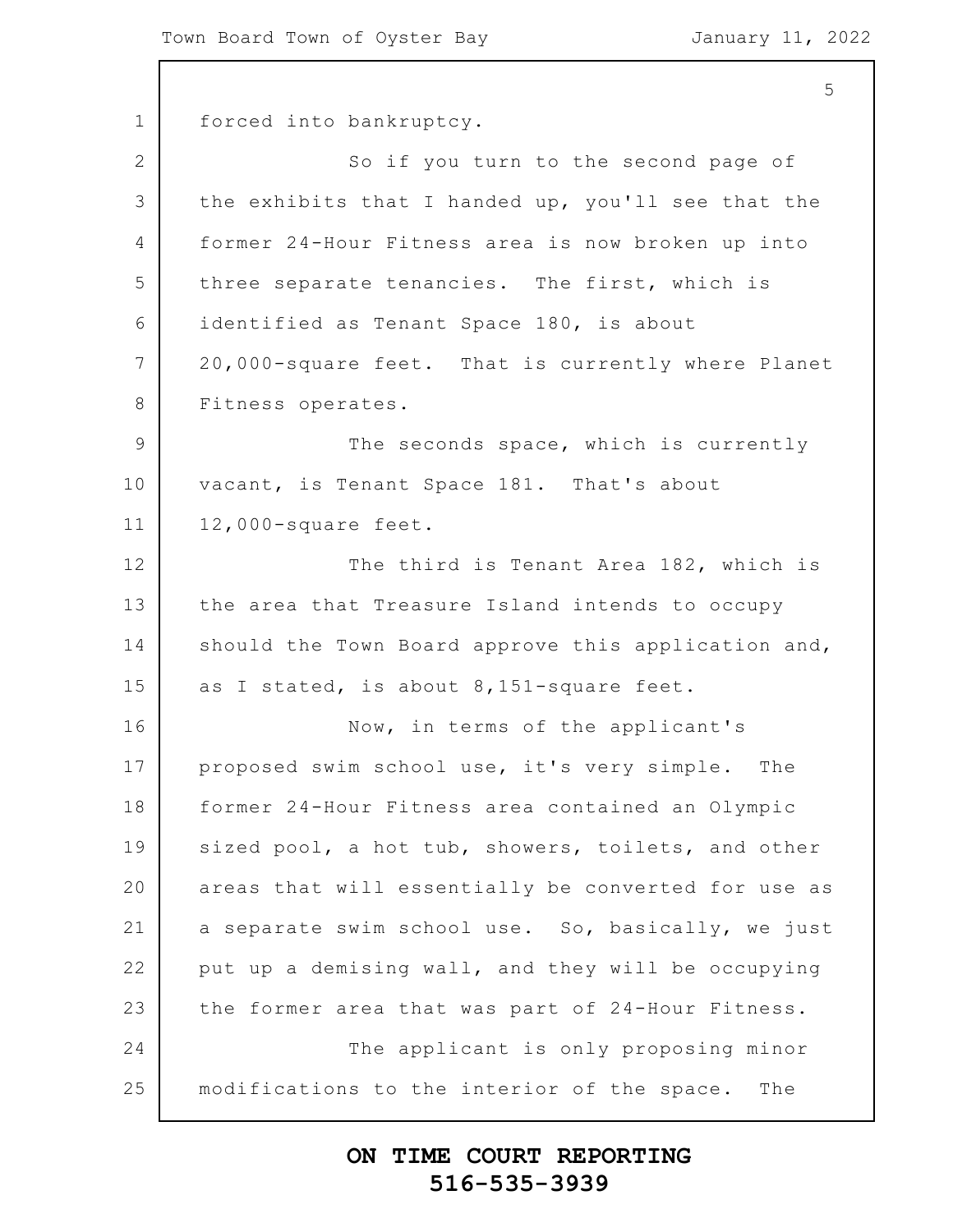1 2 3 4 5 6 7 8 9 10 11 12 13 14 15 16 17 18 19 20 21 22 23 24 25 6 only changes are to add changing rooms. Everything else is already laid out. It's all set. This space was, obviously, used for the same recreational type purposes, and it's going to be repurposed for Treasure Island Swim School. Additionally, there are no proposed exterior changes to the building other than the additional wall signage. There are also no site modifications to the shopping center at all. The shopping center is fully developed. It has parking, it has landscaping, it has lighting. In fact, Department of Planning and Development waived site plan approval in connection with this application because there are no proposed external changes to the shopping center itself. Just touching upon parking. With respect to parking, this shopping center does operate pursuant to variances granted by the Zoning Board that have been amended over the years. The recent variance that was granted in 2019 had approved the center with 965 parking spaces. At that time, the total required parking was 1,277 spaces. The modification from 24-Hour Fitness to the Treasure Island use has actually reduced the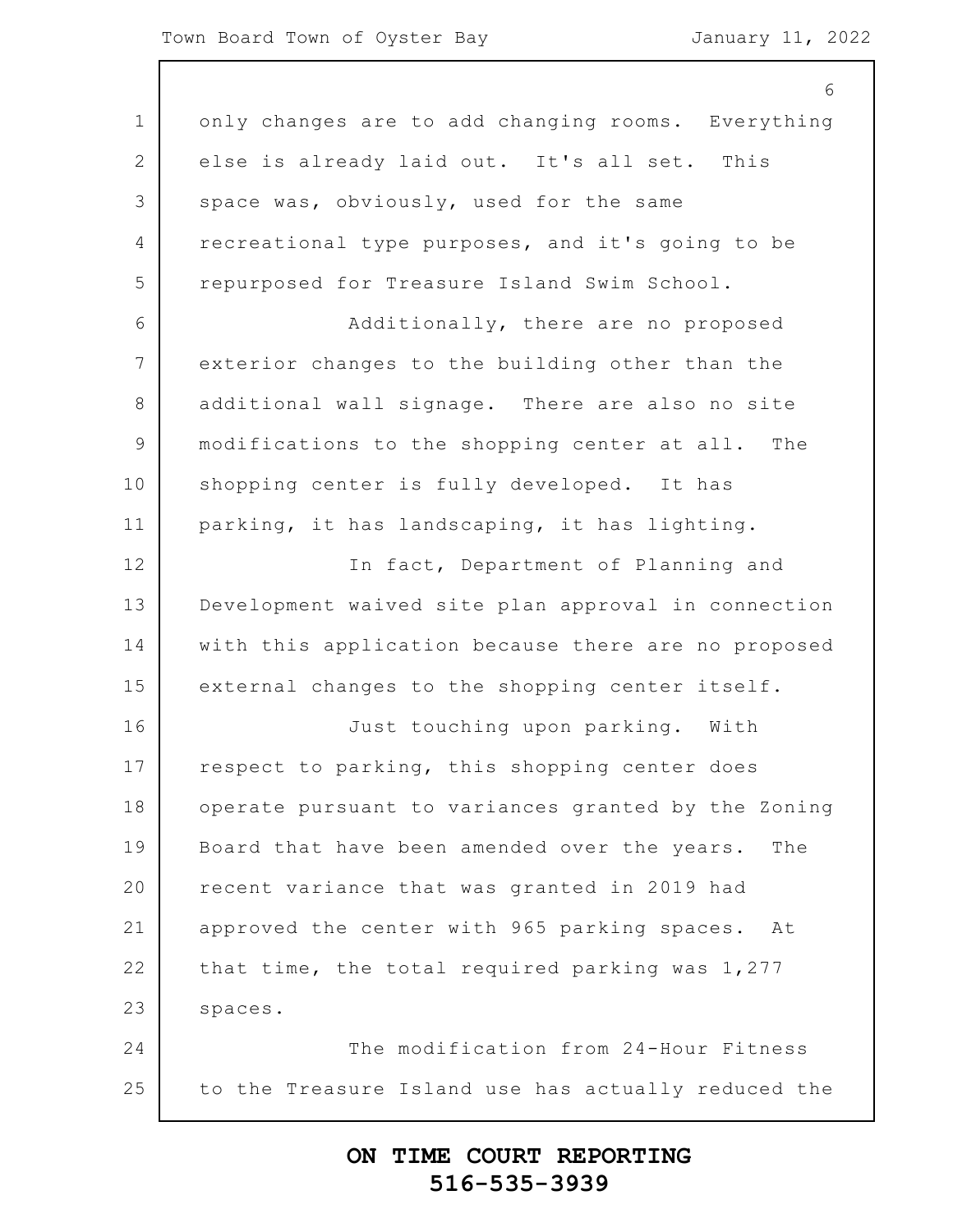7

1 2 3 4 5 6 7 8 9 10 11 12 13 14 15 16 17 18 19 20 21 22 23 24 25 required parking for the overall center. We're going from a variance of 312 to a variance of 226; therefore, we're gaining 86 spaces as a result of these modifications as calculated under the Town Code. With respect to the actual services that Treasure Island intends to offer. They will have safety instruction from six months to 13 years of age, aquatic therapy, there will be lifeguard training, occasional swim birthday parties -- and those will not occur during instruction time -- and they will also have accessory retail sales of swim apparel and other swim, like, goggles, et cetera, that most other facilities do have. As I indicated in the beginning, Mr. Pepper is a very experienced operator of these types of facilities. He's been operating other facilities for 26 years. He's a member of the National Swim Association, as well as other associations. He's continuingly receiving updated training, and has been certified to operate a swim school for over 26 years. And, again, he operates 11 other facilities throughout New Jersey, Queens, Brooklyn and Manhattan. This will be his first facility here on Long Island.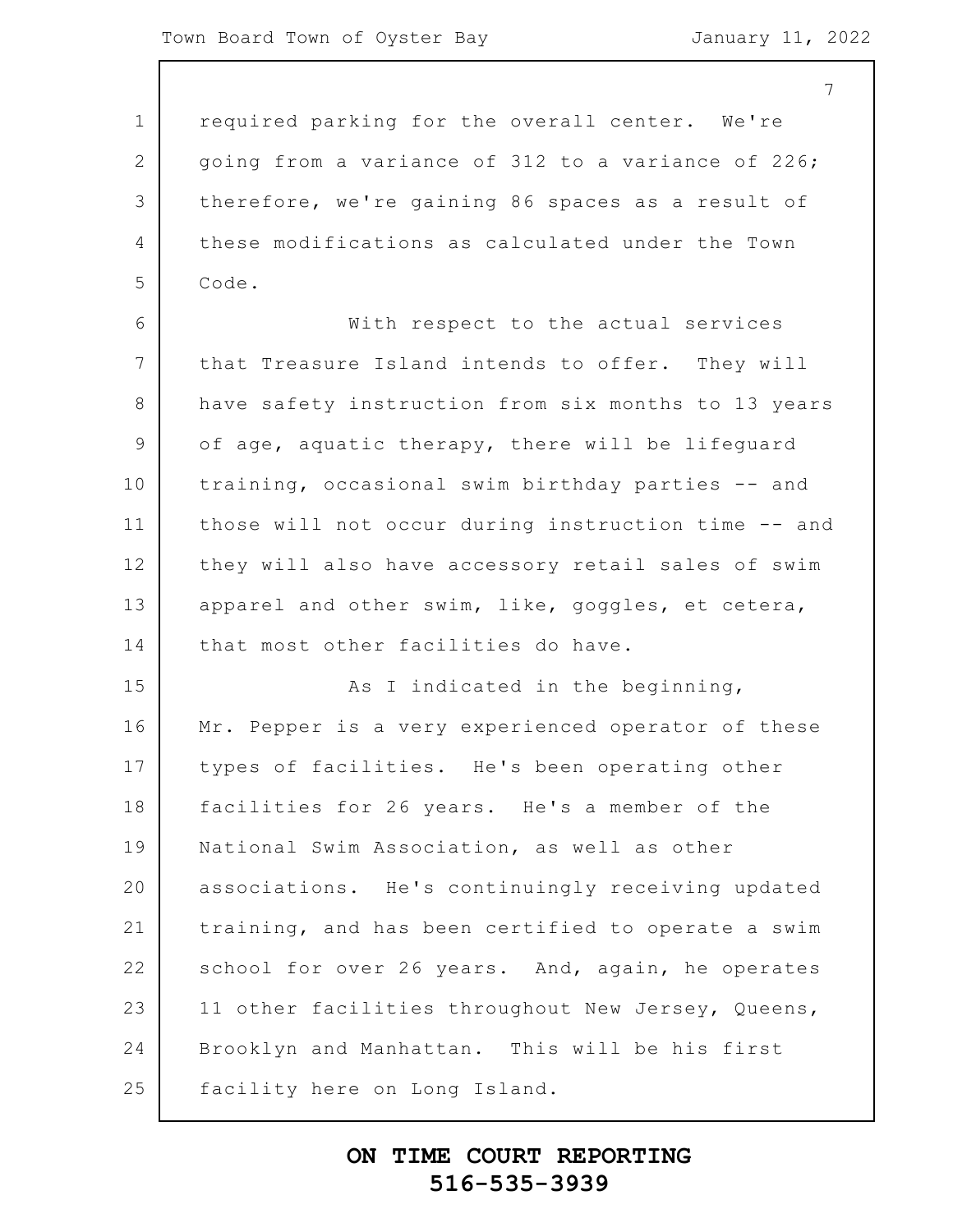1 2 3 4 5 6 7 8 9 10 11 12 13 14 15 16 17 18 19 20 21 22 23 24 25 Treasure Island is a franchise like other swim schools throughout the area. If the Board is interested with respect to proposed hours of operation, he's planning to be operating Monday through Friday, 9:00 a.m. to 7:30 p.m. and Saturdays and Sundays 9:00 a.m. to 7:30 p.m. And as I indicated, there are three major tenants in the shopping center. DMV, which is the one that's closest to this facility. DMV is closed when they're open on weekends. And the peak hours for this facility are generally after school between 3:00 and 6:00 when DMV is also closed, so there's a symbiotic relationship. And they do share an entrance to the facility. There's a common corridor, but it will work out well because they complement each other, and their peak hours are not at the same times. In conclusion, again, as I indicated, P and D waived site plan approval. The Department of Environmental Resources determined that this is a Type II Action under SEQRA because it is considered a reuse of an existing commercial facility, which is automatically deemed Type II under the regulations and, therefore, will not have any adverse impact on the environment as a matter

#### **ON TIME COURT REPORTING 516-535-3939**

8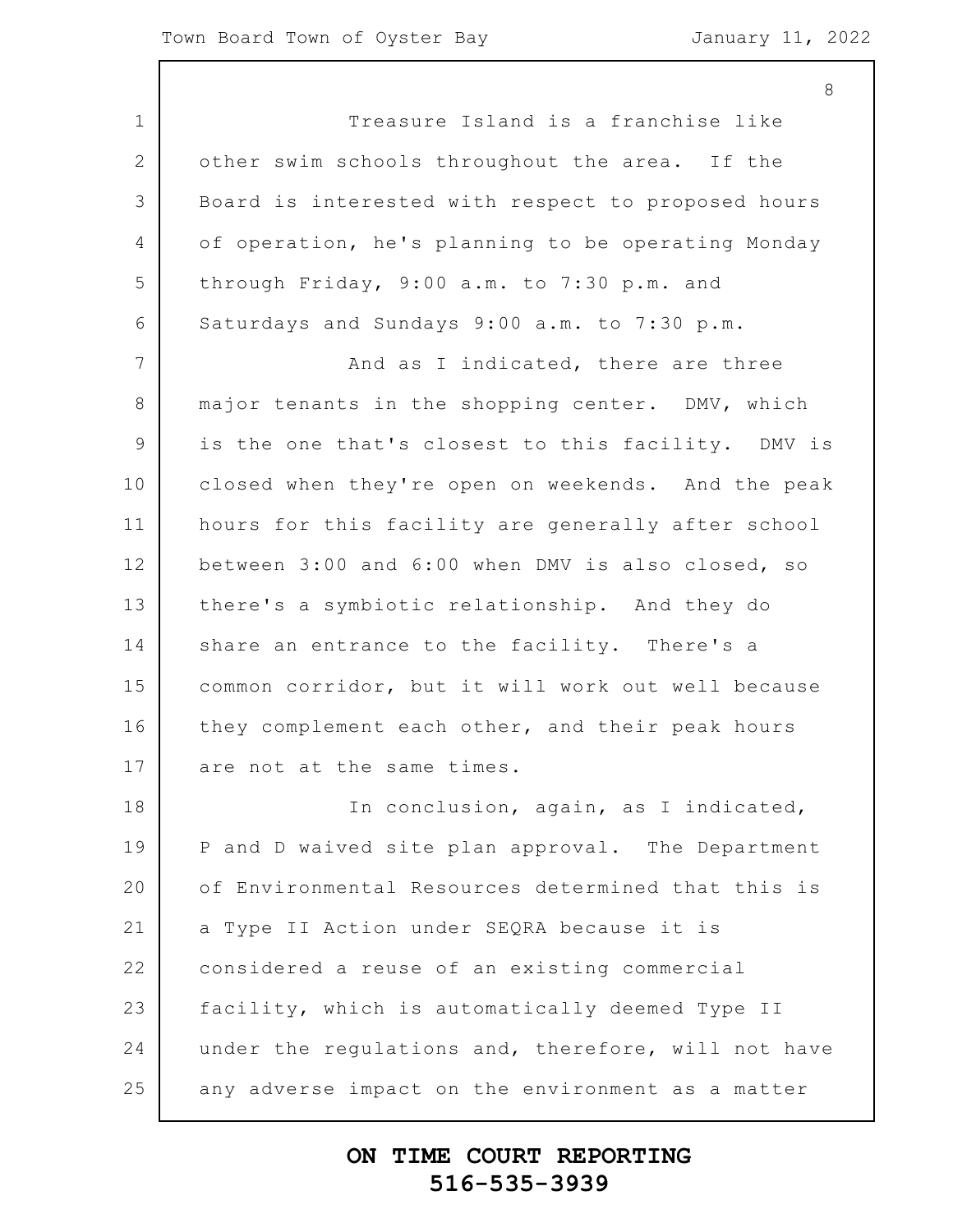1 2 3 4 5 6 7 8 9 10 11 12 13 14 15 16 17 18 19 20 21 22 23 24 25 9 of fact, as a matter of law. This facility -- the proposed Special Use Permit is consistent with other Special Use Permits granted for this area by the Town Board, and most importantly, due to the reduction in the required amount of parking as a result of this change, we are certainly not going to have any adverse impact on traffic, parking on surrounding roadways. The shopping center, I will point out, is serviced by two signalized intersections, so it provides safe means of ingress and egress, and that is my presentation. If the Board has any questions, I'm happy to answer them. SUPERVISOR SALADINO: Are there any questions? (Whereupon, there was no response from the Board.) SUPERVISOR SALADINO: Okay. I have just a couple of very brief questions for you. Thank you for that presentation. Just to recap for those who may be watching this hearing off-site, if one was to drive on Carman Road, they would see the shopping center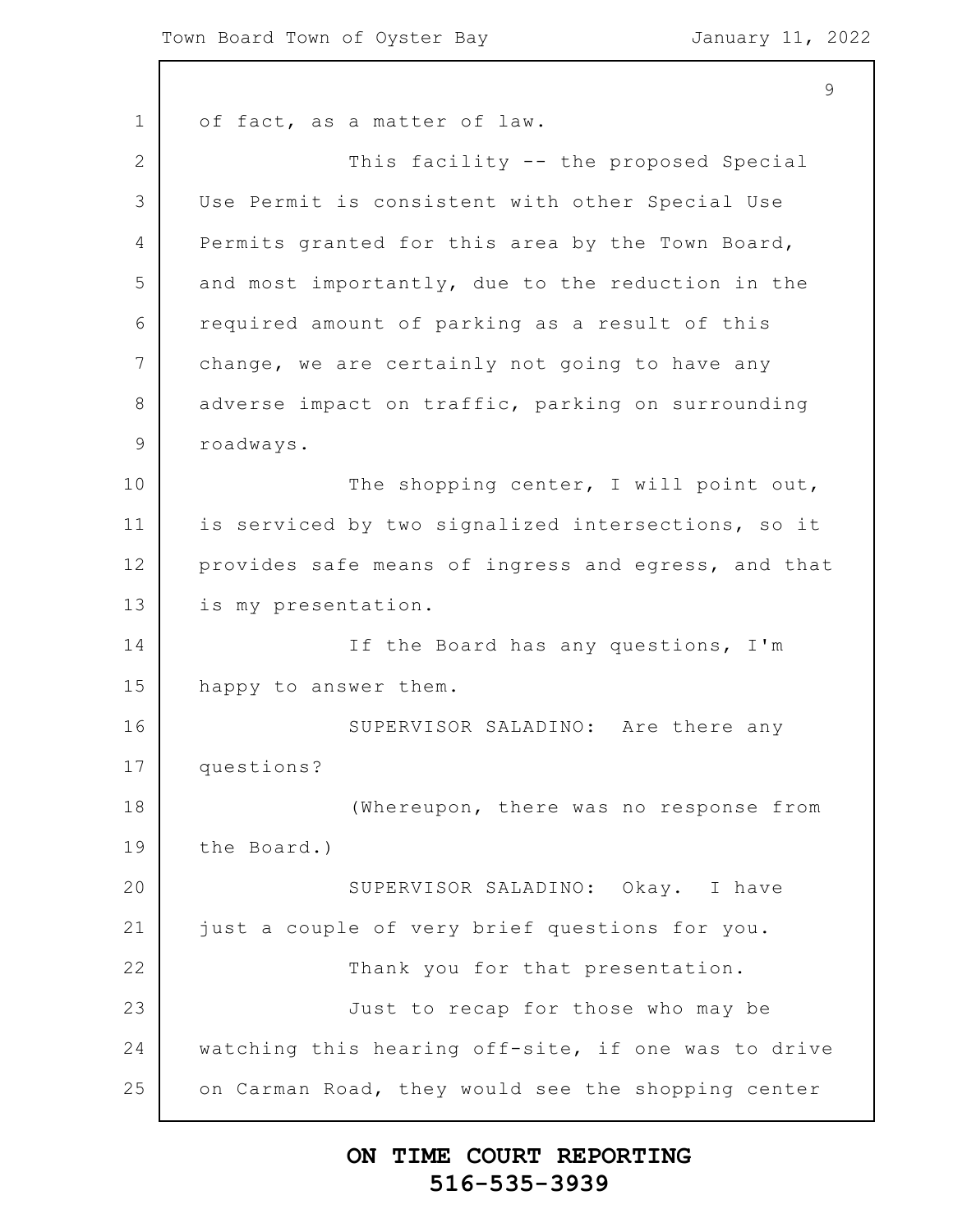1 2 3 4 5 6 7 8 9 10 11 12 13 14 15 16 17 18 19 20 21 22 23 24 25 10 they normally see. MS. SIMONCIC: Mm-hmm. SUPERVISOR SALADINO: This application does not break the envelope of the building; only changes the interior, so, therefore, anyone driving by or driving in the parking lot wouldn't see any change except for signage. MS. SIMONCIC: That is correct. Absolutely no change is proposed whatsoever. It's simply interior modifications. SUPERVISOR SALADINO: Simply interior modifications. MS. SIMONCIC: And very minor modifications to the interior because it's already built out for this purpose, for this use. SUPERVISOR SALADINO: And, secondly, you spoke to the different services that they will provide including teaching children and adults to swim, which is, obviously, a life saving important component for Long Island where we all are in the water at one point or another. Will they provide a service to certify lifeguards? Because we hire lifeguards and they're always looking for a place to get their Red Cross certification and to re-up that certification.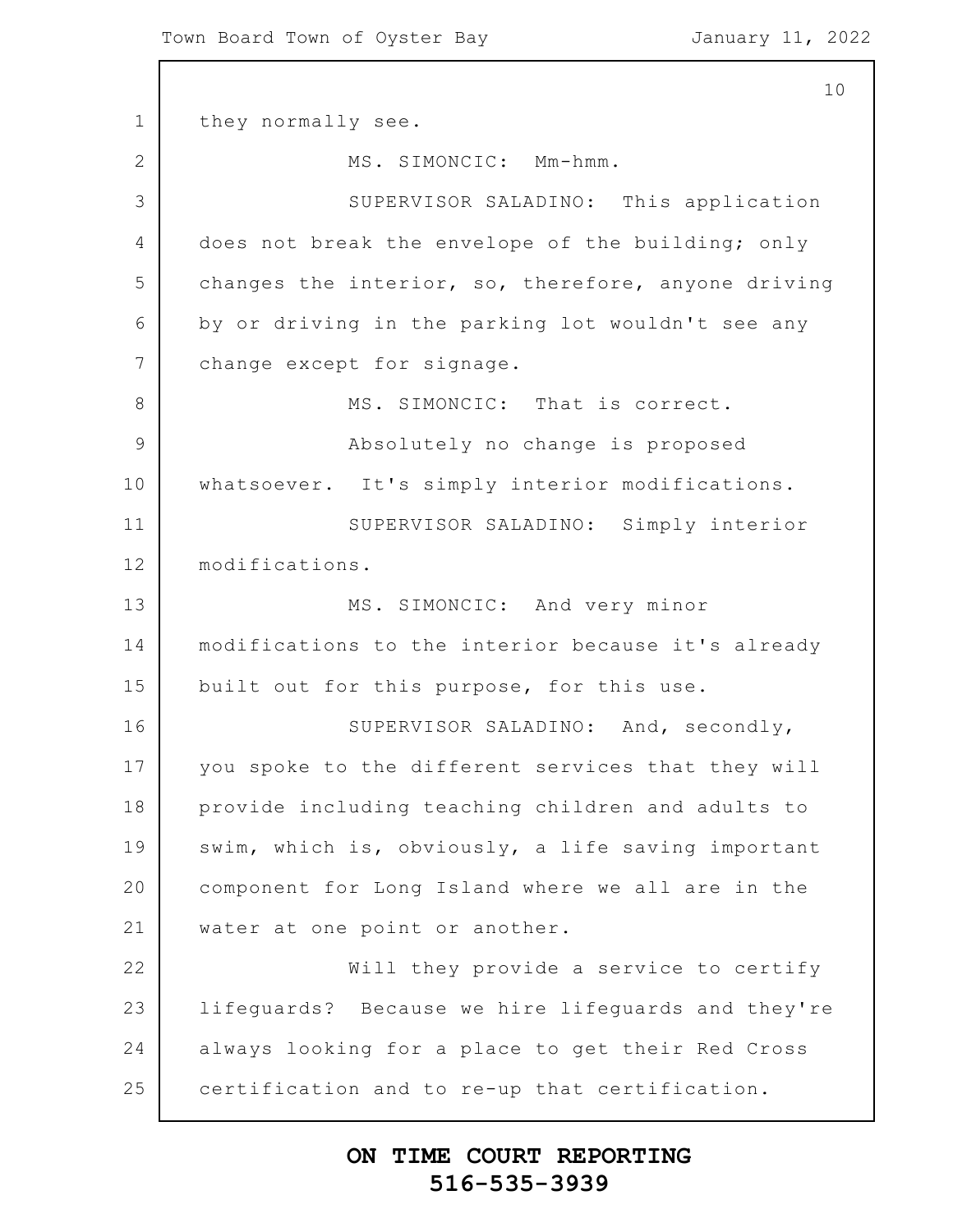1 2 3 4 5 6 7 8 9 10 11 12 13 14 15 16 17 18 19 20 21 22 23 24 25 11 Will that be one of the services provided to residents who want to work as lifeguards, whether it be at a private pool or, for instance, the Town of Oyster Bay or any other beach or a pool setting? MS. SIMONCIC: Yes. They will be providing lifeguard training at this facility. I believe I indicated that, and, if not, I apologize. SUPERVISOR SALADINO: You mentioned - no, no, no. You mentioned -- I just wanted to make it clear that Red Cross certification and everything a lifeguard needs and that could provide a convenience for them if they're in the area working at one of the pools and so forth to not have to travel to, say, Eisenhower Park or wherever it might be, they could get that certification right there in the local community. MS. SIMONCIC: That is correct. We will be providing that service. SUPERVISOR SALADINO: That's an important piece in deciding on this application. Is there anything else you'd like us to know? MS. SIMONCIC: No. That is it. SUPERVISOR SALADINO: Any other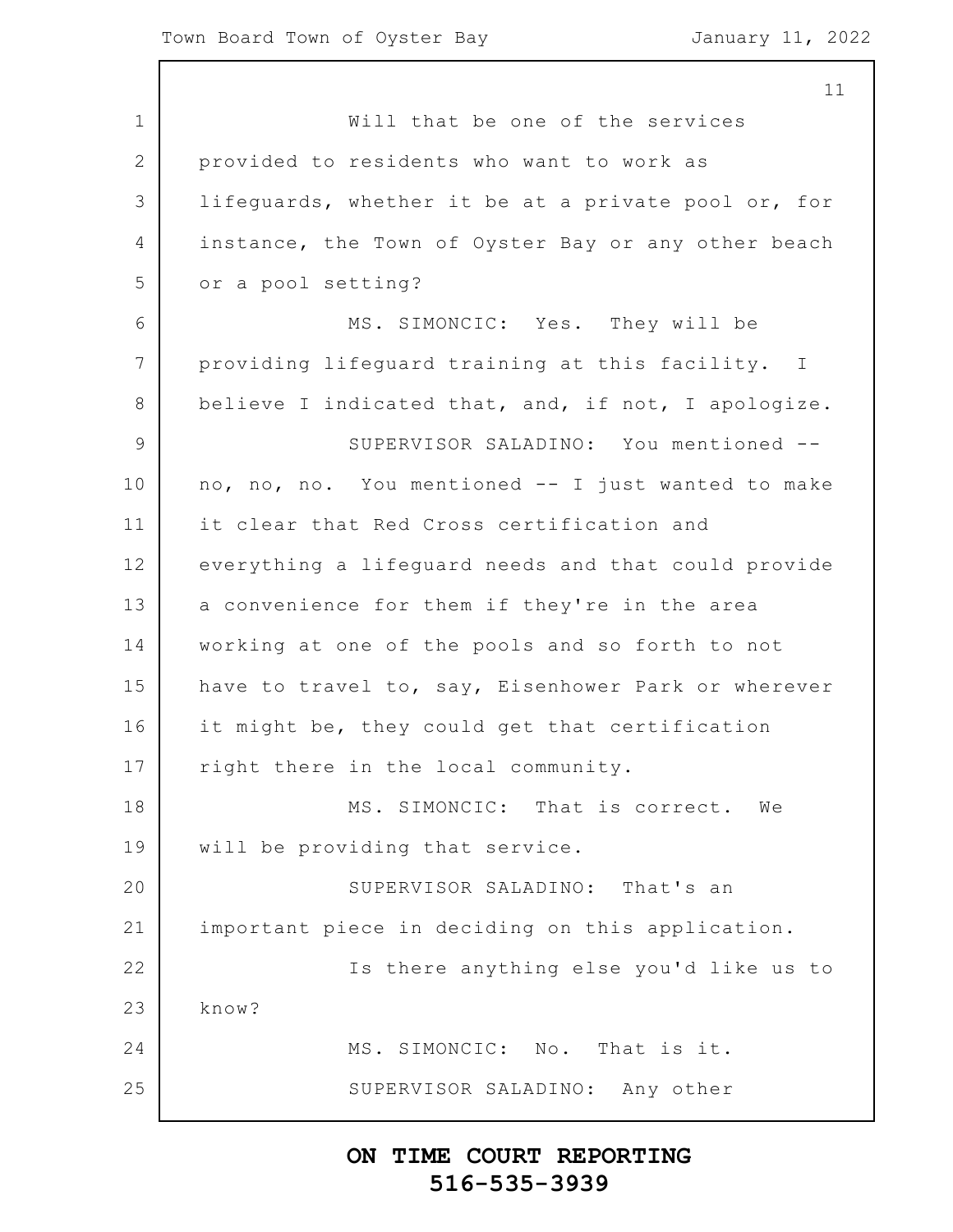1 2 3 4 5 6 7 8 9 10 11 12 13 14 15 16 17 18 19 20 21 22 23 24 25 12 questions from the Board? (Whereupon, there was no response from the Board.) SUPERVISOR SALADINO: Thank you very, very much for your presentation. Clerk, is there any correspondence? MR. LaMARCA: The attorney for the applicant has filed the Affidavit of Service and Disclosure. Communications are as follows: We have memos from the Department of Planning and Development including a review of the required off-street parking. (Whereupon, Councilwoman Michele Johnson exited the Board Room.) MR. LaMARCA: The Nassau County Land and Tax Map indicates the property is Section 53, Block 160, Lots 40A and 40B. According to the Town of Oyster Bay Zoning Maps, the property is located within an "NB" Neighborhood Business Zone. There are no open prior Code Enforcement Bureau cases; however, there are variances and Town Board resolutions on file. There is no further correspondence.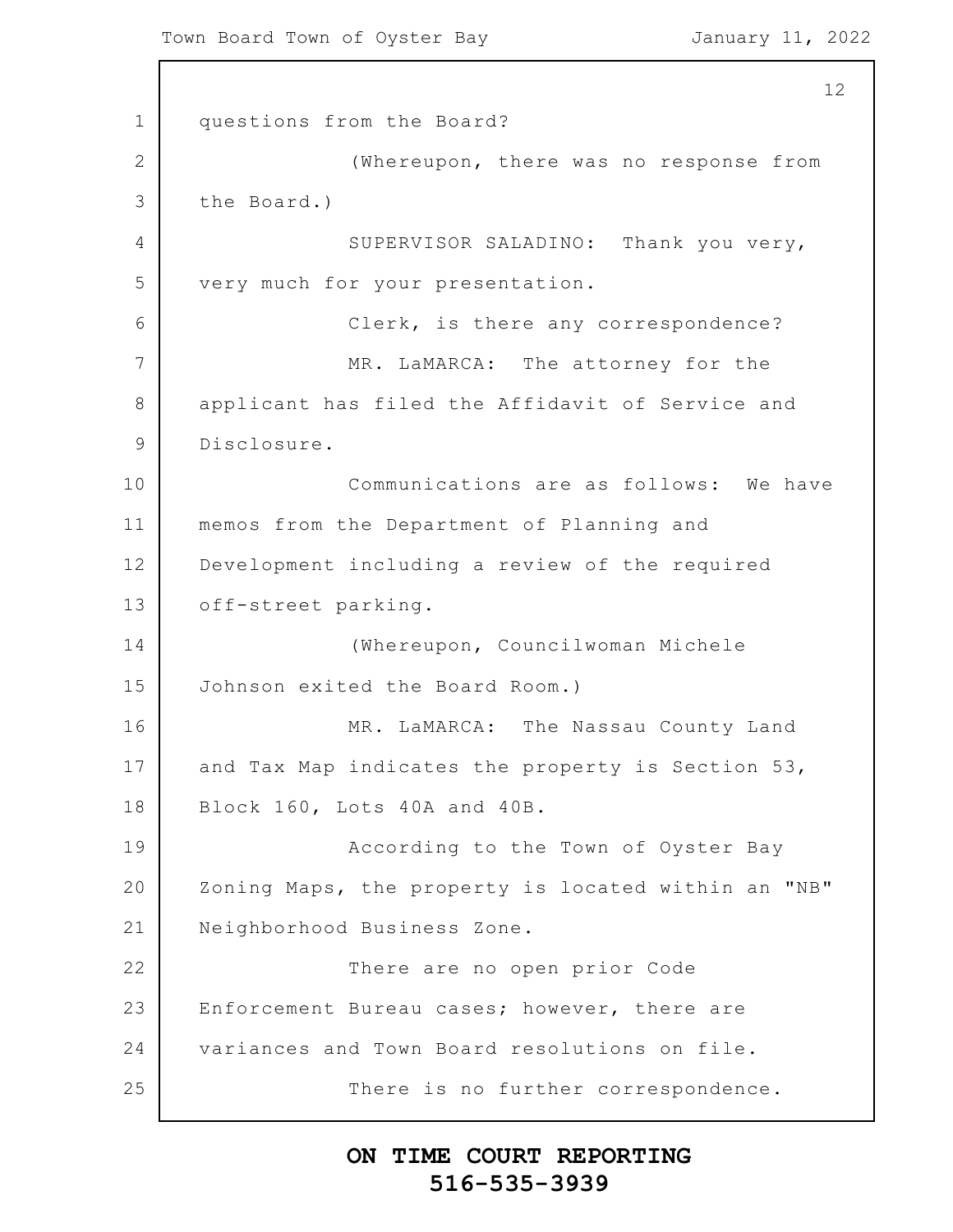1 2 3 4 5 6 7 8 9 10 11 12 13 14 15 16 17 18 19 20 21 22 23 24 25 13 SUPERVISOR SALADINO: We will be waiting just a moment, but in the meantime, this, of course, is the Carman Plaza where New York State has the Department of Motor Vehicles, where we have a supermarket, a gas station, a good bagel place, and one heck of a wonderful Cajun food restaurant. One of my personal favorites is right in the same plaza. (Whereupon, Councilwoman Michele Johnson returned to the Board Room.) SUPERVISOR SALADINO: So Councilwoman Johnson, may I have a motion? COUNCILWOMAN JOHNSON: Supervisor, I make a motion that this hearing be adjourned and a decision be reserved. COUNCILMAN IMBROTO: Second. SUPERVISOR SALADINO: All in favor, please signify by saying, "Aye." ALL: "Aye." SUPERVISOR SALADINO: Those opposed, "Nay." (Whereupon, there were no "Nay" responses from the Board.) SUPERVISOR SALADINO: The "Ayes" have it.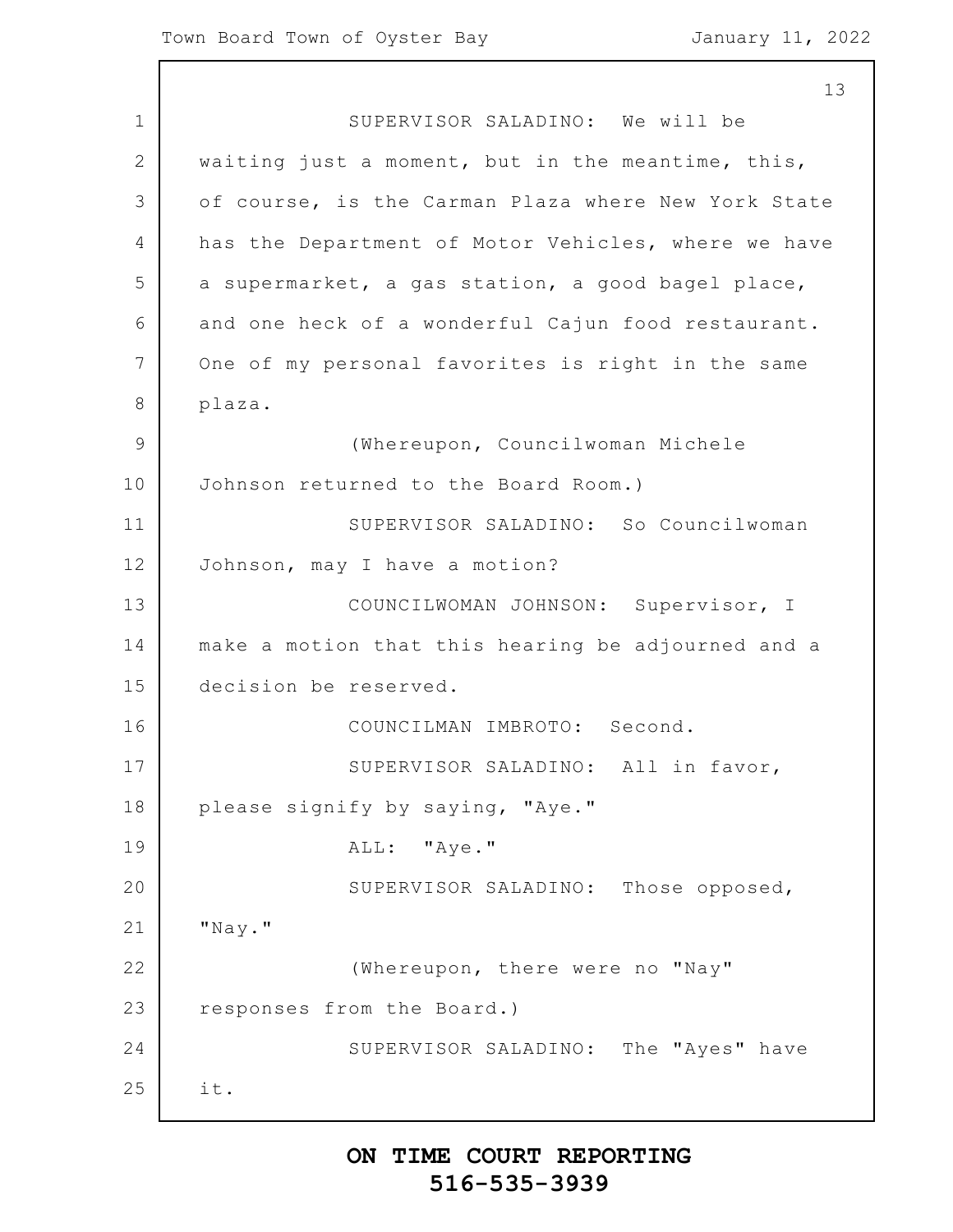1 2 3 4 5 6 7 8 9 10 11 12 13 14 15 16 17 18 19 20 21 22 23 24 25 14 (TIME NOTED: 11:19 A.M.) MS. SIMONCIC: Thank you. SUPERVISOR SALADINO: Thank you for your presentation, counselor. You did a wonderful job as always. MS. SIMONCIC: Thank you. SUPERVISOR SALADINO: Ladies and gentlemen, at this time, we are going to break for Executive Session to confer with our legal counsel, and then we will be coming back to present our regular Action Calendar. We thank you very much for your patience. May I have a motion? COUNCILWOMAN JOHNSON: Supervisor, I'll make a motion that this meeting be -- I make a motion that we move to Executive Session to discuss proposed and pending litigation. COUNCILMAN IMBROTO: Second. SUPERVISOR SALADINO: May I have a vote on the motion? All in favor, please signify by saying, "Aye." ALL: "Aye." SUPERVISOR SALADINO: Those opposed,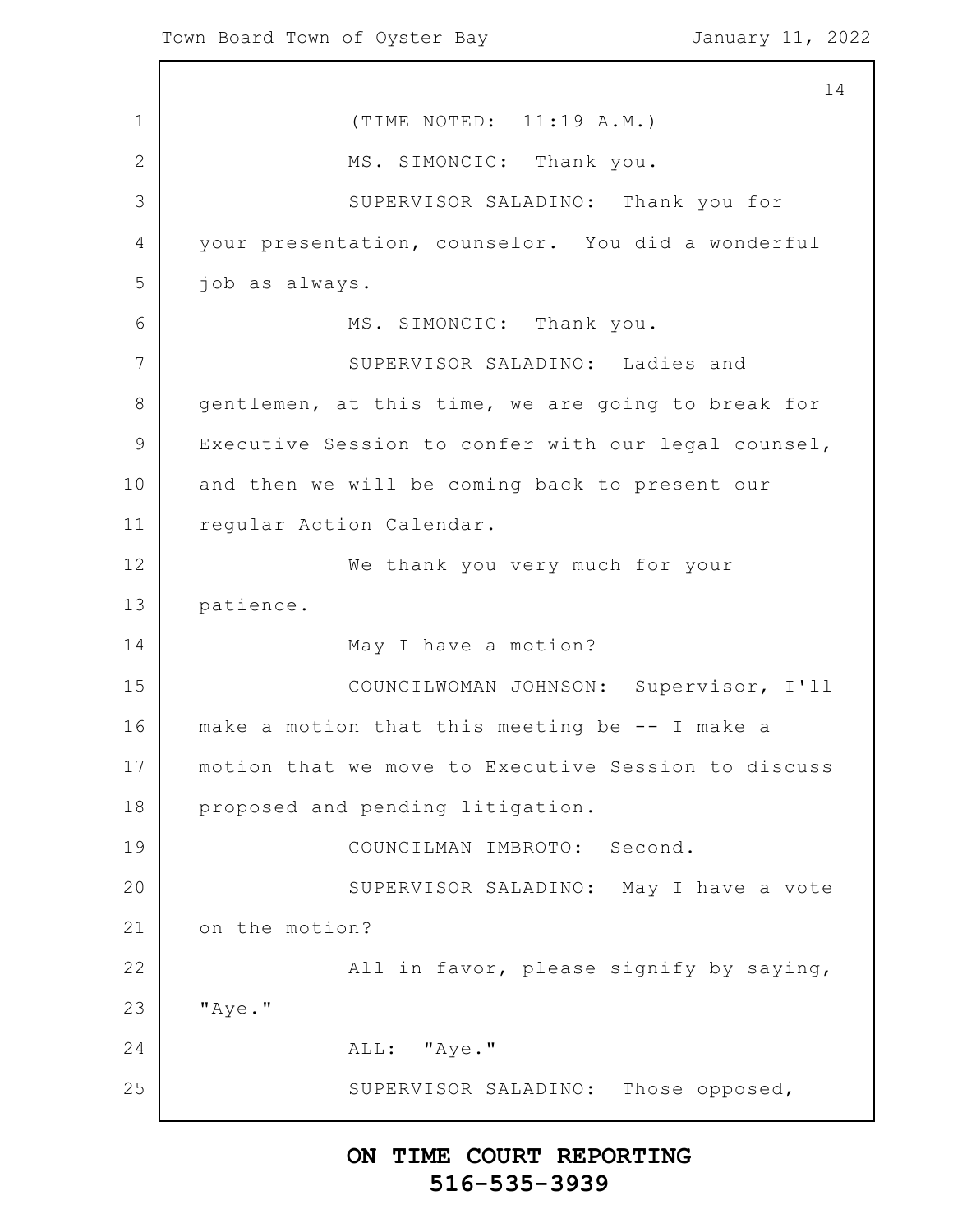Town Board Town of Oyster Bay Town January 11, 2022

```
1
2
3
4
5
6
7
8
9
10
11
12
13
14
15
16
17
18
19
20
21
22
23
24
25
                                                           15
      "Nay."
                   (Whereupon, there were no "Nay"
      responses from the Board.)
                  SUPERVISOR SALADINO: The "Ayes" have
      it.
                  We'll be back as quickly as possible.
                  Thank you.
                   (Whereupon, the Executive Session began
      at 11:20 a.m. and the proceedings resuming at
      1:04 p.m. as follows with Councilwoman Johnson not
      present:)
                  SUPERVISOR SALADINO: Ladies and
      gentlemen, may I have a motion?
                  COUNCILMAN IMBROTO: Supervisor, I move
      to close the Executive Session.
                  No action was taken.
                  COUNCILMAN HAND: I second the motion.
                  SUPERVISOR SALADINO: All in favor,
      please signify by saying, "Aye."
                  ALL: "Aye."
                  SUPERVISOR SALADINO: Those opposed,
      "Nay."
                   (Whereupon, there were no "Nay"
      responses from the Board.)
                  SUPERVISOR SALADINO: The "Ayes" have
```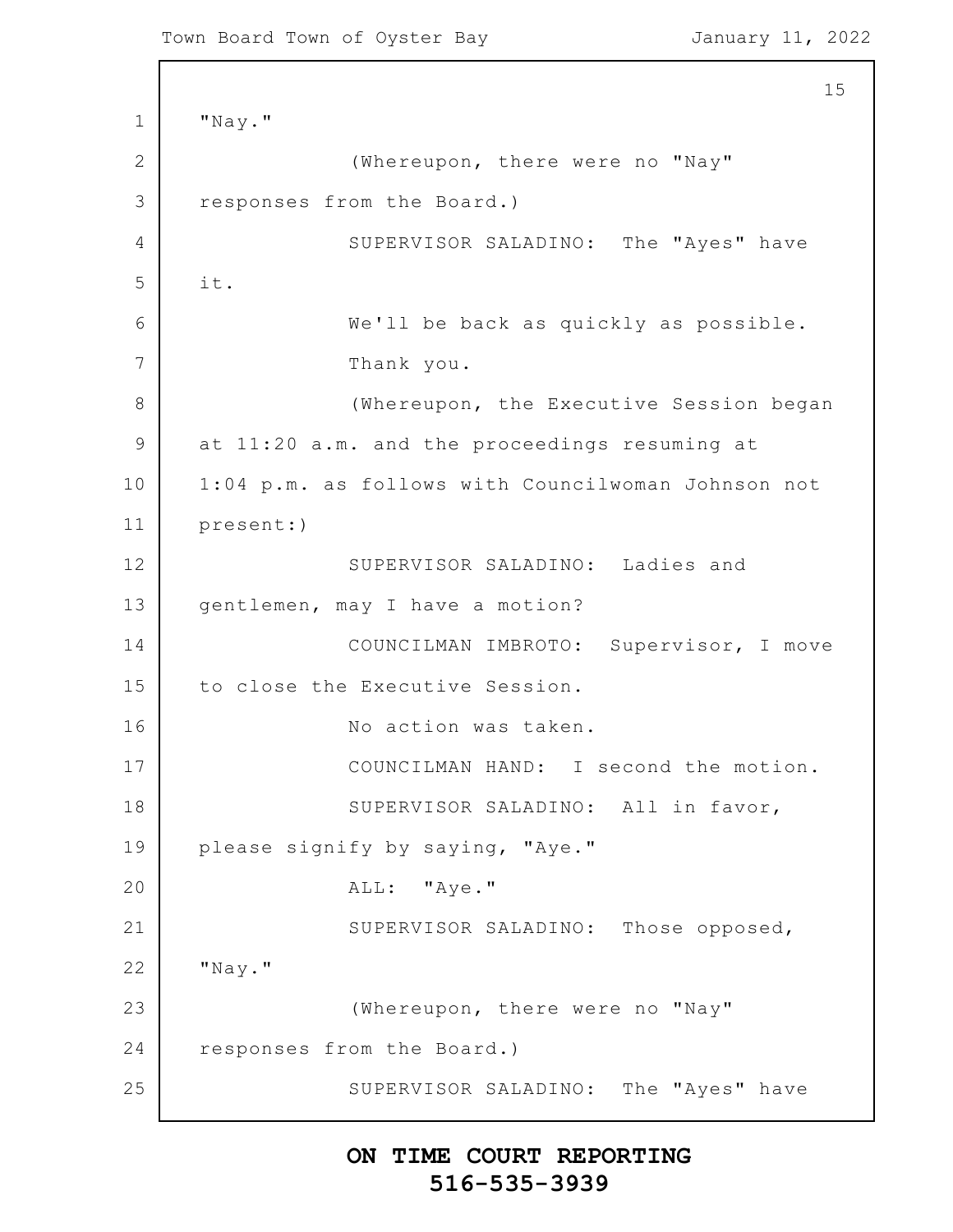1 2 3 4 5 6 7 8 9 10 11 12 13 14 15 16 17 18 19 20 21 22 23 24 25 16 it. (TIME NOTED: 1:05 P.M.) (Whereupon, Town Clerk Richard LaMarca presented a document to Supervisor Joseph Saladino.) SUPERVISOR SALADINO: Does that have to be done before we go to the Action Calendar? MR. LaMARCA: I believe so. SUPERVISOR SALADINO: Karen, does this have to be done (indicating) before we go to the Action Calendar? (Whereupon, Deputy Town Attorney Karen Underwood indicated in the affirmative.) SUPERVISOR SALADINO: It does. Okay. Lou, take care of that. (Whereupon, Councilwoman Michele Johnson returned to the Board Room.) SUPERVISOR SALADINO: May I -- oh, here she is. Here she is. COUNCILWOMAN JOHNSON: Sorry. You're waiting for me? SUPERVISOR SALADINO: That's okay. Take your time. COUNCILWOMAN JOHNSON: For clarification purposes, we're going to reopen the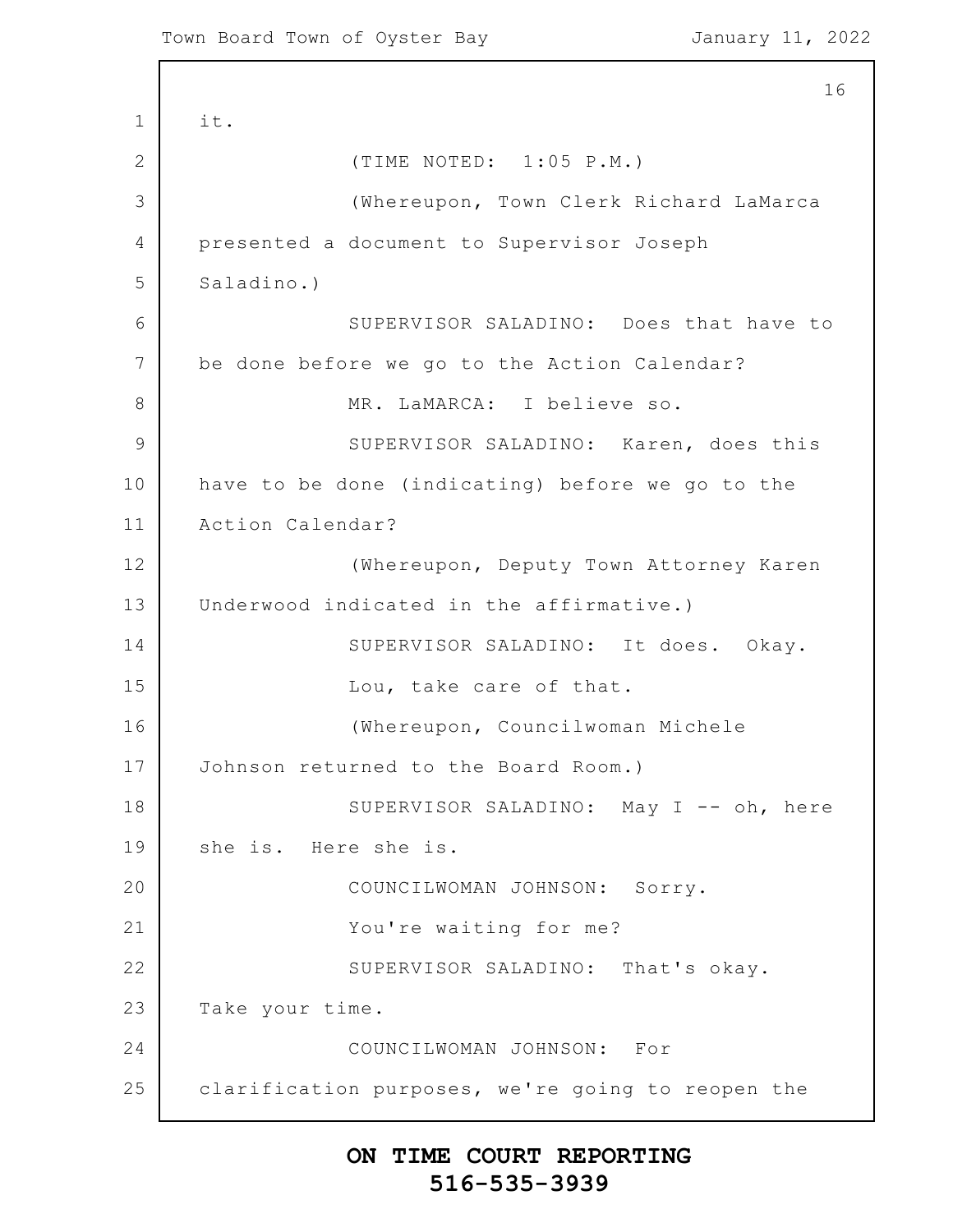1 2 3 4 5 6 7 8 9 10 11 12 13 14 15 16 17 18 19 20 21 22 23 24 25 17 last hearing. I had closed it, but I'm making a motion to reopen the hearing for the purpose to leave the record open for 30 days for public comment. COUNCILMAN IMBROTO: Second the motion. SUPERVISOR SALADINO: All in favor, please signify by saying, "Aye." ALL: "Aye." SUPERVISOR SALADINO: Those opposed, "Nay." (Whereupon, there were no "Nay" responses from the Board.) SUPERVISOR SALADINO: The "Ayes" have it. COUNCILWOMAN JOHNSON: And now I'm going to make another motion to reclose the hearing. COUNCILMAN IMBROTO: I second that one, too. COUNCILWOMAN JOHNSON: I'm sorry. No. I'm not going to reclose the hearing. Am I reclosing the hearing? No. I'm adjourning the hearing, keeping the record open for 30 days. SUPERVISOR SALADINO: And this is, Town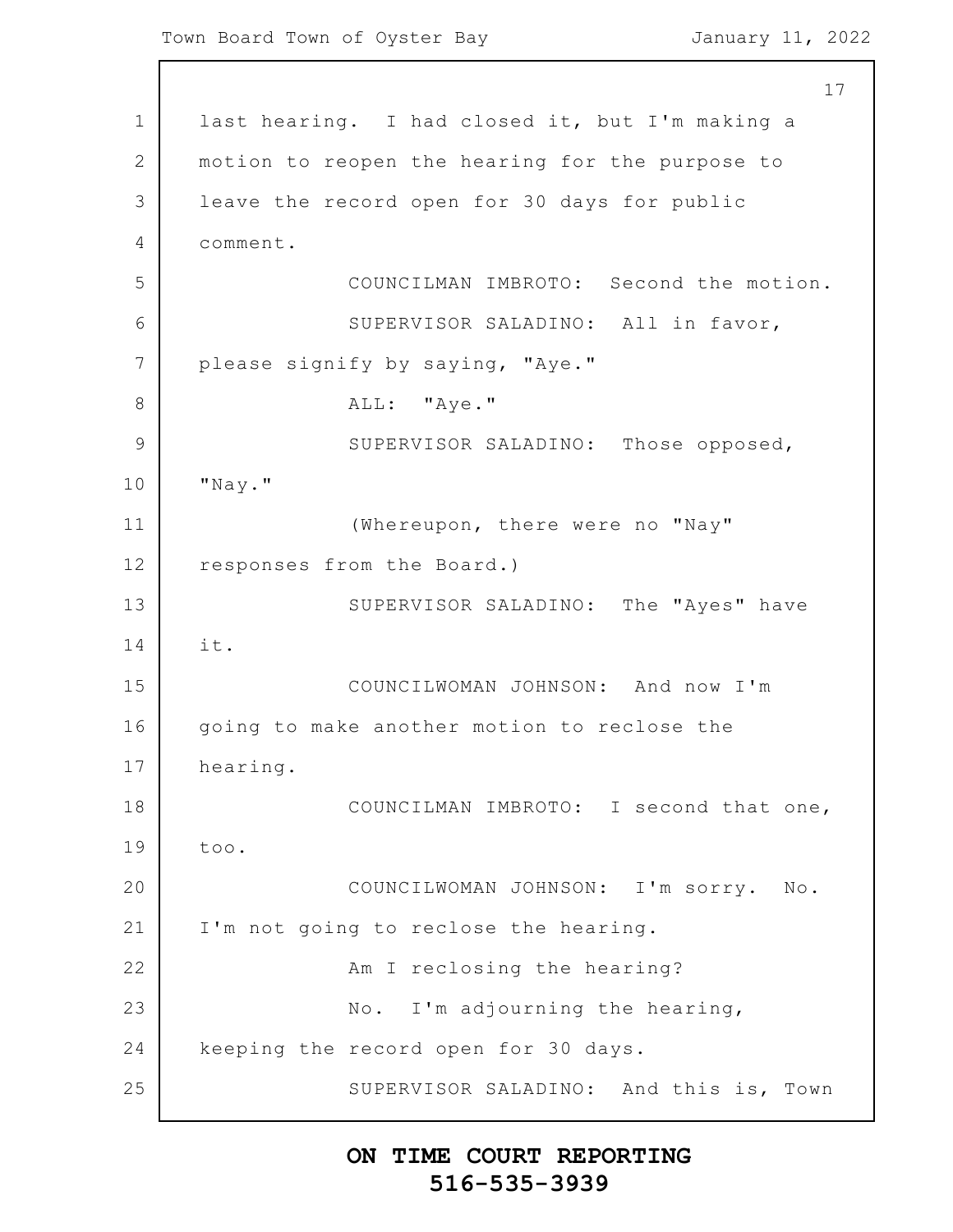1 2 3 4 5 6 7 8 9 10 11 12 13 14 15 16 17 18 19 20 21 22 23 24 25 18 Clerk, this is on which hearing for clarification purposes? MR. LaMARCA: This was on the application of Cedar-Carmans, LLC, fee-owner with regard to Treasure Island Swim School. SUPERVISOR SALADINO: All in favor, please signify by saying, "Aye." ALL: "Aye." SUPERVISOR SALADINO: Those opposed, "Nay." (Whereupon, there were no "Nay" responses from the Board.) SUPERVISOR SALADINO: The "Ayes" have it. Thank you. (TIME NOTED: 1:07 P.M.)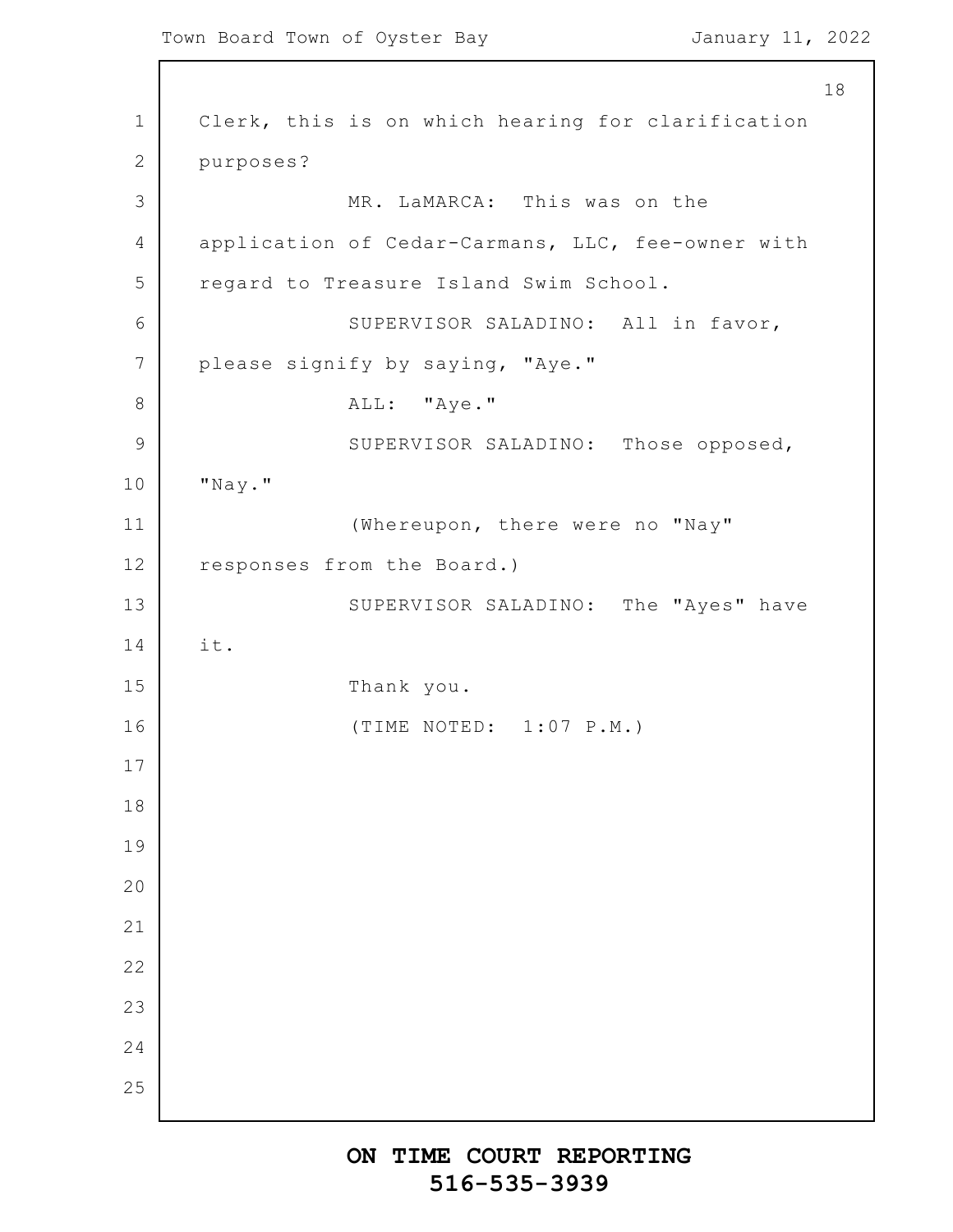1 TOWN BOARD TOWN OF OYSTER BAY ACTION CALENDAR January 11, 2022 1:08 p.m. **JOSEPH SALADINO RICHARD LaMARCA** SUPERVISOR TOWN CLERK P R E S E N T: SUPERVISOR JOSEPH S. SALADINO COUNCILWOMAN MICHELE M. JOHNSON COUNCILMAN LOUIS B. IMBROTO COUNCILMAN THOMAS P. HAND COUNCILMAN STEVE L. LABRIOLA COUNCILWOMAN LAURA L. MAIER COUNCILWOMAN VICKI WALSH A L S O P R E S E N T: RICHARD LaMARCA, TOWN CLERK JEFFREY P. PRAVATO, RECEIVER OF TAXES Minutes of the meeting taken by: TRACIE A. CINQUEMANI Reporter/Notary Public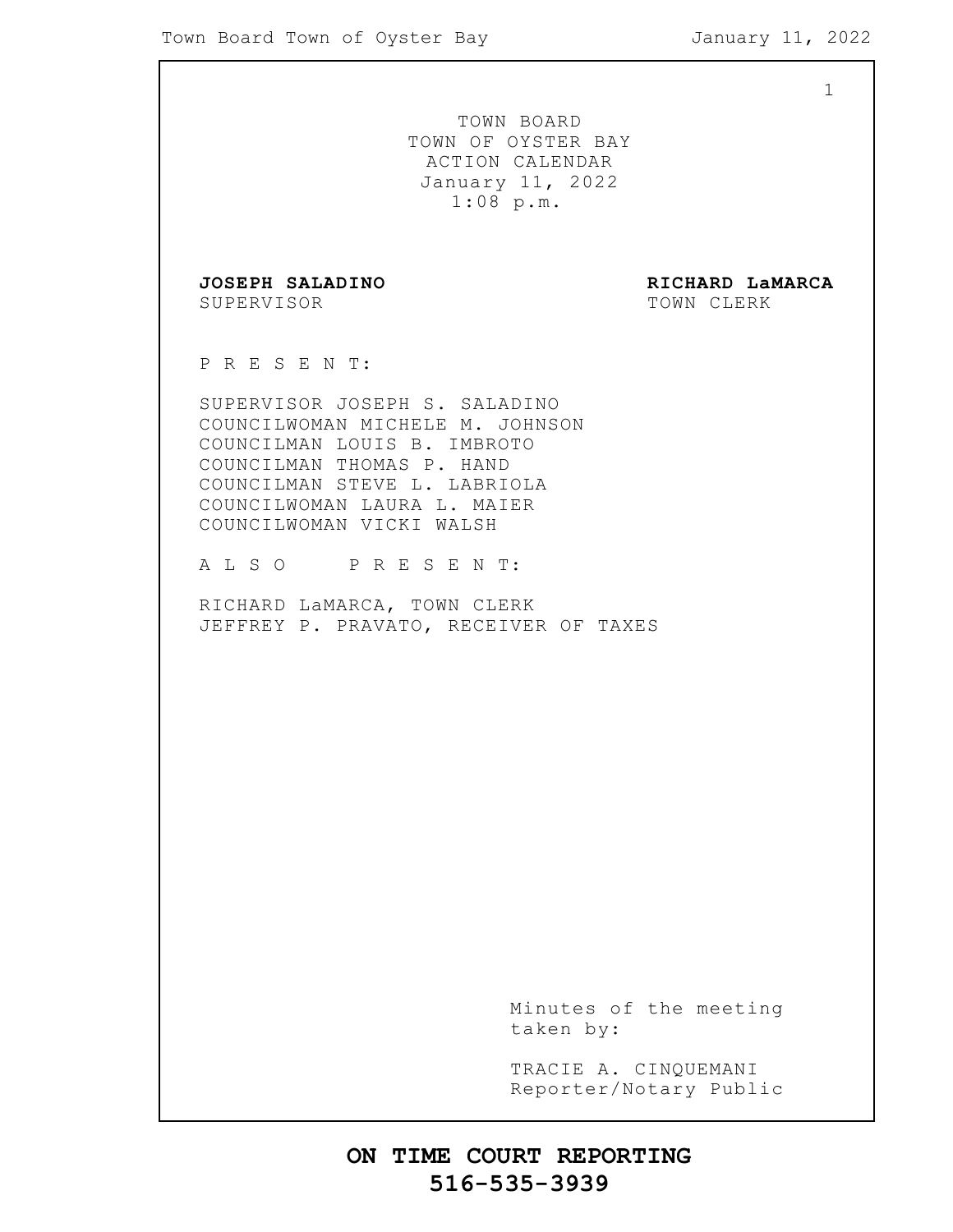$\Gamma$ 

|                | 2                                                   |
|----------------|-----------------------------------------------------|
| $\mathbf 1$    | SUPERVISOR SALADINO: All right.                     |
| $\overline{2}$ | So having that housekeeping business                |
| 3              | out of the way, Mr. Town Clerk, would you please    |
| $\overline{4}$ | call the regular Action Calendar for today's Town   |
| 5              | Board meeting?                                      |
| 6              | MR. LaMARCA: May I have a motion to                 |
| 7              | suspend the rules and add Resolution Nos. 15        |
| 8              | through 19-2022?                                    |
| $\mathsf 9$    | RESOLUTION NO. 15-2022; Resolution                  |
| 10             | directing the Town Clerk to advertise a Notice of   |
| 11             | Hearing to consider the 2022 Fire Protection        |
| 12             | Agreements. Hearing date: January 25, 2022. (M.D.   |
| 13             | $1/4/22$ #9).                                       |
| 14             | RESOLUTION NO. 16-2022; Resolution                  |
| 15             | authorizing the Town's Public Employee Blanket Bond |
| 16             | Insurance for the period December 21, 2021 through  |
| 17             | December 31, 2023. Account No. TWN AMS 1910 43030   |
| 18             | 601 0000 000. (M.D. 1/4/22 #12).                    |
| 19             | RESOLUTION NO. 17-2022; Resolution                  |
| 20             | authorizing the Town's Property Insurance for the   |
| 21             | period December 31, 2021 through December 31, 2022. |
| 22             | Account No. TWN AMS 1910 43030 601 0000 000. (M.D.  |
| 23             | $1/4/22$ #13).                                      |
| 24             | RESOLUTION NO. 18-2022; Resolution                  |
| 25             | authorizing funds for outside law firm fees and to  |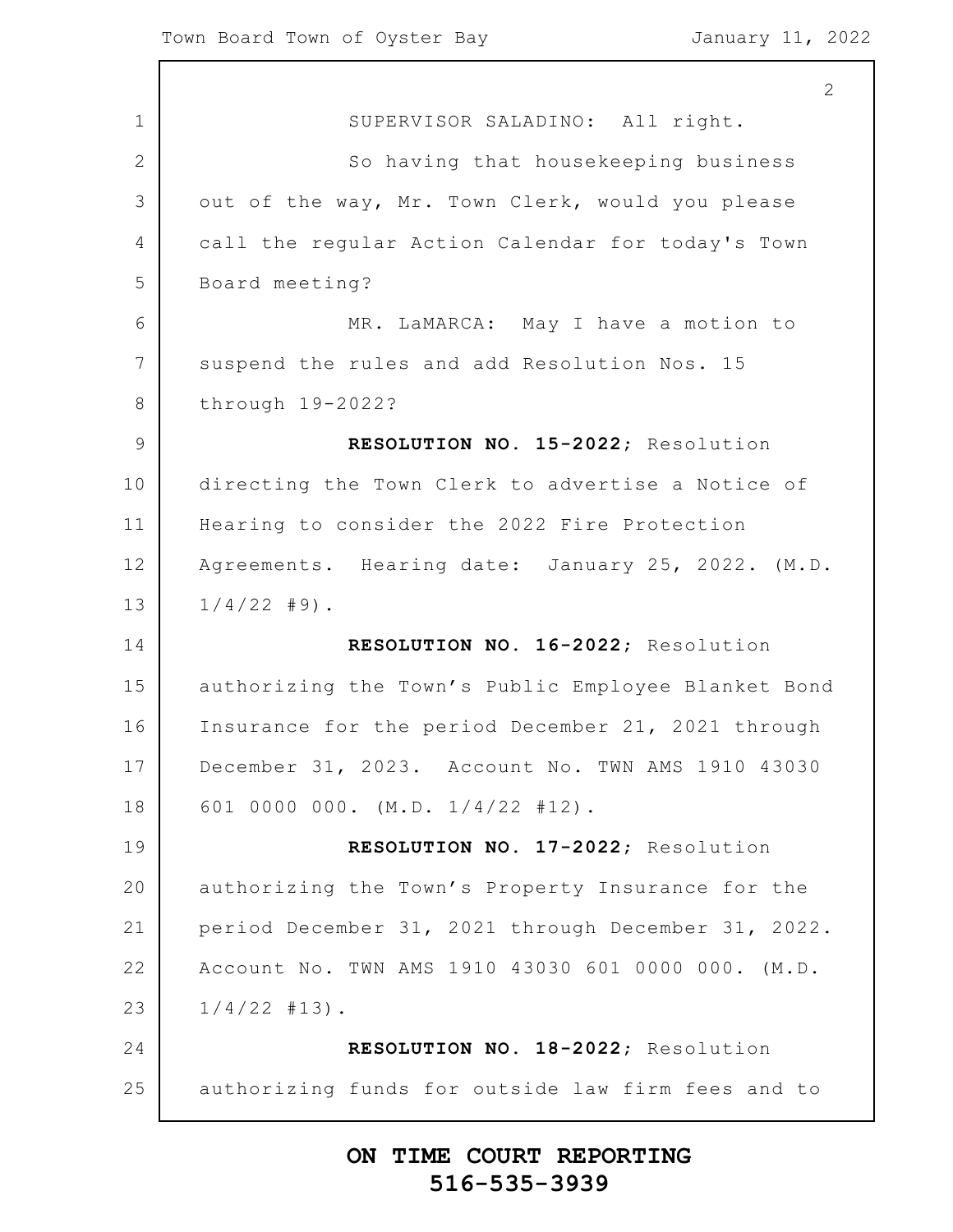1 2 3 4 5 6 7 8 9 10 11 12 13 14 15 16 17 18 19 20 21 22 23 24 25 3 authorize the Comptroller to make payment for same. Account No. OTA A 1420 44110 000 0000. (M.D. 1/4/22 #8). **RESOLUTION NO. 19-2022**; Resolution directing the Town Clerk to advertise a Notice of Hearing to consider a Local Law entitled "A Local Law to Amend Chapter 4 Administration of Government, Article XIV, Department of Environmental Resources by, deleting and replacing Sections 4-148 and 4-150, to Amend Chapter 156, Noise, by deleting and replacing Section 156-3, Duties and Responsibilities of Town Departments and to amend Chapter 241 Waterways, by deleting and replacing Subsection 241-9" Hearing date February 8, 2022. (M.D. 1/4/22 #15). On the motion? COUNCILWOMAN JOHNSON: So moved. COUNCILMAN IMBROTO: Second. MR. LaMARCA: Motion made by Councilwoman Johnson and seconded by Councilman Imbroto. ON THE VOTE: Supervisor Saladino? SUPERVISOR SALADINO: "Aye." MR. LaMARCA: Councilwoman Johnson?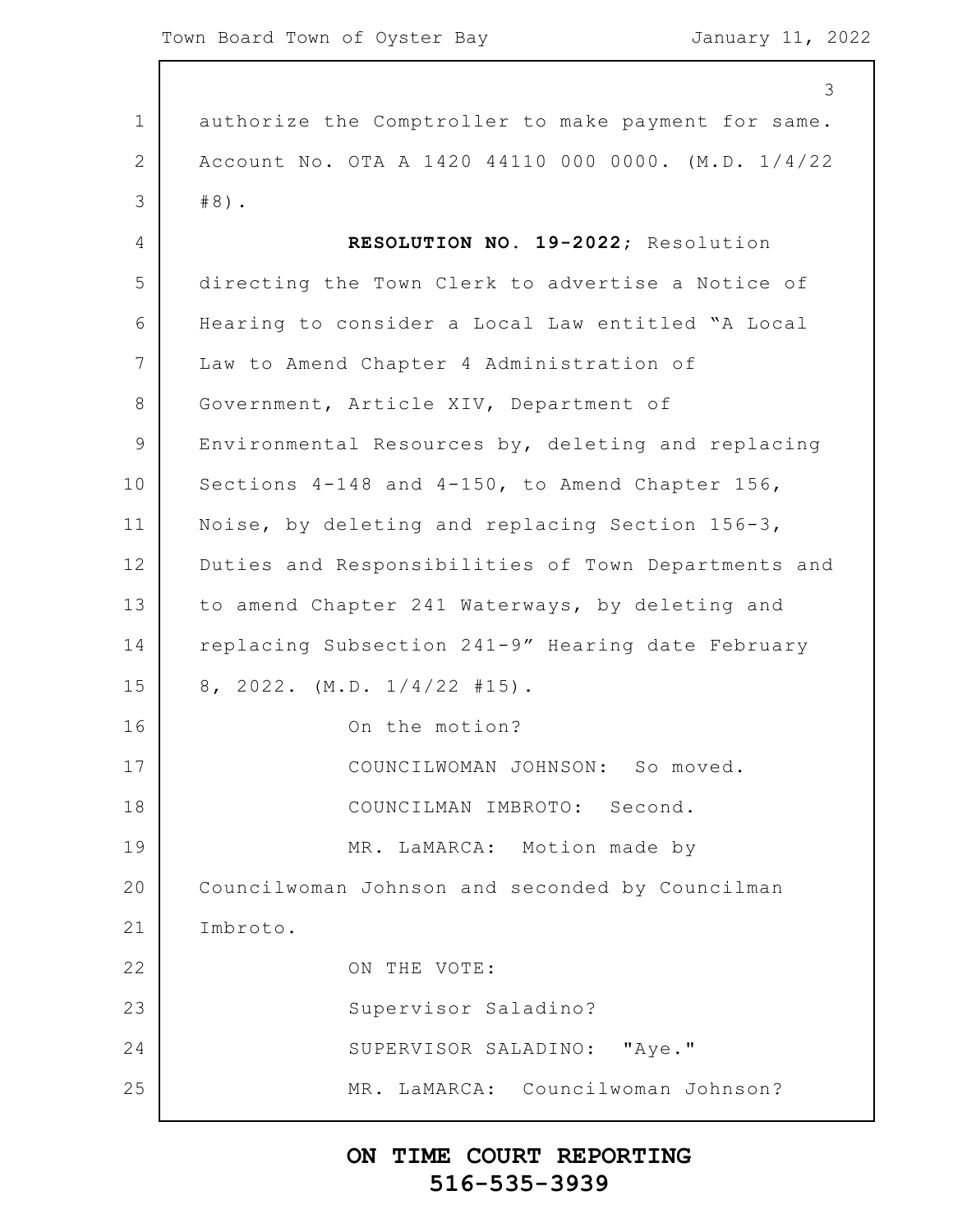$\overline{\phantom{a}}$ 

|              | $\overline{4}$                                     |
|--------------|----------------------------------------------------|
| $\mathbf 1$  | COUNCILWOMAN JOHNSON: "Aye."                       |
| $\mathbf{2}$ | MR. LaMARCA: Councilman Imbroto?                   |
| 3            | COUNCILMAN IMBROTO: "Aye."                         |
| 4            | MR. LaMARCA: Councilman Hand?                      |
| 5            | COUNCILMAN HAND: "Aye."                            |
| 6            | MR. LaMARCA: Councilman Labriola?                  |
| 7            | COUNCILMAN LABRIOLA: "Aye."                        |
| 8            | MR. LaMARCA: Councilwoman Maier?                   |
| 9            | COUNCILWOMAN MAIER: "Aye."                         |
| 10           | MR. LaMARCA: Councilwoman Walsh?                   |
| 11           | COUNCILWOMAN WALSH: "Aye."                         |
| 12           | MR. LaMARCA: Motion to suspend the                 |
| 13           | rules and add Resolution No. 15 through 19-2022    |
| 14           | passes with seven "Ayes."                          |
| 15           | May I have a motion to adopt Resolution            |
| 16           | Nos. 1-2022 through 19-2022?                       |
| 17           | RESOLUTION NO. 1-2022; Resolution                  |
| 18           | authorizing issuance of a refund of a Fall/Winter  |
| 19           | Ice Hockey Program fee to J. Brown. Account No.    |
| 20           | PKS A 0001 02001 510 0000. (M.D. 12/7/21 #6).      |
| 21           | RESOLUTION NO. 2-2022; Resolution                  |
| 22           | authorizing acceptance of a monetary donation from |
| 23           | Rocco's Voice for Autism through the raising of    |
| 24           | funds and donations from the organization for a    |
| 25           | proposed inclusive playground. (M.D. 12/7/21 #7).  |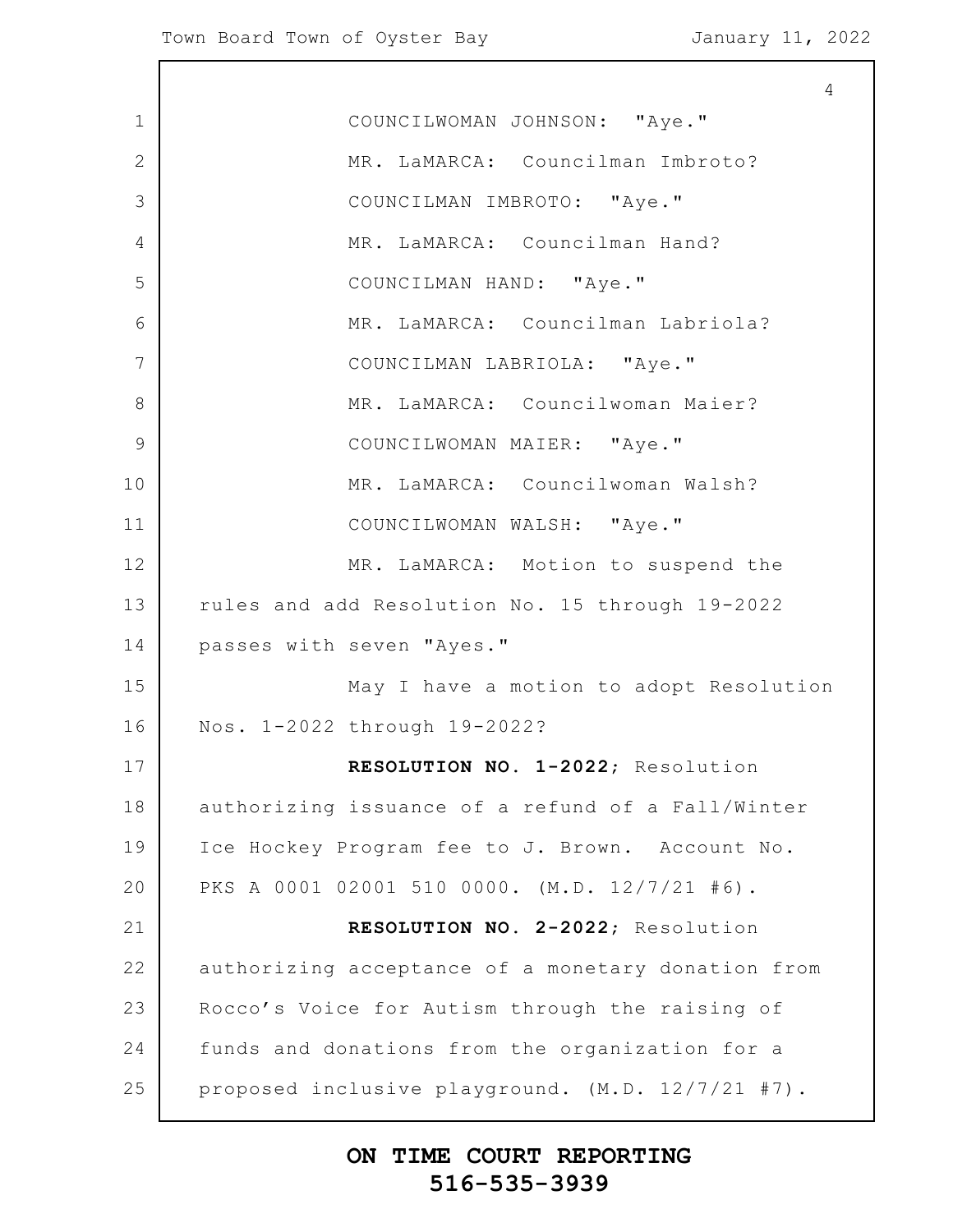|                | 5                                                   |
|----------------|-----------------------------------------------------|
| $\mathbf 1$    | RESOLUTION NO. 3-2022; Resolution                   |
| 2              | authorizing the services of the Saint Francis       |
| 3              | Hospital Community Outreach bus from February 1,    |
| 4              | 2022 through December 31, 2022, at various Town     |
| 5              | Parks & Community Centers, at no cost to the Town.  |
| 6              | (M.D. 12/21/21 #4).                                 |
| $7\phantom{.}$ | RESOLUTION NO. 4-2022; Resolution                   |
| 8              | authorizing Change Order No. 2 for Contract No.     |
| 9              | HVR17-156, Requirements Contract for Cleaning and   |
| 10             | Inspection of Storm Drainage Systems throughout the |
| 11             | Town of Oyster Bay, to provide emergency response   |
| 12             | services to flooding conditions in the area of Elm  |
| 13             | Street in Locust Valley. (M.D. 12/21/21 #12).       |
| 14             | RESOLUTION NO. 5-2022; Resolution                   |
| 15             | authorizing acceptance of the design and entrance   |
| 16             | into the bid and construction phases for TOBAY      |
| 17             | Center Pavilion Canopy Replacement under Contract   |
| 18             | DP21-223. $(M.D. 12/21/21 #13)$ .                   |
| 19             | RESOLUTION NO. 6-2022; Resolution                   |
| 20             | ratifying the procurement of Workers' Compensation  |
| 21             | Insurance for the youth that are enrolled in the    |
| 22             | Division's Youth Employment and Training program    |
| 23             | for the period January 1, 2022 through December 31, |
| 24             | 2022. Account No. IGA CD 6293 43000 000 CW21.       |
| 25             | (M.D. 12/28/21 #4).                                 |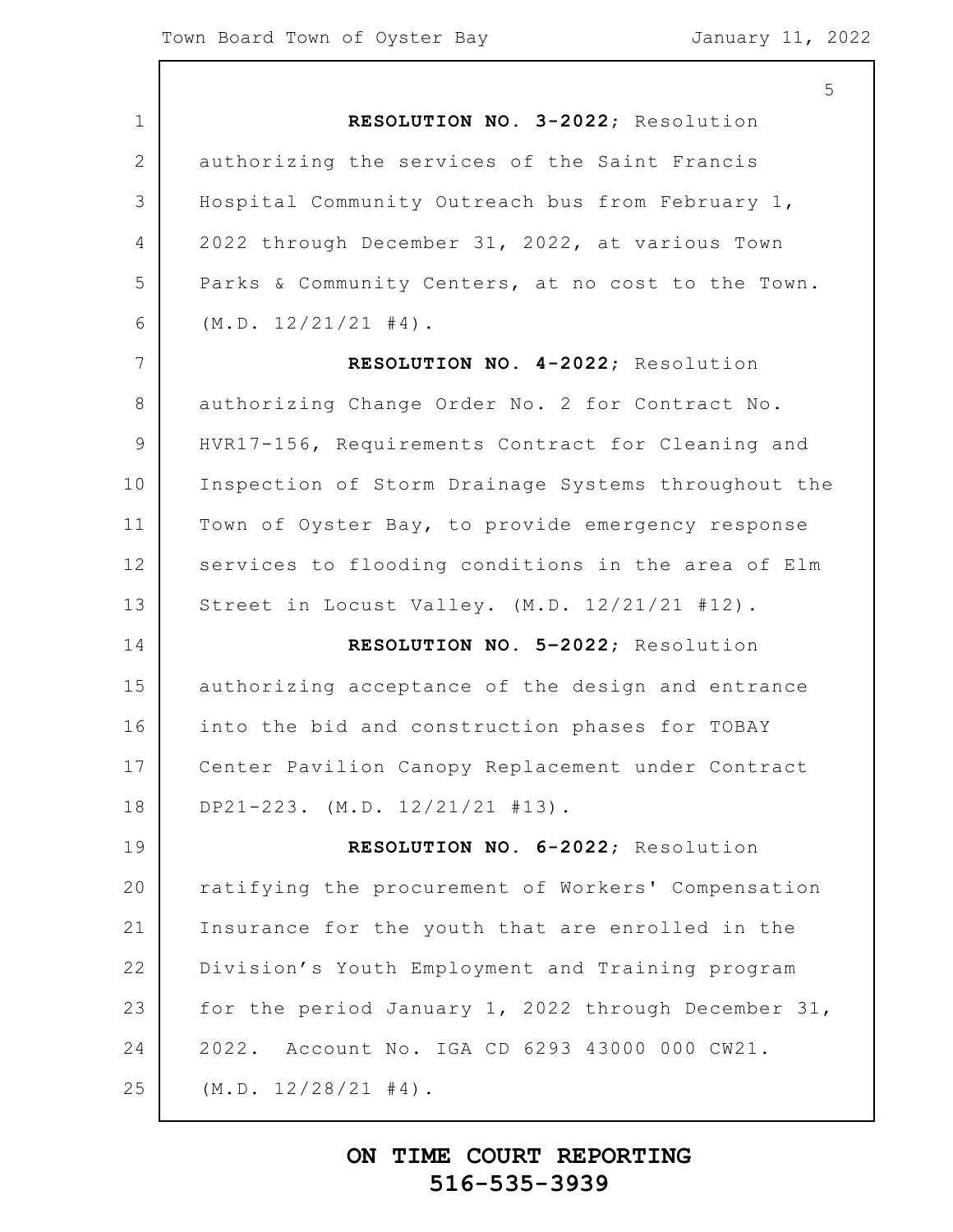|                 | 6                                                      |
|-----------------|--------------------------------------------------------|
| 1               | RESOLUTION NO. 7-2022; Resolution                      |
| $\overline{2}$  | authorizing the issuance of Bond Anticipation Notes    |
| 3               | for the acquisition of land for use as the site of     |
| 4               | a new library for the Gold Coast Library District.     |
| 5               | (M.D. 12/28/21 #5).                                    |
| 6               | RESOLUTION NO. 8-2022; Resolution                      |
| $7\phantom{.0}$ | directing the Town Clerk to advertise a Notice of      |
| 8               | Hearing in connection with the application of          |
| $\mathcal{G}$   | A. Pironi & Son, Inc. d/b/a Pironi Homes, fee          |
| 10              | owner, for a Change of Zone and Revocation of          |
| 11              | Special Use Permit on premises at 1057 Jericho-        |
| 12              | Oyster Bay Road, East Norwich. Hearing date:           |
| 13              | February 8, 2022. (M.D. 12/28/21 #6).                  |
| 14              | RESOLUTION NO. 9-2022; Resolution                      |
| 15              | directing the Town Clerk to advertise a Notice of      |
| 16              | Hearing to consider a Local Law entitled, "A local     |
| 17              | law to amend the Code of the Town of Oyster Bay,       |
| 18              | New York, chapter 4 Administration of Government,      |
| 19              | to delete Article XVII, Highway Department, to         |
| 20              | amend Chapter 4, Article XI, Public Works              |
| 21              | Department, by deleting and replacing Sections         |
| 22              | $4-115$ AND $4-117$ , to amend Chapter 64, purchasing, |
| 23              | by deleting and replacing Section 64-9, to amend       |
| 24              | Chapter 84, all terrain vehicles, by deleting and      |
| 25              | replacing Section 84-6, to amend Chapter 96,           |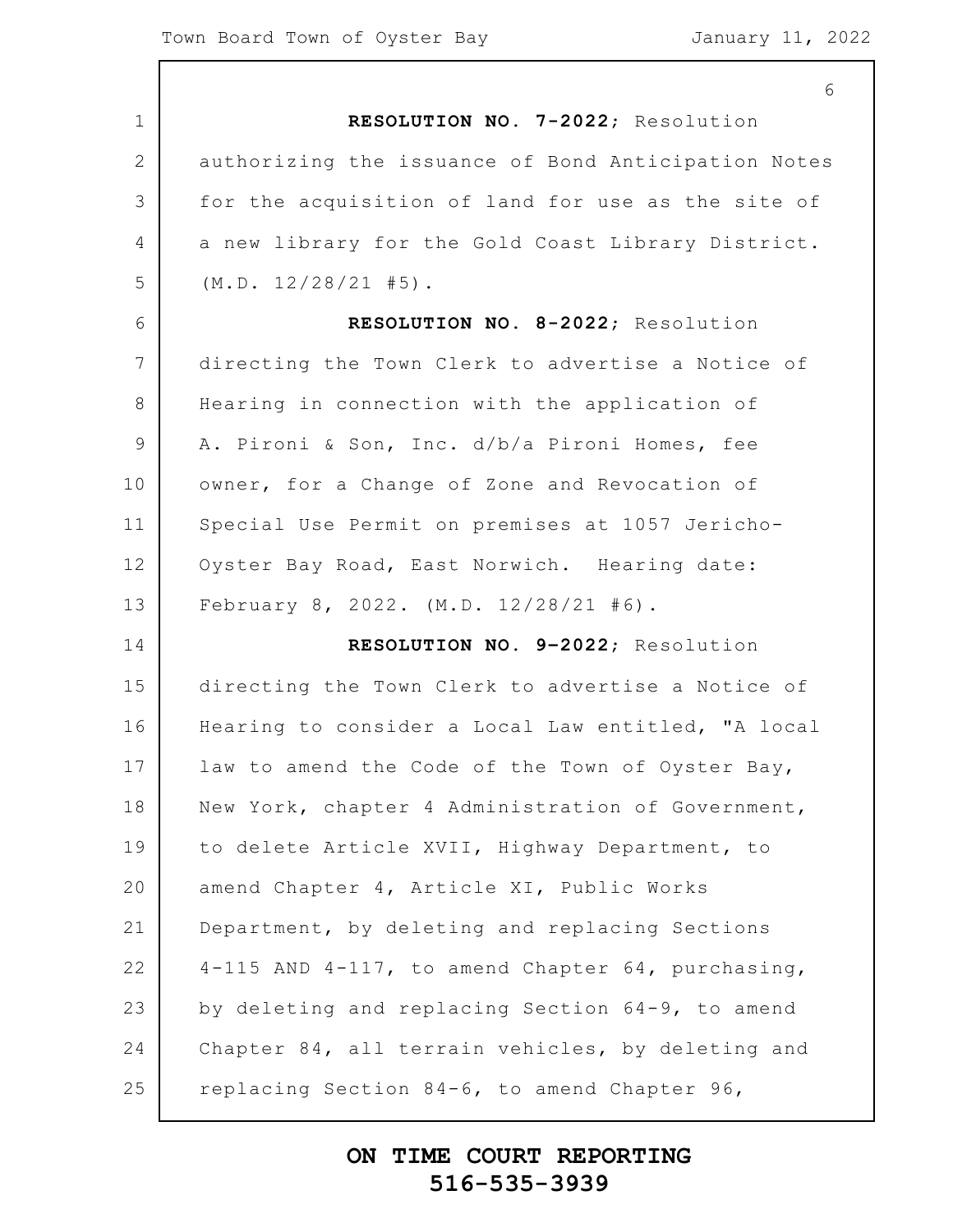7

1 2 3 4 5 6 7 8 9 10 11 12 13 14 15 16 17 18 19 20 21 22 23 24 25 dangerous buildings and abandoned buildings, by deleting and replacing Section 96-21.4, to amend Chapter 135, housing standards, by deleting and replacing Section 135-54.B, to amend Chapter 160, notice of defects, by deleting and replacing Section 160-1, to amend Chapter 180, plumbing, by deleting and replacing Section 180-11.A(2), to amend Chapter 182, property maintenance, by deleting and replacing Section 182-22.B, to amend Chapter 201, solid waste, by deleting and replacing Section 201-42.F, to amend Chapter 205, streets and sidewalks, by deleting and replacing Article II, Sidewalks, curbs and gutters, and Article III, excavations and curb cuts, and to amend Chapter 242, wireless telecommunications facilities, by deleting and replacing Section 242-16.E." Hearing date: February 8, 2022. (M.D. 12/28/21 #7 & 1/4/22 #17). **RESOLUTION NO. 10-2022**; Resolution directing the Town Clerk to advertise a Notice of Hearing to consider a Local Law entitled, "A local law to amend the Code of the Town of Oyster Bay, New York, Chapter 4 Administration of government, to add Article XVII, Sanitation Department, to amend Chapter 4, Article XI, Public Works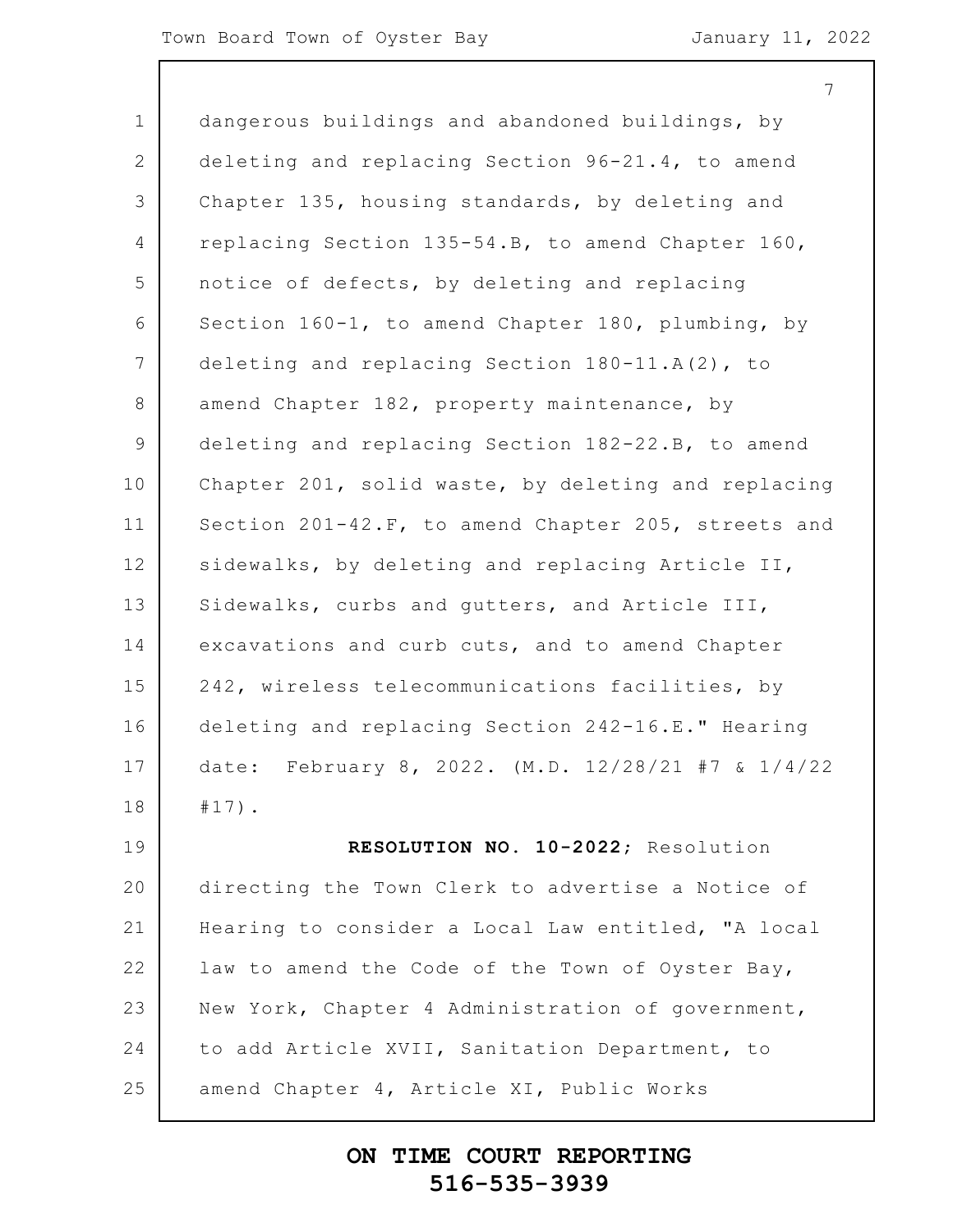|                 | 8                                                            |
|-----------------|--------------------------------------------------------------|
| $\mathbf 1$     | Department, by deleting and replacing Sections               |
| 2               | 4-115 AND 4-117, to amend Chapter 4, Article XIV,            |
| 3               | Department of Environmental Resources, by deleting           |
| $\overline{4}$  | and replacing Sections 148 AND 4-150, to amend               |
| 5               | Chapter 201, Solid Waste, Part 1, solid waste                |
| 6               | regulations, Article I, General Provisions, by               |
| $7\phantom{.0}$ | deleting and replacing Subsections 201-1.9,                  |
| 8               | 201-1.12.B, 201-1.22, 201-1.25 AND 201-1.31.                 |
| $\mathcal{G}$   | Article II, Collection and Container                         |
| 10              | Provisions, by deleting and replacing Subsection             |
| 11              | $201-2.A(1)$ , $201-3.A(1)$ , $201-4.A(1)$ , $201-11$ and    |
| 12              | $201 - 15$ .                                                 |
| 13              | Article III, Private Collection;                             |
| 14              | permits; vehicles, by deleting and replacing                 |
| 15              | Subsections 201-18, 201-19, 201-24.B, 201-26,                |
| 16              | 201-27, 201-28, 201-29, Article IV, Public Disposal          |
| 17              | Facilites, by deleting and replacing Subsections             |
| 18              | $201-38$ , $201-42.B$ , $201-42.N$ , $201-47$ , $201-47.I$ , |
| 19              | 201-48, 201-49, Article VI, Recycling, by deleting           |
| 20              | and replacing Subsection 201-70, 201-71, 201-72,             |
| 21              | Part 2, Solid Waste Management, Article VIII,                |
| 22              | General Provisions, by deleting and replacing                |
| 23              | Subsection 201-78.1, and deleting Subsection                 |
| 24              | 201-78.2, Article IX, Disposal Regulations, by               |
| 25              | deleting and replacing Subsection 201-79, Article            |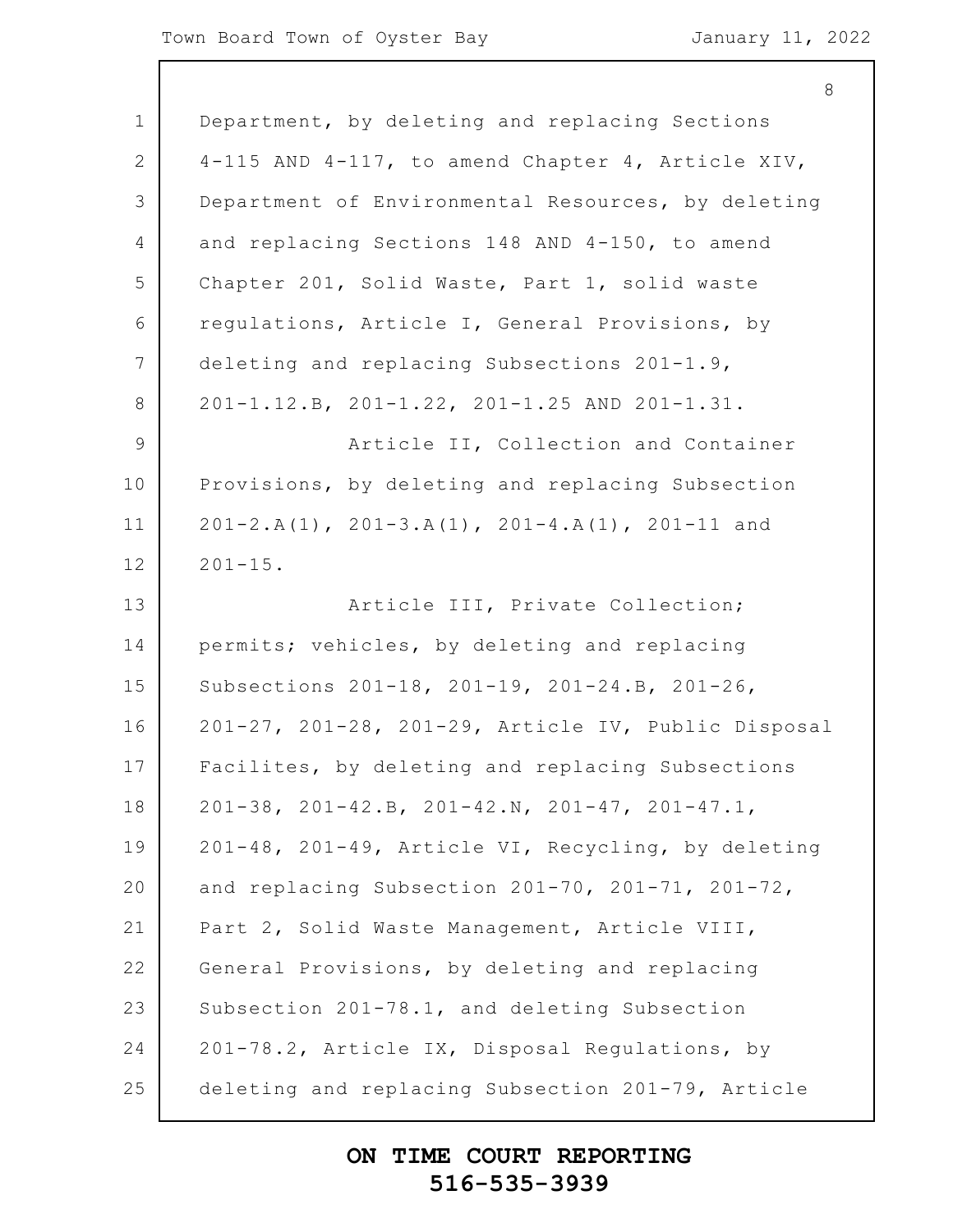1 2 3 4 5 6 7 8 9 10 11 12 13 14 15 16 17 18 19 20 21 22 23 24 25 X, Enforcement, by deleting and replacing Subsection 201-80, and to amend Chapter 241, Waterways, by deleting and replacing Subsection 41-31A(2)." Hearing date: February 8, 2022. (M.D. 12/28/21 #8 & 1/4/22 #16). **RESOLUTION NO. 11-2022**; Resolution directing the Town Clerk to advertise a Notice of Hearing to consider a Local Law entitled, "A Local Law to amend the Code of the Town of Oyster Bay, New York, Chapter 4 Administration of Government, to delete Article XVI, Economic Development Department, and to Amend Chapter 4 Article V, Planning and Development Department, by deleting and replacing Sections 4-53 and 4-55." Hearing date: February 8, 2022. (M.D. 12/28/21 #9 & 1/4/22 #14). **RESOLUTION NO. 12-2022**; Resolution directing the Town Clerk to advertise a Notice of Hearing to consider a Local Law entitled, "a Local Law to amend the Code of the Town of oyster Bay, New York, Chapter 4, Administration of Government, to add Article XVI, Information Technology Department, to amend Chapter 4, Article VI, Office of the Comptroller, by deleting and replacing Sections 4-65 AND 4-67, and to amend Article III,

#### **ON TIME COURT REPORTING 516-535-3939**

9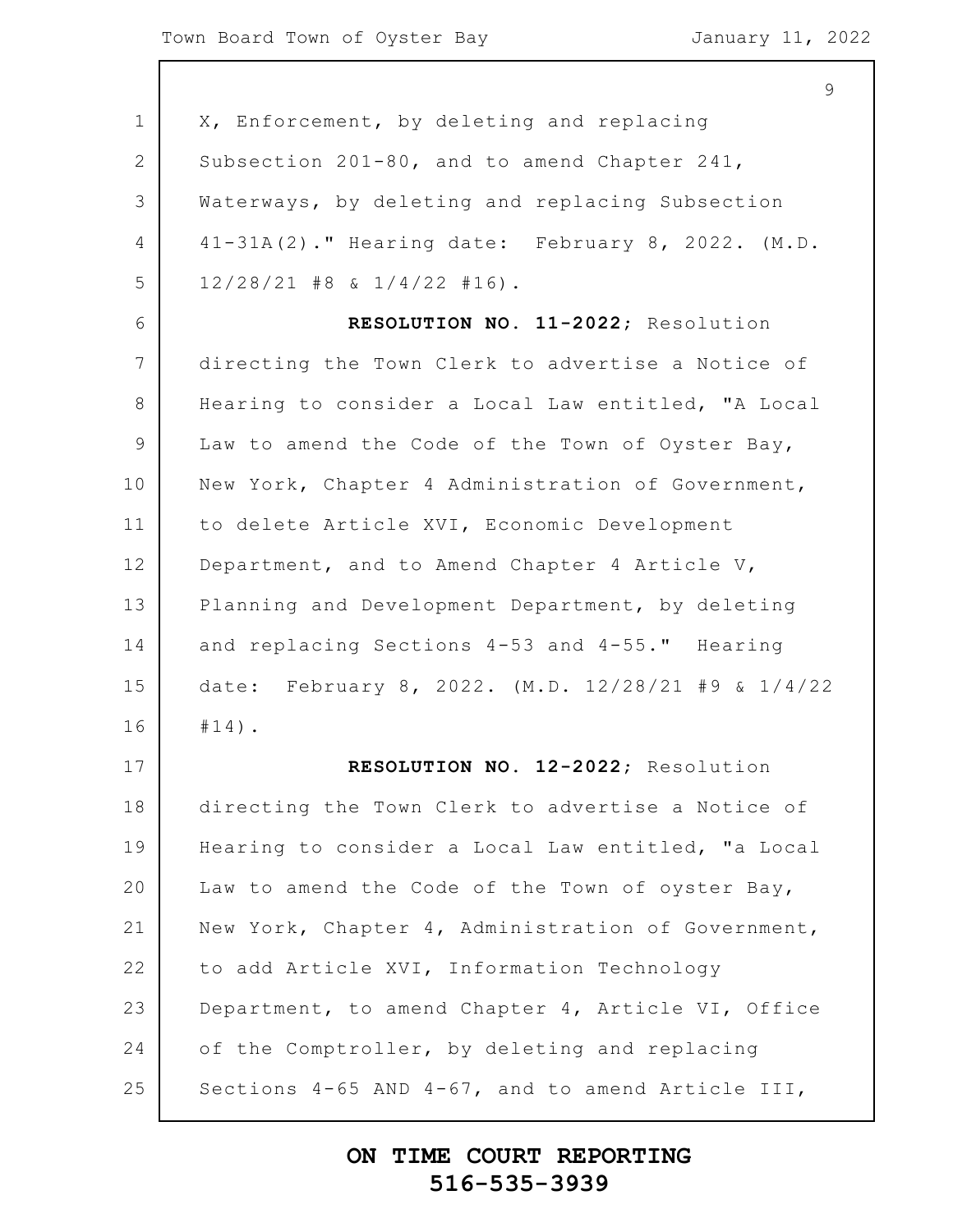$\overline{\phantom{a}}$ 

|                 | 10                                                  |
|-----------------|-----------------------------------------------------|
| $\mathbf 1$     | Department of General Services, by deleting and     |
| 2               | replacing Section 4-32" Hearing date: February 8,   |
| 3               | $2022.$ (M.D. $12/28/21$ #10 & $1/4/22$ #18).       |
| 4               | RESOLUTION NO. 13A-2022; Resolution/                |
| 5               | Order pertaining to the decision on the application |
| 6               | from the Locust Valley Water District for the       |
| $7\phantom{.0}$ | issuance of bonds to pay the cost of improvements   |
| 8               | to the district. Hearing held: January 11, 2022.    |
| 9               | $(M.D. 11/23/21 #90)$ .                             |
| 10              | RESOLUTION NO. 13B-2022; Resolution                 |
| 11              | authorizing the issuance of bonds to pay the cost   |
| 12              | of improvements to the Locust Valley Water          |
| 13              | District. Hearing held: January 11, 2022. (M.D.     |
| 14              | $11/23/21$ #90).                                    |
| 15              | RESOLUTION NO. 14-2022; Resolution                  |
| 16              | pertaining to the decision on the application of    |
| 17              | Dejana Industries, LLC, Lessee, 135-165 Cantiague   |
| 18              | Rock Road, LLC, Fee Owner, for a Special Use Permit |
| 19              | and Site Plan Approval for premises located at      |
| 20              | 135-165 Cantiague Rock Road, Westbury. Hearing      |
| 21              | held: $3/23/21.$ (M.D. $3/23/21$ #4).               |
| 22              | RESOLUTION NO. 15-2022; Resolution                  |
| 23              | directing the Town Clerk to advertise a Notice of   |
| 24              | Hearing to consider the 2022 Fire Protection        |
| 25              | Agreements. Hearing date: January 25, 2022. (M.D.   |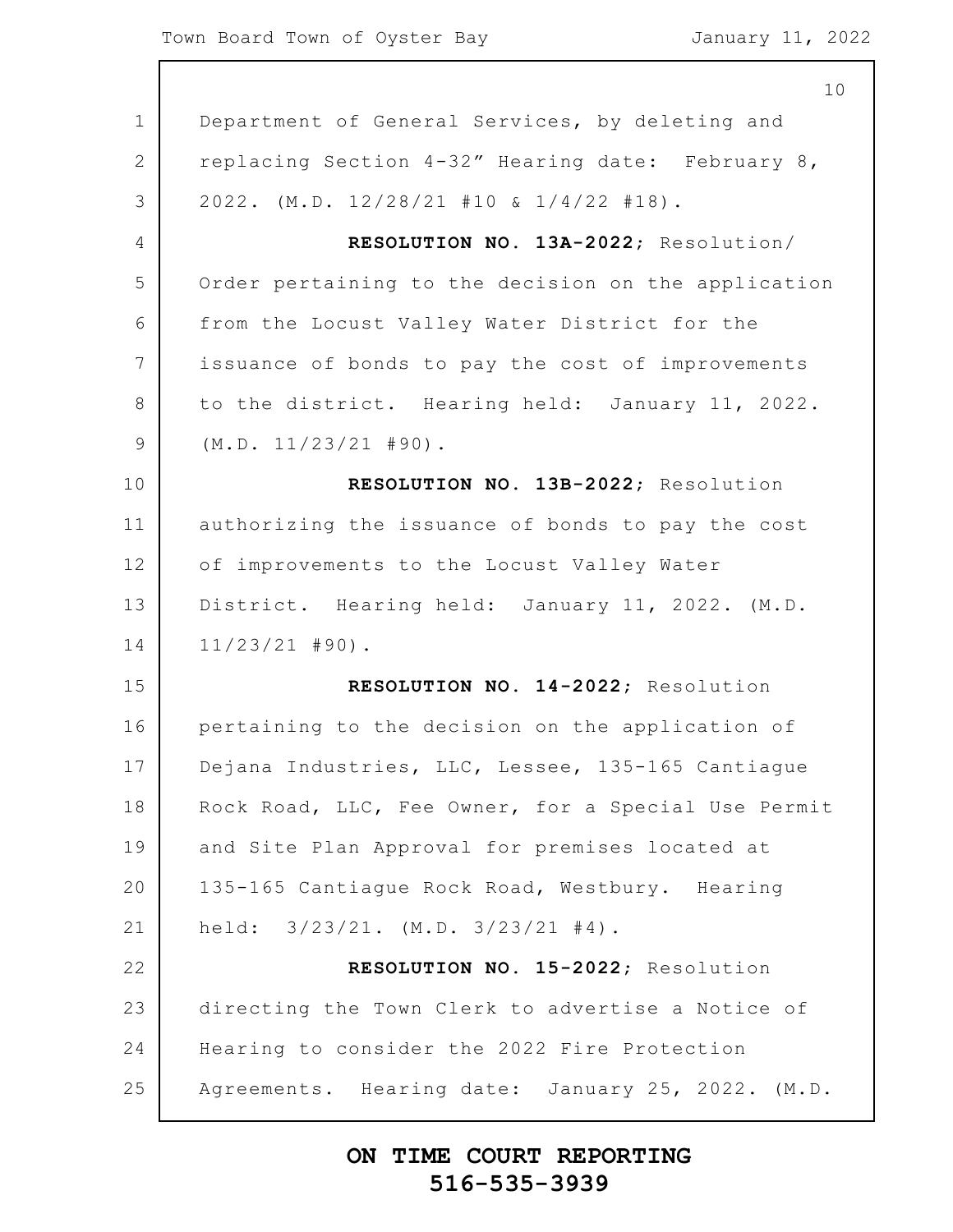1 2 3 4 5 6 7 8 9 10 11 12 13 14 15 16 17 18 19 20 21 22 23 24 25  $1/4/22$  #9). **RESOLUTION NO. 16-2022**; Resolution authorizing the Town's Public Employee Blanket Bond Insurance for the period December 21, 2021 through December 31, 2023. Account No. TWN AMS 1910 43030 601 0000 000. (M.D. 1/4/22 #12). **RESOLUTION NO. 17-2022**; Resolution authorizing the Town's Property Insurance for the period December 31, 2021 through December 31, 2022. Account No. TWN AMS 1910 43030 601 0000 000. (M.D.  $1/4/22$  #13). **RESOLUTION NO. 18-2022**; Resolution authorizing funds for outside law firm fees and to authorize the Comptroller to make payment for same. Account No. OTA A 1420 44110 000 0000. (M.D. 1/4/22 #8). **RESOLUTION NO. 19-2022**; Resolution directing the Town Clerk to advertise a Notice of Hearing to consider a Local Law entitled, "A Local Law to Amend Chapter 4 Administration of Government, Article XIV, Department of Environmental Resources by, deleting and replacing Sections 4-148 and 4-150, to Amend Chapter 156, Noise, by deleting and replacing Section 156-3, Duties and Responsibilities of Town Departments and

#### **ON TIME COURT REPORTING 516-535-3939**

11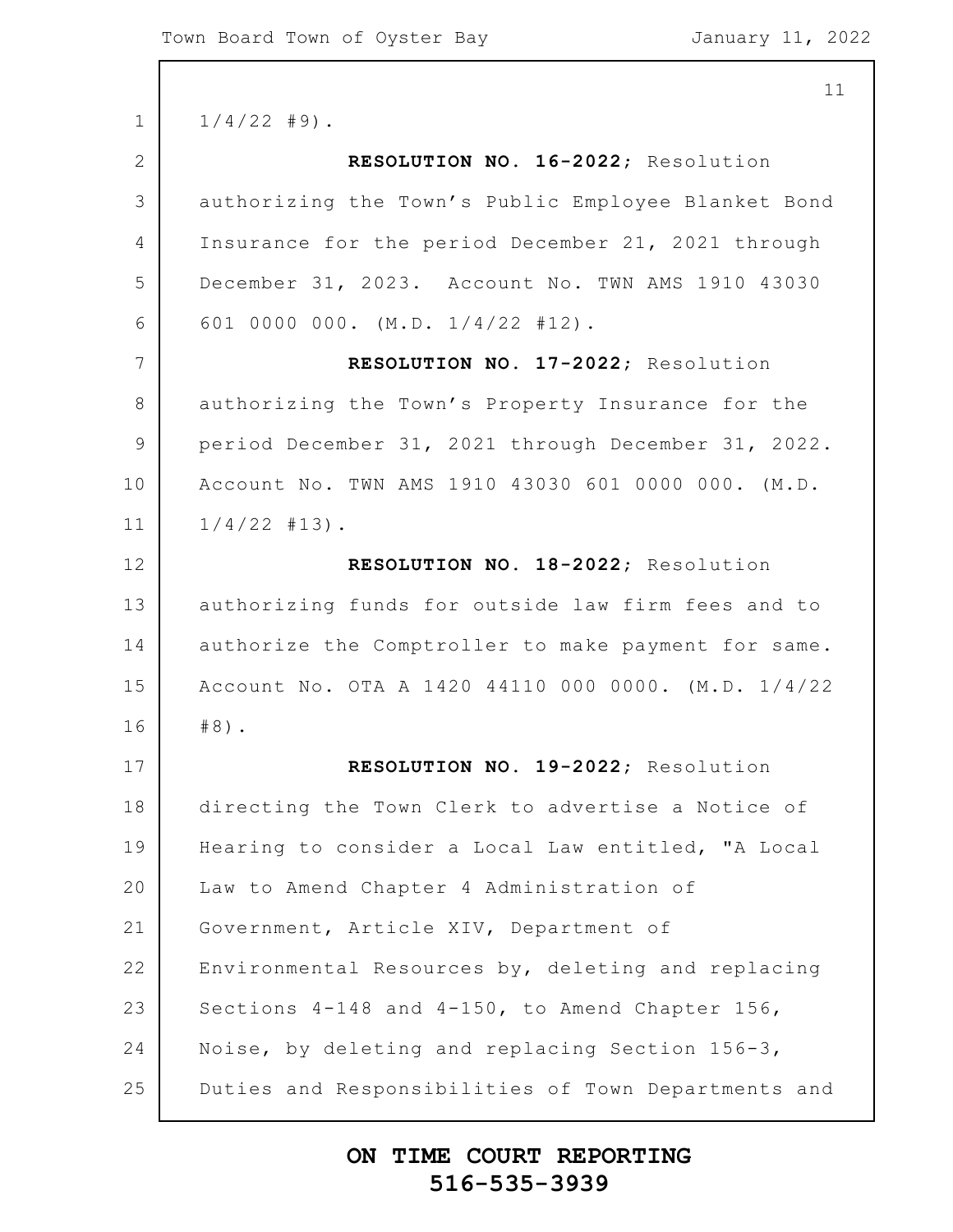1 2 3 4 5 6 7 8 9 10 11 12 13 14 15 16 17 18 19 20 21 22 23 24 25 to amend Chapter 241 Waterways, by deleting and replacing Subsection 241-9." Hearing date February 8, 2022. (M.D. 1/4/22 #15). On the motion, please? COUNCILWOMAN JOHNSON: So moved. COUNCILMAN IMBROTO: Second. MR. LaMARCA: Motion made by Councilwoman Johnson and seconded by Councilman Imbroto. I believe we have a speaker. SUPERVISOR SALADINO: Yes. We have one speaker at this time who will now be recognized to please come up to the podium, Joel Berse. MR. BERSE: Once again, good afternoon. I'm speaking on number -- Resolution 3, Resolution 14, and also we're going to throw public comment in there together per your request. First, on Number 3. Just a quick question that I'm looking for -- several people have asked and also for my own self to know, is this going to have anything to do with a booster shot program for the Saint Francis stuff? SUPERVISOR SALADINO: I'm informed by staff it does not, but that is something that the Town is working on making available.

# **ON TIME COURT REPORTING 516-535-3939**

12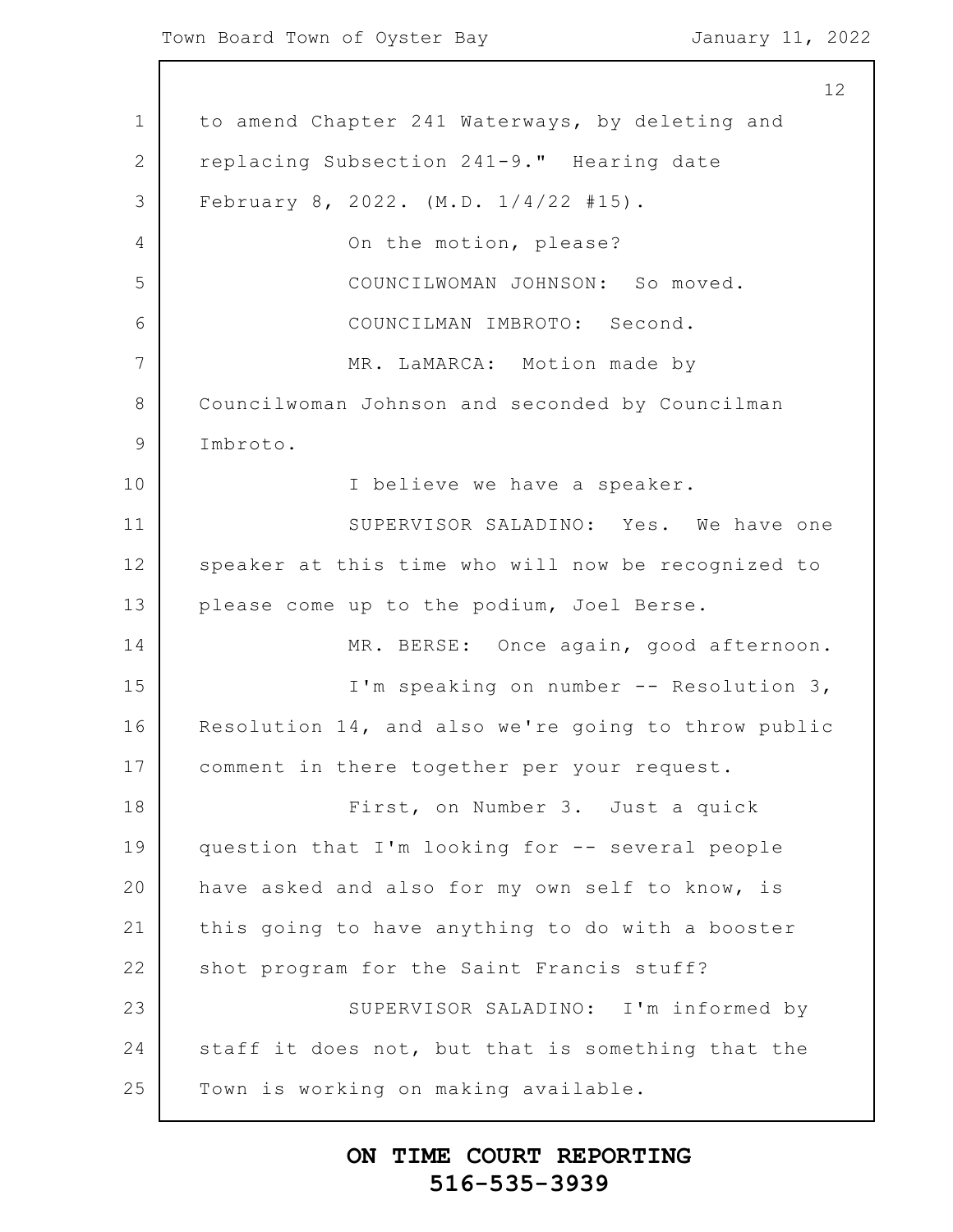1 2 3 4 5 6 7 8 9 10 11 12 13 14 15 16 17 18 19 20 21 22 23 24 25 13 MR. BERSE: All right. Terrific. Because I know -- SUPERVISOR SALADINO: But this Resolution is a separate resolution on an entirely separate issue. MR. BERSE: That's great. I just wanted to know if this applied. It doesn't, that's fine. No problem. SUPERVISOR SALADINO: And on 14? MR. BERSE: 14, that one is a very sore subject. I have some bullet points. Not to go through that entire letter that I know Jim McCaffrey distributed to all of you, but he has been intimately involved in this situation with our community. Specifically, we are requesting that on 14, you guys vote "Nay" until this can be amended to omit the paint booth from the permissions. Dejana -- let me just go through my bullet point notes -- has not been a good neighbor. When they originally appeared before the Town Board, and also in the community meetings that were arranged, promised that they would keep their doors closed while they were working, and on at least four occasions, I reported it to Jim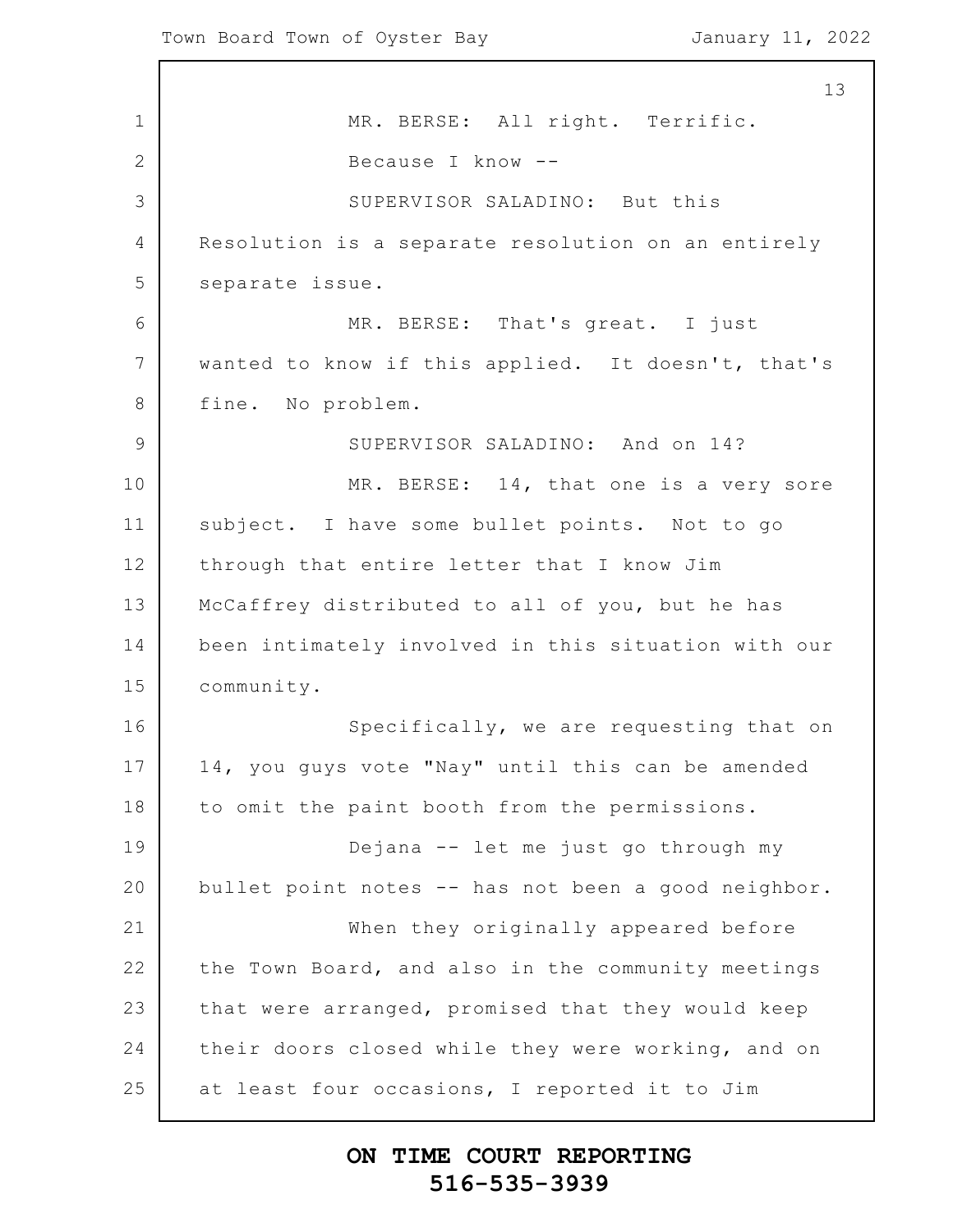|             | 14                                                  |
|-------------|-----------------------------------------------------|
| $\mathbf 1$ | McCaffrey that the doors were open, the odors were  |
| 2           | emanating and so was the sounds.                    |
| 3           | There was also a complaint at the                   |
| 4           | community meeting of an oversized apparatus that    |
| 5           | was being repaired and maintained outside the       |
| 6           | building that could not fit in the building that    |
| 7           | was tremendously noisy for hours on end.            |
| 8           | The problem also is these things that               |
| 9           | are labeled "aero." I don't know what kind of an    |
| 10          | apparatus they are, but there's no way they fit in  |
| 11          | any of those garage doors. So things that they      |
| 12          | have promised and committed to, they have not       |
| 13          | followed through on, and it's not a good situation. |
| 14          | I know what their company does. It's a              |
| 15          | vital service. They have been able to operate for   |
| 16          | years without the permits because of the timeframe  |
| 17          | and then the pandemic and everything else, but to   |
| 18          | go beyond what they're doing to put in this paint   |
| 19          | booth, we, quite frankly, don't trust them to do it |
| 20          | the right way or to do what they say.               |
| 21          | SUPERVISOR SALADINO: Has your civic                 |
| 22          | association held any meetings with the proprietor?  |
| 23          | MR. BERSE: Yes. Yes.                                |
| 24          | SUPERVISOR SALADINO: What came of                   |
| 25          | these?                                              |
|             |                                                     |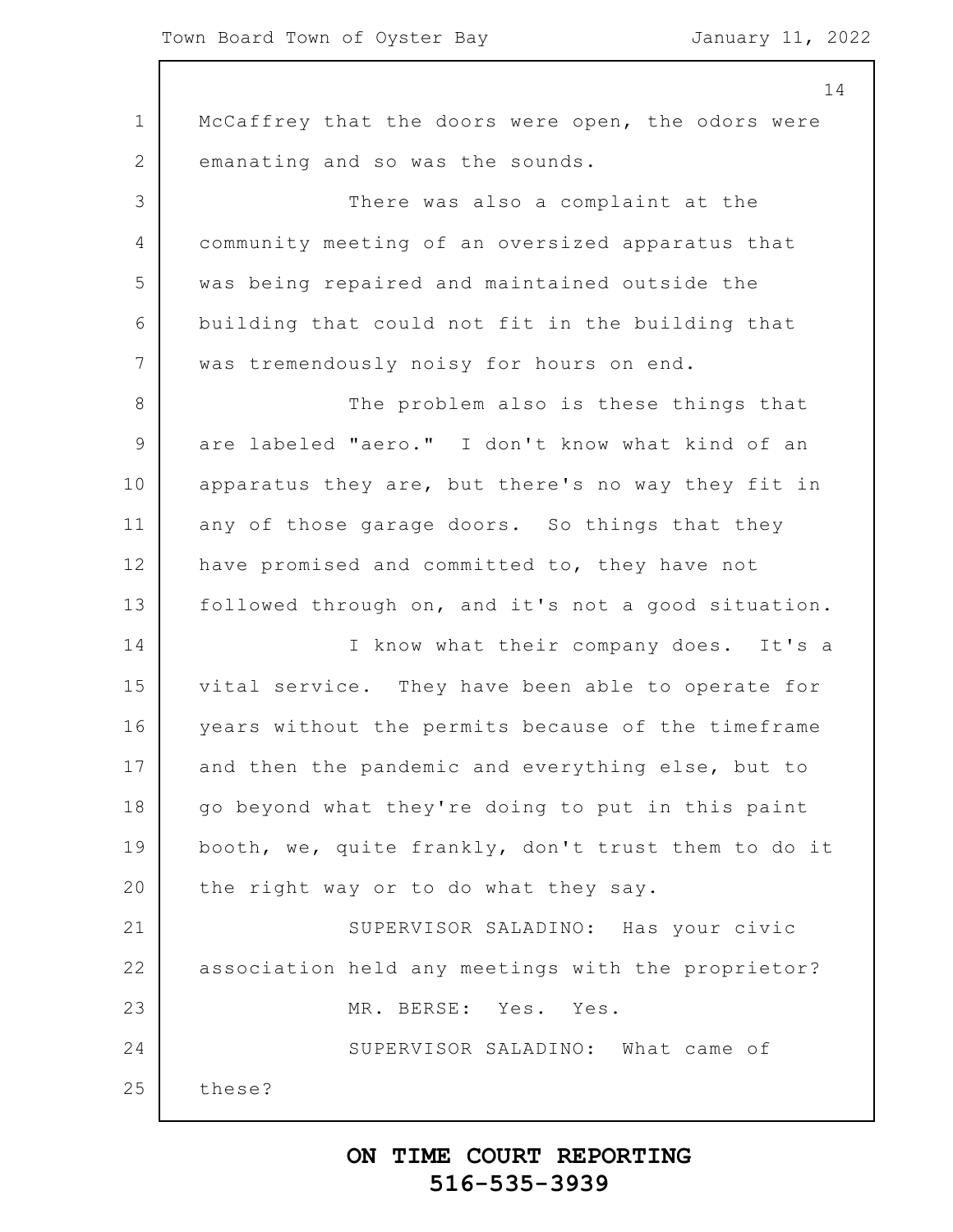1 2 3 4 5 6 7 8 9 10 11 12 13 14 15 16 17 18 19 20 21 22 23 24 25 15 MR. BERSE: May 11th was the meeting with them. SUPERVISOR SALADINO: And? MR. BERSE: And there was no change. All the times I reported the incidents to McCaffrey were after that meeting, and he -- (Whereupon, Mr. Berse's cell phone began to ring with the Batman theme song.) MR. BERSE: Commissioner Gordon is calling me. (Whereupon, there was laughter among the assemblage present.) MR. BERSE: I'm sorry about that. I'll have to call him back. It's just -- I'm bullet pointing it, but all these items were written into that letter. SUPERVISOR SALADINO: I see the letter. MR. BERSE: So we don't trust the fact that this paint booth is, maybe, 25 feet away from the sump. Forgetting about everything else with the community, if they have an accident, then all the chemicals are going to go into the sump. There's nowhere's else for them to go, and it's so close. So this is not an unreasonable request.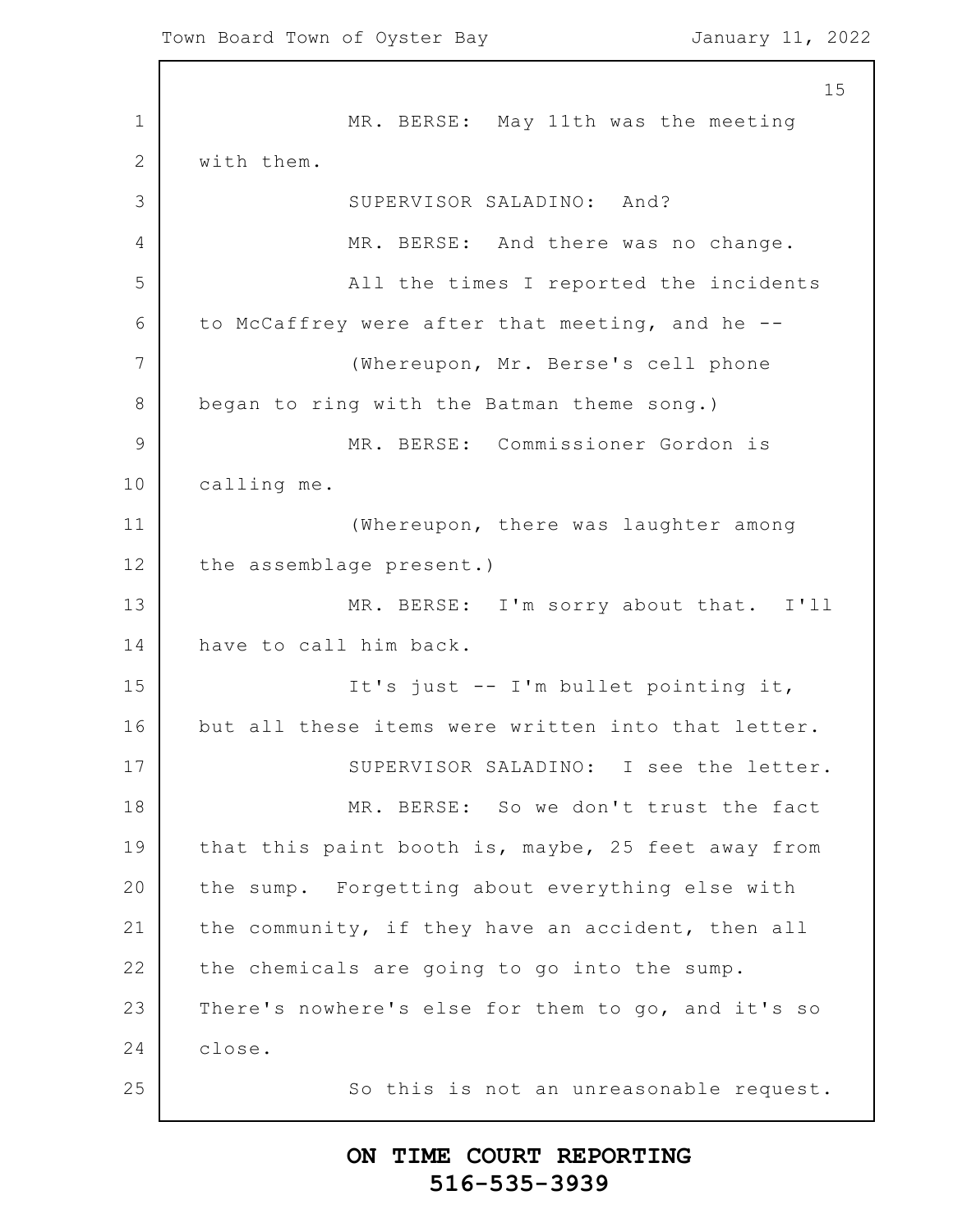1 2 3 4 5 6 7 8 9 10 11 12 13 14 15 16 17 18 19 20 21 22 23 24 25 16 The other things -- we're not chasing them out of the community, we're dealing with the problems that they haven't acquiesced to that they're supposed to, but this is one that we've got to prevent before it happens. SUPERVISOR SALADINO: Joel, do you know if the dry wells on the property are continuously piped into that sump, or do they just go into a dry well at that location? MR. BERSE: I don't know that answer. SUPERVISOR SALADINO: So how were you able to ascertain that -- how are you able to guarantee that if there's a spill -- MR. BERSE: Where they're physically putting the paint booth inside the building. I have driven physically on the property. There's a garage door outside it that is just across this little piece of driveway to where the sump is, so if there's any leakage, it's got to go there. SUPERVISOR SALADINO: Are there dry wells on the property to collect rain water? MR. BERSE: I don't know. I didn't see any, but I didn't really look for them, but right here in this spot, there is nothing. SUPERVISOR SALADINO: Okay.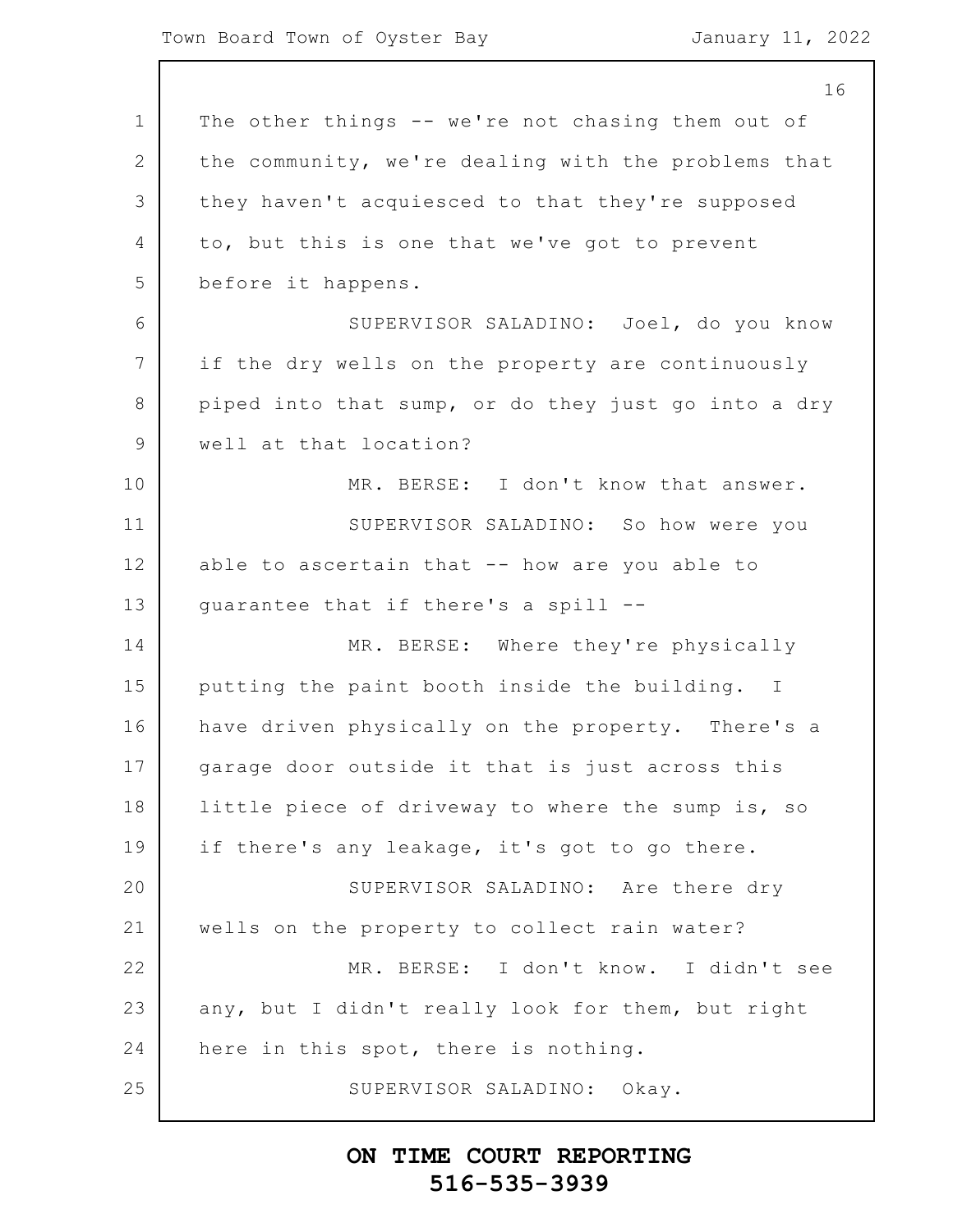1 2 3 4 5 6 7 8 9 10 11 12 13 14 15 16 17 18 19 20 21 22 23 24 25 17 MR. BERSE: So the idea is let them have everything else. And they've been operating without this paint booth for three years plus now. Why do we have to give it to them? They're functioning without it. They're just wanting to be more convenient for themselves to be able to paint on the property, and, to me, like I said, Chernobyl had all the safety things in it, but they didn't expect an accident, and they had one. SUPERVISOR SALADINO: So let's -- MR. BERSE: Here we're talking about chemicals and solvents that would go directly into the sump. There's nothing to stop that. SUPERVISOR SALADINO: Again, Joel -- Joel, I understand the safety of the community. Every Board member here puts community safety and the safety of the environment and the health of the community first and foremost, so that's very clear, and that's a point I want to make very strong. But when you suggest  $-$ - you've already told us that you don't know what they have in the way of safety measures and where runoff goes, but then you've said that you are certain that it will end up in the sump. Let's find out for sure.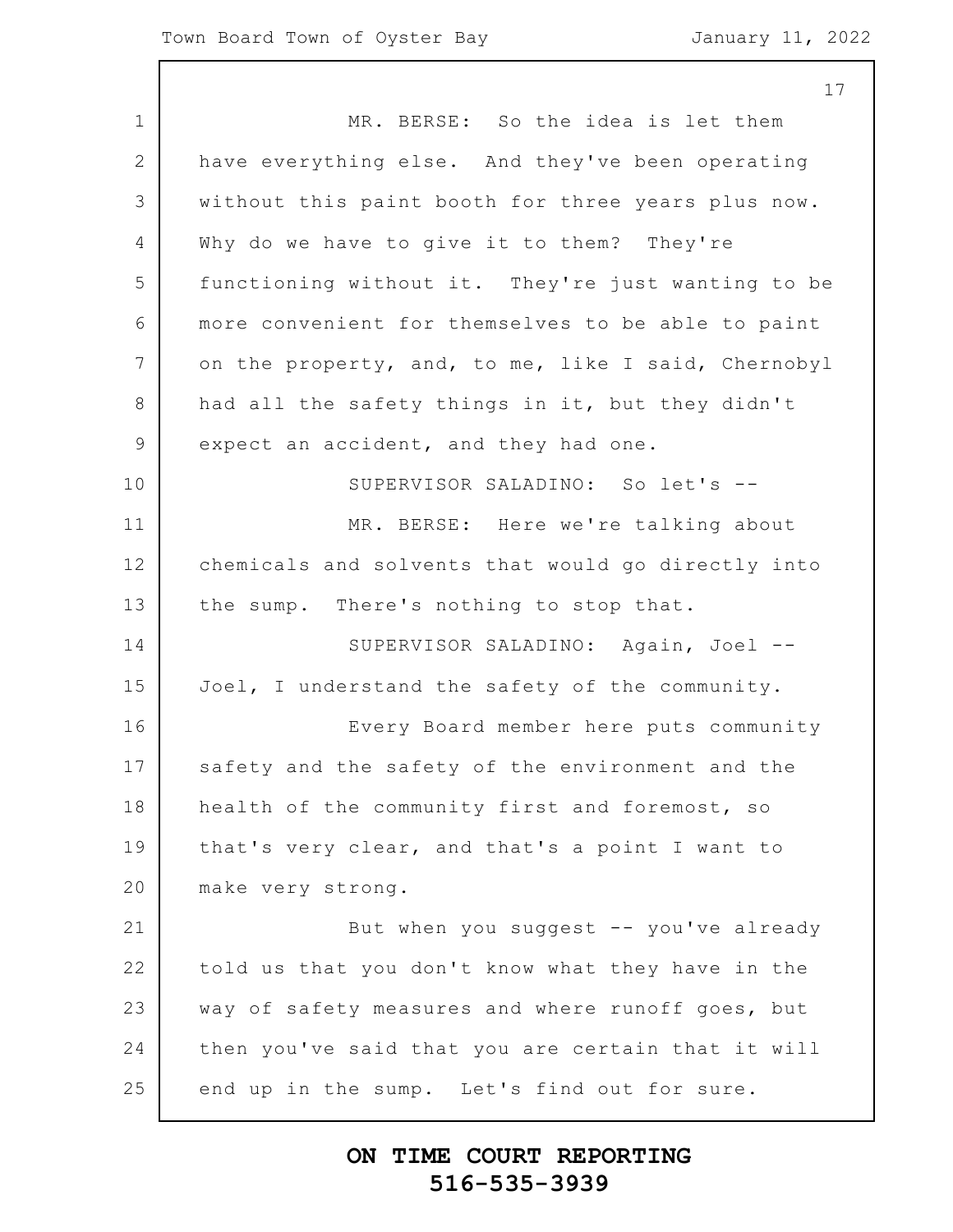1 2 3 4 5 6 7 8 9 10 11 12 13 14 15 16 17 18 19 20 21 22 23 24 25 18 There are Restrictive Covenants that go along with this, and let's have a meeting where we find out and you find out so you can inform the public as to the facts. This isn't something that -- this is something that, obviously, we want to ensure, and we're going to speak with our legal team to review those Restrictive Covenants. Okay? MR. BERSE: Well, then I wouldn't want it to get an "Aye" vote either. If you want, just table it for that decision. COUNCILMAN IMBROTO: Joel, we had the hearing, and at the hearing this issue came up, and I had asked them to agree to certain Restrictive Covenants that would address exactly what you're talking about. I'm very sensitive to the concerns you're raising. I think Chernobyl is, maybe, a little bit of an overstatement, but we do have those Restrictive Covenants, they have agreed to them. Have you reviewed those, and, if so, are you not satisfied with them? MR. BERSE: I read the entire list of Restrictive Covenants. I understand it, but the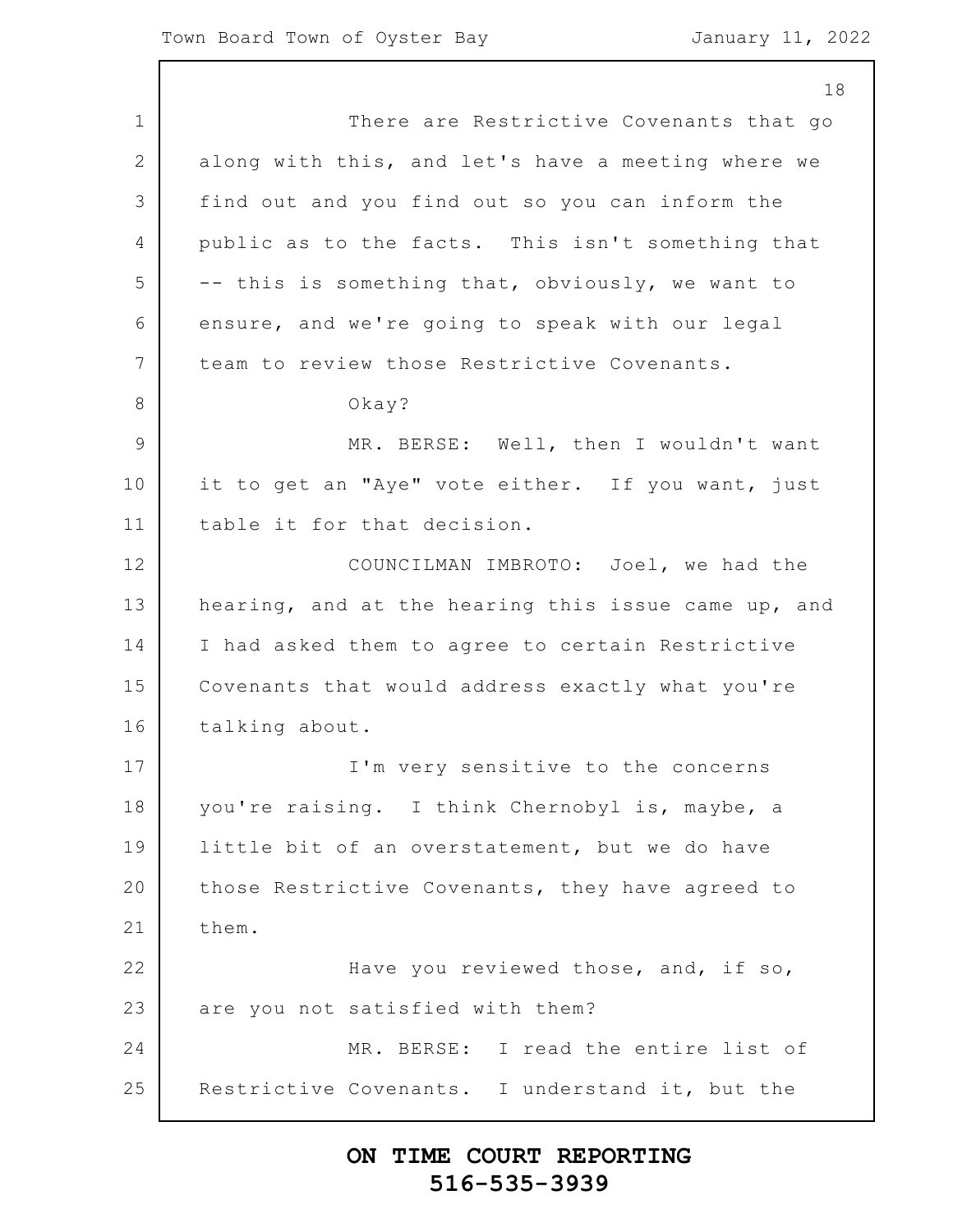1 2 3 4 5 6 7 8 9 10 11 12 13 14 15 16 17 18 19 20 21 22 23 24 25 19 problem is, other things that they have agreed to, they did not adhere to. COUNCILMAN IMBROTO: You don't believe that they're going to follow? SUPERVISOR SALADINO: So you're coming here, just so we understand -- is regarding the enforcement of the Restrictive Covenants to address and alleviate those concerns? MR. BERSE: Well, that, you know, that would be after they've done something. I'm trying to prevent them from doing something. COUNCILMAN IMBROTO: I guess my question is, if we were to table it, what would be the purpose, what would change between now and the next time we vote? MR. BERSE: Well, he wants to find out -- he wants to find out if they truly have the mitigation in place. COUNCILWOMAN WALSH: And I think, Lou, we had talked about this one time. Councilman, sorry to interrupt. The different paints that they might be using. Because that makes a big difference. And the ventilation with the new paint. We've had this conversation about adding the paint component to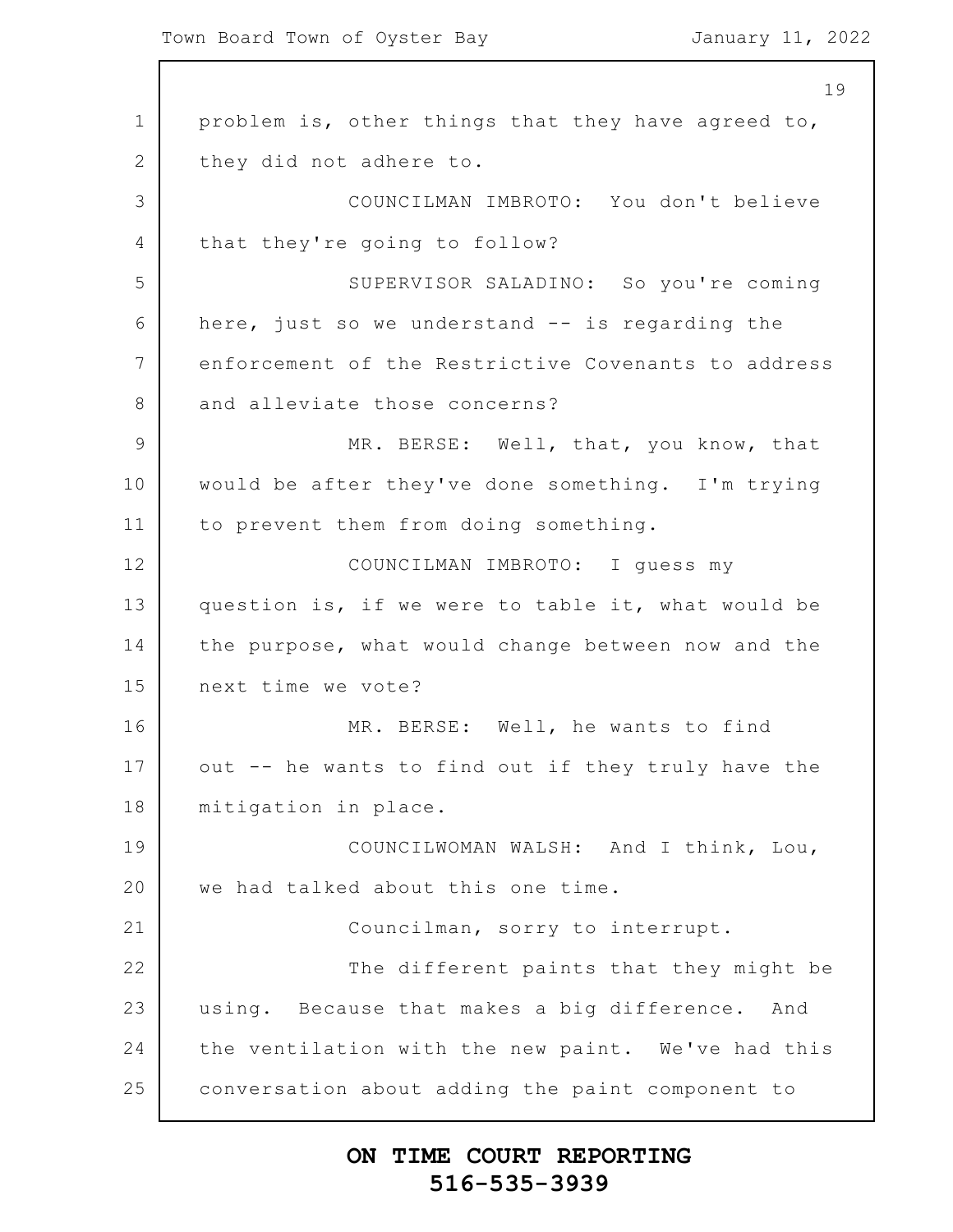1 2 3 4 5 6 7 8 9 10 11 12 13 14 15 16 17 18 19 20 21 22 23 24 25 20 it. SUPERVISOR SALADINO: Those are the Restrictive Covenants? COUNCILMAN IMBROTO: Yeah. SUPERVISOR SALADINO: Councilman, how many Restrictive Covenants are in this agreement? COUNCILMAN IMBROTO: Quite a number. COUNCILMAN LABRIOLA: Nineteen. COUNCILMAN IMBROTO: There's 19 Restrictive Covenants. MR. BERSE: Well, there's one specifically that they don't adhere to and that's doing all their mechanical work inside the building because they have apparatus that's too big to go inside. And you have that in there -- in the Restrictive Covenants, that they're not supposed to do mechanical work in the parking lot. COUNCILMAN IMBROTO: Okay. But what I'm saying is that Number 3 of the Restrictive Covenants specifically says that they will have an adequate filtration system that's to ensure a minimum of odor, fumes, and other emissions to emanate from said booth. The spray booth shall not be operated if it's not functioning in the manner in which it's designed and intended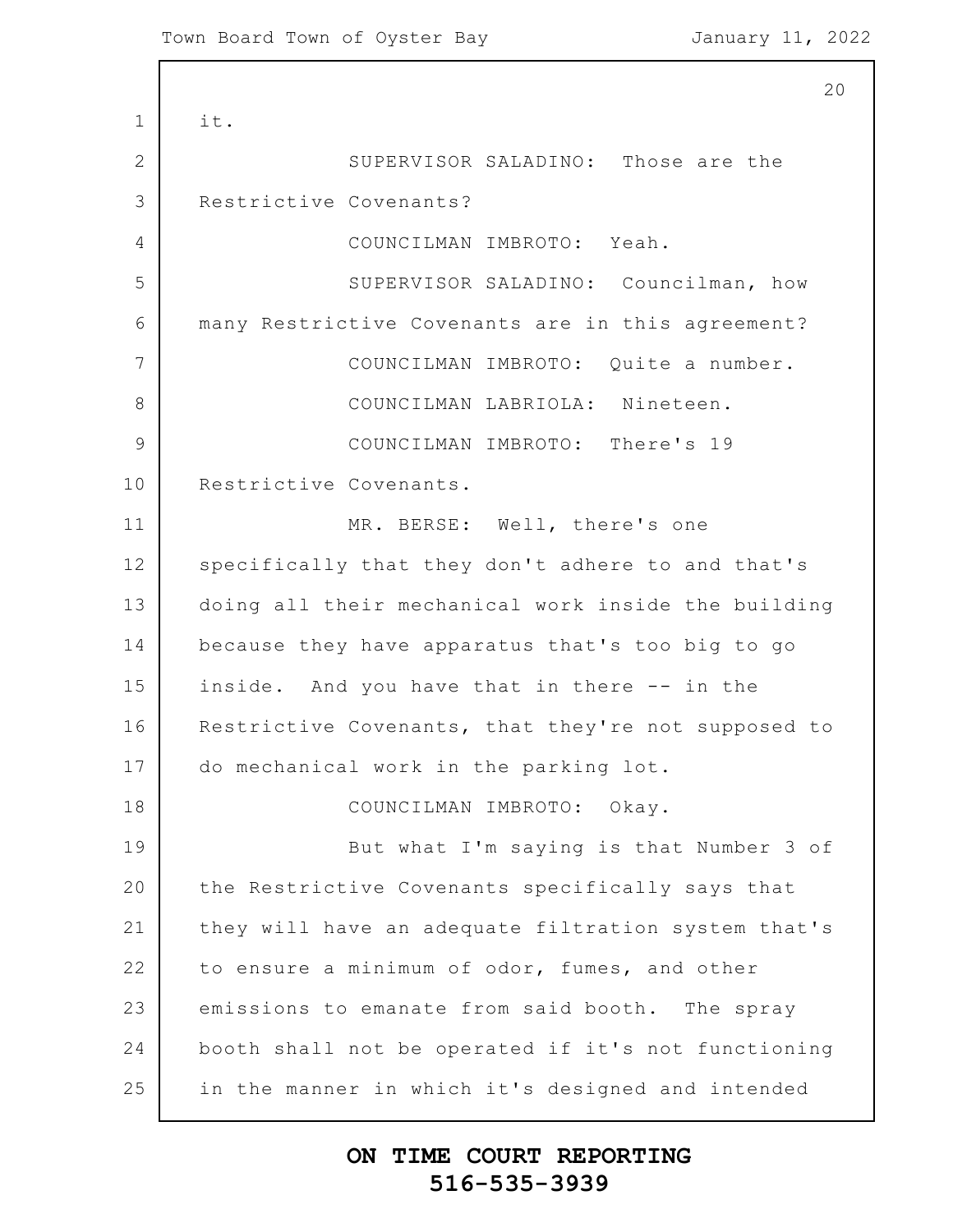1 2 3 4 5 6 7 8 9 10 11 12 13 14 15 16 17 18 19 20 21 22 23 24 25 21 to function, which would address that concern. The next one is that all work performed on premises shall be performed indoors. These -- MR. BERSE: Well, they're not. COUNCILMAN IMBROTO: But these are the Restrictive Covenants that they would agree to going forward. MR. BERSE: But they're already disobeying that one. That they have apparatus that they repair and maintain on the outside of the building because it's too large to go inside. SUPERVISOR SALADINO: These covenants would have to be adhered to if we pass. COUNCILMAN IMBROTO: Right. This would be going forward. They would sign the bottom of this document, and they would adhere to those Restrictive Covenants. I don't know if there's already existing ones that require them to perform the work indoors, I'm not sure, but this would be going forward. MR. BERSE: But even so, their SOP right now is that they are not doing what they're agreeing to do moving forward, and what's going to get them to change their MO?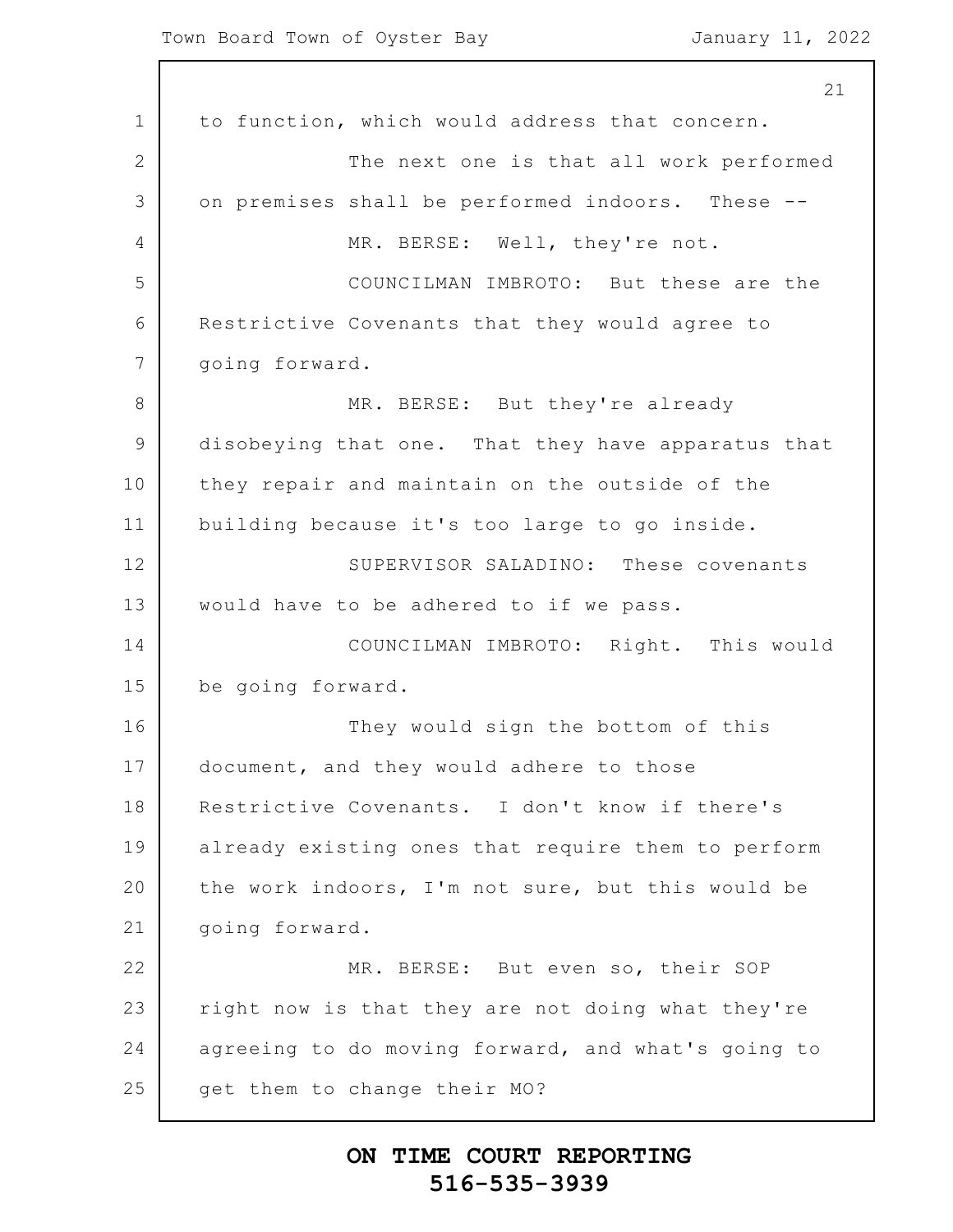1 2 3 4 5 6 7 8 9 10 11 12 13 14 15 16 17 18 19 20 21 22 23 24 25 22 SUPERVISOR SALADINO: The Restrictive Covenants that they would legally have to adhere to if we, indeed, passed their application. So the part of the process -- COUNCILMAN IMBROTO: And they would have to have the mitigation system; otherwise, they would be automatically in violation. MR. BERSE: Well, I don't see anything outside -- SUPERVISOR SALADINO: Is that a County Law, Health Department law? COUNCILMAN LABRIOLA: Fire Marshal. MR. BERSE: The Fire Marshal is waiting for you before they do anything. The Planning Commission dumped it on you to make the decision and then they will. They're all sitting here that if something goes wrong, they're going to point to Town of Oyster Bay, well, they said okay, so we did, too. SUPERVISOR SALADINO: That's not what this document means -- MR. BERSE: No, no, no. If it passes. COUNCILMAN IMBROTO: Joel, all I'm saying is that they haven't been in violation of these Restrictive Covenants because they're not in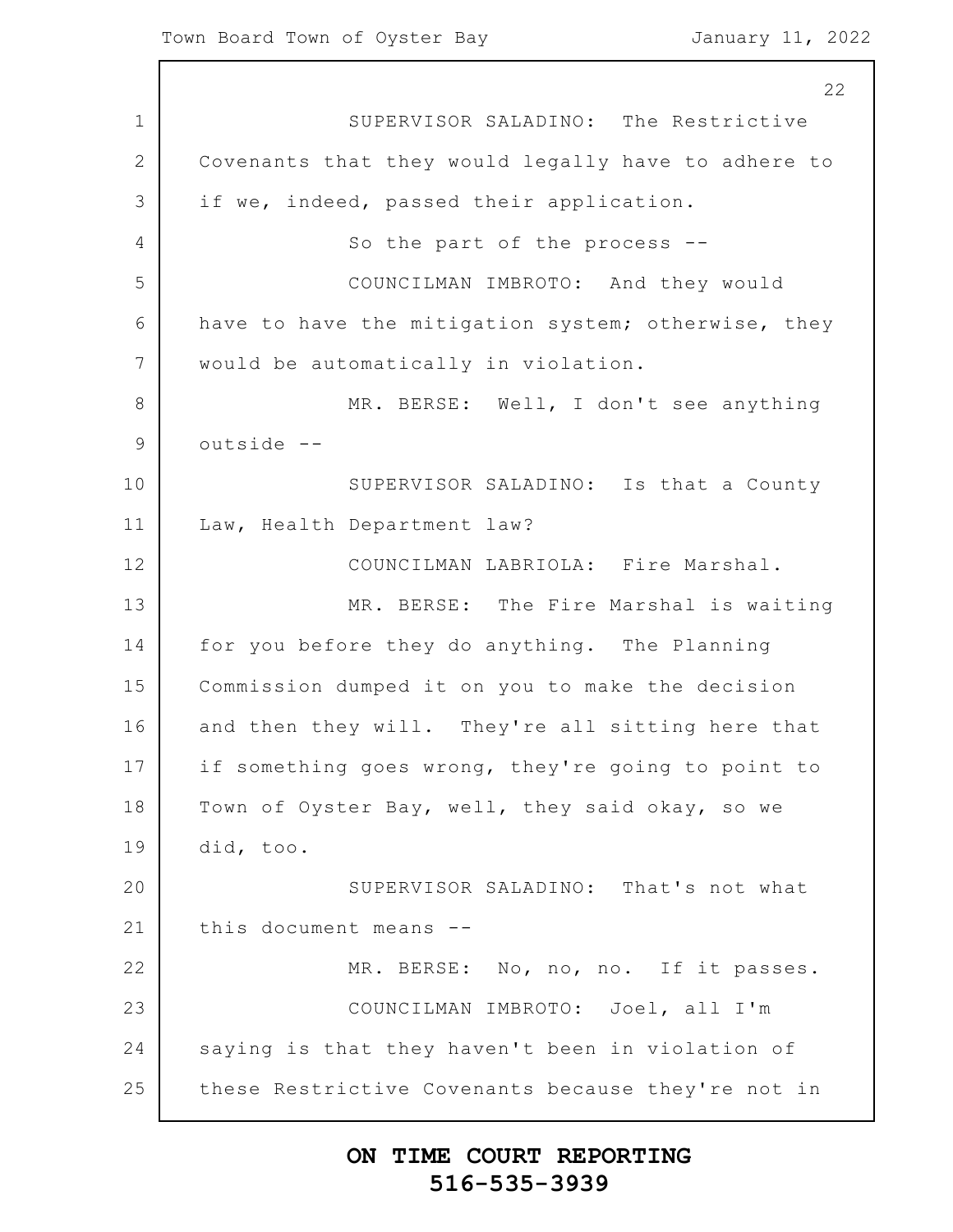```
1
2
3
4
5
6
7
8
9
10
11
12
13
14
15
16
17
18
19
20
21
22
23
24
25
                                                          23
      effect yet --
                  SUPERVISOR SALADINO: And that this
      process is forcing their hand in a legal binding
      agreement. We're happy to bring our counsel up
      here to explain that.
                  Would you kindly --
                  MR. BERSE: No, no, no. I understand
      what you're saying to me --
                  COUNCILMAN IMBROTO: And we get what
      you're saying.
                  MR. BERSE: And I know --
                  SUPERVISOR SALADINO: Which would then
      make it enforceable.
                  MR. BERSE: -- and I know that we're
      talking about law, but we're also got to take
      reality and merge them.
                  The law says we are not going to beat
      them up now because the rules don't exist formally
      but the reality is, is they're operating in such a
      way what's going to make them change internally?
                  SUPERVISOR SALADINO: The Restrictive
      Covenants is going to make them force their hand.
                  MR. BERSE: Right, but then it's got to
      be that you got to catch them. Somebody's got to
      complain, you got to have the right person -- the
```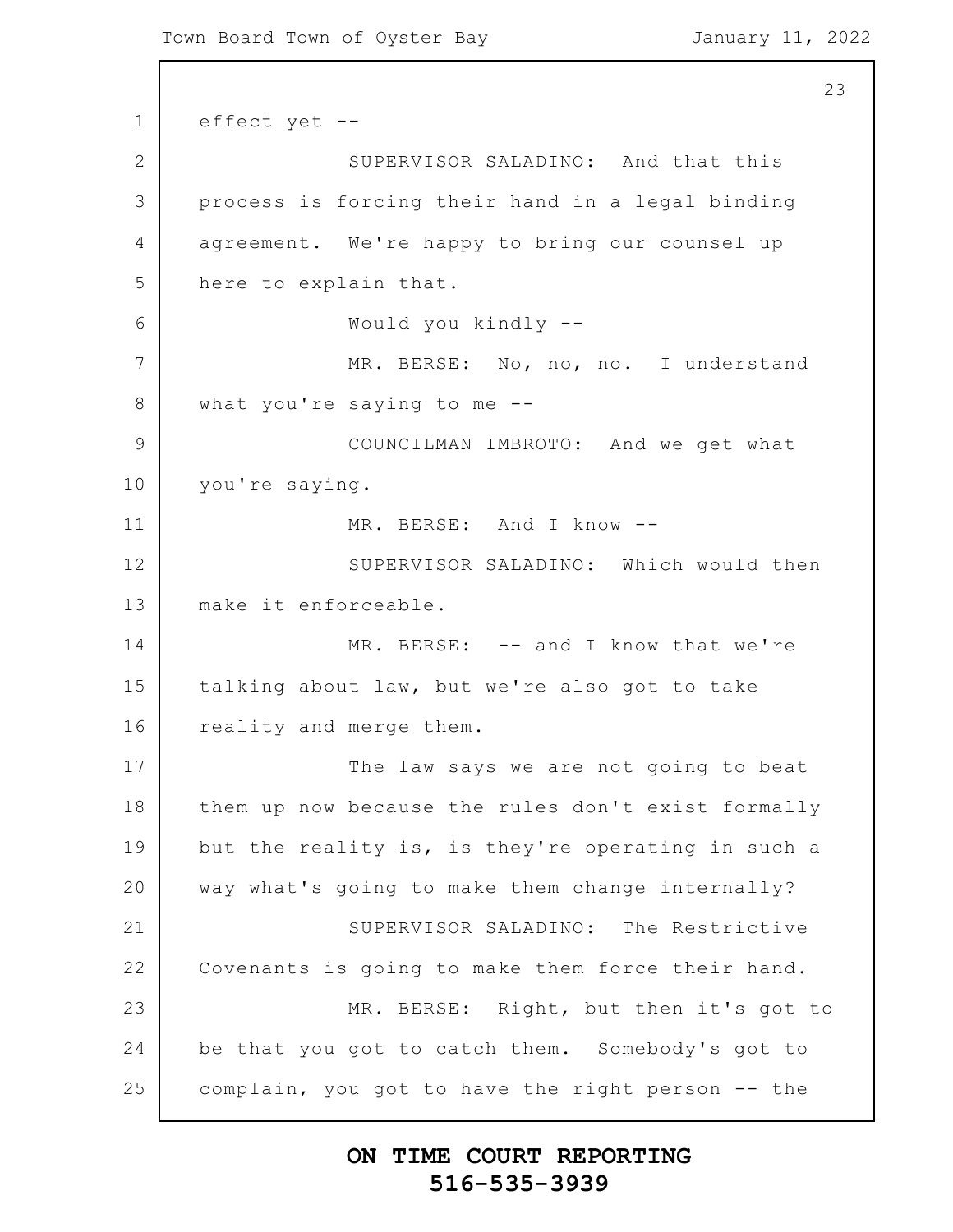1 2 3 4 5 6 7 8 9 10 11 12 13 14 15 16 17 18 19 20 21 22 23 24 25 24 public safety guys or whoever -- inspectors -- get over there in time to catch them. If the thing is just parked outside by the time you get there, that means they didn't do anything, but the problem will be that they've already done that work on the machine, had it emitting its emissions near the houses, making a lot of noise that it does -- this huge yellow machine is like the rear of a tractor-trailer in its size. I don't know what it does. I've seen it. The first complaint that we got at that May 11th meeting was a resident who said this was going on then, and ever since, whenever I drive by, I take a look at what's going on. Are the doors open? Is the odors going on? Now, this time of the year they're not going to have the doors open because it's going to be too cold, but when it was warmer out, anytime it was over 70 degrees, the doors were open. COUNCILWOMAN MAIER: Joel, so if we table this, we're going to, basically, allow them to continue doing what they're doing. If we move forward with this, we have an enforceable document that they're going to have to sign, that we can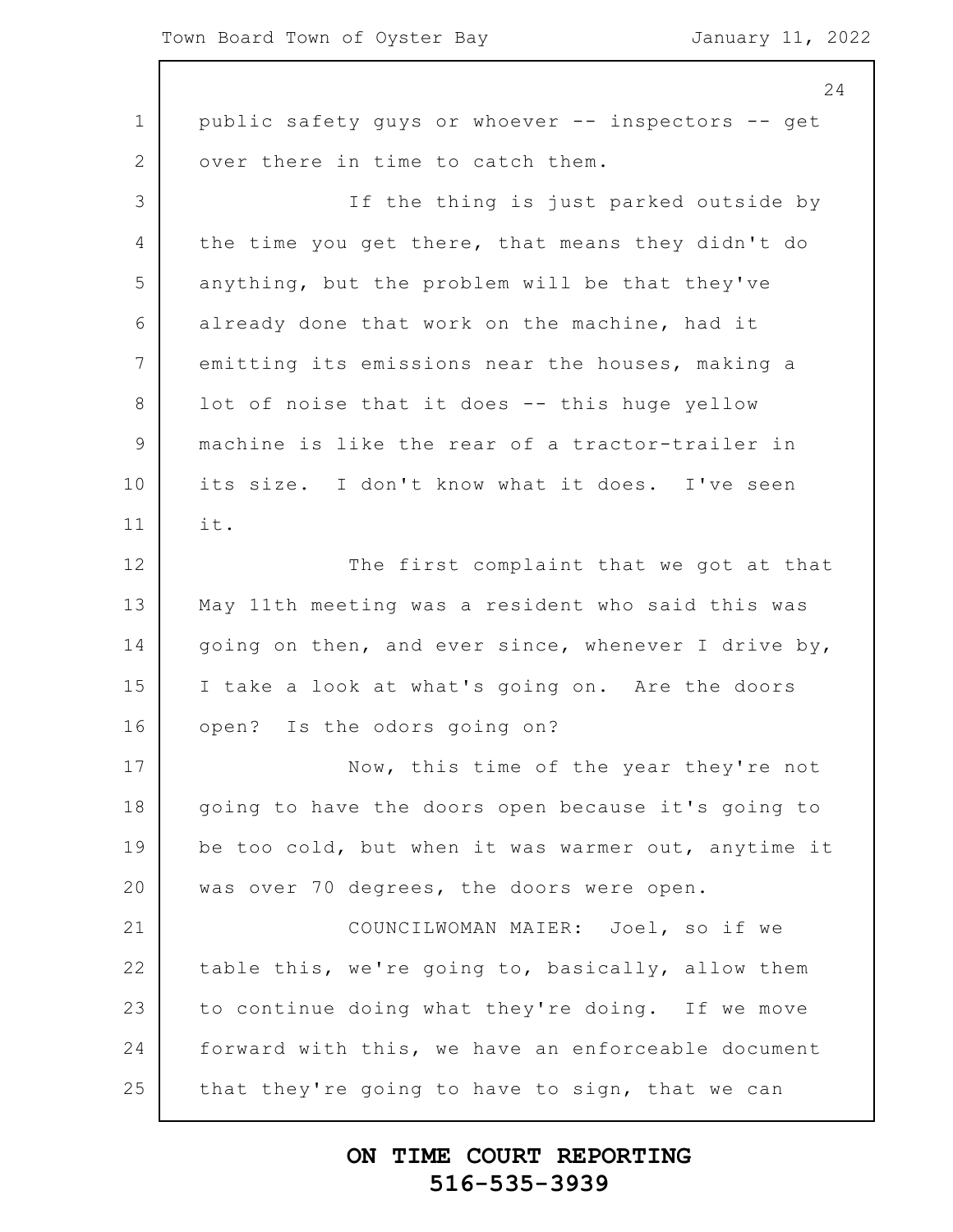1 2 3 4 5 6 7 8 9 10 11 12 13 14 15 16 17 18 19 20 21 22 23 24 25 25 enforce to make sure so things that you're saying you're seeing that's being done there we'll be able to enforce that if we move forward with this. SUPERVISOR SALADINO: You've also stated that you don't know -- on your own volition you stated -- you don't know what that piece of equipment is for. So I understand your fear of the unknown. Let's bring our legal counsel up. MR. BERSE: But I'm talking -- COUNCILWOMAN WALSH: I think his concern is enforcement. Is that -- MR. BERSE: Enforcement is going to be after they've done the damage. COUNCILMAN IMBROTO: You don't believe that they're going to do what they say they're going to do basically? MR. BERSE: Absolutely. Because they haven't proven to follow it now. When you tell people we're not going to work with our garage doors open to disturb the neighborhood, whether it's with the odors of the diesel fuel or the noise of the mechanical equipment, and you keep the doors open, you've told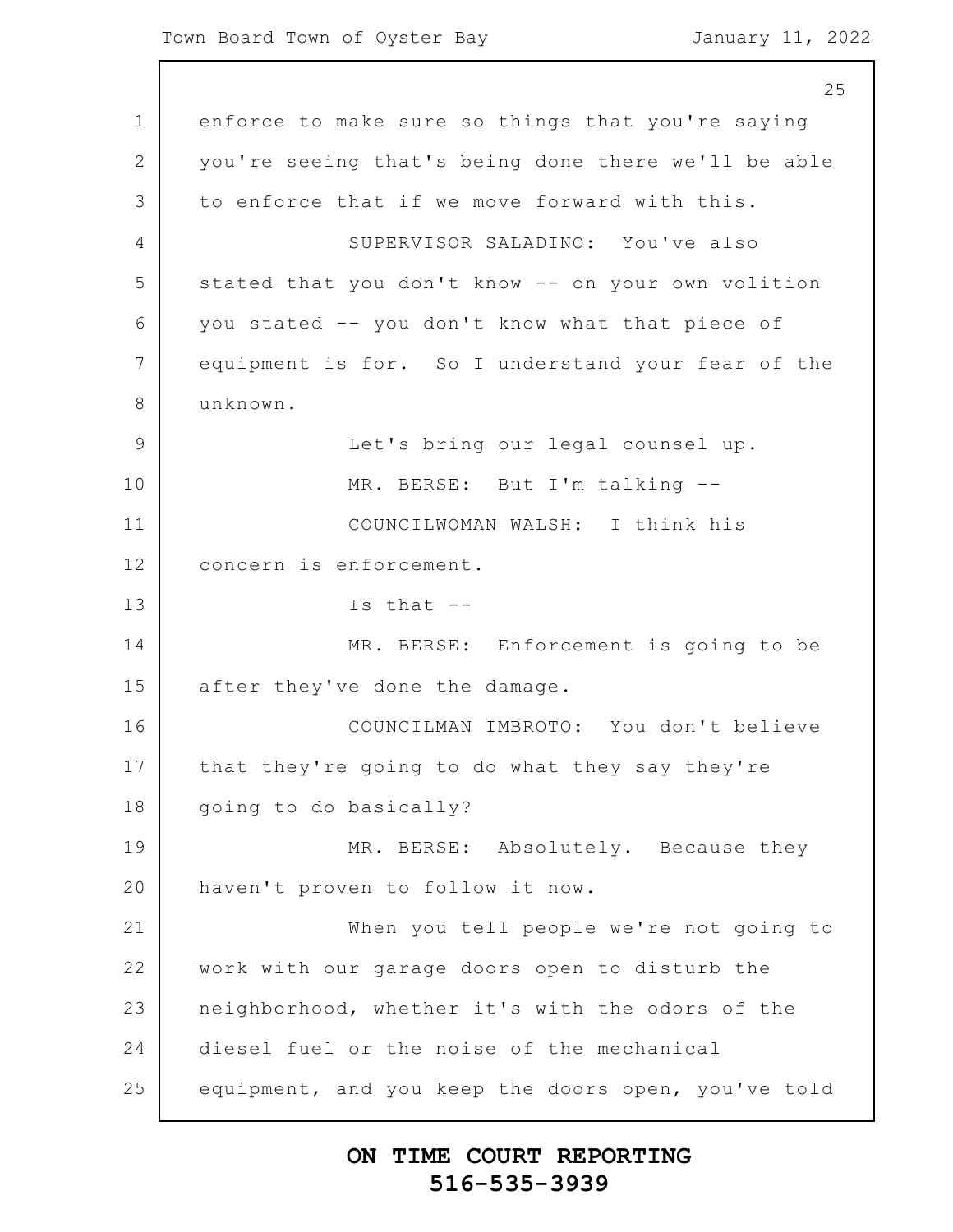|             | 26                                                  |
|-------------|-----------------------------------------------------|
| $\mathbf 1$ | the community you're going to keep them closed and  |
| 2           | you didn't. You've told the community that you're   |
| 3           | not going to work on these things outside the       |
| 4           | building, and they've got it in there to agree to   |
| 5           | it, but yet they're doing it.                       |
| 6           | COUNCILMAN IMBROTO: But the fifth                   |
| 7           | Restrictive Covenant is that the doors and overhead |
| 8           | doors of the facility will be closed during and     |
| $\mathsf 9$ | immediately following painting and during any       |
| 10          | mechanical or bodywork that generates noise above   |
| 11          | the ambient level, so they're going to be agreeing  |
| 12          | to keep them closed.                                |
| 13          | MR. BERSE: They already came up                     |
| 14          | here --                                             |
| 15          | COUNCILWOMAN WALSH: They said it                    |
| 16          | verbally even though it wasn't --                   |
| 17          | -- in the first hearing<br>MR. BERSE:               |
| 18          | that they would do it. They said it in the public   |
| 19          | meeting they would do it. And there were four       |
| 20          | specific instances. I don't have the dates written  |
| 21          | down, Jim might, but I picked up my cell phone      |
| 22          | while in the car, and I called Jim McCaffrey, and I |
| 23          | said, Jim, the doors are open. Jim, I'm smelling    |
| 24          | this or not smelling this. So it's not like I       |
| 25          | didn't catch them and do nothing about it and just  |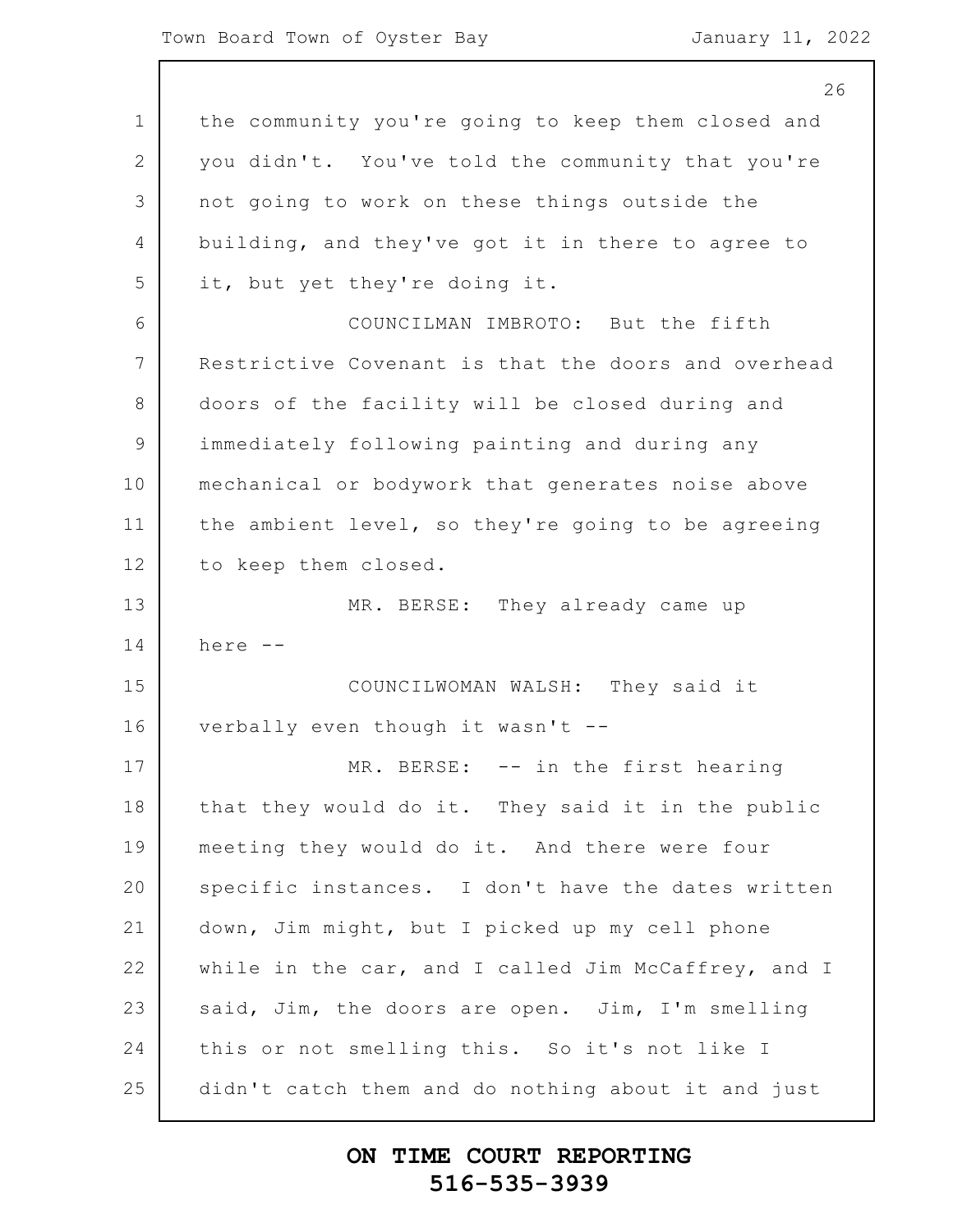1 2 3 4 5 6 7 8 9 10 11 12 13 14 15 16 17 18 19 20 21 22 23 24 25 27 arbitrarily say it. I reported it to the Deputy Commissioner. And if you want to ask him about it, that's why he said to me when I wrote this letter, give it to you guys before you come up here so you know our position. Now, if you want to vote "Aye" because you think it's the right thing to do, I'm not telling you that I know better than you, but I'm telling you from the reality of living there and the people -- especially in the Jericho Gardens portion of our civic -- we're up in arms about this thing. When the problem is --COUNCILMAN IMBROTO: In a certain sense you do know better because you're there and you see what's going on  $-$ -MR. BERSE: -- 10:00 in the morning they couldn't  $-$ -COUNCILMAN IMBROTO: -- so you do know better than we do. We're not there. SUPERVISOR SALADINO: Let's bring our counsel up to shed more light on this okay, Joel? You've made it clear. We are listening to you --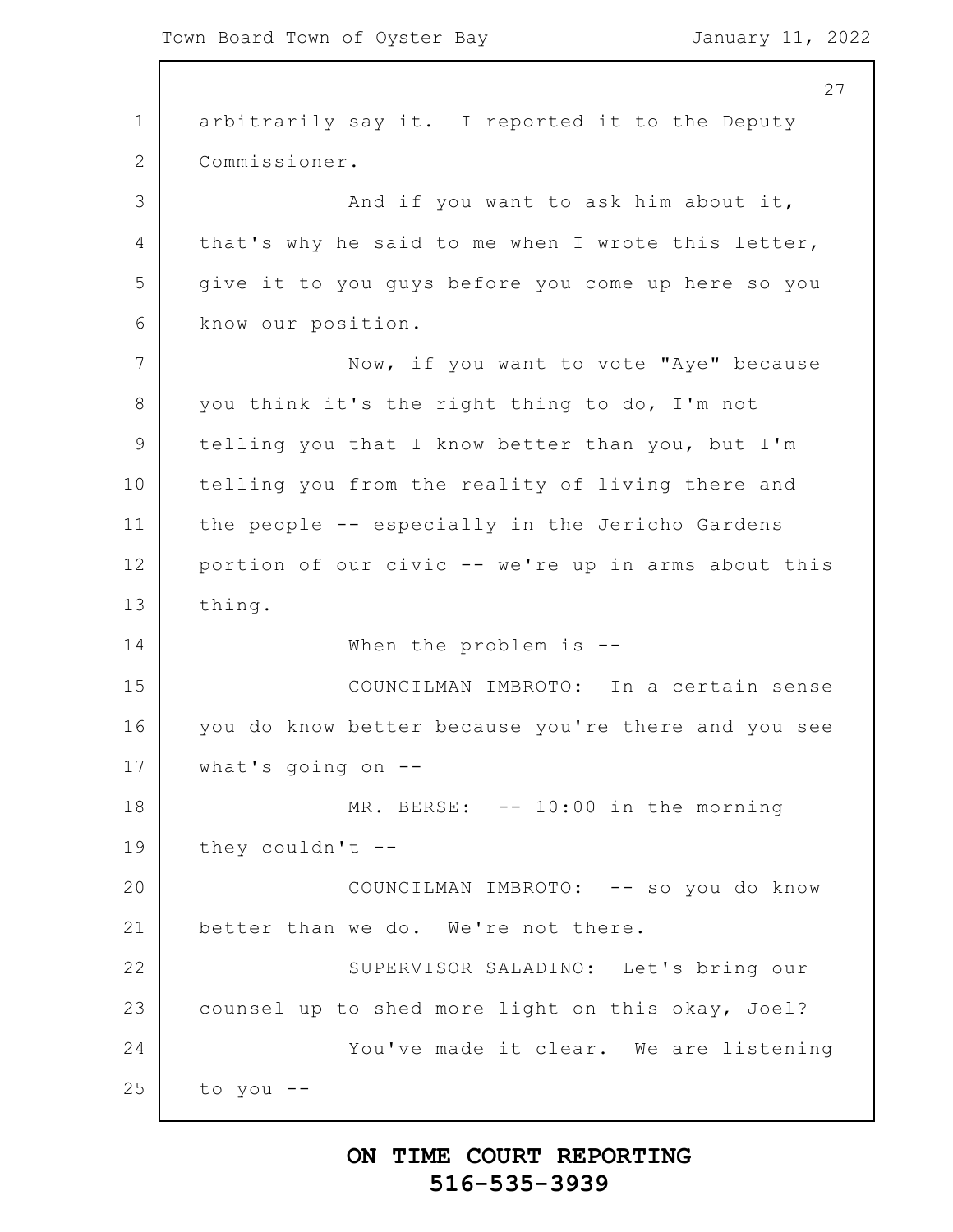1 2 3 4 5 6 7 8 9 10 11 12 13 14 15 16 17 18 19 20 21 22 23 24 25 28 MR. BERSE: I understand that, and I'm just -- SUPERVISOR SALADINO: I understand you're stressed -- MR. BERSE: -- because I don't trust them, I'm frustrated. SUPERVISOR SALADINO: I understand you're frustrated. It comes across -- comments like comparing it to Chernobyl bring your frustration to light. So let's bring our attorney up and listen to what our attorney has to say, and let's go from there. MR. BERSE: Hi. MS. UNDERWOOD: Hi. MR. BERSE: I thought I was turning around to see Frankie. SUPERVISOR SALADINO: So let's let -- MS. UNDERWOOD: Do you want me to go to the podium? SUPERVISOR SALADINO: Yes, please. MS. UNDERWOOD: Okay. I was just trying to socially distance. MR. BERSE: That's fine. Here, I'll take my folder.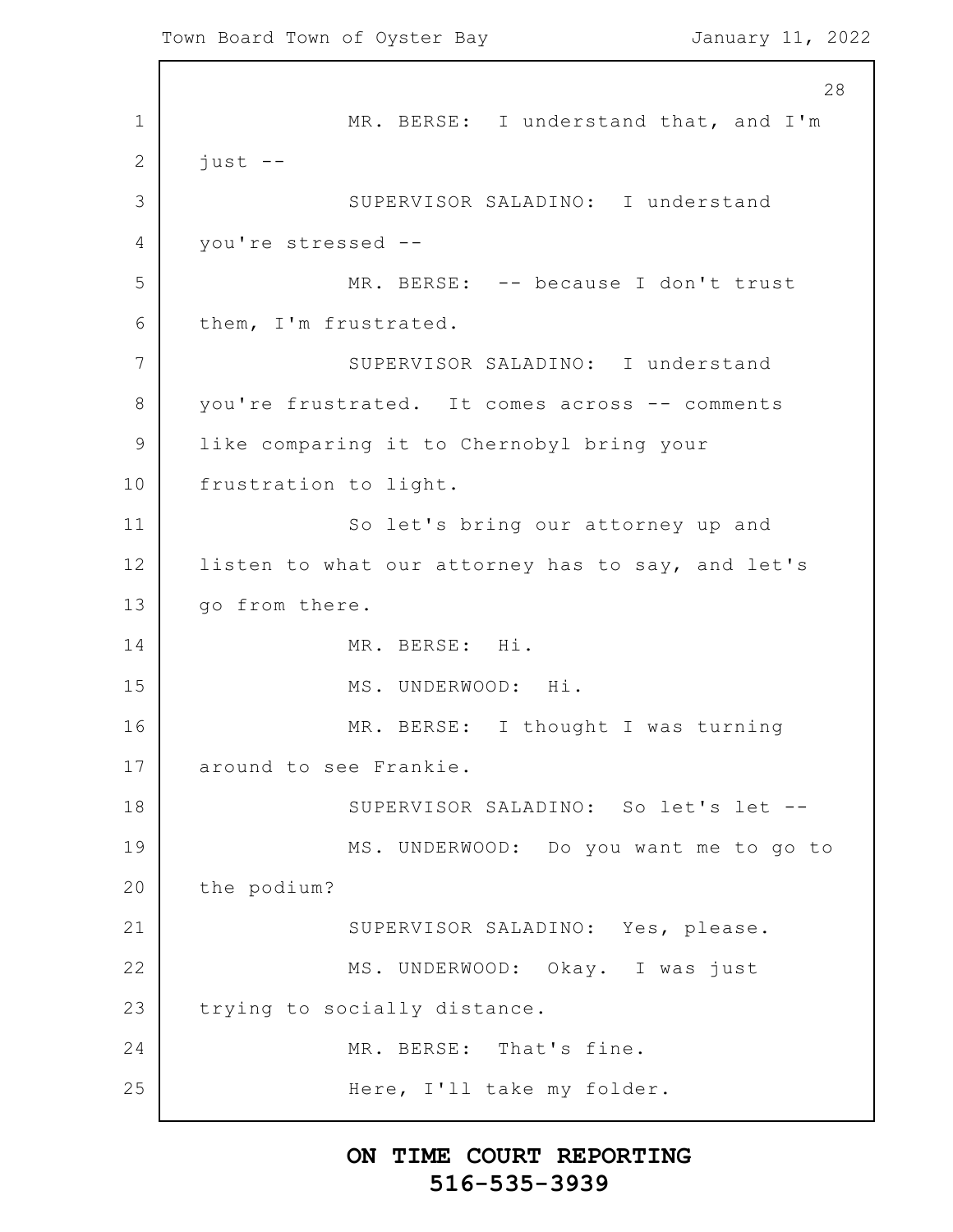|                | 29                                                  |
|----------------|-----------------------------------------------------|
| $\mathbf 1$    | MS. UNDERWOOD: Karen Underwood, Deputy              |
| 2              | Town Attorney from the Town Attorney's office.      |
| 3              | Simply put, there's two things going on             |
| $\overline{4}$ | here. One, there was a public hearing. All the      |
| 5              | interested parties were able to tell the Board      |
| 6              | their intent in the use of the premises. Those      |
| 7              | intentions and the Board's requirements and what    |
| 8              | they would like to see done at the property were    |
| $\overline{9}$ | set forth in the Restrictive Covenants.             |
| 10             | This is the Board's enforceability                  |
| 11             | through its Zoning Code to enforce any missteps     |
| 12             | taken by the property owners. It would be           |
| 13             | difficult without having specific enforcement       |
| 14             | infractions that have not been investigated yet to  |
| 15             | prevent the owner from proceeding with the          |
| 16             | application, so these things have been addressed in |
| 17             | the Restrictive Covenants including policing of the |
| 18             | area.                                               |
| 19             | COUNCILMAN IMBROTO: Should they fail                |
| 20             | to comply with the Restrictive Covenants, what's    |
| 21             | the remedy?                                         |
| 22             | MS. UNDERWOOD: It's enforcement                     |
| 23             | through our Town Zoning Code --                     |
| 24             | COUNCILMAN IMBROTO: So what can happen              |
| 25             | to them --                                          |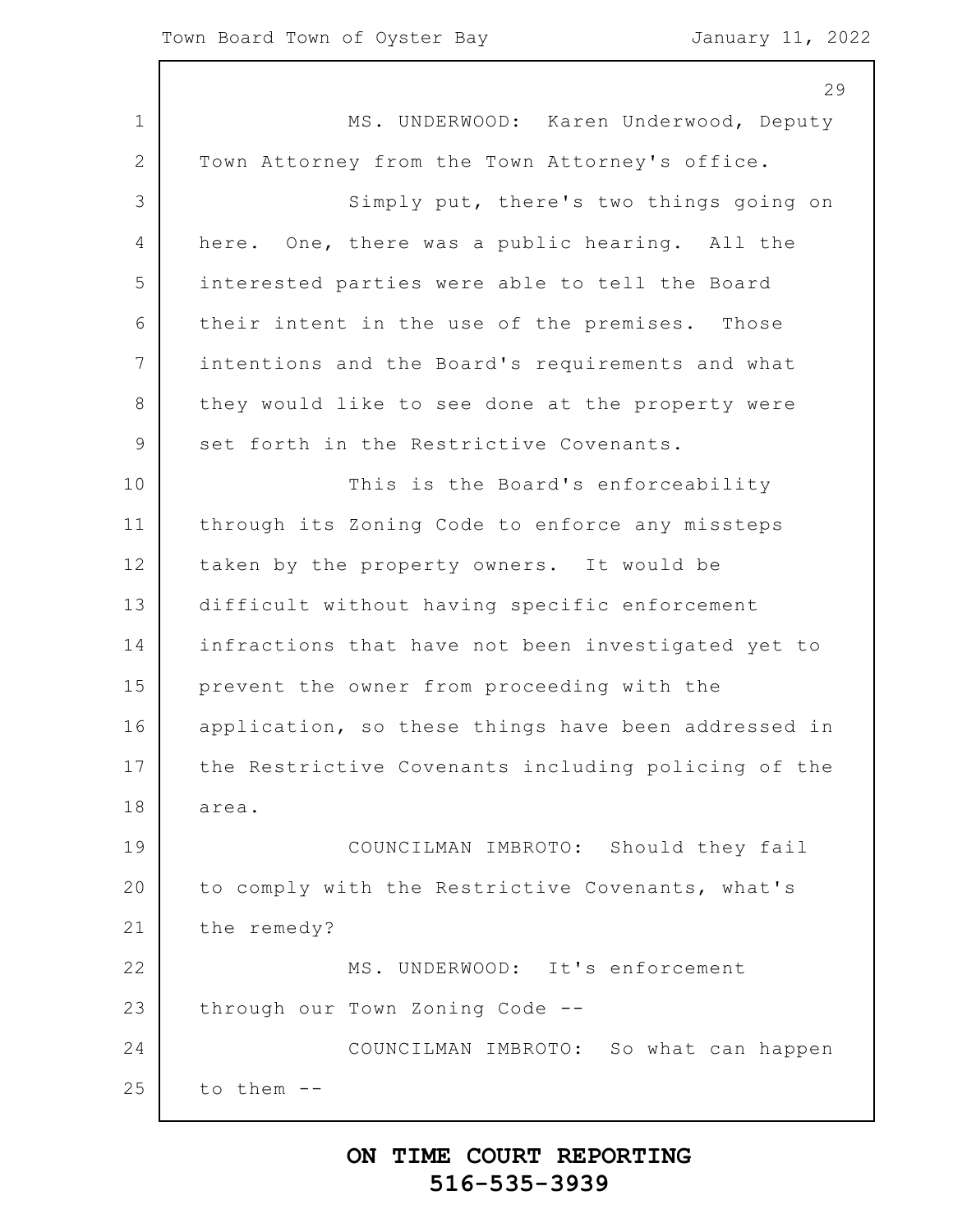1 2 3 4 5 6 7 8 9 10 11 12 13 14 15 16 17 18 19 20 21 22 23 24 25 30 MS. UNDERWOOD: -- so they would be brought into court and they would be liable up to -- you know, our Zoning Code has criminal implications. SUPERVISOR SALADINO: But we can stop their operation? MS. UNDERWOOD: Yes, we can. SUPERVISOR SALADINO: Okay. So for -- especially for people who may be watching these proceedings, I do want to get some information out to inform Joel, to inform members of the civic association, the community, or anyone who is watching this proceeding. Right now, they have the right to perform certain services at this site, correct? MS. UNDERWOOD: Correct. SUPERVISOR SALADINO: So they currently can be doing what they're -- the service they're providing? MR. BERSE: Excuse me. I thought they don't have the Special Use Permit yet to operate the mechanical facility, but they're being allowed to do it while the process was going on. SUPERVISOR SALADINO: Is that accurate?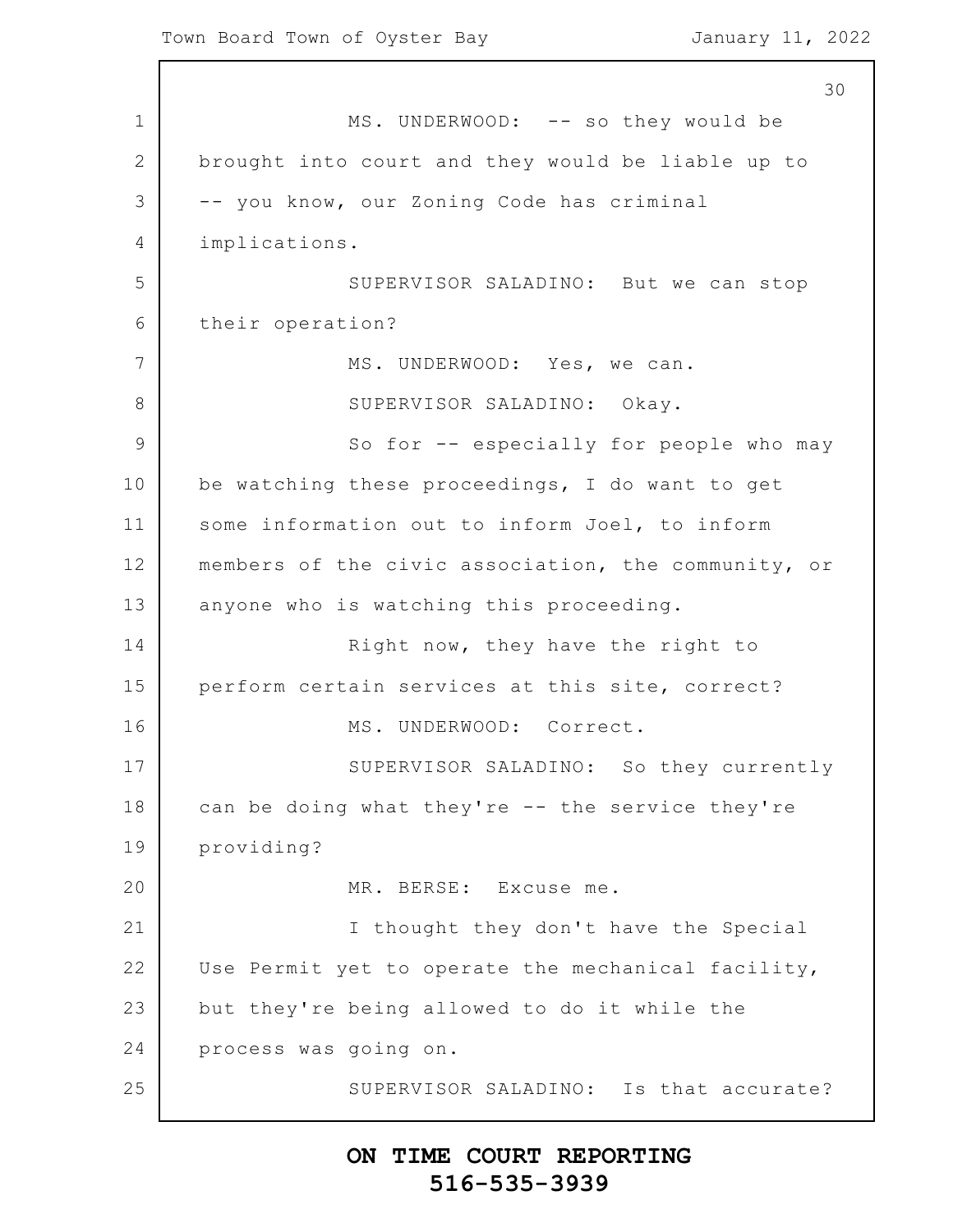1 2 3 4 5 6 7 8 9 10 11 12 13 14 15 16 17 18 19 20 21 22 23 24 25 MR. BERSE: That was my understanding. MS. UNDERWOOD: I'm not sure. I don't want to misrepresent from the Town Attorney. SUPERVISOR SALADINO: Counselor, the point I'd like for you to discuss is that the covenants and restrictions cannot be enforced until their application is approved and they've signed. But they have to sign those covenants and restrictions in order for us to give them the permission to operate there, correct? MS. UNDERWOOD: Correct. The first step is the hearing. The second step is the decision, and attached to that decision is the Restrictive Covenants, which are filed with the Nassau County Clerk, and they run with the land. After this Board makes its decision today, they are signed by the applicant and then from there, the Board can enforce this. SUPERVISOR SALADINO: Is it fair to say that once those are signed, it would put more restrictions and, therefore, more safety for the community in terms of their activities on this site? MS. UNDERWOOD: Yes. That's the

### **ON TIME COURT REPORTING 516-535-3939**

31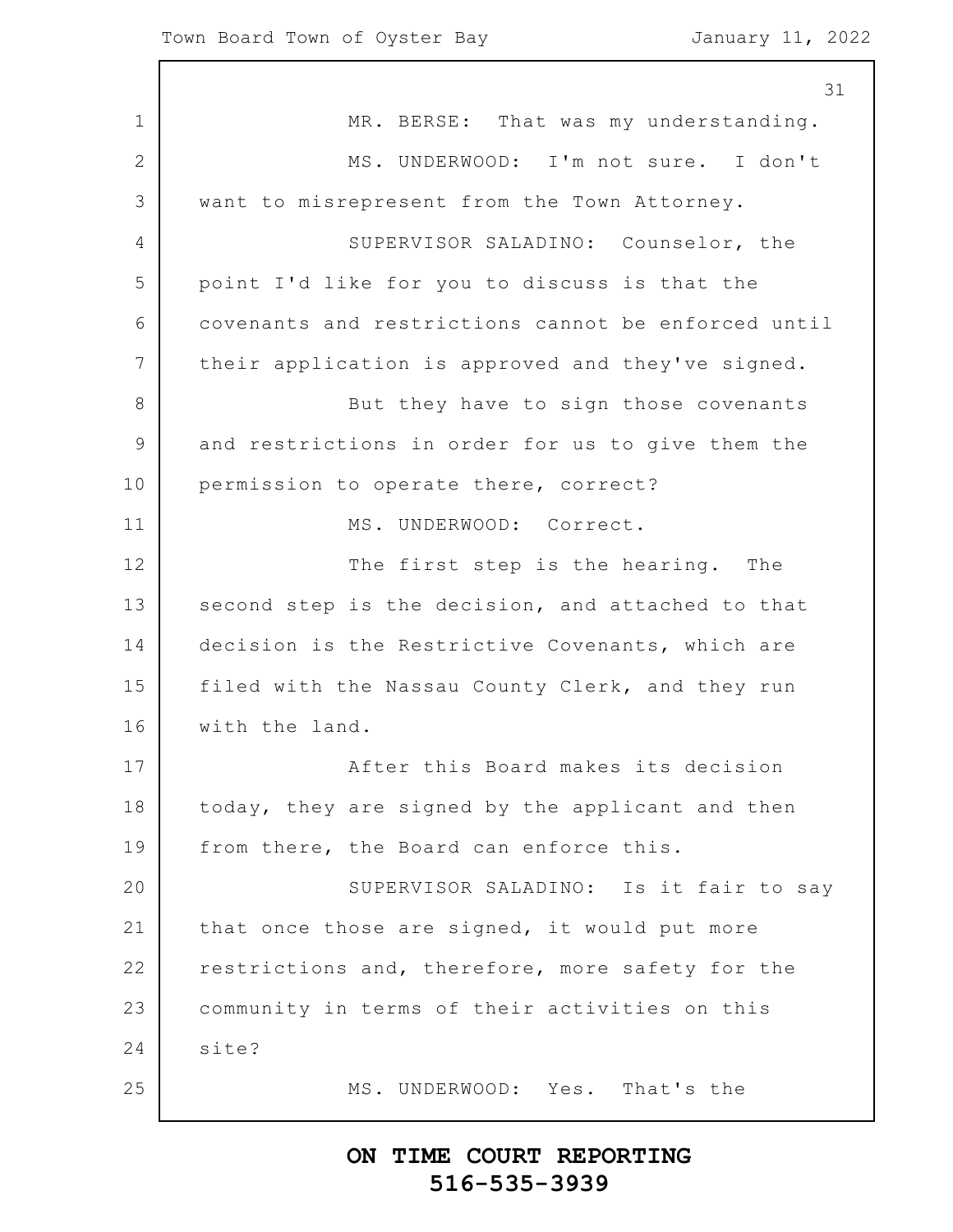1 2 3 4 5 6 7 8 9 10 11 12 13 14 15 16 17 18 19 20 21 22 23 24 25 32 purpose of the Restrictive Covenants. MR. BERSE: No, it wouldn't. Because you would be adding the paint booth, which doesn't exist at this point, and that's what we are most concerned about not being allowed to be there in case there would be an accident. We're not saying under normal operations, it wouldn't work, but they really just went like this, oh, it's not going to have anything go wrong with it. It's not made that way. SUPERVISOR SALADINO: But aren't there -- there are 19 Covenants and Restrictions. Among those Covenants and Restrictions, doesn't that include -- MS. UNDERWOOD: Yes. SUPERVISOR SALADINO: -- information on how to remediate, how to contain any kind of a release of any kind of a substance? MS. UNDERWOOD: Yes. Yes. I didn't mean to interrupt you. Councilman Imbroto pointed directly to that Restrictive Covenant Number 3 and the list of numerous requirements that are included in this document.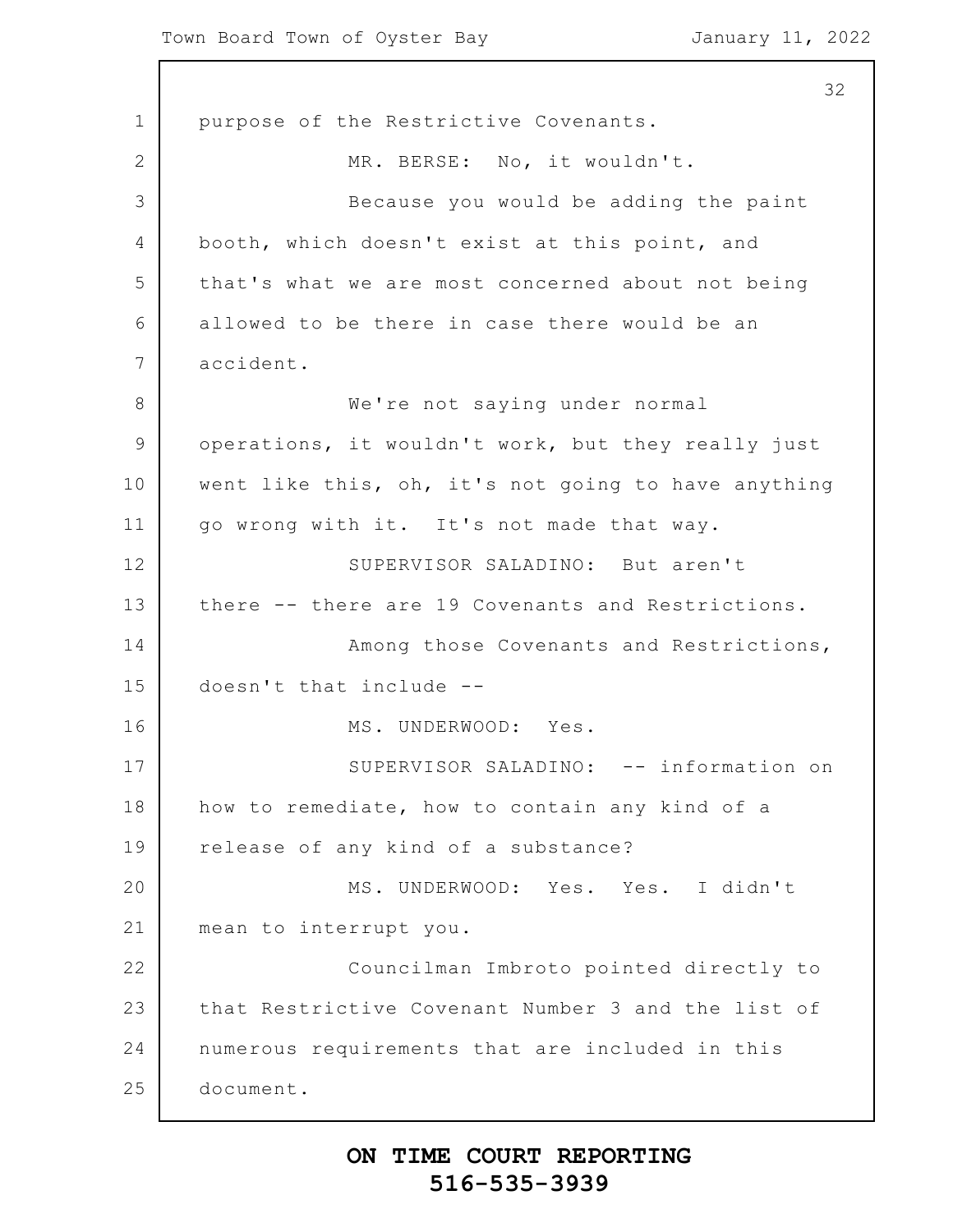1 2 3 4 5 6 7 8 9 10 11 12 13 14 15 16 17 18 19 20 21 22 23 24 25 33 MR. BERSE: The community is coming to the realization that they need to be there, but they also are really concerned about it going that next step with the paint booth for an accident, and that was the main thing. And looking to have your wisdom in this to understand that the reality of the law that would get them would be after the fact if something happened, and what we want is not to allow something to potentially happen. SUPERVISOR SALADINO: Joel, I think you're missing one of the important pieces. There are currently no greater restrictions than the General Code of the Town. If this was to pass, they would have to sign and then be liable for those restrictions. MR. BERSE: I'm not missing that boat. What you're saying to me is, you sign the thing, it happens, and it happens in whole, which includes the paint booth. If you want to take the paint booth out, remove the restrictions that go particularly to the paint booth and just say you can't have a paint booth, but you can do everything else here with the restrictions that go along with it.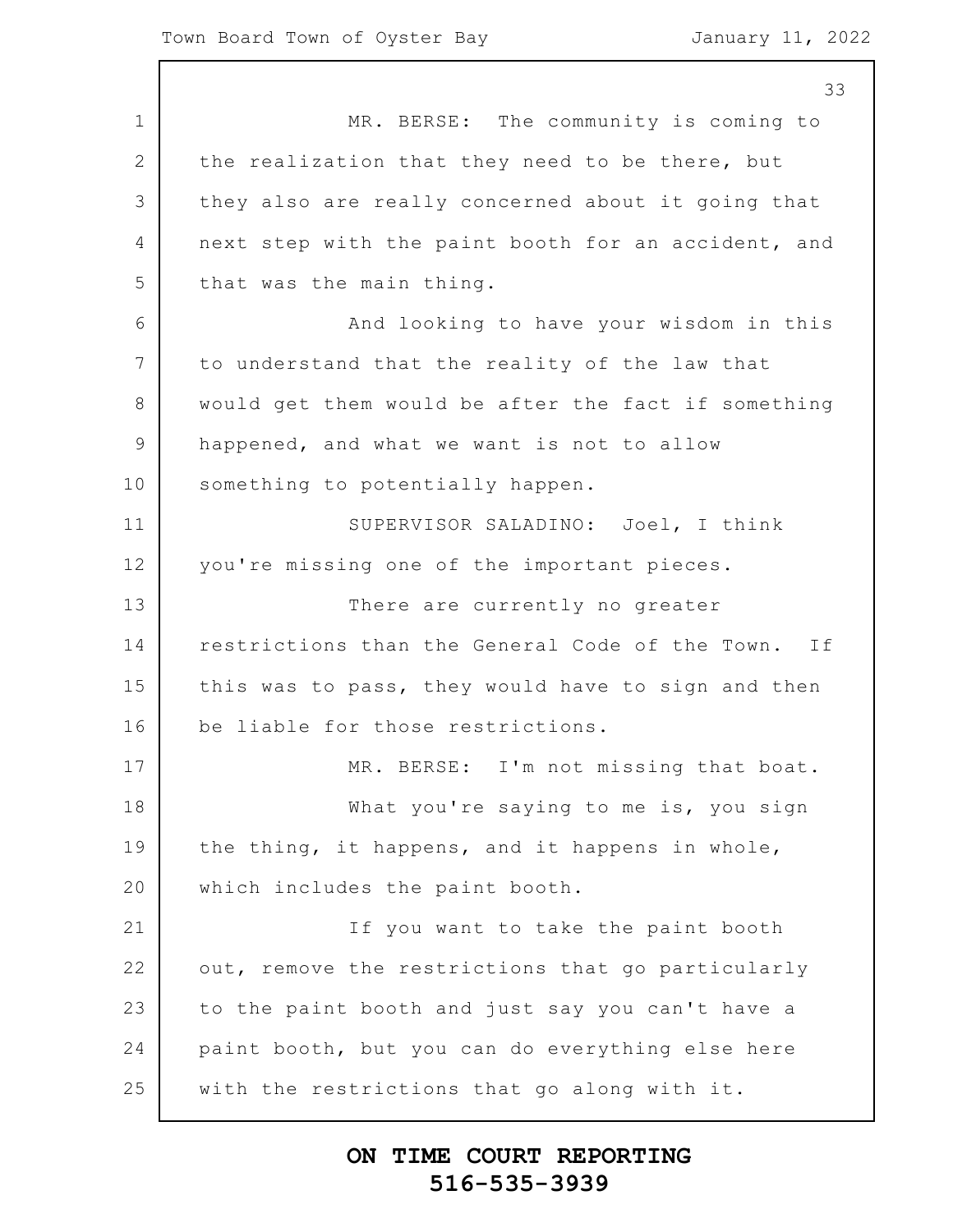1 2 3 4 5 6 7 8 9 10 11 12 13 14 15 16 17 18 19 20 21 22 23 24 25 34 That's what people will acceptably live with, and I think that that's not an unreasonable or unfair thing to request because of what they've been living with on other things, like, right across the street from this is the Superfund site, and that creates an extra layer of ridiculousness from the residents. SUPERVISOR SALADINO: I don't believe -- MR. BERSE: No, no. I'm just telling you how the people feel. SUPERVISOR SALADINO: I understand. I understand there's concerns, but what we're trying to get across to you is that the Restrictions and the Covenants, which means the new, intensified rules that the applicant would have to operate under, empowers the Town much more to ensure inspections and so forth, to ensure that safety precautions and equipment is in place. COUNCILMAN IMBROTO: And if they don't do it, we can revoke the permit. MS. UNDERWOOD: Shut down the operation. MR. BERSE: Yeah, but -- COUNCILMAN IMBROTO: We can undo --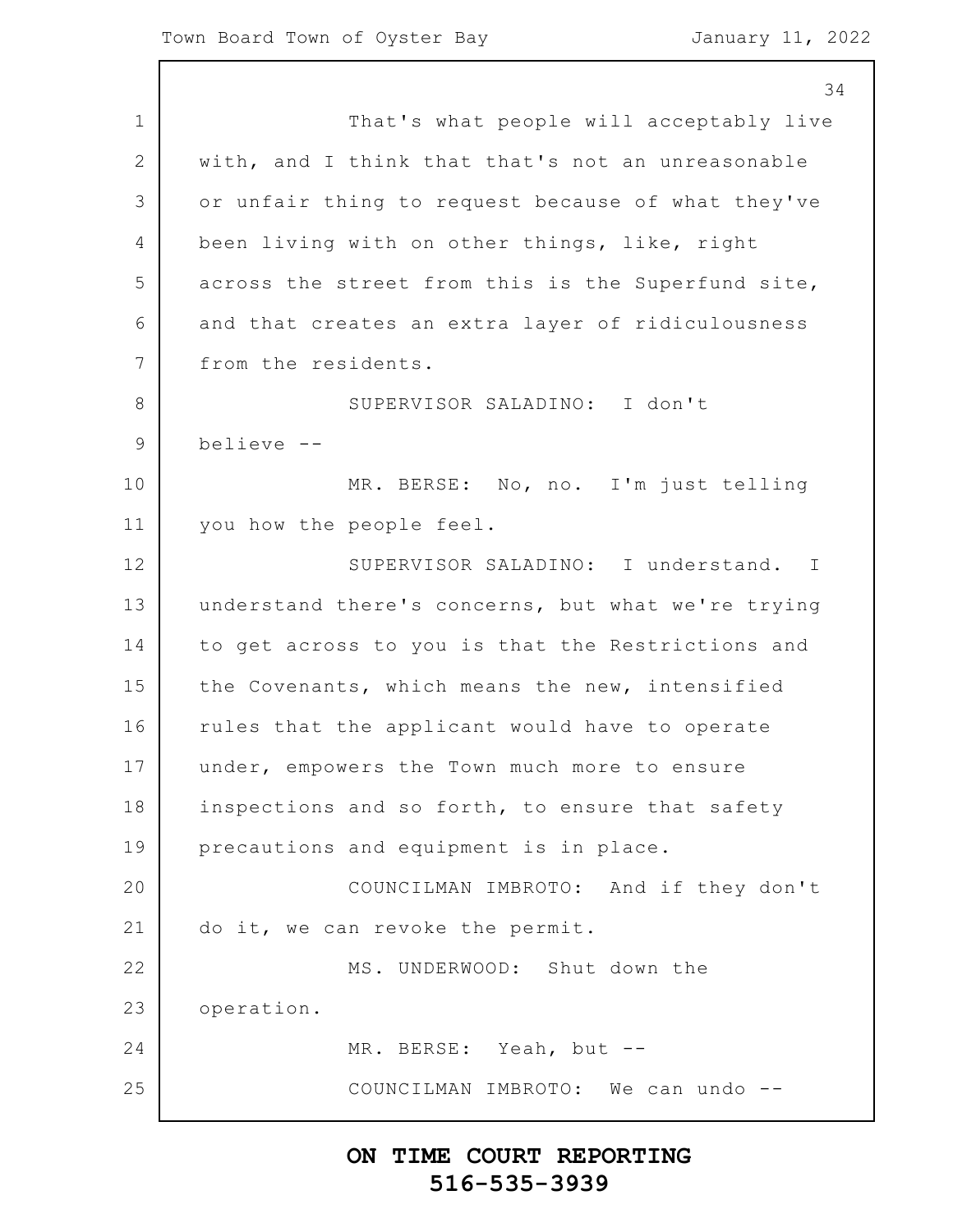1 2 3 4 5 6 7 8 9 10 11 12 13 14 15 16 17 18 19 20 21 22 23 24 25 35 MR. BERSE: -- the horse is out of the barn door already if there is a leak. COUNCILMAN IMBROTO: What did you say? MS. UNDERWOOD: Shut down the operation. COUNCILMAN IMBROTO: We can shut it down, we can revoke the permit -- SUPERVISOR SALADINO: You're suggesting -- MR. BERSE: We're not looking to shut them down or restrict them from operating the way they are now. They are farming out or going to another one of their locations to do the painting. COUNCILMAN IMBROTO: So your concern is the spray booth? MR. BERSE: That's it. Just get rid of the spray booth from the application. COUNCILMAN IMBROTO: Your concern is the emanation of odors and fumes. MR. BERSE: The emanation of odors is already happening, but if they keep the doors closed that will end. COUNCILMAN IMBROTO: And that's what it says they have to do. MR. BERSE: Okay, but the spray booth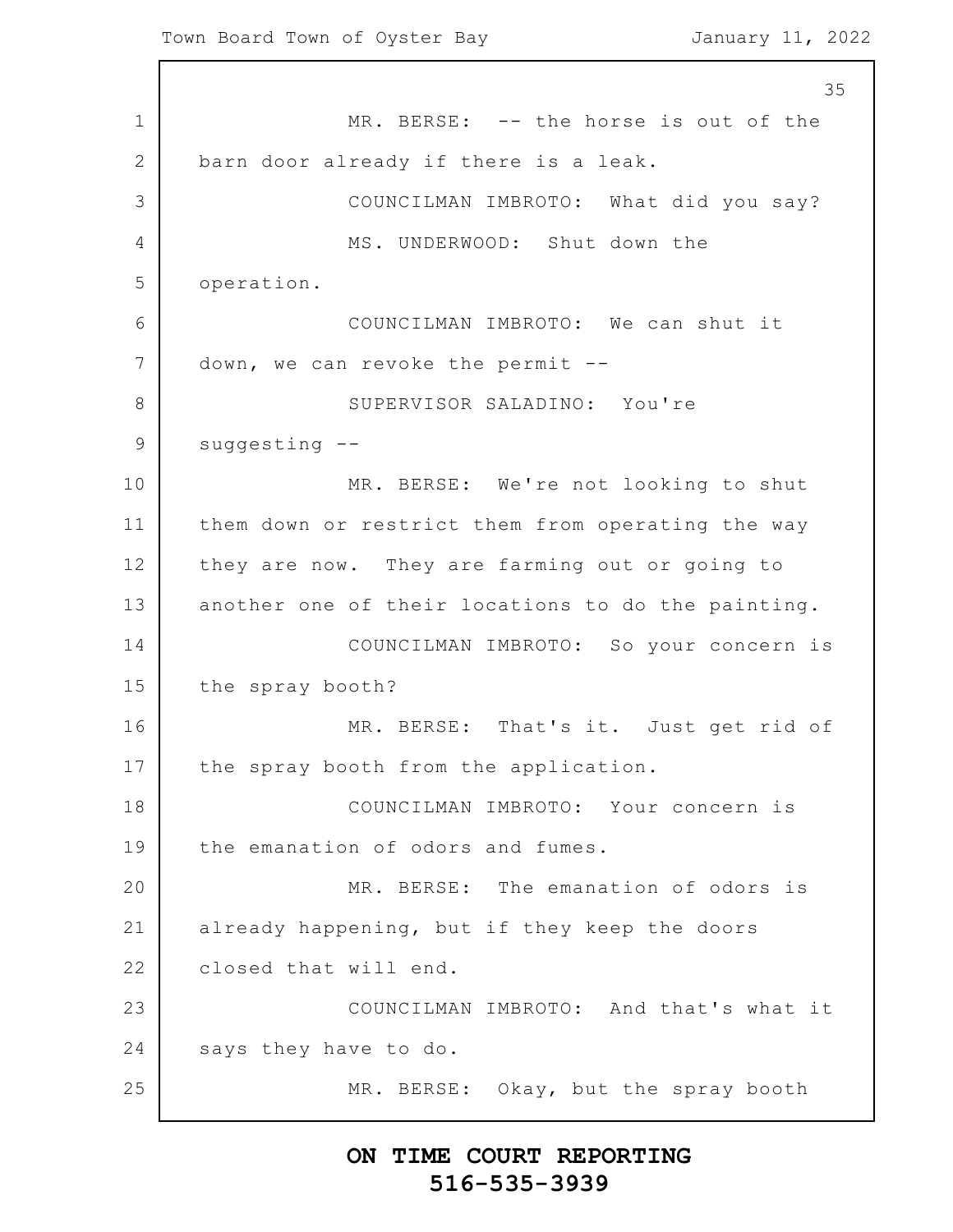1 2 3 4 5 6 7 8 9 10 11 12 13 14 15 16 17 18 19 20 21 22 23 24 25 36 is the issue that we were going after to stop and not allow. Let them do everything else. Work out the Covenants and Restrictions accordingly. COUNCILMAN IMBROTO: What's the concern with the spray booth given the Covenants and Restrictions other than you don't believe they're going to follow them? MR. BERSE: Because at the point, you would go to enforce it, it means something happened. SUPERVISOR SALADINO: But why couldn't something happen with all of the other chemicals that they might store there or all of the other operations that they're currently involved in? MR. BERSE: The work that they're doing has ordinary stuff that's not the solvents that go with paint or the paint chemicals or the prepping chemicals. It's a whole different ball of wax. I spoke to two people in the auto body business to understand that there is a definitive difference between the materials that they want to use with this paint booth and what they would do with ordinary mechanics. SUPERVISOR SALADINO: But don't those materials have to be contained, protected, and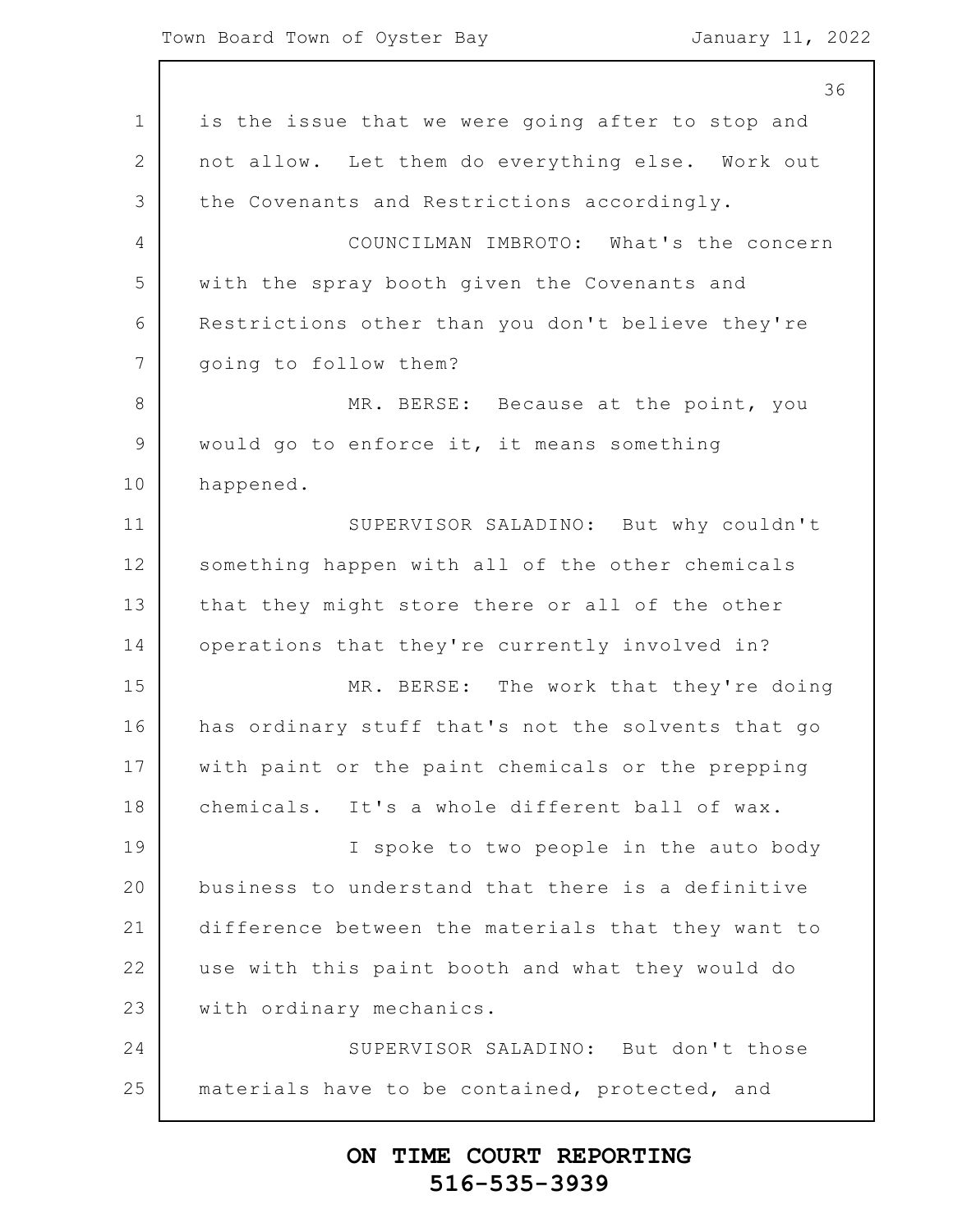37

1 2 3 4 5 6 7 8 9 10 11 12 13 14 15 16 17 18 19 20 21 22 23 24 25 stored under DEC regulation? MR. BERSE: Absolutely, but what happens if the paint booth fails? What happens if they accidentally back a vehicle in and damage the paint booth? There's all kinds of things that we can avoid by not allowing the paint booth. COUNCILMAN IMBROTO: I understand. Yes, accidents can happen at any site,  $but --$ MR. BERSE: Right. But you're allowing this to have that potential. COUNCILMAN IMBROTO: It seems like a very remote possibility. SUPERVISOR SALADINO: Joel -- MR. BERSE: Hey, if that's what you want to take as the position -- SUPERVISOR SALADINO: Joel. Joel. Joel -- MR. BERSE: -- you're going to be disappointing a lot of residents. SUPERVISOR SALADINO: Excuse me, Joel -- MR. BERSE: That's all. SUPERVISOR SALADINO: We can't have the back and forth like this. Right now --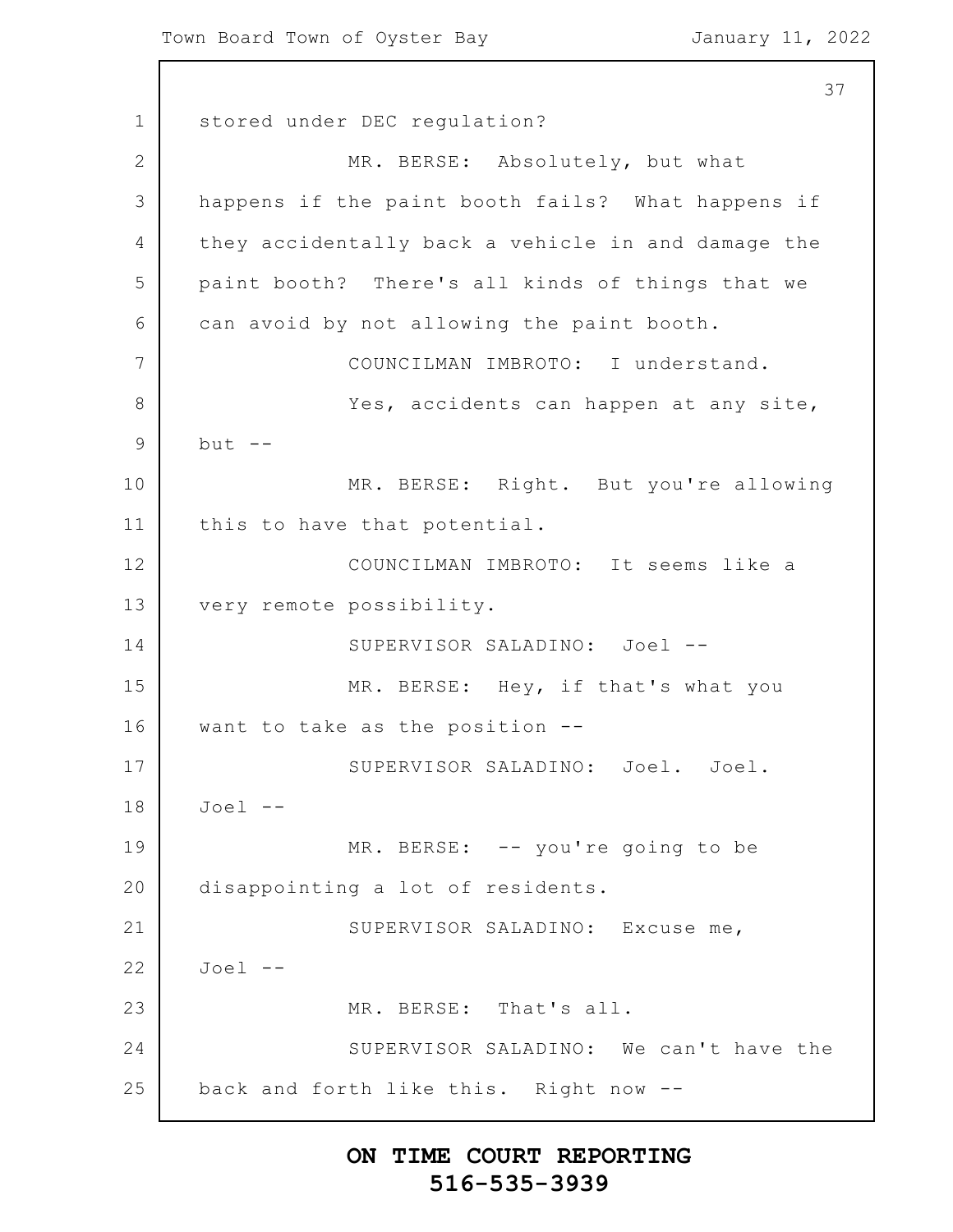1 2 3 4 5 6 7 8 9 10 11 12 13 14 15 16 17 18 19 20 21 22 23 24 25 MR. BERSE: I'm sorry. SUPERVISOR SALADINO: -- right now our counsel has the podium. MR. BERSE: I'm sorry. SUPERVISOR SALADINO: So one of the legal concerns because, obviously, this Board has to act in a process that takes everything under consideration. Counselor, under the situation that Mr. Berse is describing, isn't that -- indeed, couldn't that be the concern of virtually every business that has chemical components, where would we stand legally if we were to stop one business but not stop every auto body business or everyone who has a chemical component to their business because of what might happen even though there are the safety procedures in place that are brought on by the agreement that they have to sign in the Covenants and Restrictions? MS. UNDERWOOD: Right. The Covenants and Restrictions are what keeps all businesses in line with what they're entitled to utilize their property to do. SUPERVISOR SALADINO: And are these Covenants and Restrictions well above and beyond

# **ON TIME COURT REPORTING 516-535-3939**

38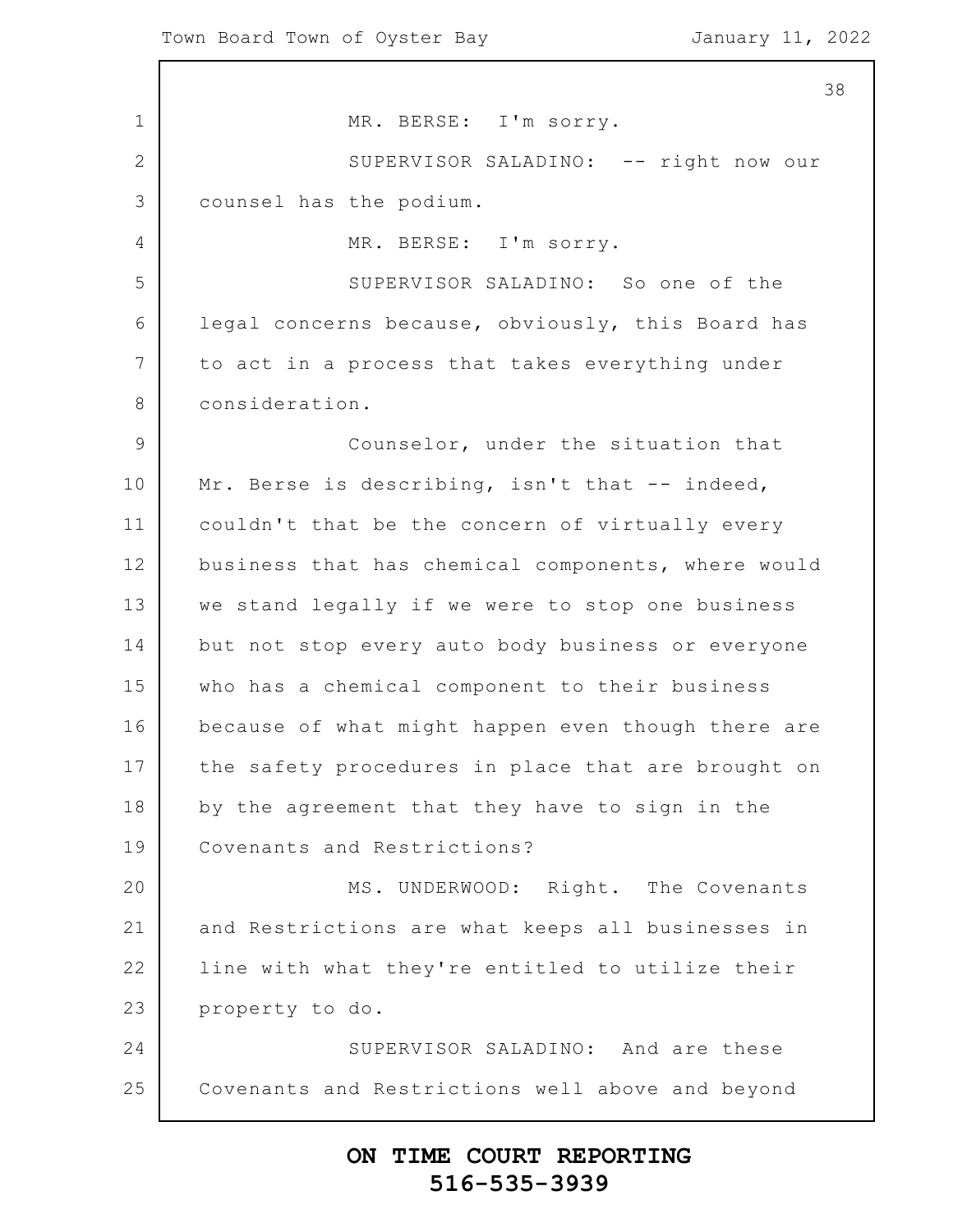1 2 3 4 5 6 7 8 9 10 11 12 13 14 15 16 17 18 19 20 21 22 23 24 25 39 what is the basics of law, not only in Town Code, but DEC law, Nassau County Health Department law? Are they being -- would they be forced to work at a higher standard? MS. UNDERWOOD: Well, that is the purpose of the Restrictive Covenants is to go above and beyond and to give the Town Board the ability to enforce any violation thereof. With regard to -- COUNCILMAN IMBROTO: So if they violate it, we can send an inspector, we can give them a summons, they can pay a fine. If they -- per Covenant 18, we could revoke their Special Use permit. So that means we can undo what we did here today. We can say you can no longer do this at the property. MS. UNDERWOOD: And the spray paint --MR. BERSE: But that means something happened already. MS. UNDERWOOD: -- the spray paint booth was specifically mentioned that it shall not -- shall not is a term, a legal term -- shall not be operated if it is not functioning in the manner it was designed and intended to function. COUNCILMAN IMBROTO: So let's say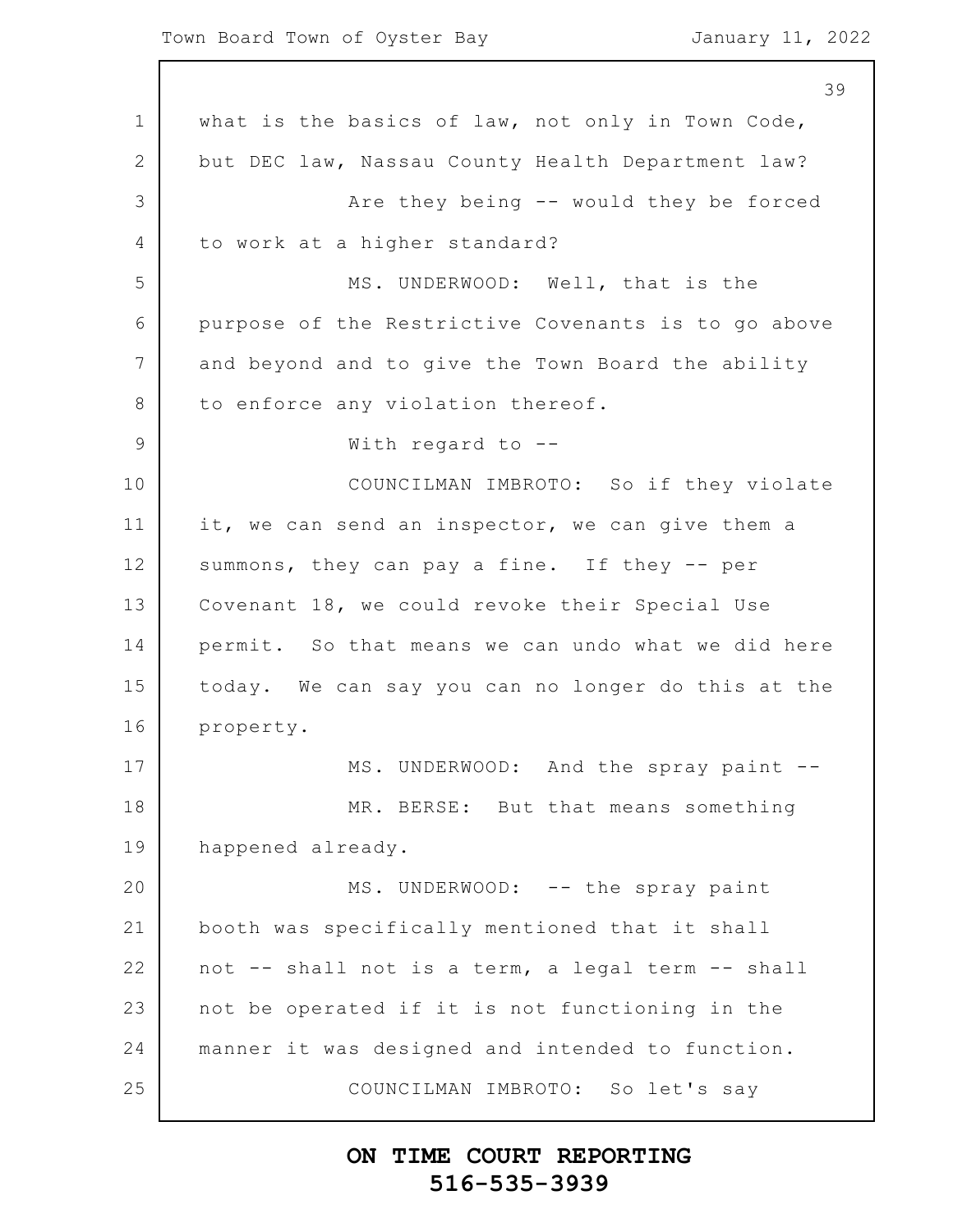1 2 3 4 5 6 7 8 9 10 11 12 13 14 15 16 17 18 19 20 21 22 23 24 25 40 there's an accident like you said. Someone drives through the spray booth. They'll just turn the spray booth off. What's the -- SUPERVISOR SALADINO: Or if something spills, there's a method -- MR. BERSE: What if it's operating at the time and the stuff all spills out? SUPERVISOR SALADINO: So there's a method and procedure to capture that before -- Joel, there's another piece in play here, and, counselor, I'd like you to address this. Let's say we decide to say no and then they bring something called an Article 78, which is a lawsuit. We lose the control over this. Now it's in a judge's hands. Could a judge throw out some or all of those Covenants and Restrictions? MS. UNDERWOOD: Yes. SUPERVISOR SALADINO: So we're faced with a bit of a conundrum, Joel, that if we - right now, we've gotten them to agree to a long list -- 19 additional rules that they have to abide by. If we pass this, they have to sign it before they get their permit, and they have to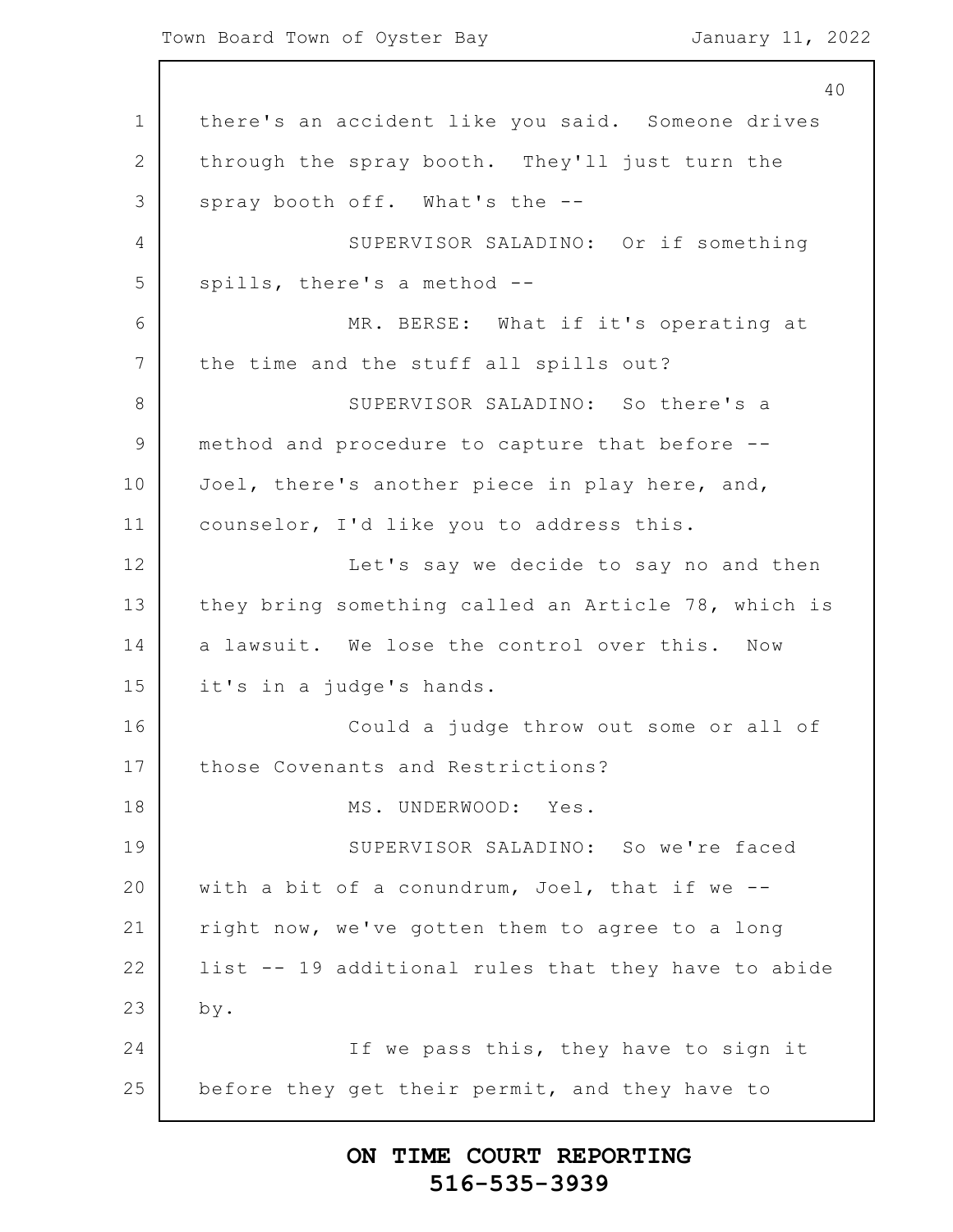|                | ㄱ.                                                  |
|----------------|-----------------------------------------------------|
| $\mathbf 1$    | abide by those. If we say no and they sue in an     |
| 2              | Article 78 proceeding, now we lose. The community   |
| 3              | could lose all of those safety Covenants and        |
| 4              | Restrictions, and it all goes in one judge's hand   |
| 5              | that we don't have control over. That has to be a   |
| 6              | part of the thinking.                               |
| $7\phantom{.}$ | MR. BERSE: I understand the process,                |
| 8              | and I've been coming before this Town Board for     |
| 9              | over twenty years before any of you were here.      |
| 10             | I understand these things, I've seen                |
| 11             | these things happen, but I'm trying to live in the  |
| 12             | real world besides the legal world and say you all  |
| 13             | have to have a conscience as if you lived next door |
| 14             | to this --                                          |
| 15             | SUPERVISOR SALADINO: Certainly.                     |
| 16             | MR. BERSE: -- and then I'm just going               |
| 17             | to tell all of you that I want you to vote your     |
| 18             | conscience what you think of it, stop worrying      |
| 19             | about the legalese --                               |
| 20             | SUPERVISOR SALADINO: Well, wait a                   |
| 21             | second --                                           |
| 22             | MR. BERSE: No, no, no --                            |
| 23             | SUPERVISOR SALADINO: -- Joel, that's                |
| 24             | ridiculous.                                         |
| 25             | MR. BERSE: No, no, no --                            |
|                |                                                     |

# **ON TIME COURT REPORTING 516-535-3939**

41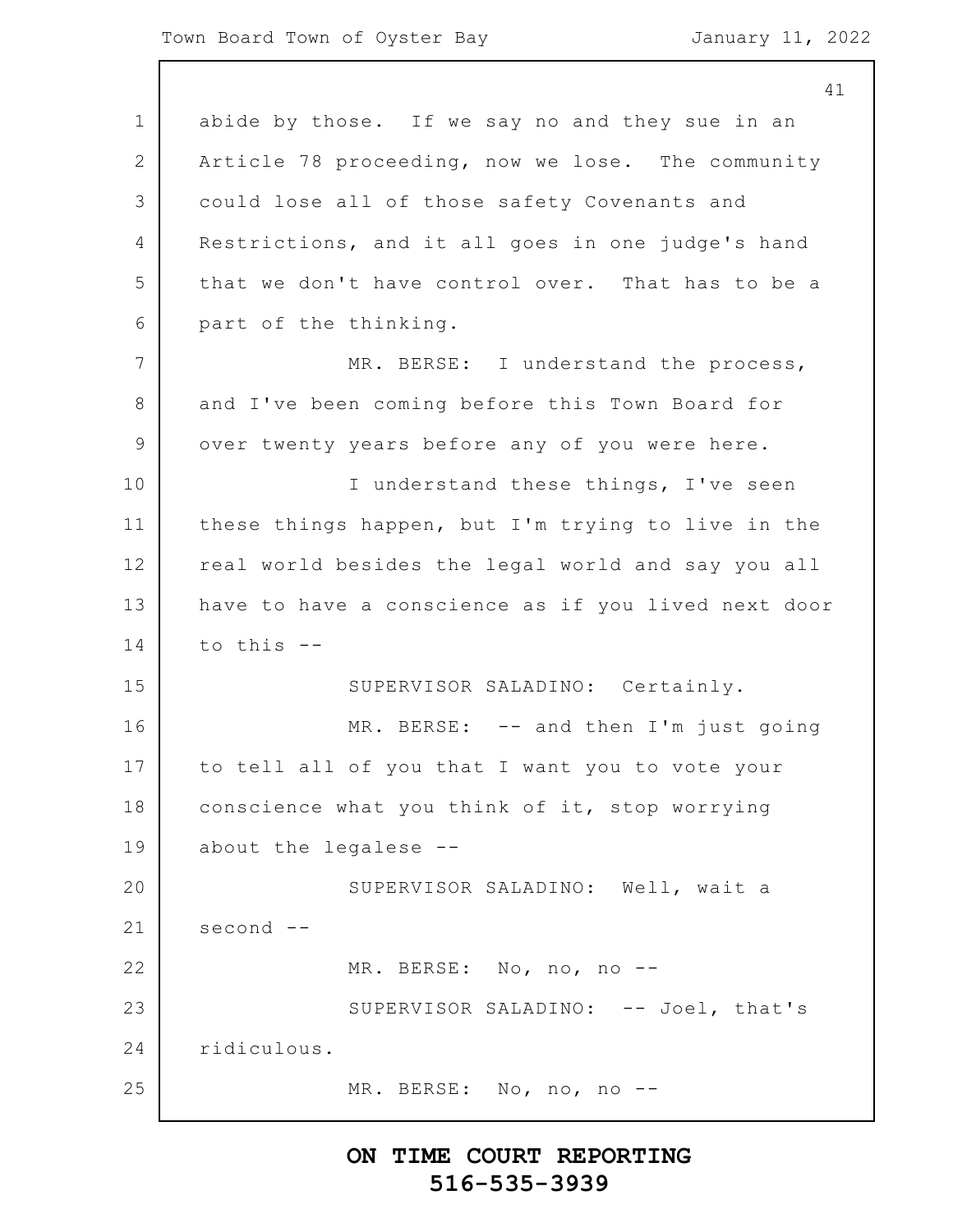1 2 3 4 5 6 7 8 9 10 11 12 13 14 15 16 17 18 19 20 21 22 23 24 25 42 COUNCILWOMAN JOHNSON: I have to say you're ignoring counsel -- MR. BERSE: No, no, no. Stop worrying about the legalese first. COUNCILWOMAN JOHNSON: I have to say this has to stop. Joel, you're going on and on and on. COUNCILMAN LABRIOLA: We can't rehear this case. SUPERVISOR SALADINO: Yeah. Joel, you're trying to create a second hearing and by saying ignore the legal restrictions and the legal aspects of this case is, quite frankly, unprofessional and dangerous to the public. MR. BERSE: I didn't mean ignore. I didn't mean ignore. I meant go to the reality side of it and think of it as if you lived there next to this and how you would feel, and what's going on for years and years and years in that neighborhood. SUPERVISOR SALADINO: But that applies in every situation across every town in America. That's no different than any other situation. If the owner and applicant works in good faith, they have to follow those Covenants and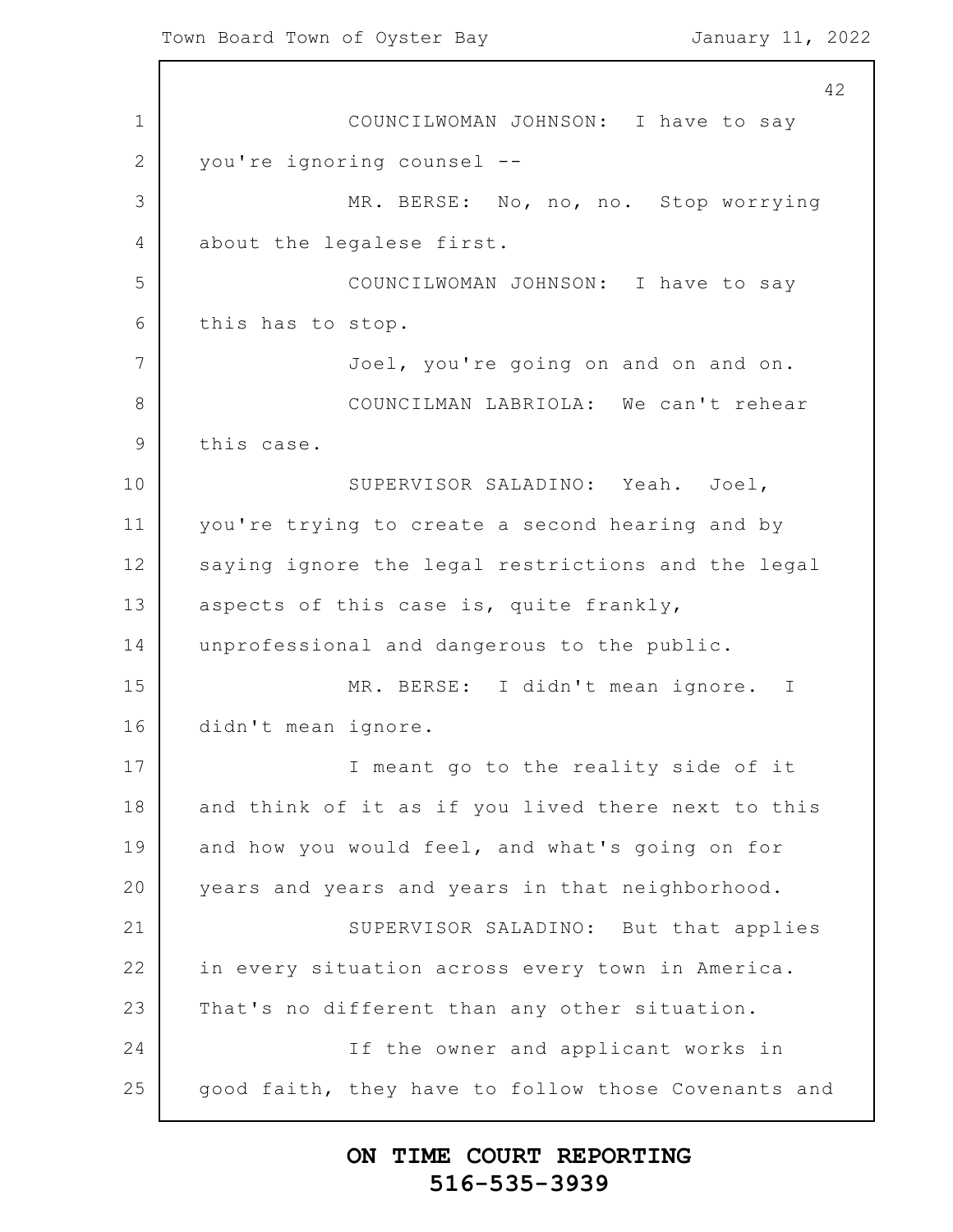```
1
2
3
4
5
6
7
8
9
10
11
12
13
14
15
16
17
18
19
20
21
22
23
24
25
                                                          43
      Restrictions.
                  If they don't --
                  MR. BERSE: Okay, but just --
                  SUPERVISOR SALADINO: -- wait a second,
      if they don't, we are empowered to take this away
      from them, and then they can't operate at all.
                  I know that you may not want to hear
      that, but that's the law.
                  MR. BERSE: No, no, no.
                  I'm saying vote your conscience, what
      you feel is right.
                  Okay?
                  SUPERVISOR SALADINO: When we take into
      account how our hands are tied by the law --
                  COUNCILMAN IMBROTO: And, Joel, taking
      into account that's a tally of the factors. Right
      now, they don't have any of these rules. We're
      creating more rules to mitigate what you're already
      saying is happening there, to make sure that that
      doesn't happen there. The impact of all the
      concerns that were raised at the hearing by
      yourself and others have been addressed in these
      covenants. There aren't -- I don't see on the map
      that anybody lives next to this place. It's in the
      Light Industrial Zone --
```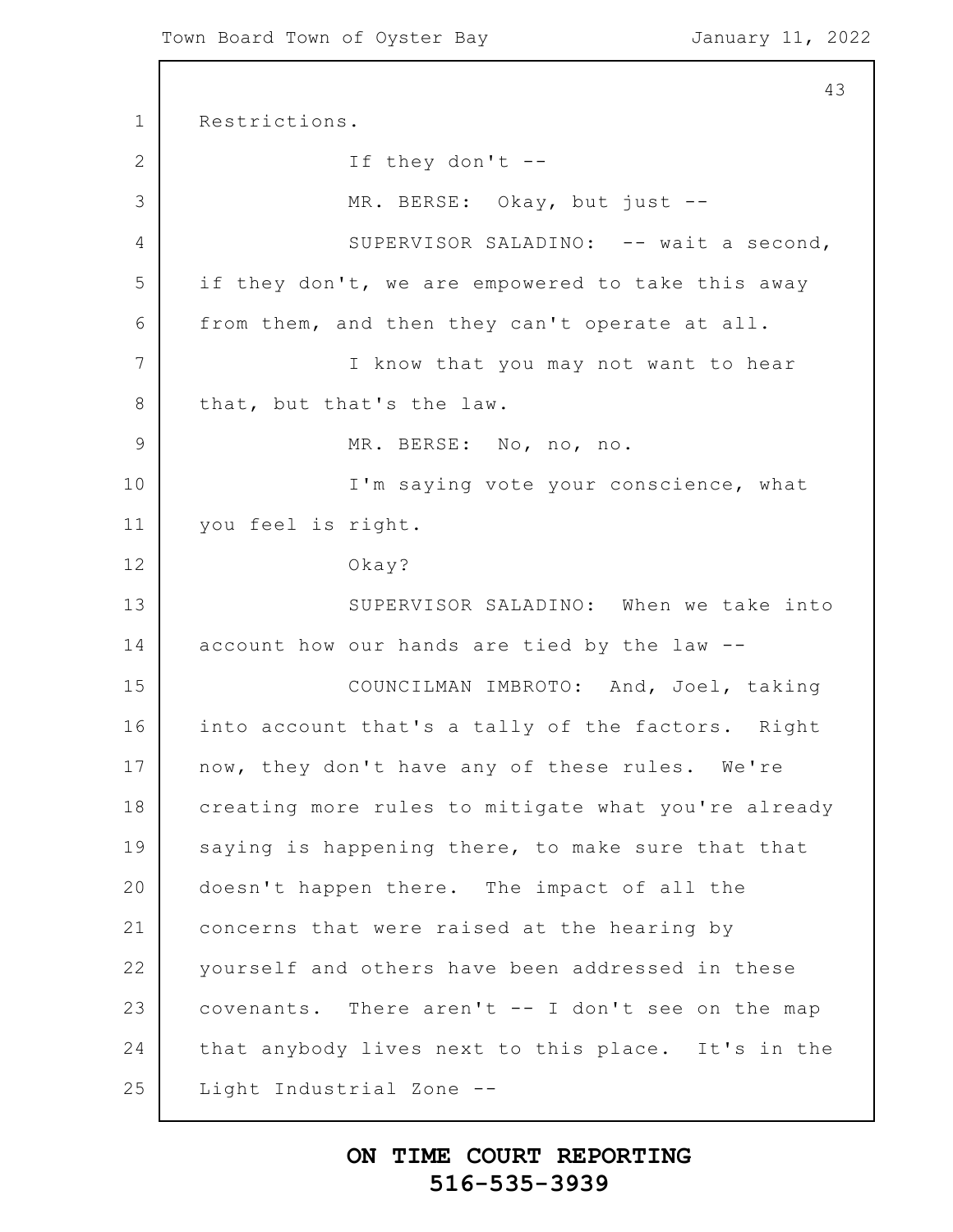1 2 3 4 5 6 7 8 9 10 11 12 13 14 15 16 17 18 19 20 21 22 23 24 25 44 MR. BERSE: No. The back of it goes right onto Jericho Gardens community, the back of it. SUPERVISOR SALADINO: We're not diminishing that, and we are thinking of everyone's rights, but we also have to deal with the real world, as you suggested -- MR. BERSE: I got you. SUPERVISOR SALADINO: -- knowing that they could take the Town to court under an Article 78 and all of these protective rules and Covenants and Restrictions could be thrown out by a court, out of our control. MR. BERSE: Well, I understand that, and I understand your position, and I appreciate that. I know you understand ours. The problem is, when you look at ours, we are talking about realities that we've been dealing with, living with, et cetera. You're talking about the legal ramifications how people could come against the Town, which -- SUPERVISOR SALADINO: But we're also talking about -- MR. BERSE: -- is absolutely correct.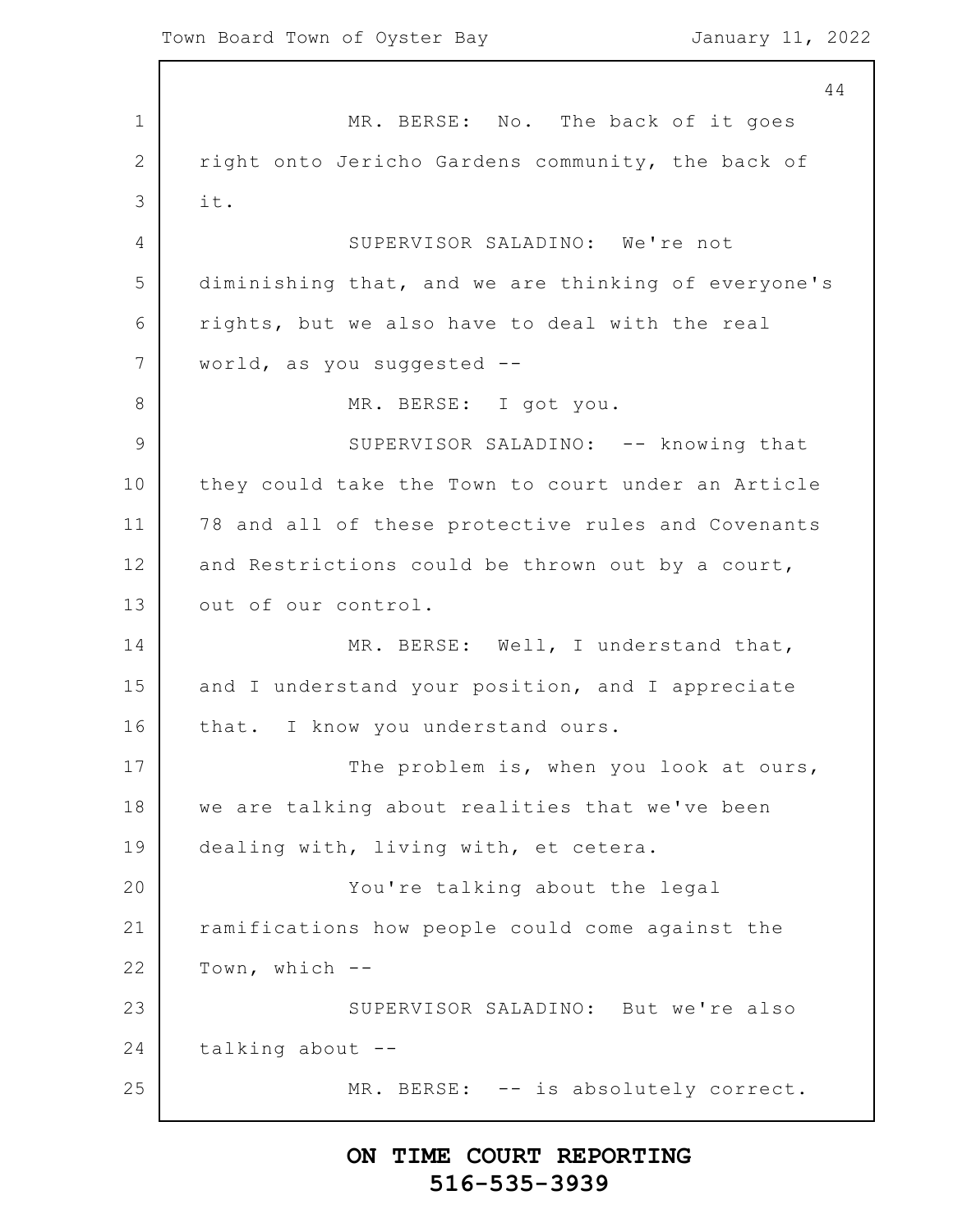1 2 3 4 5 6 7 8 9 10 11 12 13 14 15 16 17 18 19 20 21 22 23 24 25 45 SUPERVISOR SALADINO: -- our rights to protect the community -- MR. BERSE: -- which is absolutely correct. It's absolutely correct. But the problem is, once you are going to act on any of these things, it means something negative happened to the community -- COUNCILMAN IMBROTO: Okay, but -- MR. BERSE: -- and then after the fact, you then go out and you enforce what they were supposed to do. So that's where the problem in this system lies and -- SUPERVISOR SALADINO: Joel. COUNCILWOMAN JOHNSON: Joel. SUPERVISOR SALADINO: Joel. Joel, you are trying to create a second hearing. We've already had the hearing. We understand the issues. I'm not entirely sure that you understand the position that we're in that if we don't act on this, those Covenants and Restrictions will not be in place -- MR. BERSE: Well --SUPERVISOR SALADINO: -- it is the action on this that forces the hand of the applicant -- the owner and operator -- to sign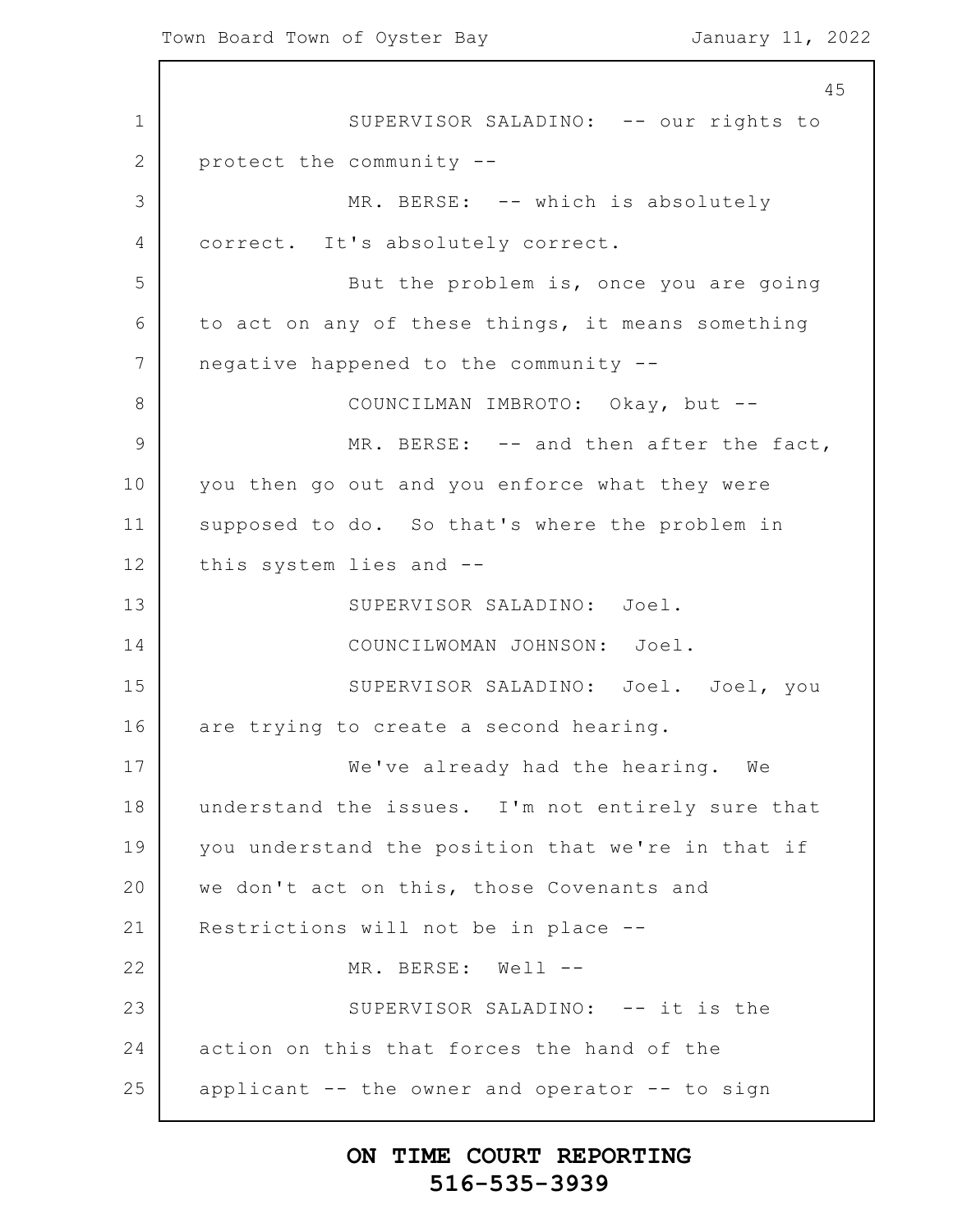1 2 3 4 5 6 7 8 9 10 11 12 13 14 15 16 17 18 19 20 21 22 23 24 25 46 these very, very strict Covenants and Restrictions -- MR. BERSE: I got you. SUPERVISOR SALADINO: -- that came about by listening to the public at the hearing and forcing the hand, if you will, of the applicant to agree -- and I don't mean forcing their hand -- but getting them to agree to 19 different safety measures above and beyond the Town Code, above and beyond the Health Department Code. COUNCILMAN IMBROTO: And, by the way, this is a Light Industrial Zone, that if this were rejected and this auto use wasn't there, it could be anything else that could be in a Light Industrial Zone, which could be much worse than this. MR. BERSE: We're not saying to reject their current uses. We just don't want the paint booth added. SUPERVISOR SALADINO: But that's what the application is, Joel. We can't start reaching about wants, we  $wish$  --MR. BERSE: We sent in lots of correspondence when the record was still open after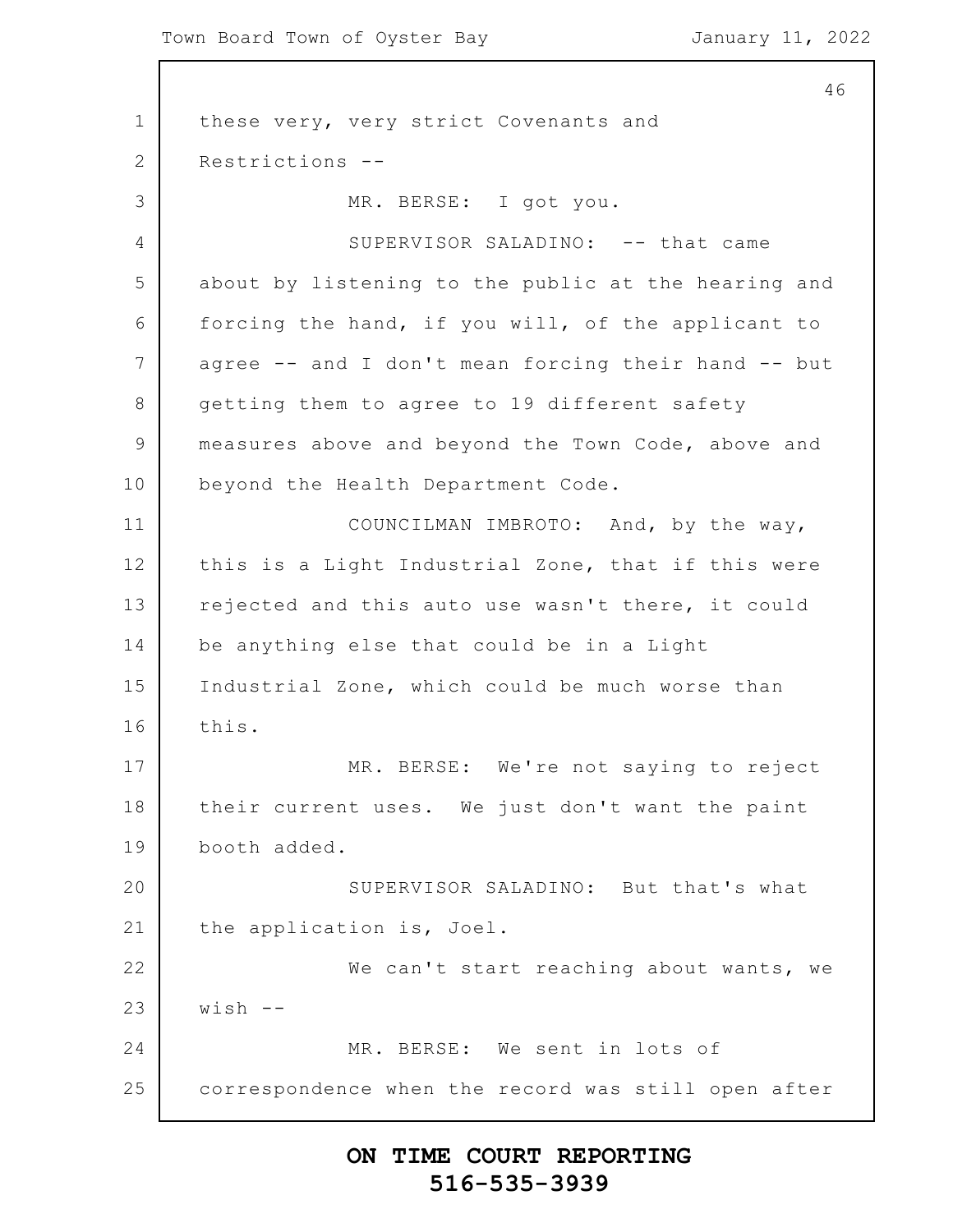1 2 3 4 5 6 7 8 9 10 11 12 13 14 15 16 17 18 19 20 21 22 23 24 25 47 the hearing. We never got anything back, and when anybody said -- SUPERVISOR SALADINO: You got the Covenants and Restrictions, Joel. MR. BERSE: No. But there was no give and take with the Town to us about it. SUPERVISOR SALADINO: Let me put it this way, you have made your position very clear -- MR. BERSE: All right then. SUPERVISOR SALADINO: -- I do understand -- we do understand that there are concerns and fears because you've communicated that, and now we have to see what the Board decides, first of all, and, second of all, we have to take into consideration the 19 Covenants and Restrictions that came from that hearing by listening to the public. We have to take into consideration that they're in a zone where there could be uses far worse than the applied for use, and we have to take into consideration that if the owner decides to sue the Town, there is the possibility that they could win an Article 78, and then it would change or maybe throw out those covenants.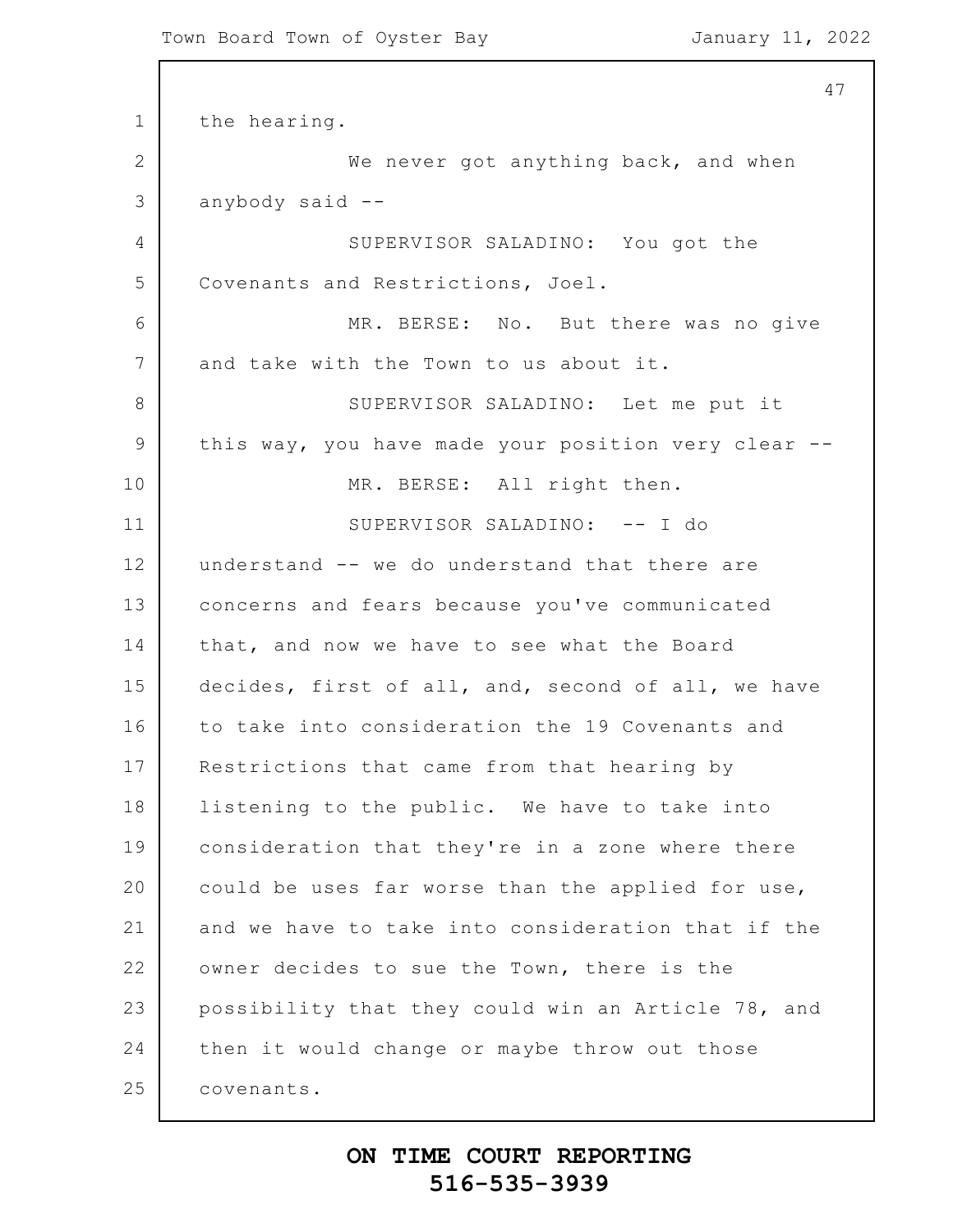1 2 3 4 5 6 7 8 9 10 11 12 13 14 15 16 17 18 19 20 21 22 23 24 25 48 These are real concerns. MR. BERSE: Okay. Okay. I just -- SUPERVISOR SALADINO: And putting the public safety -- wait a second -- you need to know and the public needs to know -- that putting the public safety is first and foremost in any decision we make, and that's why those Covenants and Restrictions are very strong, and we feel -- and with the advice of counsel -- that they are sufficient in protecting the public from the very fears that you're describing. Can you please wrap up, counselor? MR. BERSE: Well --SUPERVISOR SALADINO: Joel -- COUNCILWOMAN JOHNSON: That's it. SUPERVISOR SALADINO: -- that's it. You've had more than the allotted time. Could you please just wrap up your conclusion on this application and the strength of those Covenants and Restrictions in protecting the public versus what would happen if we did not have them? MS. UNDERWOOD: Right. So it affords the Town Board the ability to enforce and hold liable the owner of the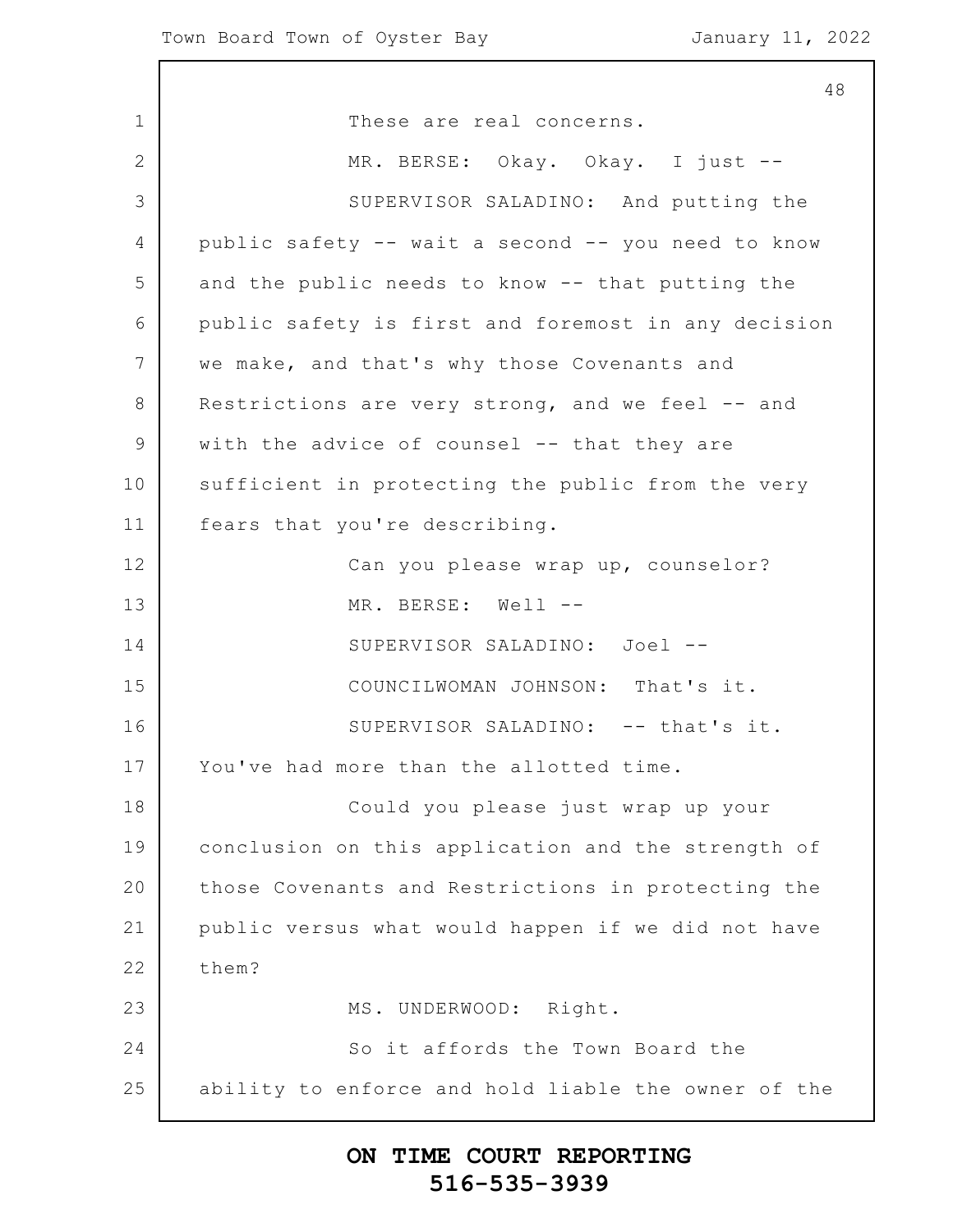#### Town Board Town of Oyster Bay January 11, 2022

|                | 49                                                  |
|----------------|-----------------------------------------------------|
| $\mathbf 1$    | property not only under our Codes, but to all       |
| $\mathbf{2}$   | applicable laws regarding the use of the property,  |
| 3              | specifically, the paint as you mentioned earlier,   |
| 4              | all applicable laws concerning the use.             |
| 5              | MR. BERSE: When you guys go to vote, I              |
| 6              | just presented what everybody wanted --             |
| $\overline{7}$ | MS. UNDERWOOD: Thank you.                           |
| 8              | SUPERVISOR SALADINO: My suggestion is               |
| $\mathcal{G}$  | that if this application passes, that the owner or  |
| 10             | operator meets with the community to carefully      |
| 11             | demonstrate and to go over each and every one of    |
| 12             | the safety procedures and equipment they have on    |
| 13             | the site.                                           |
| 14             | Can we make sure that that message is               |
| 15             | delivered?                                          |
| 16             | That we would like to see them meet                 |
| 17             | with the civic association and the local residents  |
| 18             | to show them because the best way to alleviate fear |
| 19             | is through education, and they should be educated   |
| 20             | on what safety procedures, equipment and operations |
| 21             | they do have or will have in place to protect the   |
| 22             | safety of the environment and especially its        |
| 23             | residents.                                          |
| 24             | You'll make sure that takes place and               |
| 25             | that message is delivered?                          |
|                |                                                     |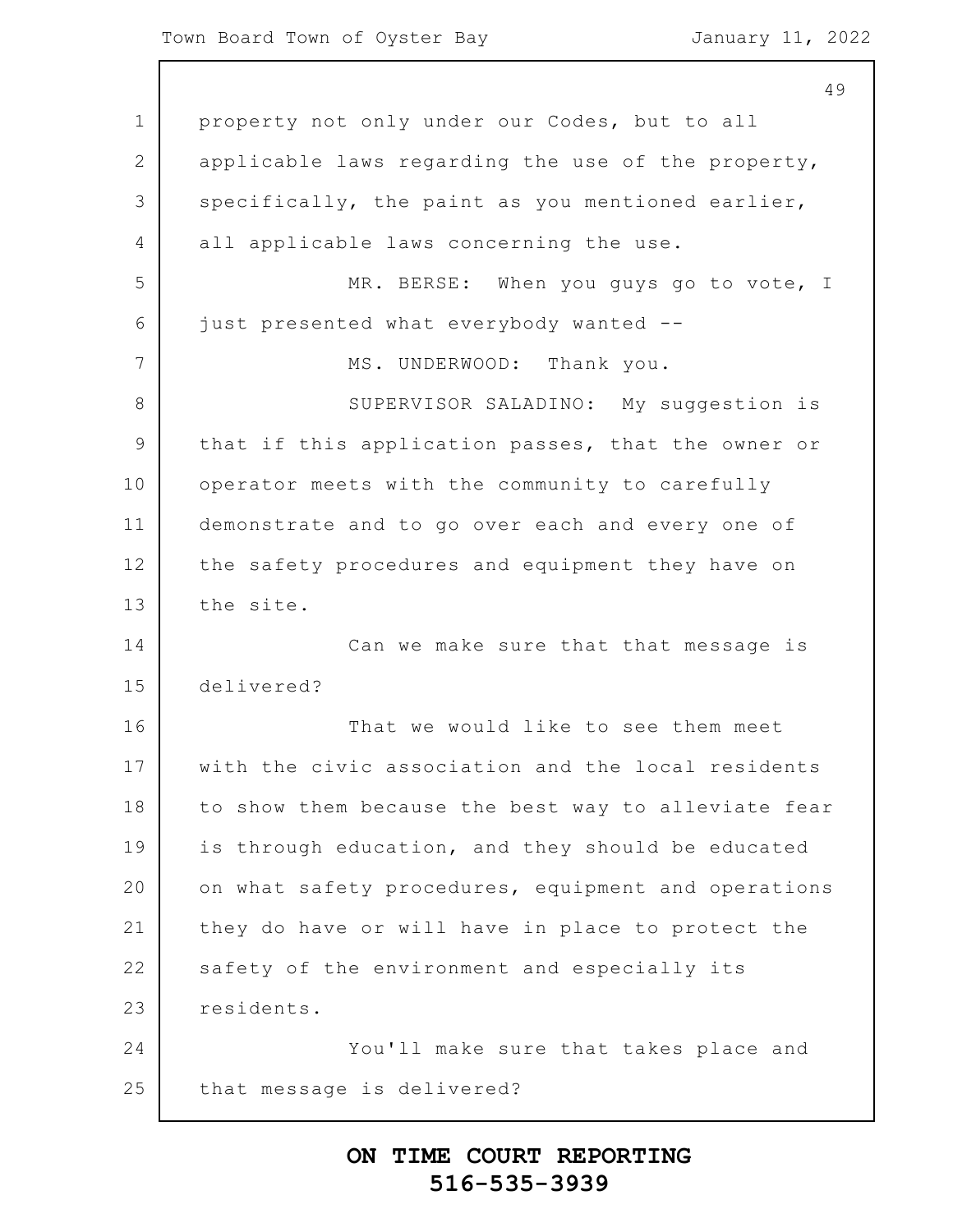1 2 3 4 5 6 7 8 9 10 11 12 13 14 15 16 17 18 19 20 21 22 23 24 25 50 MR. McCAFFREY: Absolutely. SUPERVISOR SALADINO: Thank you very much. Counselor, do you have anything else for us on this? MS. UNDERWOOD: No, Supervisor. SUPERVISOR SALADINO: Thank you. MR. BERSE: I just had the one comment under public comment that it was an extreme honor today to be on the same program as Matty McCartin. He and I have been great friends, and he's been great to Hicksville his entire time here, and when I was notified he was getting promoted, we have been texting each other and whatever, and when he had his first night, I was, like, good luck tonight, et cetera, and so forth. He deserved everything he got today. SUPERVISOR SALADINO: Thank you, Joel. Okay. We have no other slips for any other speakers, so at this time, let's call for a vote. MR. LaMARCA: Supervisor Saladino? SUPERVISOR SALADINO: "Aye." MR. LaMARCA: Councilwoman Johnson? COUNCILWOMAN JOHNSON: "Aye."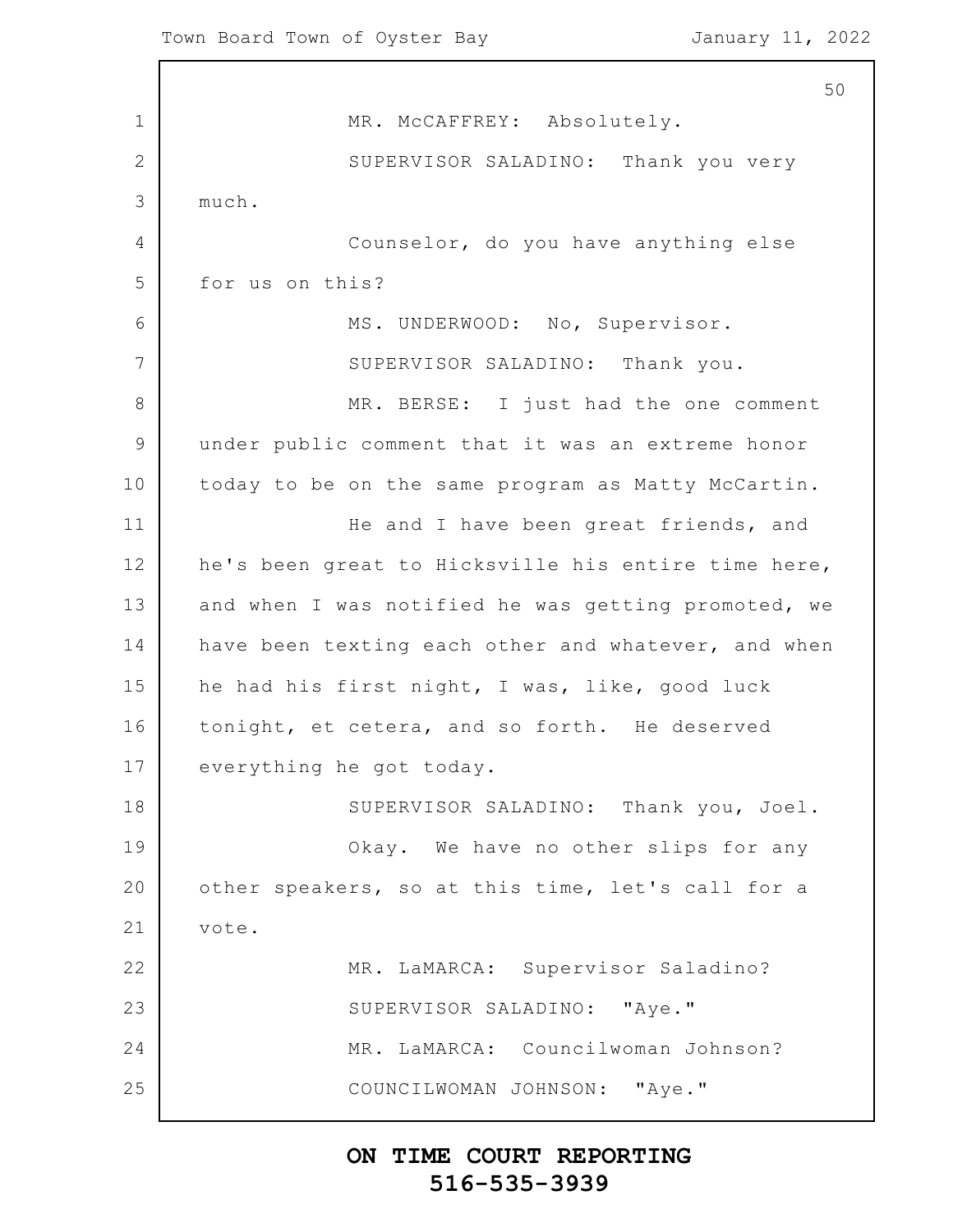1 2 3 4 5 6 7 8 9 10 11 12 13 14 15 16 17 18 19 20 21 22 23 24 25 51 MR. LaMARCA: Councilman Imbroto? COUNCILMAN IMBROTO: "Aye." MR. LaMARCA: Councilman Hand? COUNCILMAN HAND: "Aye." MR. LaMARCA: Councilman Labriola? COUNCILMAN LABRIOLA: "Aye." MR. LaMARCA: Councilwoman Maier? COUNCILWOMAN MAIER: "Aye." MR. LaMARCA: Councilwoman Walsh? COUNCILWOMAN WALSH: "Aye." MR. LaMARCA: Motion to adopt Resolution Nos. 1-2022 through 19-2022 passes with seven "Ayes." The calendar is complete. SUPERVISOR SALADINO: May I have a motion, please? COUNCILWOMAN JOHNSON: Supervisor, I'll make a motion that this meeting be closed. COUNCILMAN IMBROTO: Second. SUPERVISOR SALADINO: All in favor, please signify by saying, "Aye." ALL: "Aye." SUPERVISOR SALADINO: Those opposed, "Nay." (Whereupon, there were no "Nay"

## **ON TIME COURT REPORTING 516-535-3939**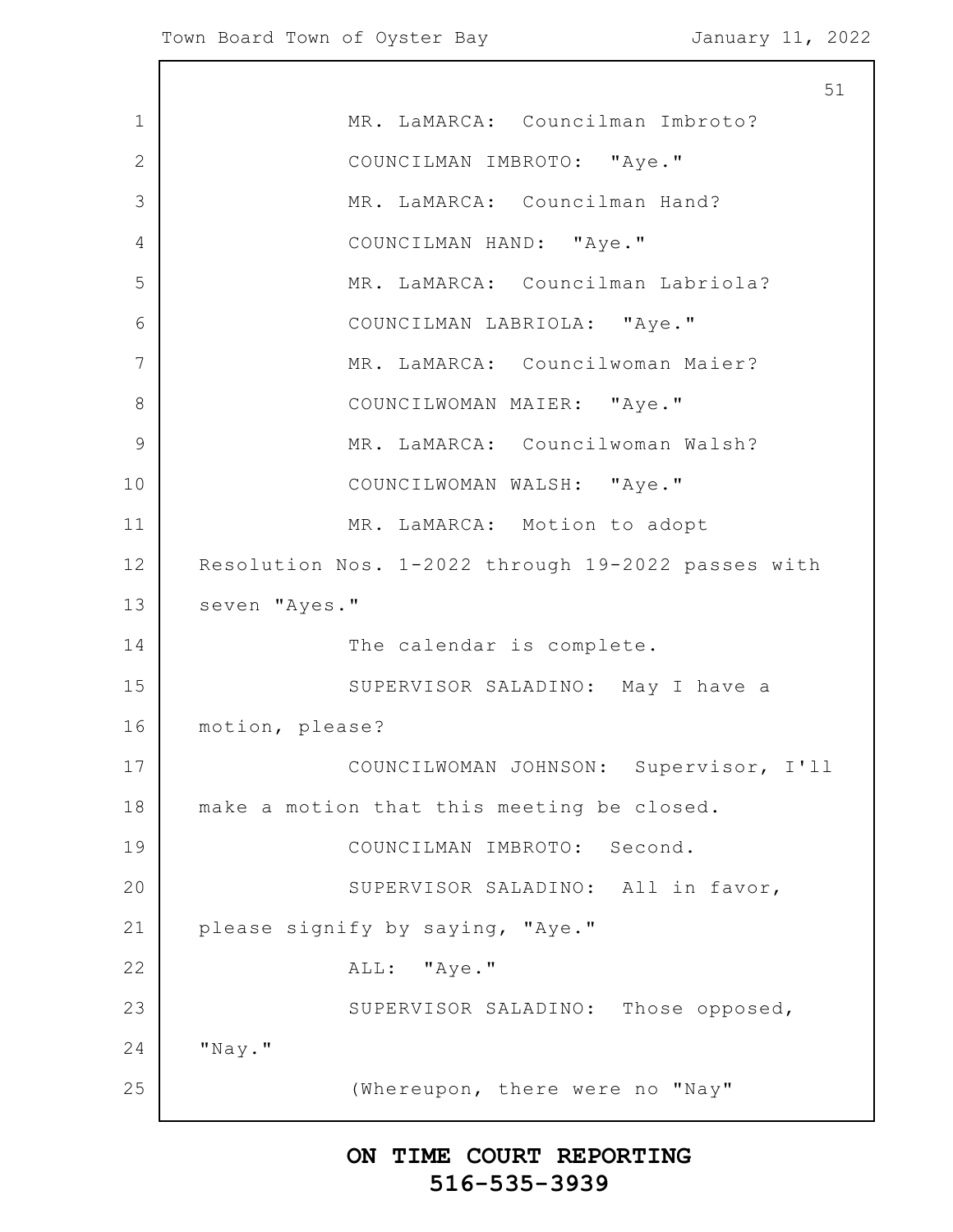1 2 3 4 5 6 7 8 9 10 11 12 13 14 15 16 17 18 19 20 21 22 23 24 25 responses from the Board.) SUPERVISOR SALADINO: The "Ayes" have it. (TIME NOTED: 1:47 P.M.) SUPERVISOR SALADINO: At this time, I'd like to turn the floor over to our Receiver of Taxes, Jeff Pravato -- Jeffrey Pravato, for an announcement. MR. PRAVATO: Thank you, Supervisor. Just to let our residents know, tax bills were sent out first day of business of the year, January 3rd, which was pretty much a record for getting them out, so if you have not received a tax bill, please give our office a call at 516-624-6400. You can also e-mail us at receiveroftaxes@oysterbay-ny.gov. If you recently settled your mortgage or sold your house and you are getting the tax bills, please notify us of any changes so we can get you a corrected bill, get the bill out to corrected homeowner. We did do some switching around of our envelopes last year where the tax bill does get forwarded so for a lot of people it really worked out great. We saved residents -- the new residents -- a lot of money in fines and fees

## **ON TIME COURT REPORTING 516-535-3939**

52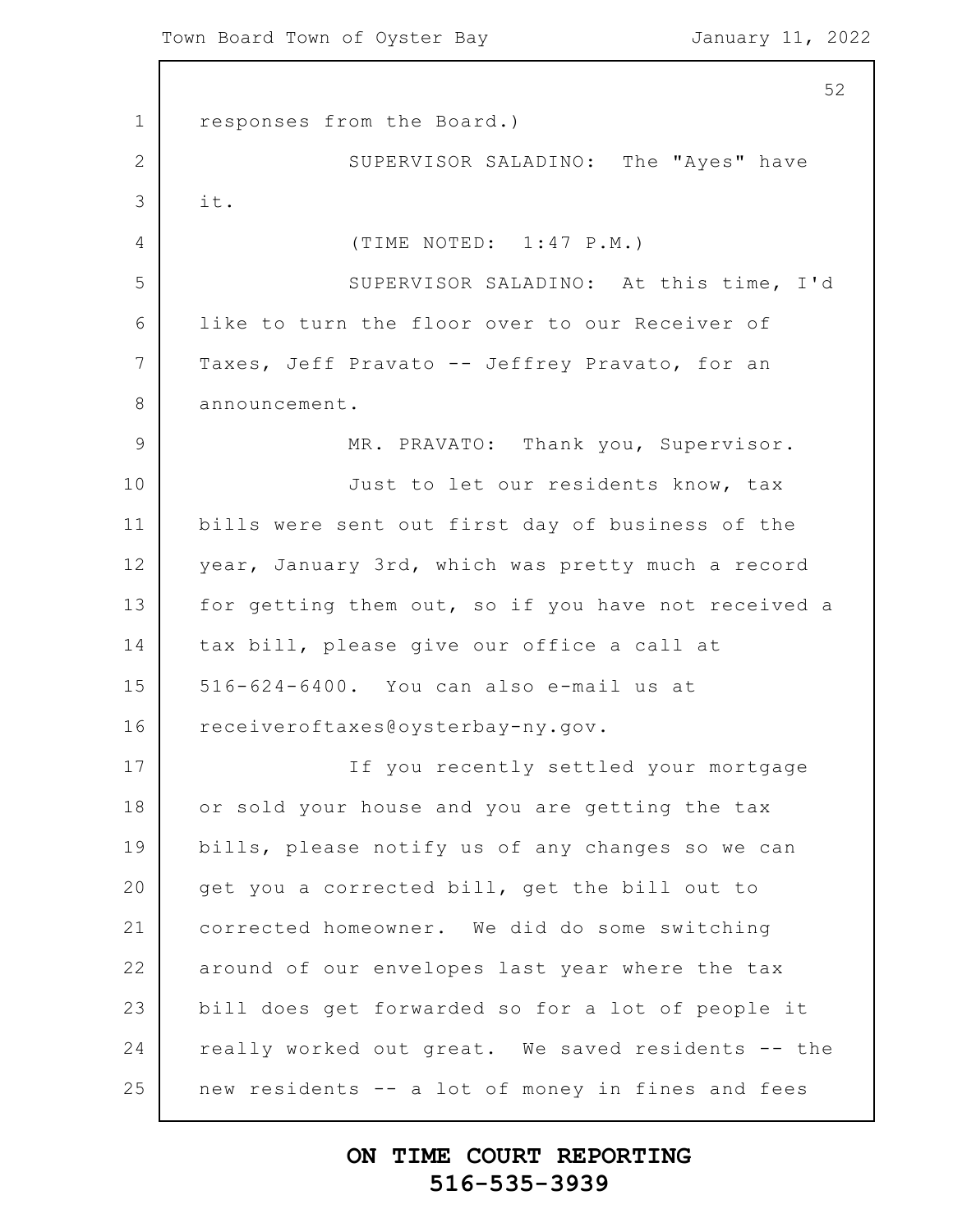1 2 3 4 5 6 7 8 9 10 11 12 13 14 15 16 17 18 19 20 21 22 23 24 25 53 by doing that, and we had some great residents that had moved out of the area, gave us a call, let us know who the new owners were and we were able to resend out bills to them, so it really worked out good, Supervisor. SUPERVISOR SALADINO: And Receiver Pravato, for the record, please let our residents know that phone number one more time. MR. PRAVATO: Sure. 516-624-6400. And you have until February 10th to get that first half general tax bill without penalty. SUPERVISOR SALADINO: Thank you very much. MR. PRAVATO: Thank you, Supervisor, and you're welcome. SUPERVISOR SALADINO: And I'd also like to add that all of the pertinent information is on our website -- oysterbaytown.com -- including information about our warming centers. Right now, with this cold snap and inclement weather that is predicted throughout the winter, you can get updates by visiting oysterbaytown.com. Our warming centers are open during working hours as a means of protecting our

## **ON TIME COURT REPORTING 516-535-3939**